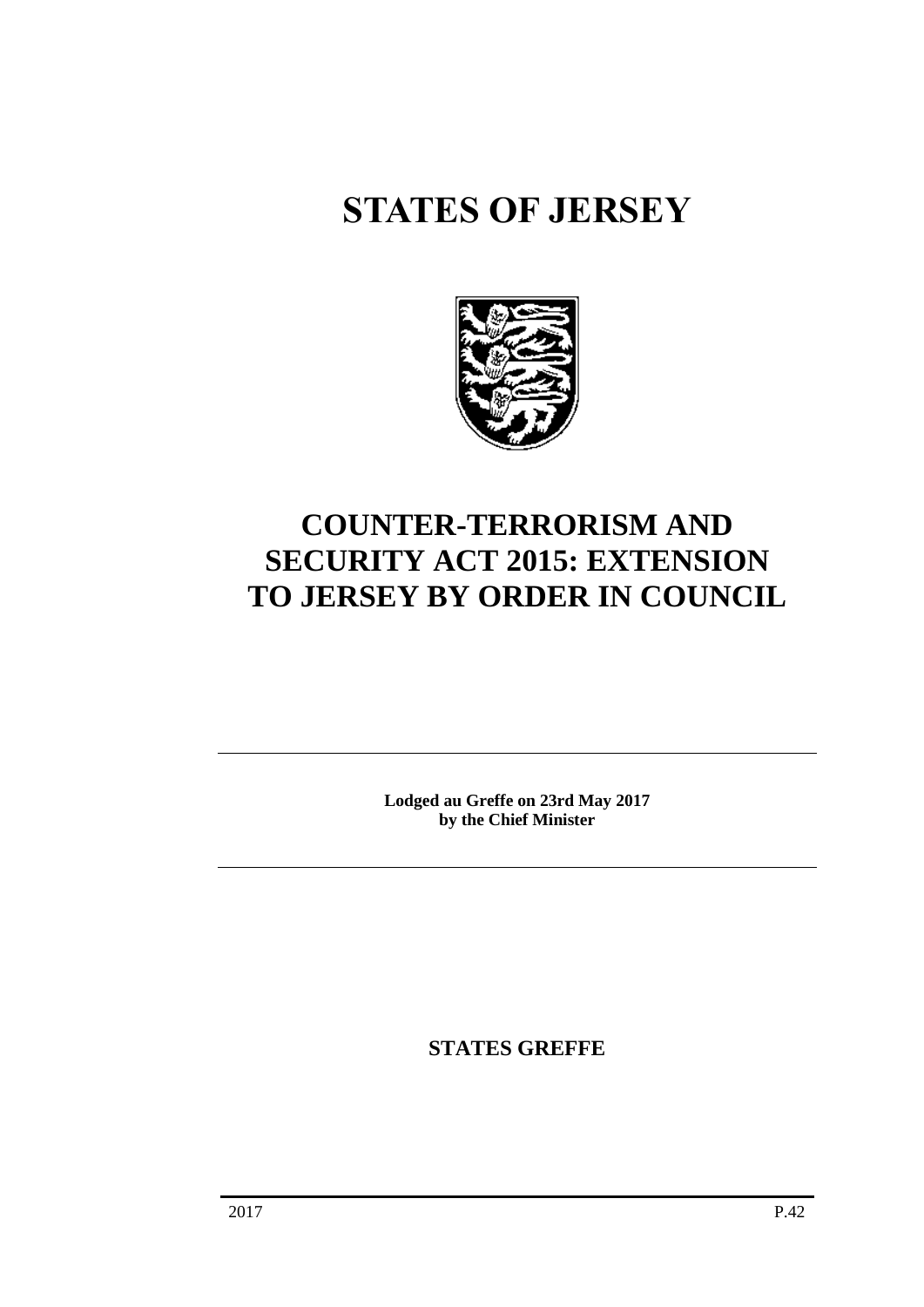# **PROPOSITION**

### **THE STATES are asked to decide whether they are of opinion**

to agree, pursuant to Article 31(1)(b)(i) of the States of Jersey Law 2005, that a request be made to Her Majesty in Council for the making of an Order in Council that would extend to Jersey, with appropriate modifications and adaptations, the provisions of –

- (a) Part 1 and Part 4 of the Counter-Terrorism and Security Act 2015; and
- (b) Schedules 1, 2, 3, 4 and 5 to the said Act dependent on those Parts,

as summarised in the attached Report.

CHIEF MINISTER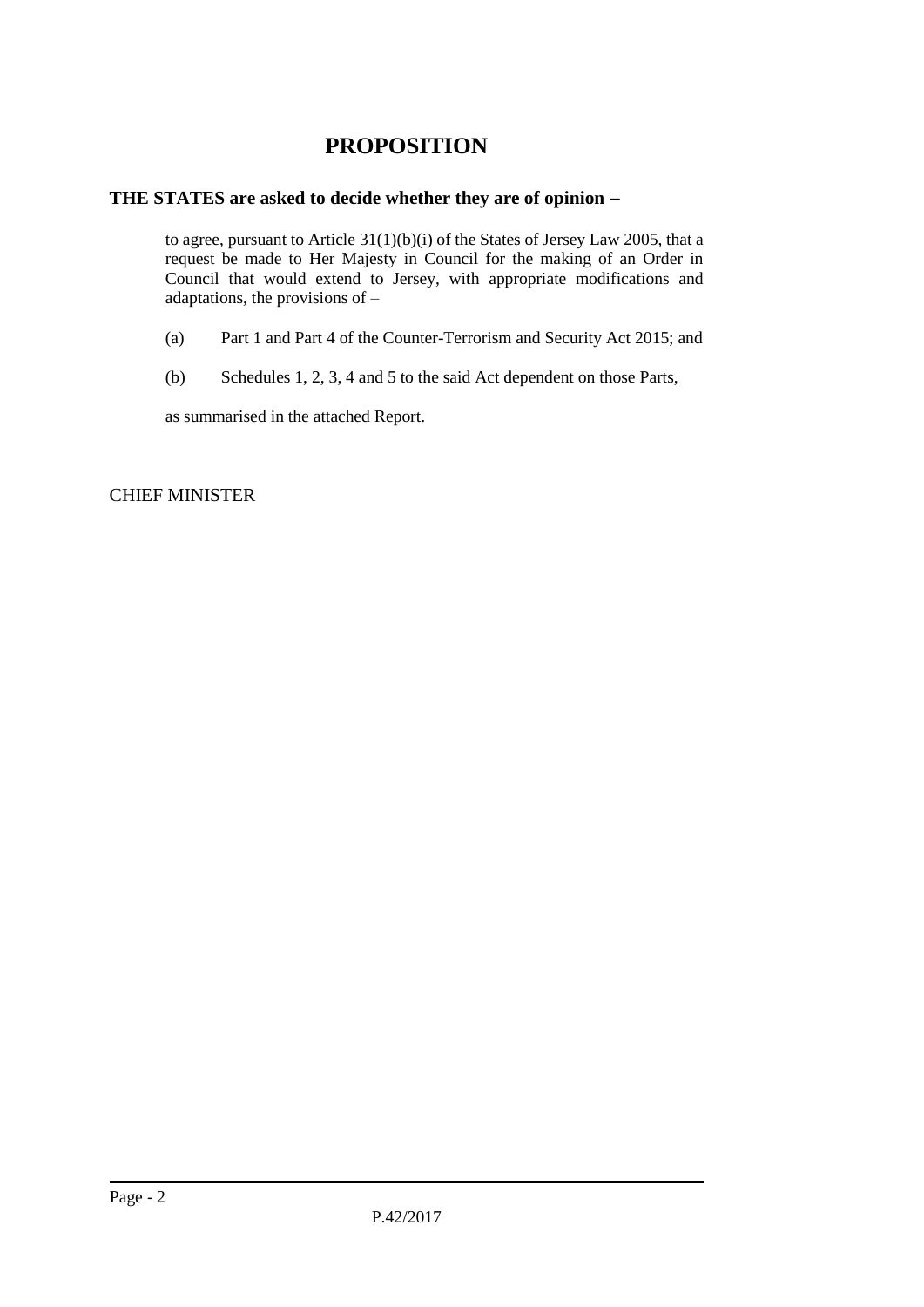#### **REPORT**

- 1. In July 2016 the Jersey Government informed the United Kingdom Government of its wish to extend Parts 1 and 4 of the Counter-Terrorism and Security Act 2015 ("the 2015 Act") to Jersey.
- 2. The background to the 2015 Act was that the UK Government considered that there was a need to legislate in order to reduce the terrorism threat to the UK. In August 2014, the independent Joint Terrorism Analysis Centre had raised the UK national terrorist threat level from SUBSTANTIAL to SEVERE. This meant that a terrorist attack was "highly likely". In September of that year, it was announced that legislation would be brought forward in a number of areas to stop people travelling overseas to fight for terrorist organisations or engage in terrorism-related activity and subsequently returning to the UK, and to deal with those already in the UK who pose a risk to the Public. The provisions in the 2015 Act were intended to ensure that the law enforcement and intelligence agencies were able to disrupt the ability of people to travel abroad to fight, such as in Syria and Iraq, and control their return to the UK.
- 3. The provisions of the Act extendable to Jersey are Part 1 and Part 4.

**Annex A** to this Proposition shows the draft Order in Council as settled by Jersey and United Kingdom legal advisers.

## *Part 1 of the 2015 Act*

4. Part 1 brought forward measures on temporary restrictions on travel. It consists of Chapters 1 and 2.

#### **Annex B** to this Proposition shows full text of Part 1 in its extended form.

#### *Part 1, Chapter 1*

- 5. Chapter 1, together with Schedule 1, provides police officers, designated immigration officers and customs officials, and Border Force officers acting under the direction of a police officer, with a power to search for and seize a passport at the border and retain it for a period of time, when it is suspected that an individual is travelling for the purpose of involvement in terrorism-related activity outside of the United Kingdom.
- 6. The draft Order in Council will apply Chapter 1 and Schedule 1 to Jersey so as to make provision for the seizure and temporary retention of travel documents where a person is suspected of intending to leave Jersey in connection with terrorism-related activity.
- 7. In particular, under Schedule 1 as extended
	- (a) search and seizure powers will be able to be used where a police officer has reasonable grounds to suspect that a person at a port in Jersey intends to leave Jersey to become involved in terrorism-related activity outside the British Islands;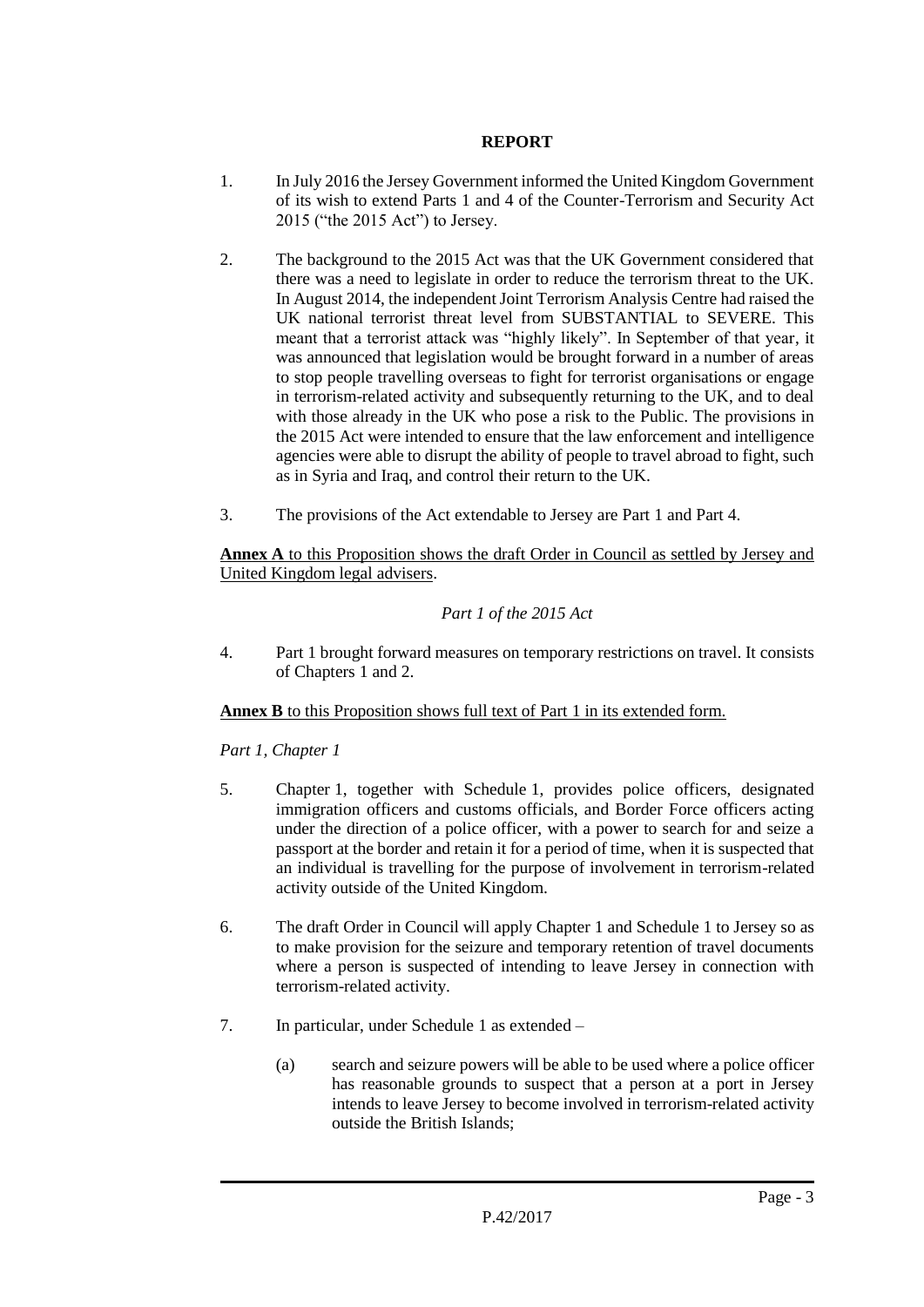- (b) the police officer will be able to exercise the search and seizure powers himself or herself, or direct that a qualified immigration officer or customs official does;
- (c) a qualified officer or official will be one who has been designated by the Minister for Home Affairs for the purposes of the Schedule, and will have received training in the exercise of these powers;
- (d) a travel document will generally not be able to be retained beyond 14 days beginning with the day after the day the document was seized, unless that period is extended by the Magistrate.
- 8. Schedule 1 makes further detailed provision about retention of seized documents, whether for Court proceedings or in connection with a decision whether to make a deportation order; and about orders by the Magistrate regarding the retention of a travel document.
- 9. In general terms, the powers exercisable under Schedule 1 in the UK by the Minister will be exercisable in Jersey by the Minister for Home Affairs.
- 10. It should be noted especially that, under paragraph 18 of Schedule 1 as extended, the Minister will be required to issue a code of practice with regard to the exercise of functions under the Schedule. The code of practice must in particular deal with the following matters –
	- (a) the procedure for making designations of qualified officers (*see 7(c) above*) and in respect of accrediting immigration officers and customs officials;
	- (b) training to be undertaken by persons who are to exercise powers under Schedule 1;
	- (c) the exercise by police officers, immigration officers and customs officials of functions conferred on them by virtue of Schedule 1;
	- (d) information to be given to a person in whose case a power under Schedule 1 is exercised;
	- (e) how and when that information is to be given;
	- (f) reviews of retentions of travel documents.
- 11. A police officer, immigration officer or customs official will be required to perform functions conferred on him or her by virtue of Schedule 1 in accordance with any relevant provision included in the Minister's code. A tentative draft of the code of practice under paragraph 18 of Schedule 1 as extended has been prepared.

**Annex C1** to this Proposition shows the full text of Schedule 1 in its extended form.

**Annex C2** to this Proposition shows the text of the tentative draft of the code of practice under paragraph 18 of Schedule 1 as extended.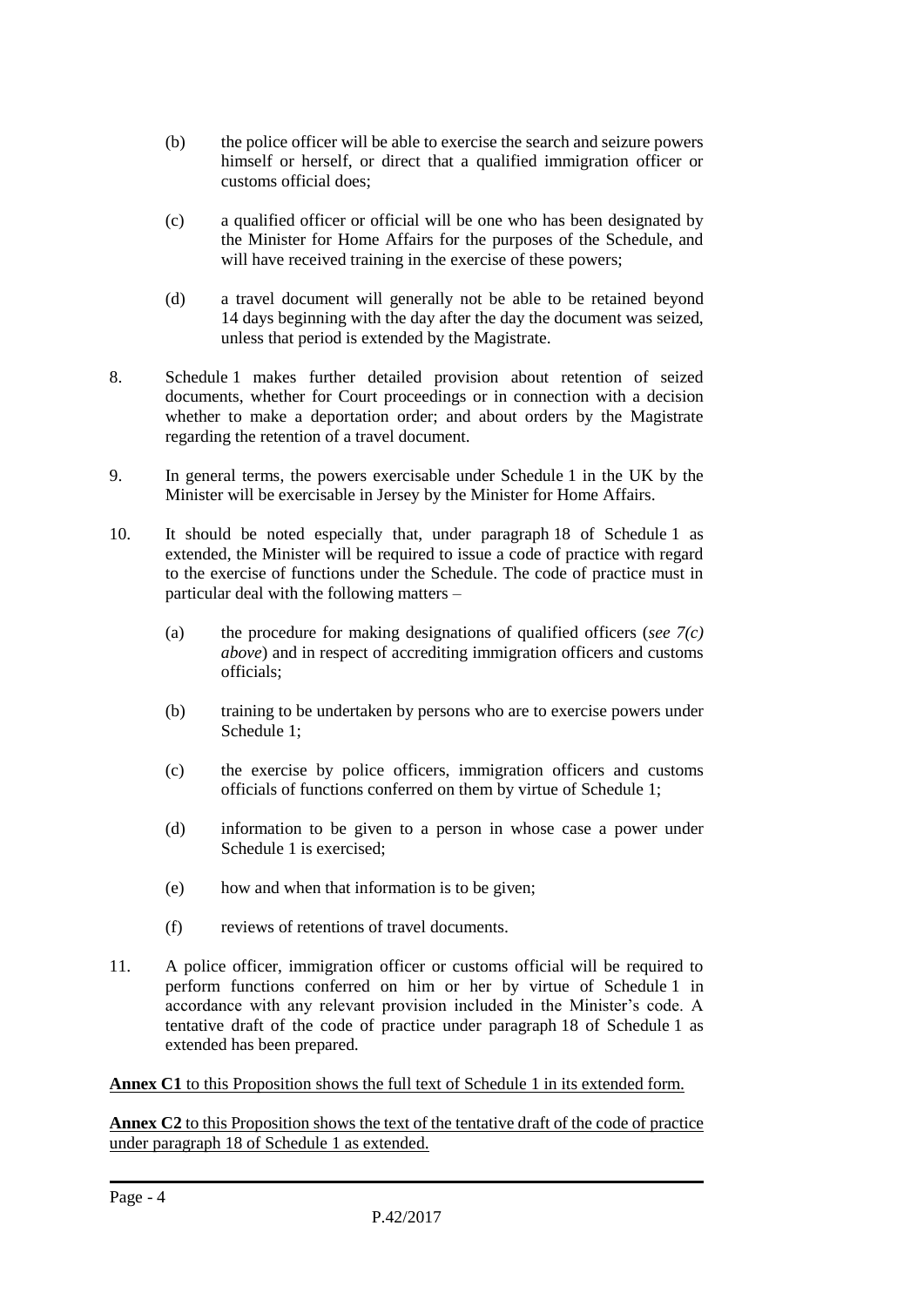#### *Part 1, Chapter 2*

- 12. The draft Order in Council will apply Chapter 2 and Schedule 2 to Jersey so as to provide for the creation of a temporary exclusion order to disrupt and control the return to Jersey of a British citizen reasonably suspected of involvement in terrorist activity abroad.
- 13. Under section 2 as extended, a "temporary exclusion order" ("**TEO**") will require the individual on whom it is imposed not to return to Jersey unless his or her return is in accordance with a permit to return issued by the Minister before the individual began the return, or the return is the result of the individual's deportation to Jersey.
- 14. The Minister will be able to impose a TEO only where 5 conditions have been met. *Subsections (3) to (7)* of section 2 outline those conditions. The Minister must reasonably suspect that the individual is, or has been, involved in terrorism-related activity outside the British Islands, and must reasonably consider that it is necessary to impose a TEO for purposes connected with protecting the Public in Jersey from a risk of terrorism. While the TEO is in place, the Minister must keep under review whether the second of these conditions is met.
- 15. Additionally, the Minister must reasonably consider that the individual is outside the British Islands when the order is imposed, and the individual must have the right of abode in Jersey. Section 2(1) of the Immigration Act 1971 as extended to Jersey provides that British citizens and certain Commonwealth citizens have the right of abode in Jersey.
- 16. The Minister will be able to impose a TEO only if the Royal Court ("**the Court**") has given prior permission, or if he or she reasonably considers that the urgency of the case requires an order to be imposed without obtaining such permission.
- 17. Section 3 as extended will make provision for the role of the Court in providing prior permission to the Minister to impose a TEO. It details the function of the Court, allows the Court to consider the application even if the person is not aware of the proposal to impose a TEO on him or her, and requires the Court to apply judicial review principles in determining it. It also introduces Schedule 2.

#### **Annex D** to this Proposition shows the full text of Schedule 2 in its extended form.

- 18. This Schedule requires the Minister to refer an urgent TEO to the Court after imposing it. The Schedule requires the Court to apply judicial review principles and gives the Court power to quash an urgent TEO.
- 19. Section 4 as extended will make supplementary provision in relation to temporary exclusion orders. In particular, provision is made for giving notice of a TEO to the person on whom it has been imposed. There will be a duty on the Minister to give notice; including an explanation of how the individual can apply for a permit to return. Provision is also made as to how revocation of an order will operate; and, among other things, provision that any British passport held by the individual subject to a TEO is invalidated as soon as the order comes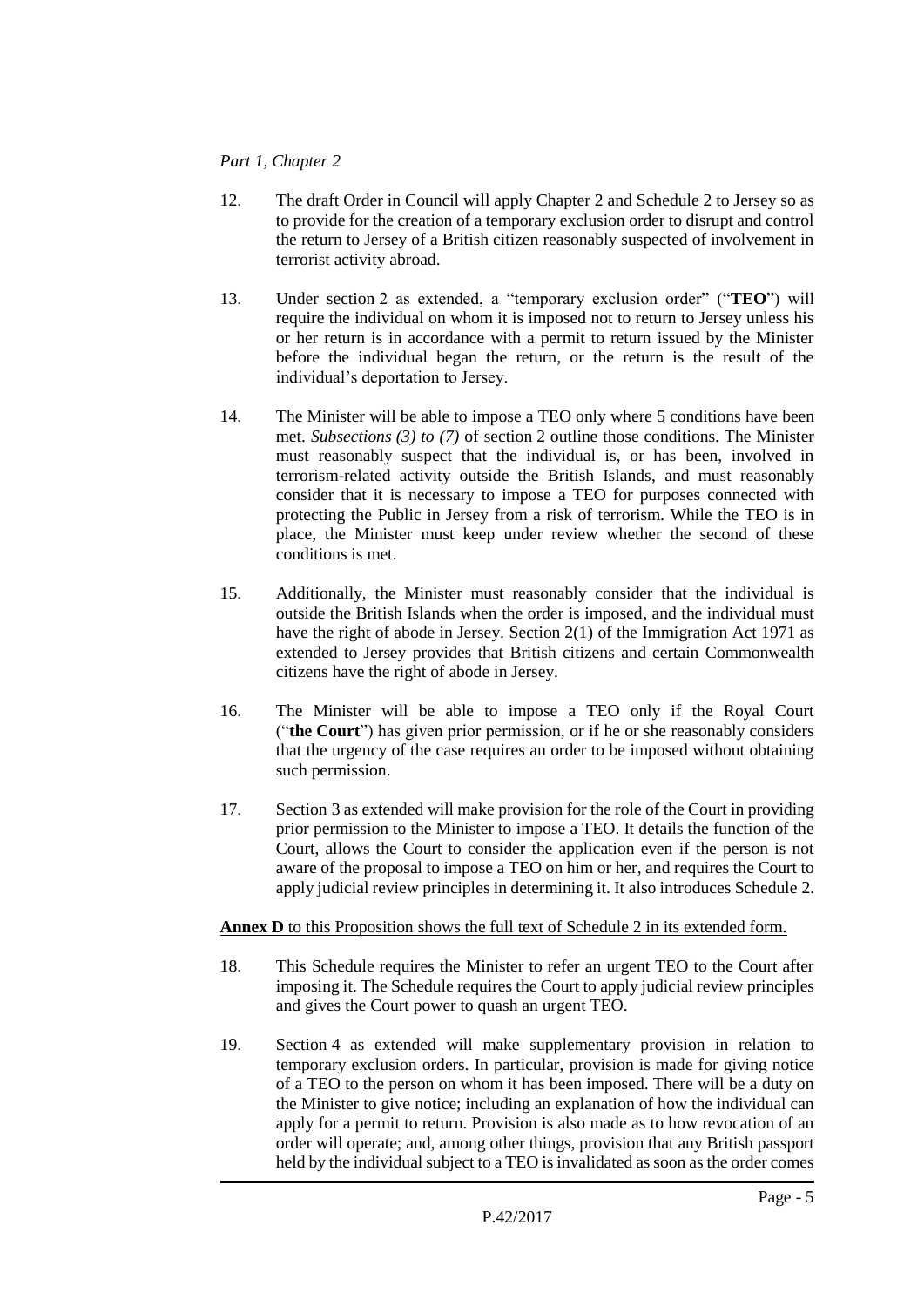into force, and that any passport issued while the TEO remains in force and the individual is outside the British Islands is invalid.

- 20. Sections 5 and 6 as extended will make provision that an individual subject to a TEO may in certain circumstances be given a permit to return which gives him or her permission to return to Jersey. The document may include conditions with which the individual is required to comply. The Minister will be able to refuse to issue a permit to return if the Minister has required the individual to attend an interview and the individual has failed to do so.
- 21. Section 7 as extended will provide that that the Minister must issue a travel document if the individual is being deported by another country to Jersey, whether or not a request has been made by the individual. The Minister will be able to issue a permit to return to an individual if the Minister considers that, because of the urgency of the situation, it is expedient to do so, even though no application has been made for one, and the Minister does not consider that the individual is to be deported to Jersey.
- 22. Under section 8 as extended, the Minister will be able to vary a permit to return.
- 23. Section 9 as extended will make provision enabling the Minister to impose obligations on an individual subject to a TEO when he or she has returned to Jersey. The obligations which the Minister may impose include obligations to report to a police station and attendance at appointments with specified persons. The individual may also be required to notify the police of his or her place of residence and any change of address.
- 24. Section 10 as extended will provide that it is an offence for an individual subject to a TEO to return to Jersey in contravention of the TEO, without a reasonable excuse; and it will be irrelevant for the purposes of this offence whether or not the individual has a passport or similar other identity document. It will be an offence for an individual subject to a TEO not to comply, without a reasonable excuse, with obligations imposed by the Minister under section 9.
- 25. The maximum penalties for conviction of an individual for the 2 new offences will be imprisonment for a term not exceeding 5 years, or a fine, or both.
- 26. Section 11 as extended will make provision for an individual subject to a TEO to be able to apply to the Court for a statutory review of the decision to impose a TEO, and any associated in-country measures, once the individual is back in Jersey. It details which decisions the individual may apply to have reviewed, the principles the Court must apply in reviewing the decisions, and the powers it has on review.
- 27. Section 12 as extended will make provision
	- (a) in conjunction with Schedule 3, as extended, about proceedings relating to temporary exclusion orders;
	- (b) in conjunction with Schedule 4, as extended, about appeals against convictions in certain cases under the 2015 Act.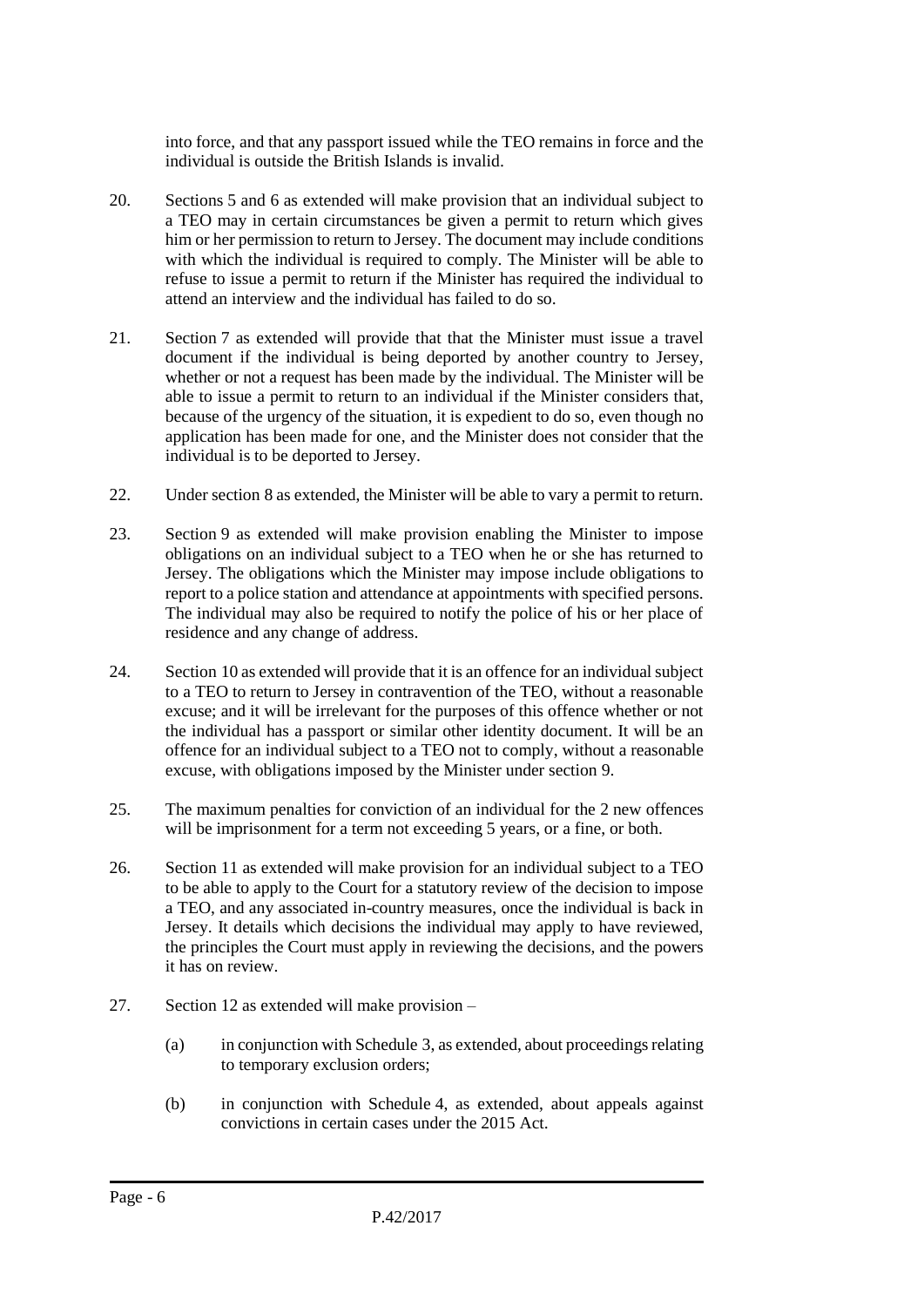#### **Annex E** to this Proposition shows the full text of Schedule 3 in its extended form.

**Annex F** to this Proposition shows the full text of Schedule 4 in its extended form.

- 28. [Schedule 3](http://www.legislation.gov.uk/ukpga/2015/6/schedule/3) as extended details the provisions that will be able to be made by Rules of Court (*i.e.* Rules made by the Superior Number of the Royal Court) in relation to temporary exclusion order proceedings, and the provisions that must be made in relation to disclosure. Under paragraph 8 of the Schedule, in certain proceedings the court may call in aid one or more advisers, and hear and dispose of the proceedings with their assistance. Rules of Court will be able to regulate the use of, and payment of remuneration, expenses and allowances to, such advisers.
- 29. Provision is also made under paragraph 10 of Schedule 3 as extended, for the appointment by the Attorney General if need be of special counsel, that is to say, a person to represent the interests of a party in any TEO proceedings or appeal proceedings from which the party (and any legal representative of the party) is excluded.
- 30. Schedule 4 as extended details the appeal proceedings available to an individual where a TEO or associated measure under it is quashed or altered, and the individual has already been convicted of an offence under section 10(1) or (3), as extended, in connection with the TEO or measure.
- 31. Section 13 as extended will empower the Minister to make provision by Order about the giving of notice under sections 4 and 9. The Minister will also be empowered to provide for legislation relating to passports or other identity documents to apply (with or without modifications) to permits to return.
- 32. Section 14 as extended provides definitions for terms set out in Chapter 2 of Part 1 (as extended).

#### *Part 4 of the 2015 Act (and Schedule 5)*

- 33. Part 4 as extended will enable the Minister for Home Affairs to introduce authority-to-carry schemes. Such schemes will be made by Order, and will be schemes requiring a person (a "carrier") to seek authority from the Minister to carry persons on aircraft or ships which are –
	- (a) arriving, or expected to arrive, in Jersey, or
	- (b) leaving, or expected to leave, Jersey.
- 34. In particular, the Minister will be able to provide by Order for imposing penalties for breaching the requirements of an authority-to-carry scheme (*section 24*). Any such penalty will have to be paid to the Treasurer of the States and credited to the Annual Income of the States.
- 35. Part 4, in conjunction with Schedule 5, as extended, will also amend existing legislation to enhance the provision of passenger, crew and service information; provide that carriers may be required to use passenger information systems capable of receiving directions when authority to carry is refused or specific security measures are required, and enable enforceable standing requirements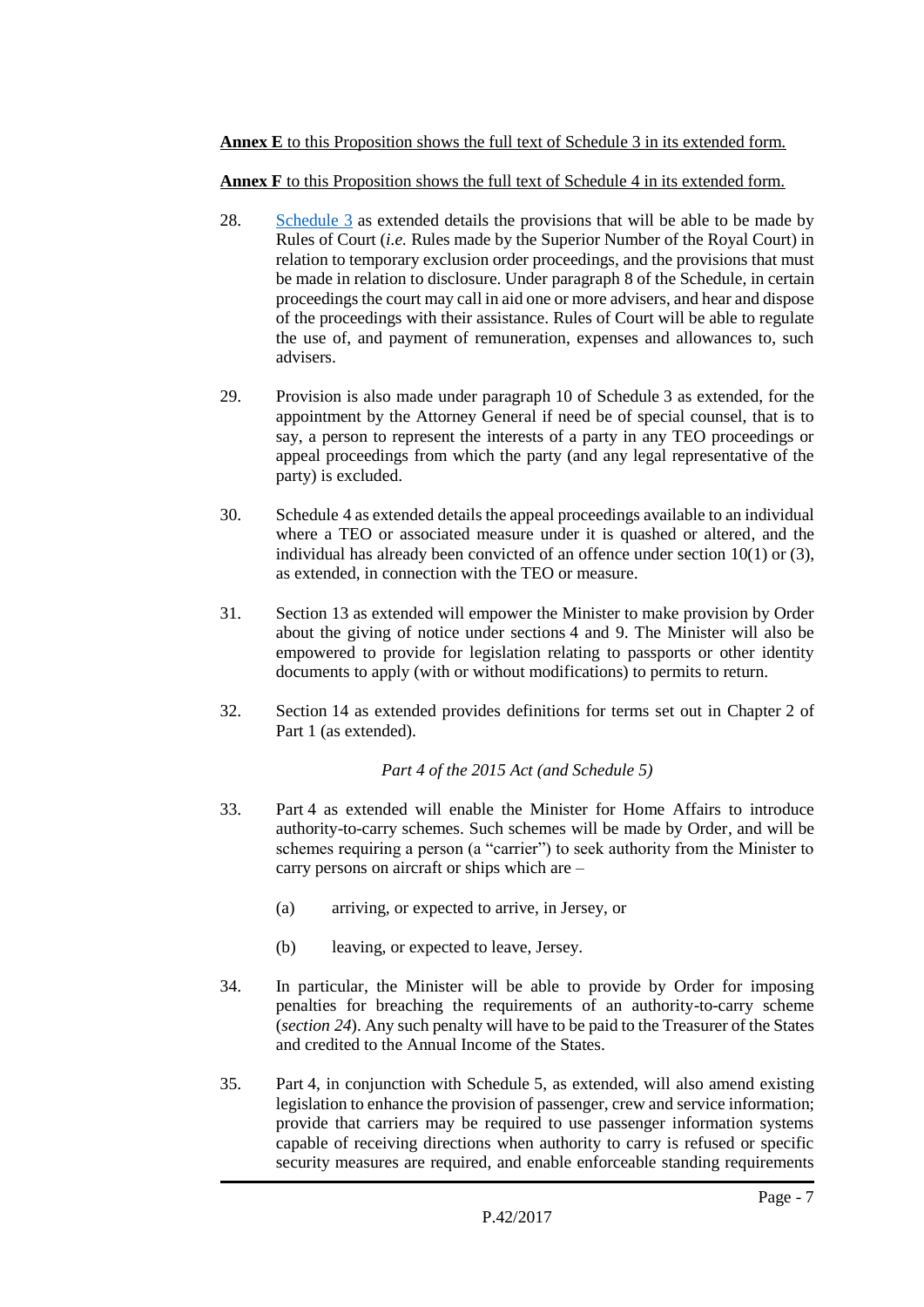for passenger, crew and service information to be imposed on specified categories of incoming and outgoing non-scheduled traffic.

36. Amendments are also to be made to current provisions for directions relating to aviation and shipping, in order to strengthen the Minister's ability to impose security measures on aircraft operators as a condition of their operation to Jersey, and on shipping operators as a condition of their entry into Jersey ports.

**Annex G** to this Proposition shows the full text of Part 4 and Schedule 5 in their extended form.

#### **Collective responsibility under Standing Order 21(3A)**

Under Standing Order 68A, this Proposition will be proposed by the Minister for Home Affairs. Paragraph 5 of the Code of Conduct and Practice for Ministers and Assistant Ministers states that the principle of collective responsibility extends to the Assistant Ministers of the Minister proposing a matter to the States Assembly.

The Council of Ministers has a single policy position on this proposition, and as such, all Ministers, and the Assistant Minister for Home Affairs, are bound by the principle of collective responsibility to support the proposition, as outlined in the Code of Conduct and Practice for Ministers and Assistant Ministers [\(R.11/2015](http://www.statesassembly.gov.je/AssemblyReports/2015/R.11-2015.pdf) refers).

#### **Financial and manpower implications**

There are no financial or manpower implications for the States arising from this Proposition.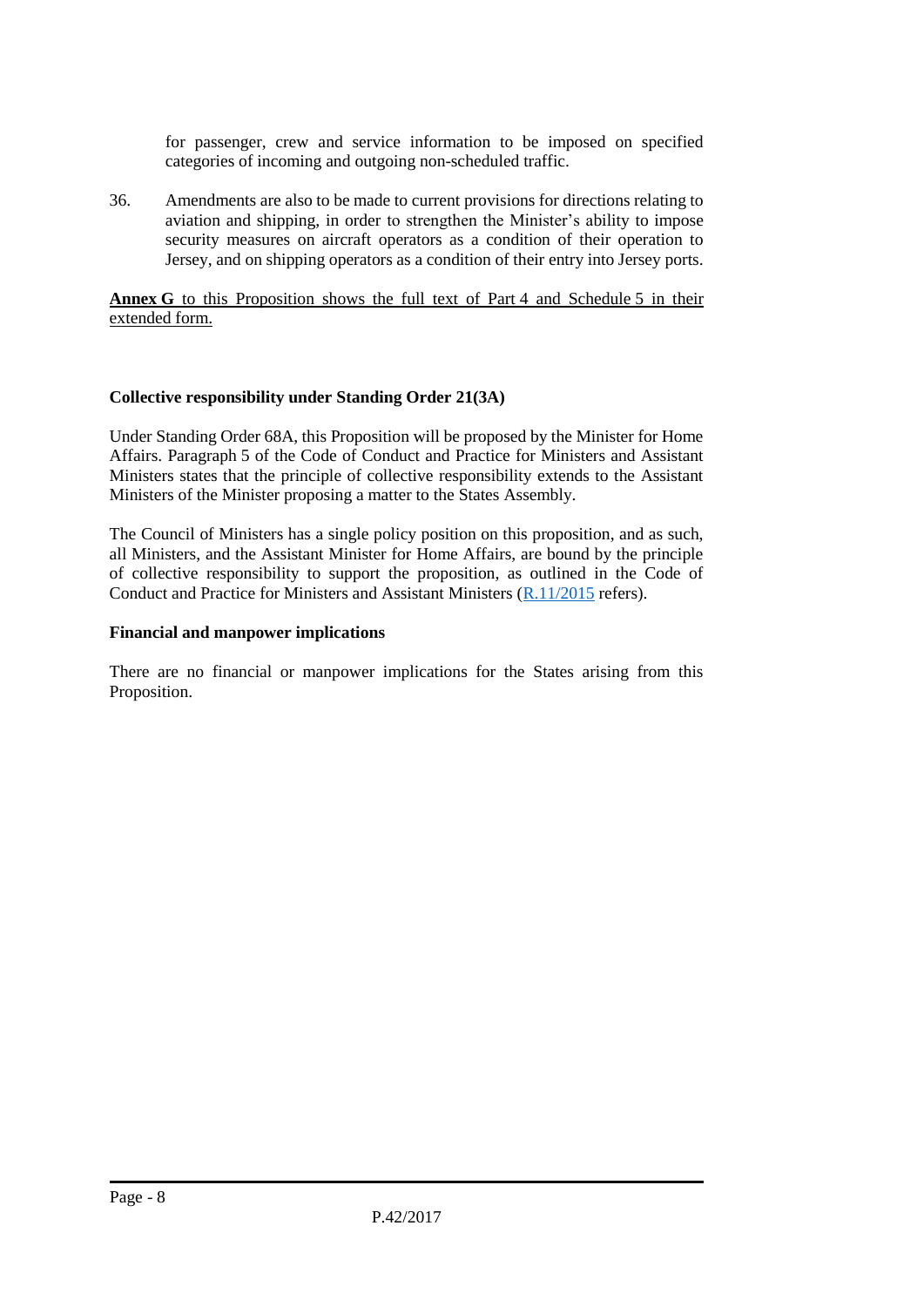#### STATUTORY INSTRUMENTS

# **2017 No.**

## **XXXXX**

# Counter-Terrorism and Security (Jersey) Order 2017

*Made - - - - \*\*\** 

*Coming into force in accordance with article 1(1)* 

At the Court at Buckingham Palace, the \*\*\* day of \*\*\*

Present,

The Queen's Most Excellent Majesty in Council

Her Majesty, in exercise of the powers conferred upon Her by section 51(3) of the Counter-Terrorism and Security Act 2015(**a**) is pleased, by and with the advice of Her Privy Council, to order as follows:

#### **Citation, commencement and interpretation**

**1**—(1) This Order may be cited as the Counter-Terrorism and Security (Jersey) Order 2017 and comes into force on the seventh day after the day on which it is registered by the Royal Court of Jersey.

(2) In this Order—

"the 2015 Act" means the Counter-Terrorism and Security Act 2015;

"Jersey" means the Bailiwick of Jersey.

(3) For the purposes of construing provisions of the 2015 Act as part of the law of Jersey, a reference to an enactment which extends to Jersey is construed as a reference to that enactment as it has effect in Jersey.

#### **Extension of the 2015 Act to Jersey**

**2** The following provisions of the 2015 Act shall extend to Jersey, that is to say –

- (a) Part 1 subject to the modifications specified in Schedule 1 to this Order;
- (b) Part 4 subject to the modifications specified in Schedule 2 to this Order;
- (c) Schedule 1 subject to the modifications specified in Schedule 3 to this Order;
- (d) Schedule 2 subject to the modifications specified in Schedule 4 to this Order;
- (e) Schedule 3 subject to the modifications specified in Schedule 5 to this Order;
- (f) Schedule 4 subject to the modifications specified in Schedule 6 to this Order; and
- (g) Schedule 5 subject to the modifications specified in Schedule 7 to this Order.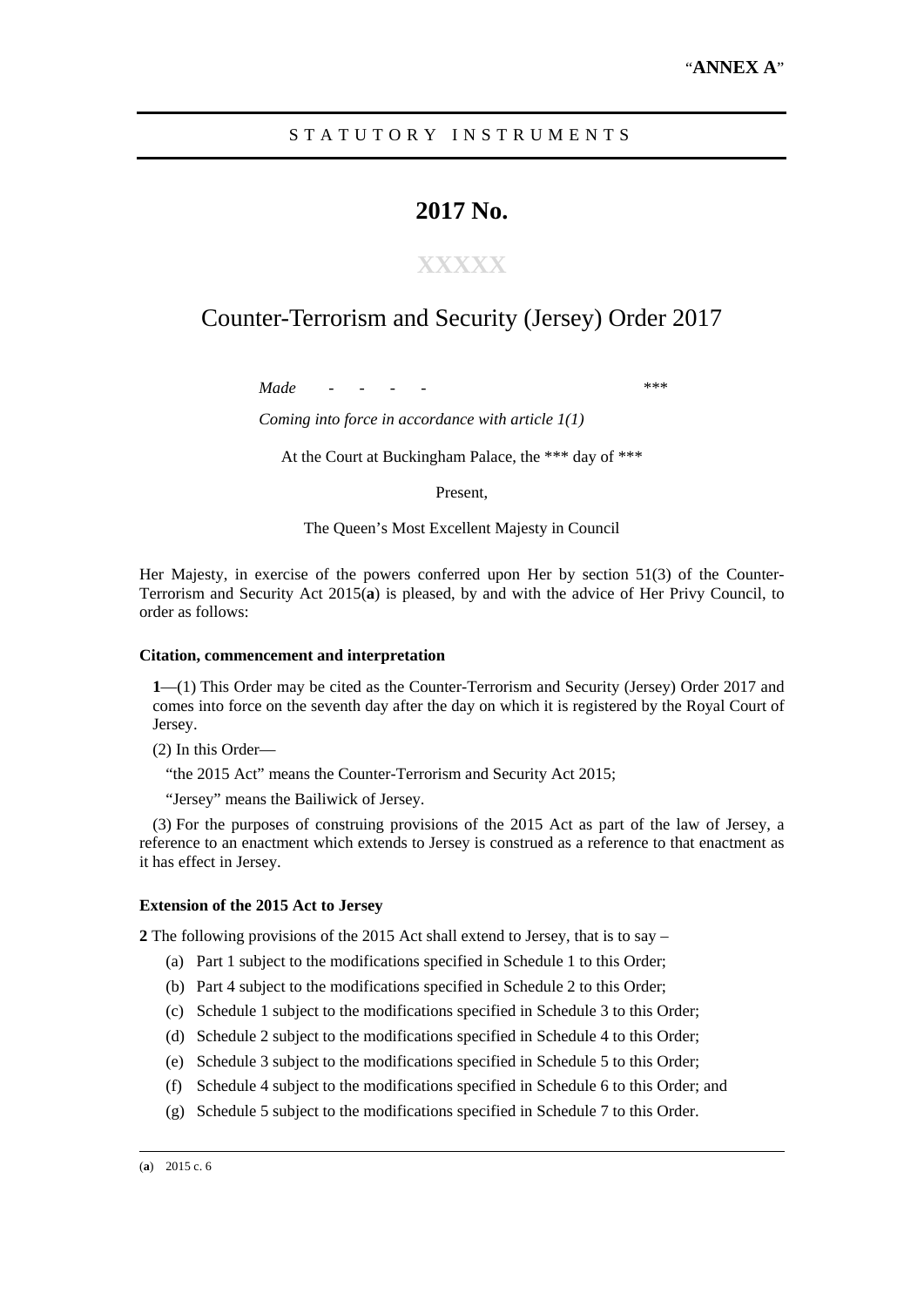## SCHEDULE 1 Article 2(a)

## Modifications of Part 1 of the Counter-Terrorism Act 2015 as it extends to Jersey

**1.** For section 1 substitute –

#### "**1 Seizure of passports etc from persons suspected of involvement in terrorism**

Schedule 1 makes provision for the seizure and temporary retention of travel documents where a person is suspected of intending to leave Jersey in connection with terrorismrelated activity.".

**2.** In the heading to Chapter 2 for the "THE UNITED KINGDOM" substitute "JERSEY"

**3.** In section 2 –

- (a) for "the United Kingdom" wherever it occurs (except subsections (3) and (5)) substitute "Jersey";
- (b) for "United Kingdom" in subsections (3) and (5) substitute "British Islands";
- (c) for "Secretary of State" wherever it occurs substitute "Minister";
- (d) for "court" in subsection (7)(a) substitute "Royal Court".

**4.** In section 3 –

- (a) for "Secretary of State" wherever it occurs substitute "Minister";
- (b) for "court" wherever it occurs substitute "Royal Court".

**5.** In section 4 –

- (a) for "Secretary of State" wherever it occurs substitute "Minister";
- (b) for "the United Kingdom" in subsection (7) substitute "Jersey";
- (c) for "United Kingdom" in subsection (10) substitute "British Islands".

**6.** In section 5 –

- (a) for "the United Kingdom" wherever it occurs substitute "Jersey";
- (b) for "Secretary of State" wherever it occurs substitute "Minister".

**7.** In section 6 –

- (a) for "Secretary of State" wherever it occurs substitute "Minister";
- (b) for "constable" in subsection  $(2)(a)$  substitute "police officer";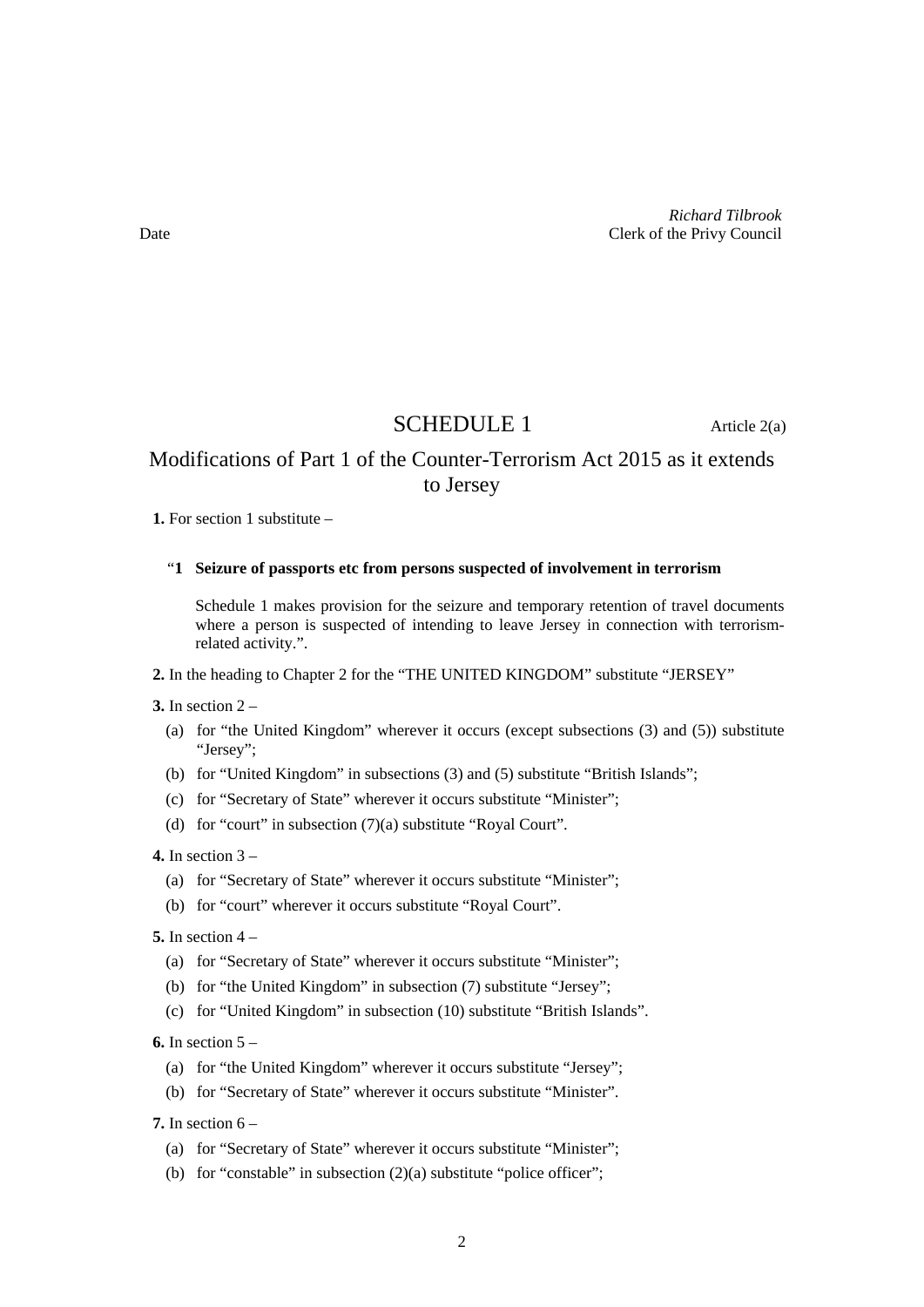- (c) for "the United Kingdom" in subsection (5) (in the definition of "relevant return time") substitute "Jersey".
- **8.** In section 7
	- (a) for "Secretary of State" wherever it occurs substitute "Minister";
	- (b) for "the United Kingdom" in subsection (1) substitute "Jersey".
- **9.** In section 8
	- (a) for "Secretary of State" wherever it occurs substitute "Minister";
	- (b) for "the United Kingdom" in subsection (4) substitute "Jersey".

**10.** In section 9 –

- (a) for "the United Kingdom" in the heading substitute "Jersey";
- (b) for "Secretary of State" in subsections (1) and (4) substitute "Minister";
- (c) for "the United Kingdom" wherever it occurs in subsections (1) and (6) substitute "Jersey";
- (d) for subsection  $(2)(a)$  substitute
	- "(a) an obligation
		- (i) to report to a police station at such times and in such manner as the Minister may by notice require, and to comply with any directions given by a police officer in relation to such reporting;
		- (ii) to attend appointments with specified persons or persons of specified descriptions at specified times and places, and to comply with any reasonable directions given by the Minister that relate to matters about which the individual is required to attend an appointment;";
- (e) after subsection (2) insert
	- $\mathcal{L}(2A)$  A notice under this section may provide that a requirement to report to a police station is not to apply if conditions specified in the notice are met.".
- **11.** In section 10
	- (a) for "the United Kingdom" in subsection (1) substitute "Jersey";
	- (b) for "regulations" in subsection (4) substitute "an Order";
	- (c) for subsection  $(5)$  substitute
		- "(5) An individual guilty of an offence under this section is liable on conviction to imprisonment for a term not exceeding 5 years or to a fine, or to both.";
	- (d) for subsection  $(6)$  substitute
		- "(6) Where an individual is convicted by or before a court of an offence under this section, it is not open to that court to make in respect of the offence an order for a conditional discharge.";
	- (e) omit subsection (8).

**12.** In section 11 –

- (a) for "the United Kingdom" in subsection (1) substitute "Jersey";
- (b) for "court" wherever it occurs substitute "Royal Court";
- (c) for "Secretary of State" wherever it occurs substitute "Minister";
- (d) for subsection  $(9)$  substitute
	- "(9) The power under this section to quash a temporary exclusion order, permitted obligation or notice under section 9 includes power to stay the quashing for a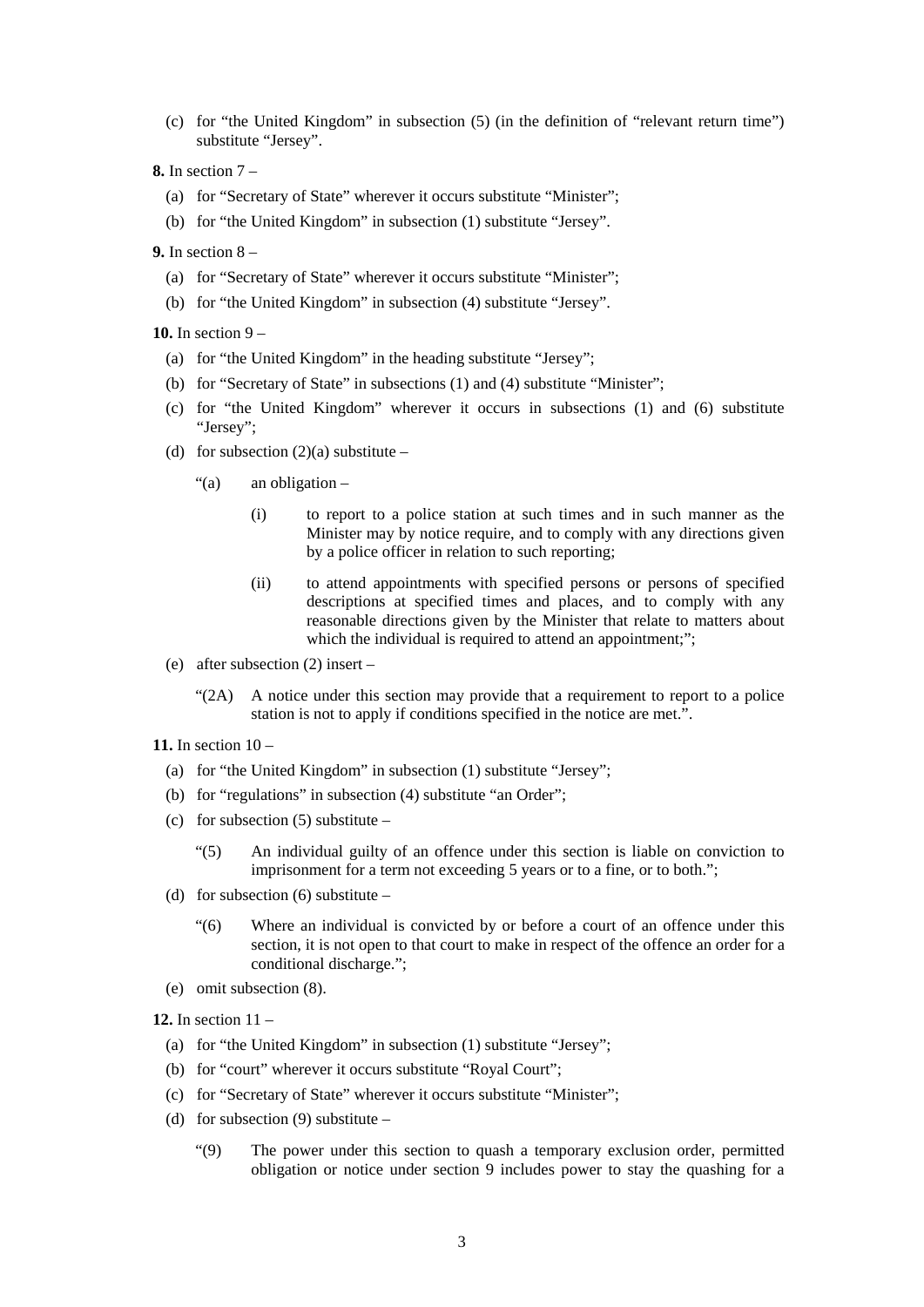specified time, or pending an appeal or further appeal against the decision to quash.".

**13.** In section 13 –

- (a) in the heading for "Regulations" substitute "Orders";
- (b) in subsection (1) for "Secretary of State may by regulations" substitute "Minister may by Order";
- (c) in subsection (2) for "regulations" substitute "Order";
- (d) in subsection (3) for "Secretary of State may make regulations" substitute "Minister may make Orders";
- (e) for subsection (4) substitute
	- "(4) The Subordinate Legislation (Jersey) Law 1960 shall apply to Orders under this section.";
- (f) omit subsection (5).

#### **14.** In section 14 –

- (a) in subsection  $(2)$ 
	- (i) in definition of "act of terrorism" for "Terrorism Act 2000 (see section 1(5) of that Act)" substitute "Terrorism (Jersey) Law 2002 (see Article 1 of that Law)";
	- (ii) omit the definition of "court";
	- (iii) after that definition insert –

""Jersey" means the Bailiwick of Jersey;

"Minister" means the Minister for Home Affairs;";

(iv) after the definition of "permit to return" insert –

""police officer" has the same meaning as in Part 1 of the Schedule to the Interpretation (Jersey) Law 1954;";

- (v) in the definition of "terrorism" for "Terrorism Act 2000 (see section 1(1) to (4) of that Act)" substitute "Terrorism (Jersey) Law 2002 (see Article 1 of that Law)";
- (b) in subsection (6) for "the United Kingdom" (in all places) substitute "Jersey".

**15.** Omit section 15.

#### SCHEDULE 2 Article 2(b)

## Modifications of Part 4 of the Counter-Terrorism Act 2015 as it extends to Jersey

- **1.** For the heading to Part 4 substitute "Aviation and shipping".
- **2.** In section 22
	- (a) for subsection  $(1)$  substitute
		- "(1) The Minister may by Order make one or more schemes requiring a person (a "carrier") to seek authority from the Minister to carry persons on aircraft or ships which are—
			- (a) arriving, or expected to arrive, in Jersey, or
			- (b) leaving, or expected to leave, Jersey.";
	- (b) in subsection (4) for "The Secretary of State" substitute "An Order under subsection (1)"
	- (c) in subsection (5) for "Secretary of State" (in both places) substitute "Minister";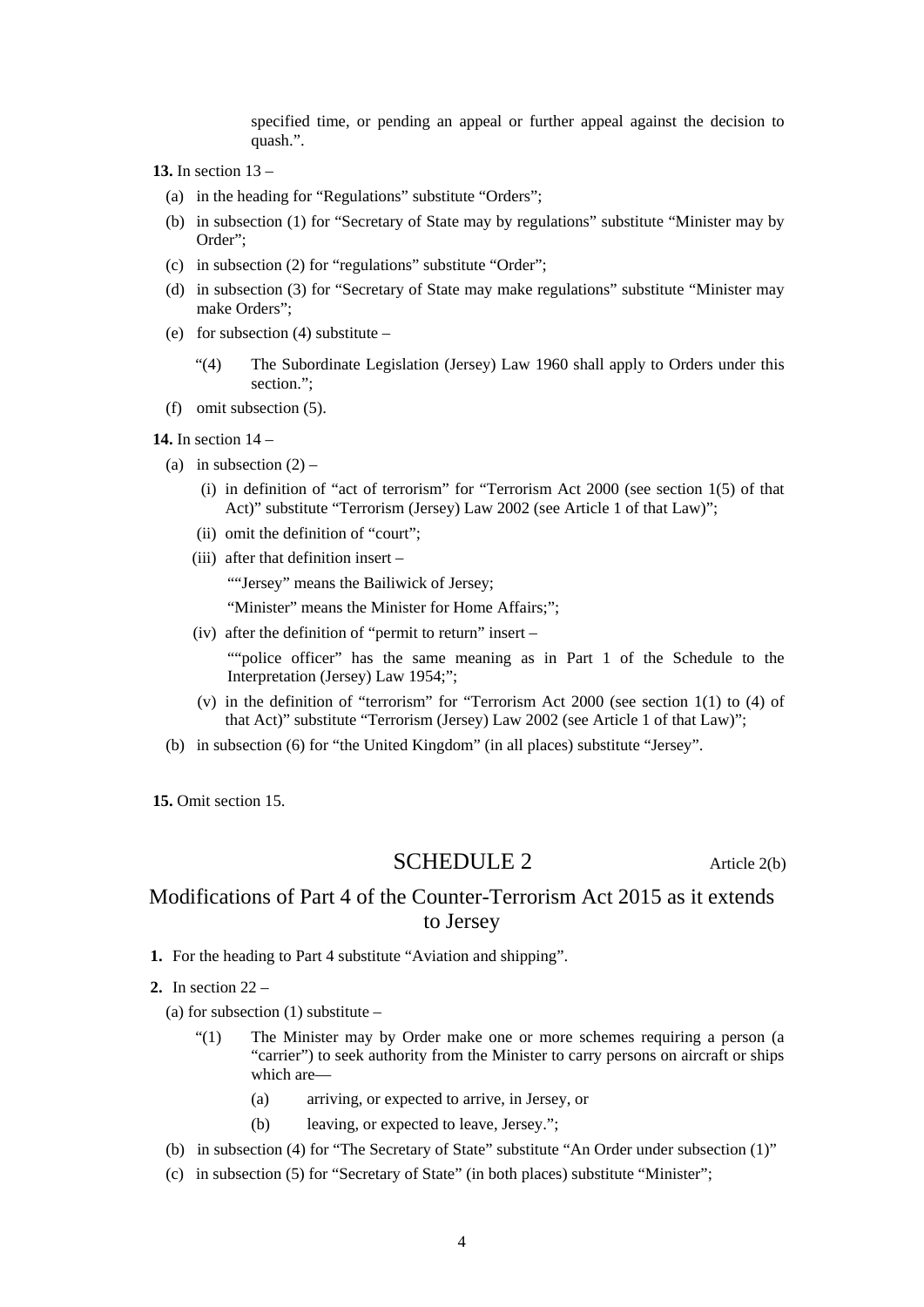- (d) in subsection (7) for "the United Kingdom" substitute "Jersey";
- (e) for subsection (8) substitute
	- "(8) The Subordinate Legislation (Jersey) Law 1960 shall apply to Orders under this section.";
- (f) omit subsections (9) and (10).

**3.**Omit section 23.

- **4.** In section 24
	- (a) in subsection (1) for "Secretary of State may make regulations" substitute "Minister may make provision by Order";
	- (b) in subsection (2) for "Regulations" substitute "An Order";
	- (c) in subsection  $(3)$ 
		- (i) for "Regulations" substitute "An Order";
		- (ii) for "regulations" substitute "Order";
	- (d) in subsection (4) for "regulations" (in both places) substitute "Order";
	- (e) in subsection  $(5)$ 
		- (i) for "regulations must" substitute "Order must";
		- (ii) for "regulations made" substitute "an Order made";
	- (f) for subsections (6) and (7) substitute
		- "(6) Any penalty paid by virtue of this section must be paid to the Treasurer of the States and credited to the Annual Income of the States.
		- (7) The Subordinate Legislation (Jersey) Law 1960 shall apply to Orders under this section."
- **5.** In section 25
	- (a) for the heading substitute "Aviation and maritime security";
	- (b) in subsection (1) for "aviation, maritime and rail" substitute "aviation and maritime";
	- (c) in subsection (3) for paragraphs (a), (b) and (c) substitute
		- "(a) the Aviation Security Act 1982, and
		- (b) the Aviation and Maritime Security Act 1990.".

## SCHEDULE 3 Article 2(c)

# Modifications of Schedule 1 to the Counter-Terrorism Act 2015 as it extends to Jersey

- **1.** In paragraph 1
	- (a) after sub-paragraph (1) insert
		- "(1A) "Jersey" means the Bailiwick of Jersey.
		- (1B) "Minister" means the Minister for Home Affairs.";
	- (b) in sub-paragraph (2) after "Immigration Act 1971" insert ", as extended to Jersey by the Immigration (Jersey) Order 1993";
	- (c) in sub-paragraph (3) for all the words after "designated as" substitute "an officer of the Impôts within the meaning of Article 4 of the Customs and Excise (Jersey) Law 1999.";
	- (d) after sub-paragraph (3) insert –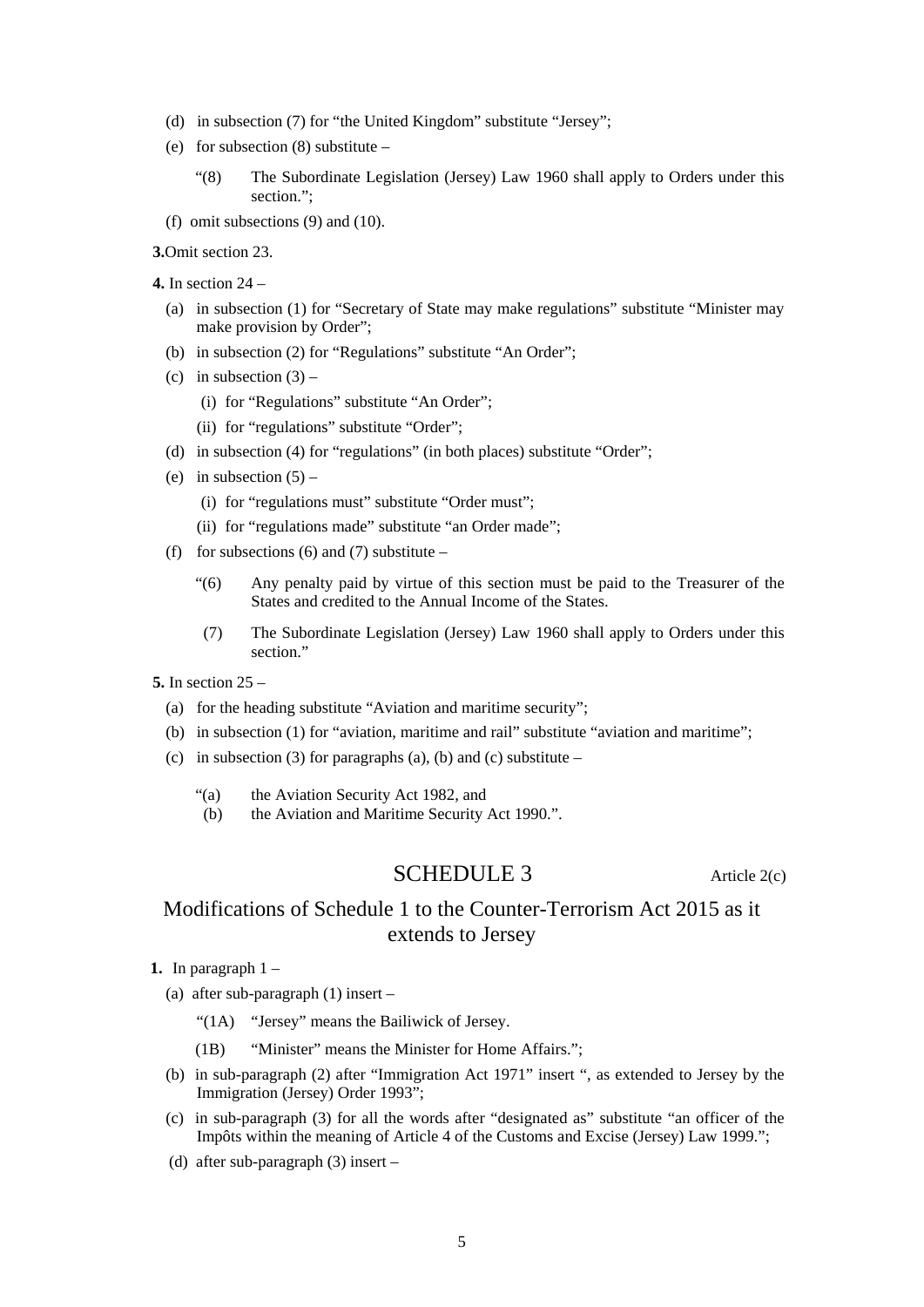- "(3A) "Police officer" has the same meaning as in Part 1 of the Schedule to the Interpretation (Jersey) Law 1954.";
- (e) in sub-paragraph (4) for "Secretary of State" substitute "Minister";
- (f) in sub-paragraph (5) for "superintendent" substitute "chief inspector"
- (g) for sub-paragraph  $(6)(b)$  substitute
	- "(b) a ticket or other document that permits a person to make a journey by any means from Jersey to a place outside Great Britain or the Bailiwick of Guernsey or the **Isle of Man**":
- (h) in sub-paragraph  $(7)$ 
	- (ii) in sub-sub-paragraph (a) after "Immigration Act 1971" insert ", as extended to Jersey by the Immigration (Jersey) Order 1993";
	- (iii) in sub-sub-paragraph (b) for "United Kingdom" substitute "British Islands";
- (i) in sub-paragraph  $(8)$ 
	- (iv) omit sub-sub-paragraphs (c), (d) and (e);
	- (v) in sub-sub-paragraph (f) for "Great Britain and Northern Ireland" substitute "Jersey";
- (j) omit sub-paragraph (9);
- (k) for sub-paragraphs  $(11)$  and  $(12)$  substitute
	- "(11) "Terrorism" and "terrorist" have the same meaning as in the Terrorism (Jersey) Law 2002 (see Articles 2 and 36 of that Law).
	- (12) "Judicial authority" means the Magistrate.";
- (l) omit sub-paragraphs (13) and (14);
- (m) after sub-paragraph (15) insert
	- "(16) "The standard scale" means the scale set out in the Schedule to the Criminal Justice (Standard Scale of Fines) (Jersey) Law 1993.".
- **2.** In paragraph 2
	- (a) in sub-paragraph  $(1)$ 
		- (i) for "Great Britain" wherever it occurs substitute "Jersey";
		- (ii) for "constable" substitute "police officer";
		- (iii) for "United Kingdom" (in sub-sub-paragraph (a)) substitute "British Islands";
	- (b) omit sub-paragraph (2);
	- (c) in sub-paragraphs (3) and (4) for "constable" substitute "police officer";
	- (d) in sub-paragraph  $(5)$ 
		- (i) for "constable" wherever it occurs substitute "police officer";
		- (ii) for "or officer" (in sub-sub-paragraphs (b) and (d)) substitute "or the qualified officer";
	- (e) in sub-paragraph (7) for "constable" substitute "police officer";
	- (f) for sub-paragraph  $(8)$  substitute
		- "(8) A police officer or qualified officer exercising a power in sub-paragraph  $(5)(a)$  or  $(b)$  must tell the person that—
			- (a) the person is suspected of intending to leave Jersey for the purpose of involvement in terrorism-related activity outside the British Islands, and
			- (b) the police officer or the qualified officer is therefore entitled under this Schedule to exercise the power.";
	- (g) in sub-paragraph  $(9)$  –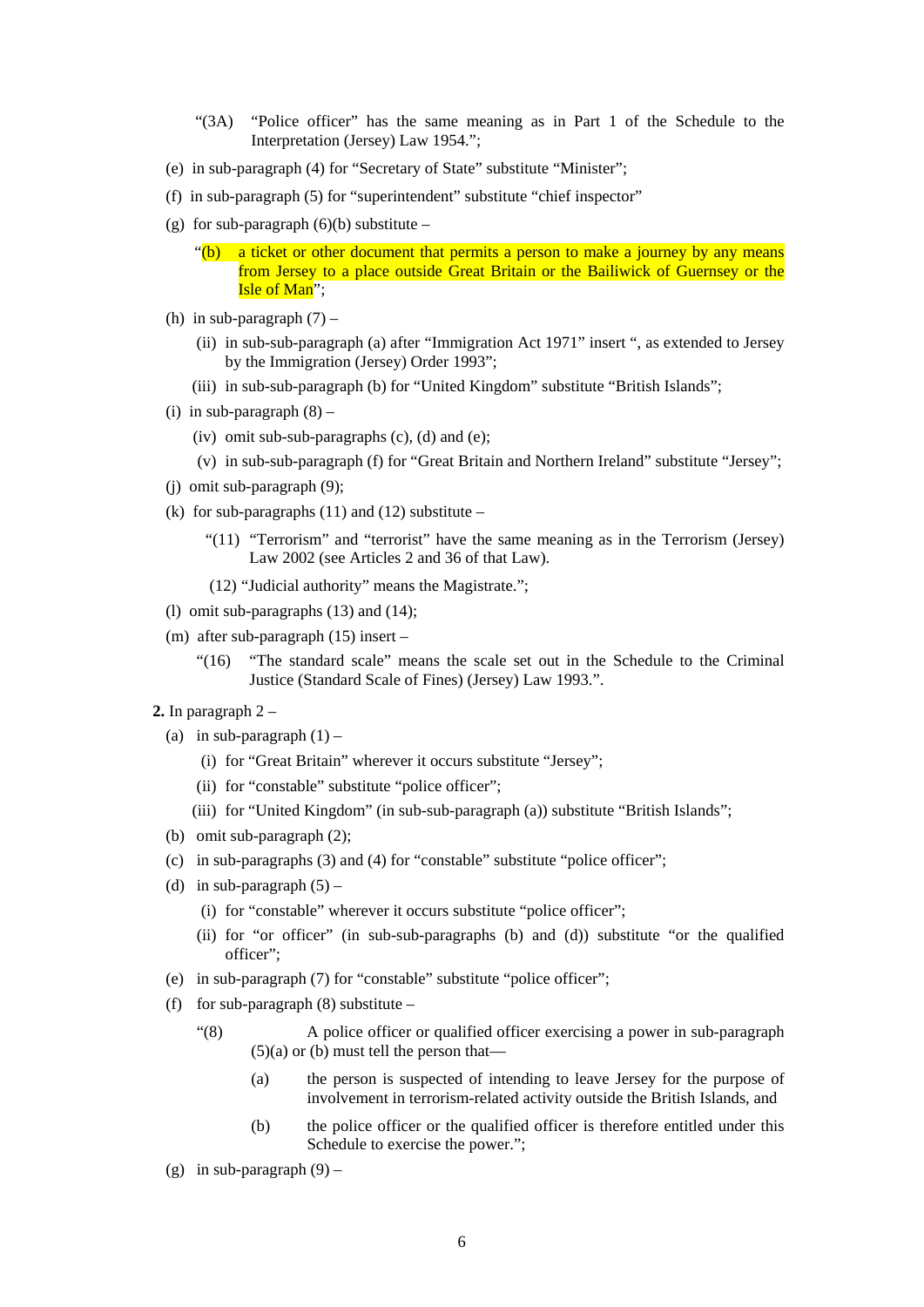- (i) for "constable" in both places substitute "police officer";
- (ii) for "The officer or official" substitute "The immigration officer or customs official".

**3.** In paragraph 3, sub-paragraph (1) for "constable" wherever it occurs substitute "police officer".

**4.** In paragraph 4 –

- (a) for "constable" wherever it occurs substitute "police officer";
- (b) in sub-paragraph  $(3)$ 
	- (i) for sub-sub-paragraph (a) substitute  $-$ 
		- "(a) the person is suspected of intending to leave Jersey for the purpose of involvement in terrorism-related activity outside the British Islands, and"
	- (ii) in sub-sub-paragraph (b) for "or officer" substitute "or qualified officer";
- (c) in subparagraph (4) for sub-sub-paragraph (a) substitute  $-$ 
	- "(a) the person is suspected of intending to leave Jersey for the purpose of involvement in terrorism-related activity outside the British Islands, and".
- **5.** In paragraph 5
	- (a) in sub-paragraph  $(1)$ 
		- (i) in sub-sub-paragraph (a) for "the Secretary of State considers" substitute "consideration is given to";
		- (ii) in sub-sub-paragraph (c) for "Secretary of State" substitute "the Minister";
	- (b) for "constable" in sub-paragraphs (4) and (5) substitute "police officer";
	- (c) in sub-paragraph  $(5)$ 
		- (i) for "Great Britain or (as the case may be) the United Kingdom" substitute "Jersey";
		- (ii) for "outside the United Kingdom" substitute "outside the British Islands".
- **6.** In paragraph 6
	- (a) in sub-paragraph (1)(b) for "constable" wherever it occurs substitute "police officer";
	- (b) in sub-paragraph (2)(a) omit "chief";
	- (c) in sub-paragraph  $(3)(c)$  for "relevant chief constable" substitute "Chief Officer";
	- (d) in sub-paragraph (4) for "relevant chief constable" substitute "Chief Officer";
	- (e) in sub-paragraph (5) for "Secretary of State" substitute "Minister";
	- (f) in sub-paragraph (6) for the definition of "relevant chief constable" substitute "Chief Officer means the Chief Officer of the States of Jersey Police Force".
- **7.** For paragraph 7 substitute
	- "7 (1) A requirement under paragraph 4 or 5 to return a travel document in the possession of a police officer or qualified officer does not apply while either officer has power to detain it under sub-paragraph (2).
		- (2) Either officer may detain the document—

(a) while he or she believes that it may be needed for use as evidence in criminal proceedings, or

(b) while he or she believes that it may be needed in connection with a decision by the Minister whether to make a deportation order under the Immigration Act 1971.".

**8.** In paragraph 10, sub-paragraph (2)–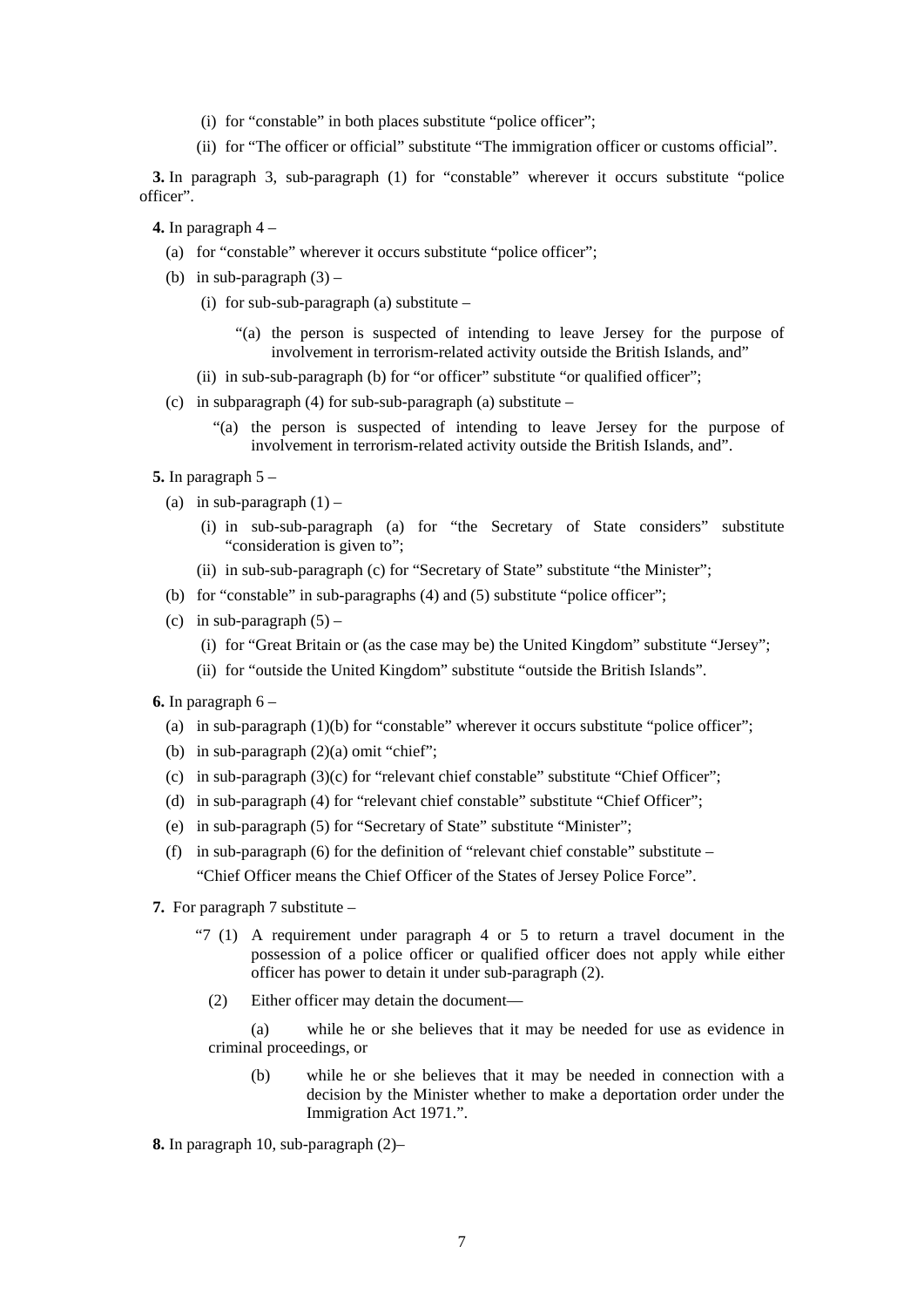- (a) in sub-sub-paragraph (a) for "section  $40(1)(a)$  of the Terrorism Act 2000" substitute "Article 36(a) of the Terrorism (Jersey) Law 2002";
- (b) in sub-sub-paragraph (c) for "section 23 or 23A of that Act" substitute "Article 27 of (and Schedule 3 to) that Law".
- **9.** In paragraph 14
	- (a) for "the United Kingdom" wherever it occurs (including the heading) substitute "Jersey";
	- (b) in sub-paragraph (2) for "Secretary of State" substitute "Minister".

**10.** In paragraph 15 for sub-paragraph (3) substitute –

"(3) A person guilty of an offence under this paragraph is liable too imprisonment for a term not exceeding 6 months, or to a fine not exceeding level 3 on the standard scale, or to both.".

**11.** In paragraph 16 for "constable" substitute "police officer".

**12.** In paragraph 17 –

- (a) for "Secretary of State" in sub-paragraph (1) substitute "Minister";
- (b) for "constable" in sub-paragraphs (2) and (5) substitute "police officer".

**13.**In paragraph 18 –

- (a) in sub-paragraph (1) for "Secretary of State" substitute "Minister";
- (b) for "constables" in sub-paragraph  $(2)(c)$  substitute "police officers";
- (c) for "constable" in sub-paragraphs (3) and (4) substitute "police officer".

**14.** Omit paragraph 19.

**15.** In paragraph 20 –

- (a) in sub-paragraph (1) for "Secretary of State" substitute "Minister";
- (b) omit sub-paragraph (2).

### SCHEDULE 4 Article 2(d)

## Modifications of Schedule 2 to the Counter-Terrorism Act 2015 as it extends to Jersey

**1.** In paragraph 1 for "Secretary of State" substitute "Minister".

- **2.** In paragraph 2
	- (a) for "Secretary of State" substitute "Minister";
	- (b) for "court" substitute "Royal Court".

**3.**In paragraph 3 –

- (a) for "Secretary of State" in sub-paragraph (1) substitute "Minister";
- (b) for "court" wherever it occurs substitute "Royal Court";
- (c) for "court's" in sub-paragraph (3) substitute "Royal Court's".

**4.** In paragraph 3 –

- (a) For "court" wherever it occurs (including the heading) substitute "Royal Court";
- (b) "Secretary of State" wherever it occurs substitute "Minister".

**5.** In paragraph 5 –

(a) for "court" wherever it occurs substitute "Royal Court";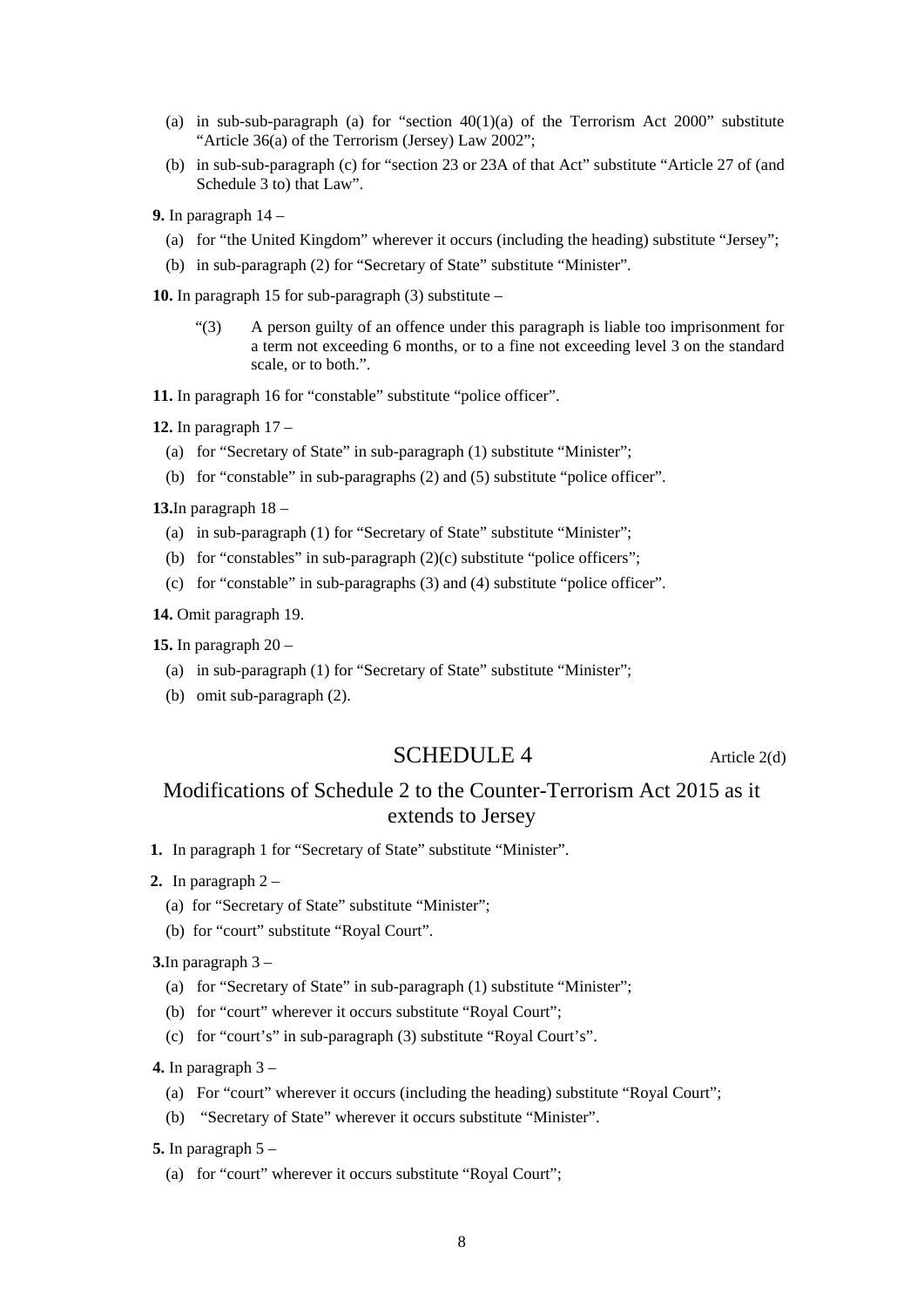(b) for "court's" in sub-paragraph (2) substitute "its".

**6.** In paragraph 6, sub-paragraph (1) for "court" substitute "Royal Court".

SCHEDULE 5 Article 2(e)

## Modifications of Schedule 3 to the Counter-Terrorism Act 2015 as it extends to Jersey

**1.** In paragraph  $1 -$ 

- (a) omit "or the Inner House of the Court of Session" in the definitions of "appeal proceedings", "the relevant court" and "rules of court";
- (b) in the definition of "the relevant court" for "the court" substitute "the Royal Court";
- (c) in the definition of "rules of court" for "the court," substitute "the Royal Court or".
- **2.** In paragraph 2
	- (a) in sub-paragraph (1) for "A person making rules of court relating to TEO proceedings or appeal proceedings must have regard" substitute "Regard must be had, in making rules of court relating to TEO proceedings or appeal proceedings,";
	- (b) in sub-paragraph (2) for "as a special advocate" substitute "as special counsel";
	- (c) in sub-paragraph  $(3)$ 
		- (i) for "Secretary of State" in sub-sub-paragraph (a) substitute "Minister";
		- (ii) for "as a special advocate" in sub-sub-paragraph (b) substitute "as special counsel".

**3.** In paragraph 3 for "Secretary of State" and "Secretary of State's" wherever they occur substitute "Minister" and "Minister's" respectively.

**4.** In paragraph 4 –

- (a) for "Secretary of State" and "Secretary of State's" wherever they occur substitute "Minister" and "Minister's" respectively;
- (b) for "as a special advocate" in sub-paragraphs  $(1)(a)$  and  $(4)(b)$  substitute "as special counsel".

**5.** In paragraph 5 for sub-paragraph (2) substitute –

"(2) The "Human Rights Convention" means the Convention within the meaning of the Human Rights (Jersey) Law 2000 (see Article 1(1) of that Law).".

- (a) for "Secretary of State" in sub-paragraphs (1) and (4) substitute "Minister";
- (b) for "court" wherever it occurs in sub-paragraph (1) substitute "Royal Court";
- (c) omit "or the Inner House of the Court of Session" in sub-paragraph (2).
- **7.** Omit paragraph 7.

**8.** In paragraph 8 –

(a) in sub-paragraph (1) for sub-sub-paragraph (a) substitute  $-$ 

"(a) call in aid one or more advisers able to be called in aid by the equivalent court in England and Wales, and";

- (b) omit sub-paragraph (2);
- (c) in sub-paragraph (3) after "the use of" insert ", and payment of remuneration, expenses and allowances to,";
- (d) omit sub-paragraph (4)

**<sup>6.</sup>** In paragraph 6 –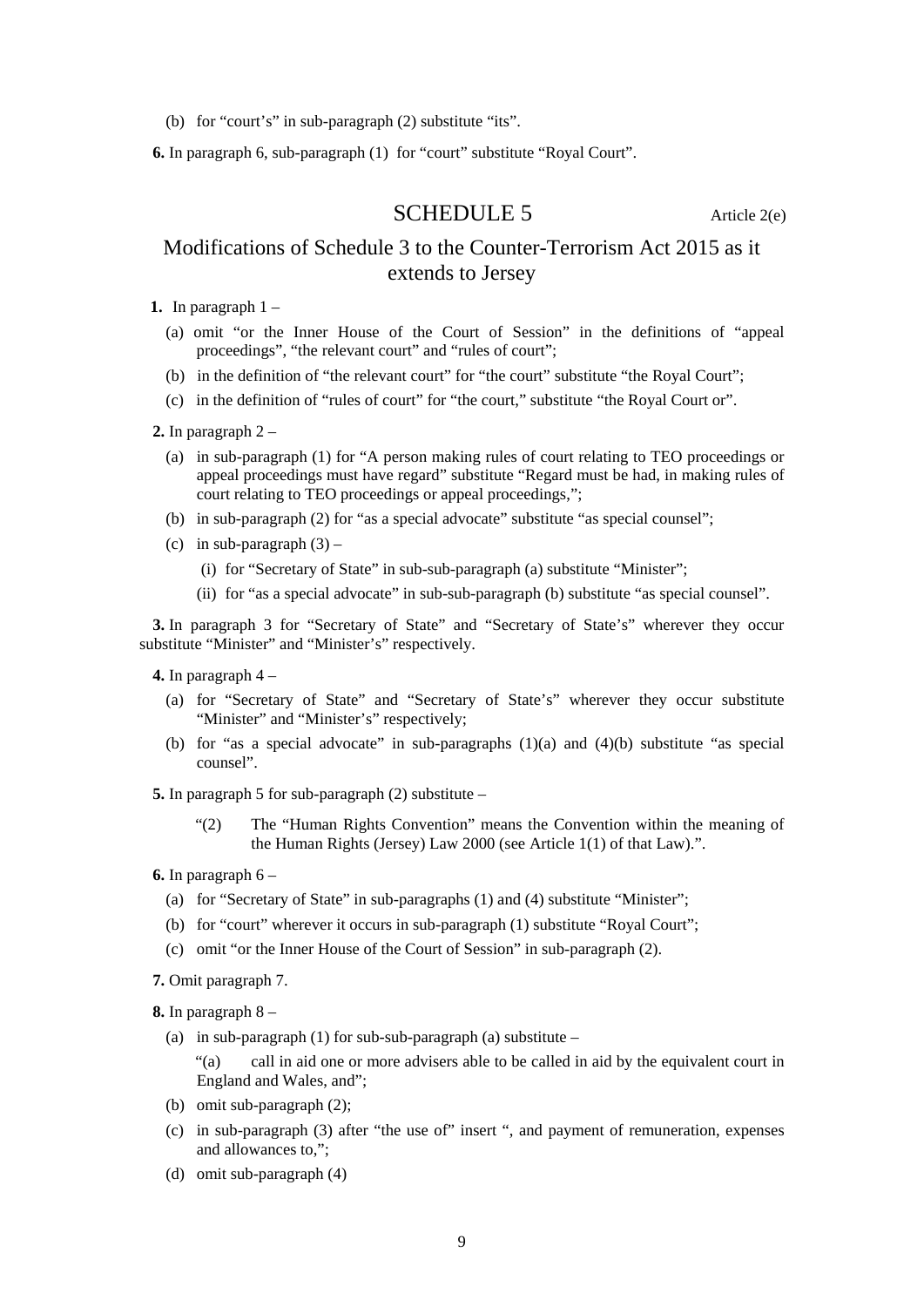**9.** Omit paragraph 9.

**10.** In paragraph 10 –

- (a) for "special advocate" in the heading substitute "special counsel";
- (b) in sub-paragraph (1) for "appropriate law officer" substitute "Attorney General";
- (c) in sub-paragraph (2) for "as a "special advocate"" substitute "as "special counsel"";
- (d) omit sub-paragraph (3);
- (e) in sub-paragraph (4) for "as a special advocate" substitute "as special counsel";
- (f) for sub-paragraph  $(5)$  substitute
	- "(5) A person may be appointed as special counsel only if  $-$ 
		- (a) the person is a member of the panel referred to in sub-paragraph (6); or
		- (b) the person is eligible to be appointed as a special advocate in equivalent TEO proceedings or appeal proceedings in any part of the United Kingdom.
		- (6) The Attorney General shall appoint a panel of persons, such panel consisting of not less than 10 advocates of the Royal Court, for the purposes of this paragraph.
		- (7) A person appointed under sub-paragraph (6) may be removed from the panel at any time by the Attorney General whether or not at the person's request.".

**11.** In paragraph 11 omit sub-paragraph (b).

SCHEDULE 6 Article 2(f)

## Modifications of Schedule 4 to the Counter-Terrorism Act 2015 as it extends to Jersey

- **1.** For paragraph 2 substitute
	- "2 An appeal under this Schedule is to be made—
		- (a) in the case of a conviction before the Royal Court, to the Court of Appeal;

(b) in the case of a conviction before the Magistrate's Court, to the Royal Court.".

- **2.** In paragraph 4 –
- (a) in sub-paragraph  $(2)$ 
	- (i) for "on indictment" substitute "before the Royal Court";
	- (ii) for sub-sub-paragraph (c) substitute  $-$

"(c) is to be treated as an appeal under Article 24 of the Court of Appeal (Jersey) Law 1961, but does not require leave.";

- (b) omit sub-paragraphs (3) and (4);
- (c) in sub-paragraph  $(5)$ 
	- (i) for "to the Crown Court or to the county court in Northern Ireland against a summary conviction" substitute "to the Royal Court against a conviction before the Magistrate's Court";
	- (ii) in sub-sub-paragraph (b) for "section 111 of the Magistrates' Courts Act 1980 or Article 146 of the Magistrates' Courts (Northern Ireland) Order 1981 (S.I. 1981/1675 (N.I. 26))" substitute "under Article 21 of the Magistrate's Court (Miscellaneous Provisions) (Jersey) Law 1949";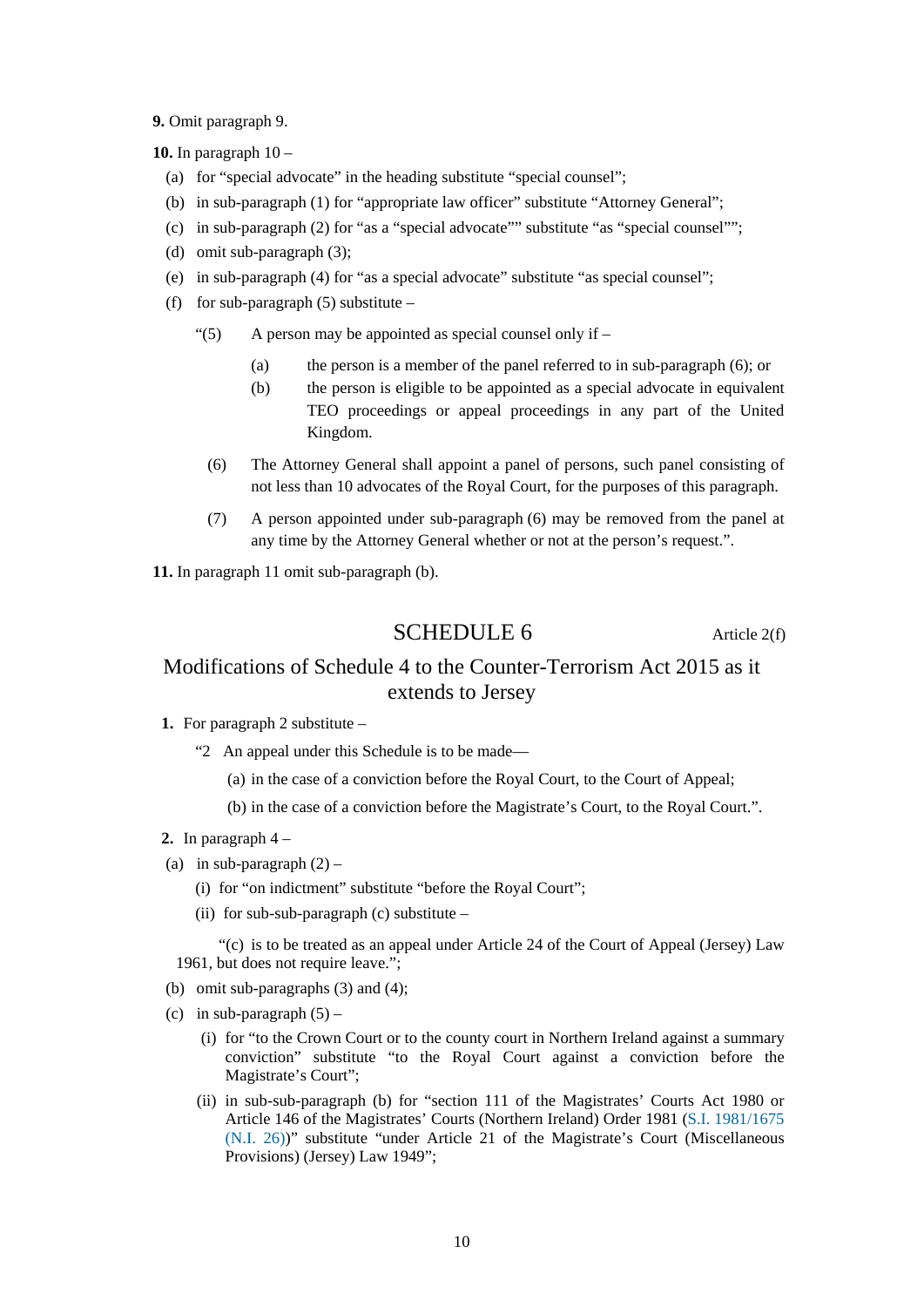(iii) in sub-sub-paragraph (d) for "under section  $108(1)$ (b) of that Act or, in Northern Ireland, under Article 140(1)(b) of that Order" substitute "under Article 17(1)(b) of that Law".

#### **SCHEDULE 7** Article  $2(g)$

## Modifications of Schedule 5 to the Counter-Terrorism Act 2015 as it extends to Jersey

- **1.** For the heading to Part 1 substitute "AVIATION AND MARITIME SECURITY".
- **2.** In paragraph 1 –
- (a) in sub-paragraph (2), in the inserted paragraph (ba), omit "the Secretary of State or";
- (b) in sub-paragraph (3), in the inserted sub-paragraph (8A), for "Secretary of State" substitute "Minister";
- (c) in sub-paragraph  $(4)$ 
	- (i) for sub-paragraph (1) of the inserted paragraph  $27BA$  substitute –

"(1) The Minister may make provision by Order requiring responsible persons in respect of ships or aircraft—

- (a) which have arrived, or are expected to arrive, in Jersey, or
- (b) which have left, or are expected to leave, Jersey,

to supply information to an immigration officer.";

- (ii) in sub-paragraph (3) of the inserted paragraph 27BA for "The regulations" substitute "An Order under this paragraph";
- (iii) in sub-paragraph (4) of the inserted paragraph 27BA
	- (bb) for "The regulations" substitute "An Order under this paragraph";
	- (cc) omit "the Secretary of State or";
- (iv) in sub-paragraph (6) of the inserted paragraph 27BA for "Regulations" substitute "An Order";
- (v) for sub-paragraph (6) of the inserted paragraph  $27BA$  substitute –

"(7) The Subordinate Legislation (Jersey) Law 1960 shall apply to Orders under this paragraph."

(vi) for the inserted paragraph 27BB substitute –

"27BB(1) The Minister may make provision by Order imposing penalties for failure to comply with—

- (a) a Direction under paragraph 27(2) (Direction requiring passenger list or particulars of member of crew),
- (b) any request or requirement under paragraph 27B (passenger and service information), or

(c) an Order under paragraph 27BA (passenger, crew and service information).

- (2) An Order under this paragraph may in particular make provision—
	- (a) about how a penalty is to be calculated;
	- (b) about the procedure for imposing a penalty;
	- (c) about the enforcement of penalties;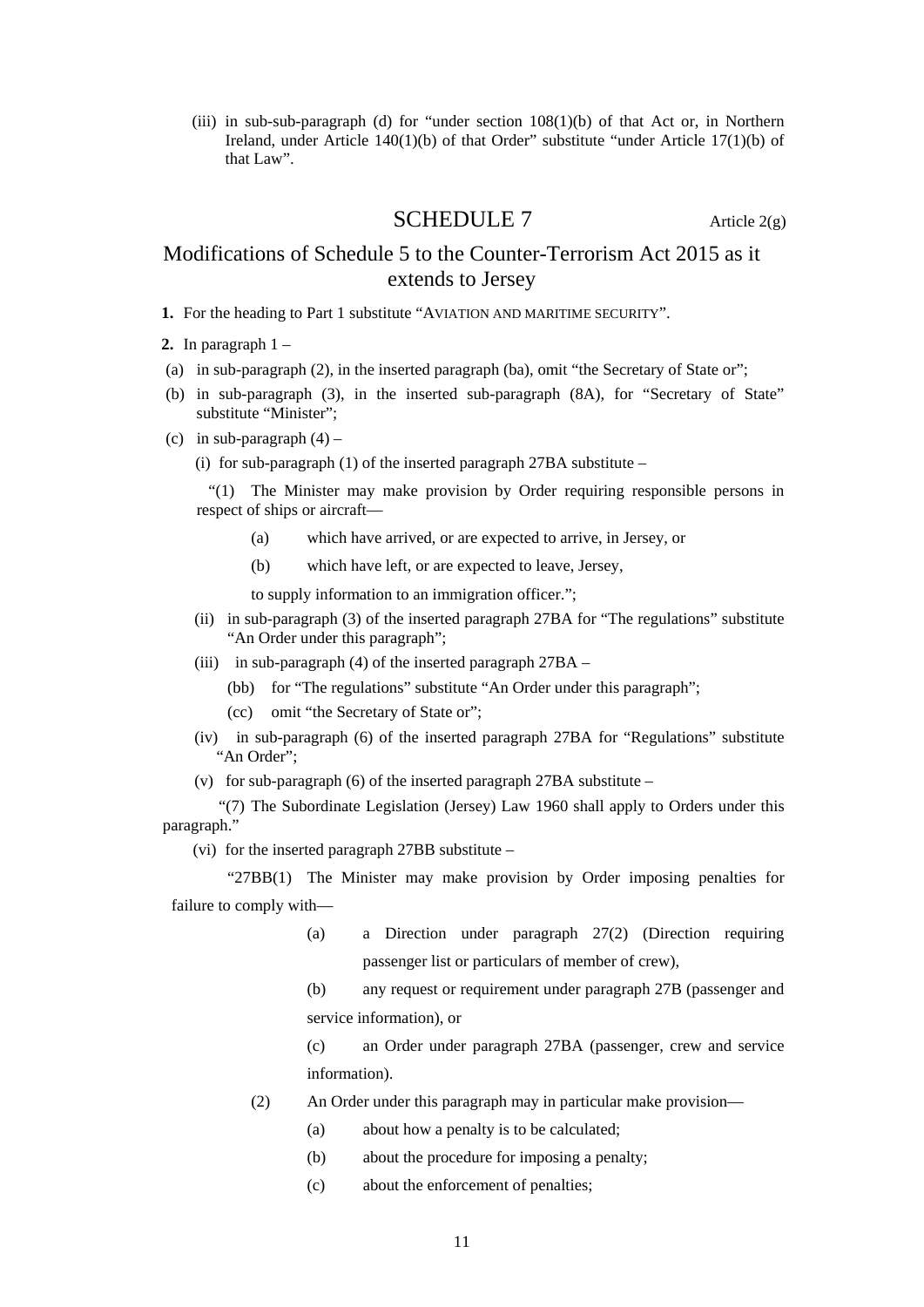(d) allowing for an appeal against a decision to impose a penalty;

and may make different provision for different purposes.

- (3) Provision in an Order under this paragraph about the procedure for imposing a penalty must include provision for a person to be given an opportunity to object to a proposed penalty in the circumstances set out in the Order.
- (4) An Order under this paragraph must provide that no penalty may be imposed on a person for failure to comply with a Direction under paragraph 27(2), a request or requirement under paragraph 27B or an Order under paragraph 27BA where—
	- (a) proceedings have been instituted against the person under section 27 in respect of the same failure; or
	- (b) the failure consists of a failure to provide information that the person has also been required to provide under section 32 or 32A the Immigration, Asylum and Nationality Act 2006 and—
		- (i) a penalty has been imposed on the person in respect of a failure to provide that information by virtue of an Order made under section 32B of that Act, or
		- (ii) proceedings have been instituted against the person under section 34 of that Act in respect of a failure to provide that information; or
	- (c) the failure consists of a failure to provide information that the person has also been required to provide under an authority-tocarry scheme made by the Minister by Order under section 22 of the Counter-Terrorism and Security Act 2015 and a penalty has been imposed on the person in respect of a failure to provide that information by virtue of an Order made under section 24 of that Act.
- (5) Any penalty paid by virtue of this paragraph must be paid to the Treasurer of the States and credited to the Annual Income of the States.
- (6) The Subordinate Legislation (Jersey) Law 1960 shall apply to Orders under this paragraph.".

**3.**In paragraph 2, in the inserted subsection (2)(a), for "regulations made" substitute "an Order made by the Minister".

**4.**Omit paragraph 4.

**5.** In paragraph 7 for the inserted sections 32A and 32B substitute –

#### "**32A Orders requiring information to be provided to police**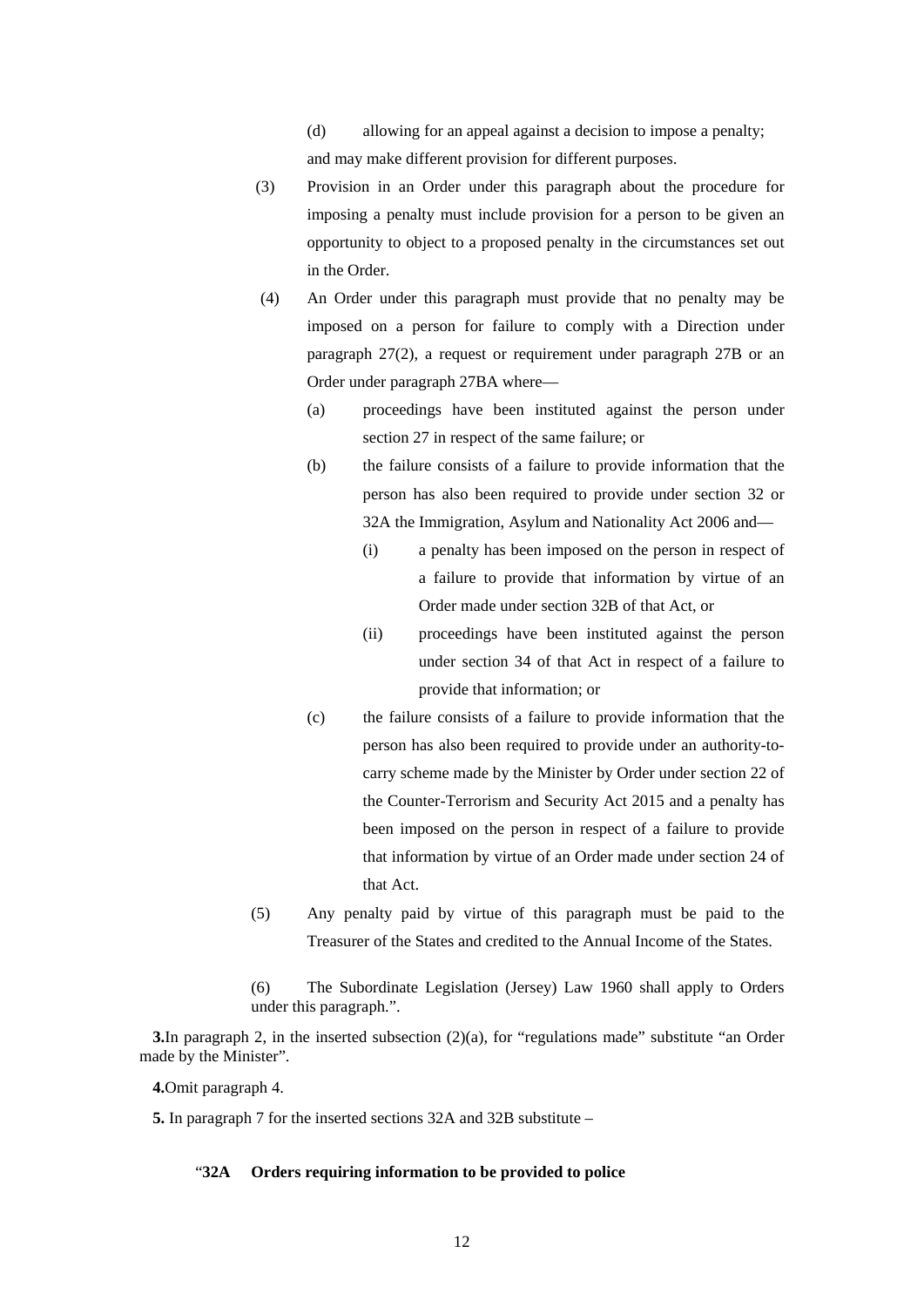- (1) The Minister may make provision by Order requiring responsible persons in relation to ships or aircraft—
	- (a) which have arrived, or are expected to arrive, in Jersey, or
	- (b) which have left, or are expected to leave, Jersey,
	- to provide information to the police.
- (2) The following information may be required under subsection (1)—
	- (a) information about the persons on board;
	- (b) information about the voyage or flight.
	- (3) An Order under this section may impose a requirement to provide the information only if the Minister thinks it necessary for police purposes

In this subsection "police purposes" has the same meaning as in section 32.

- (4) An Order under this section must—
	- (a) specify or describe the classes of ships or aircraft to which they apply;
	- (b) specify the information required to be provided;
	- (c) specify the time by which the information must be provided;
	- (d) specify the form and manner in which the information must be provided.
- (5) An Order under this section may require responsible persons to be able to receive, in a specified form and manner, communications sent by the police, the Minister or an immigration officer relating to the information.
- (6) An Order under this section—
	- (a) may apply generally or only to specified cases or circumstances, and
	- (b) may make different provision for different cases or circumstances.
- (6A) The Subordinate Legislation (Jersey) Law 1960 shall apply to Orders under this section.
- (7) For the purposes of this section, the following are responsible persons in respect of a ship or aircraft—
	- (a) the owner or agent, and
	- (b) the captain.

#### **32B Penalty for breach of section 32 or 32A**

- (1) The Minister may make provision by Order imposing penalties for failure to comply with a requirement imposed—
	- (a) under section 32(2) (provision of passenger, crew or service information), or
	- (b) by an Order made by the Minister under section 32A (Orders requiring information to be provided to police).
- (2) An Order under this section may in particular make provision—
	- (a) about how a penalty is to be calculated;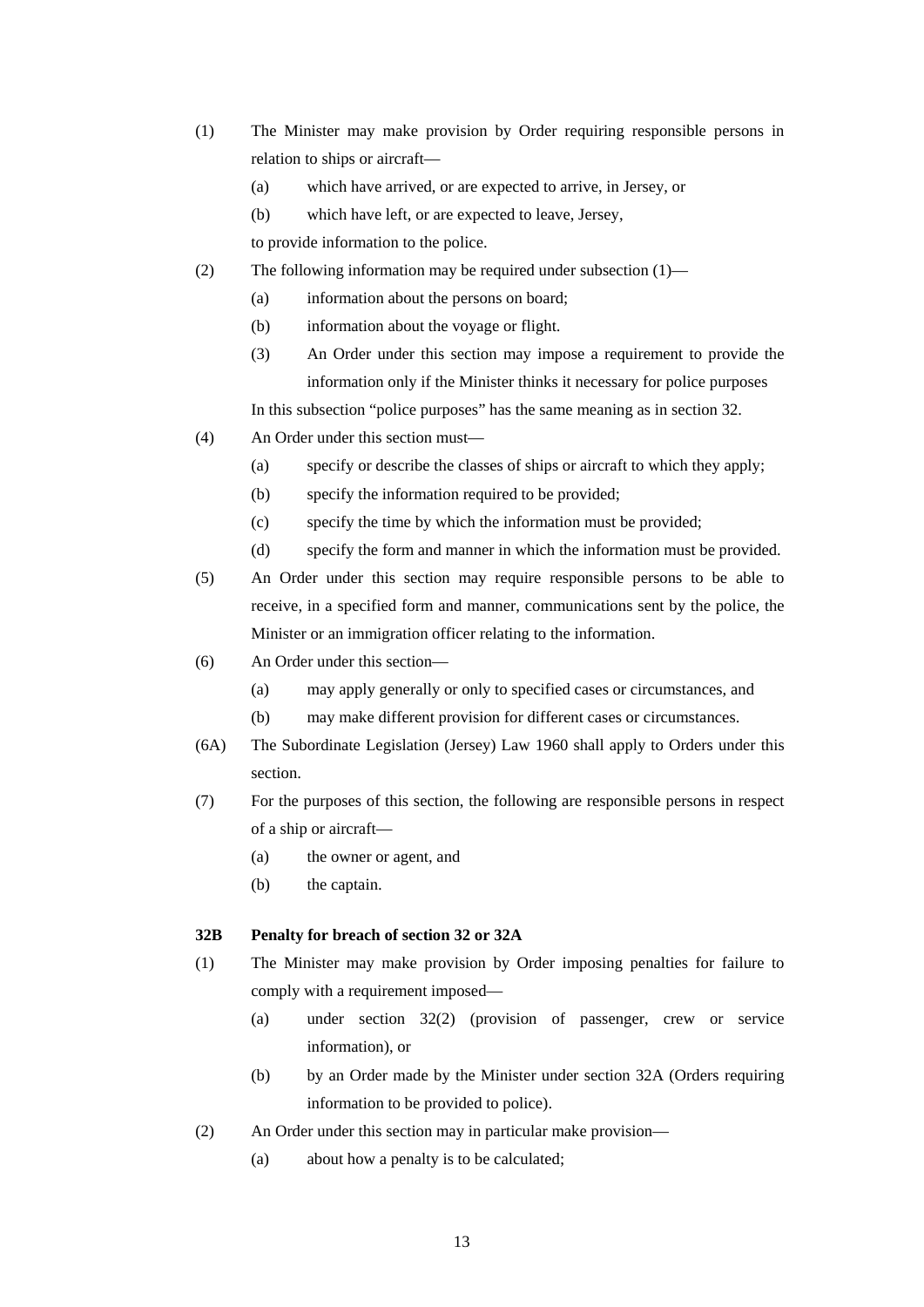- (b) about the procedure for imposing a penalty;
- (c) about the enforcement of penalties;
- (d) allowing for an appeal against a decision to impose a penalty;

and may make different provision for different purposes.

- (3) Provision in an Order under this section about the procedure for imposing a penalty must provide for a person to be given an opportunity to object to a proposed penalty in the circumstances set out in the Order.
- (4) An Order under this section must provide that no penalty may be imposed on a person for failure to comply with a requirement imposed under section 32(2) or by an Order made by the Minister under section 32A where—
	- (a) proceedings have been instituted against the person under section 34 in respect of the same failure, or
	- (b) the failure consists of a failure to provide information that the person has also been required to provide under paragraph 27, 27B or 27BA of Schedule 2 to the Immigration Act 1971 and—
		- (i) a penalty has been imposed on the person in respect of a failure to provide that information by virtue of an Order made by the Minister under paragraph 27BB of that Schedule, or
		- (ii) proceedings have been instituted against the person under section 27 of that Act in respect of a failure to provide that information, or
	- (c) the failure consists of a failure to provide information that the person has also been required to provide under an authority-to-carry scheme made by the Minister by Order under section 22 of the Counter-Terrorism and Security Act 2015 and a penalty has been imposed on the person in respect of a failure to provide that information by virtue of an Order made by the Minister under section 24 of that Act.
- (5) Any penalty paid by virtue of this section must be paid to the Treasurer of the States and credited to the Annual Income of the States.
- (6) The Subordinate Legislation (Jersey) Law 1960 shall apply to Orders under this section.".

**6.** In paragraph 8 –

- (a) for sub-paragraph  $(2)$  substitute
	- "(2) In subsection (1), for "imposed under section  $32(2)$  or (3)" substitute "imposed—
		- (a) under section  $32(2)$  or  $(3)$ , or
		- (b) by an Order made by the Minister under section 32A";
- (b) in sub-paragraph (3), in the inserted subsection (1A), for "regulations" in both places substitute "an Order made by the Minister";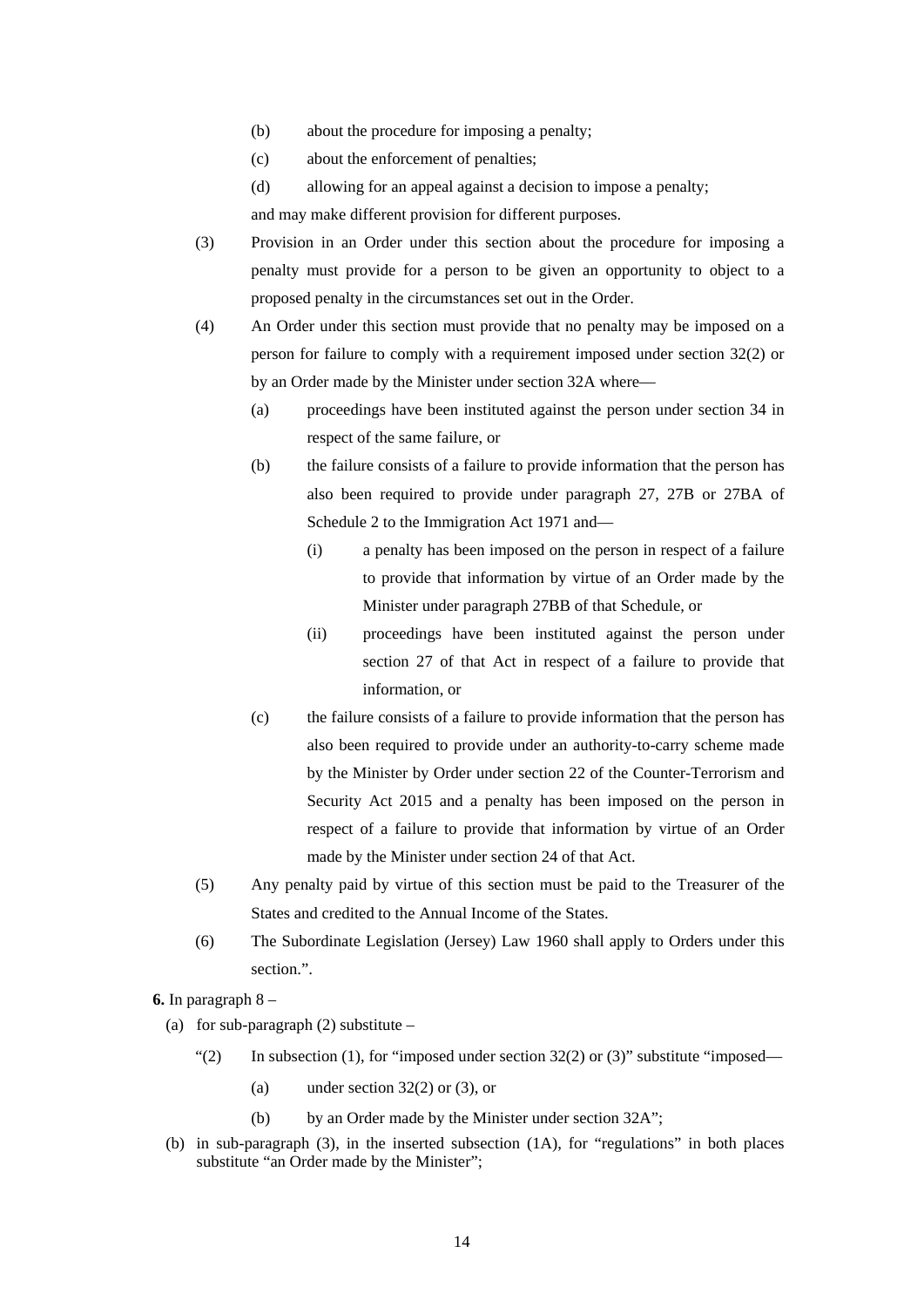(c) omit sub-paragraph (4).

**7.** In the heading to Part 2 for "AVIATION, SHIPPING AND RAIL" substitute "AVIATION AND SHIPPING".

**8.**In paragraph 9 –

- (a) in sub-paragraph (3) for "the United Kingdom" substitute "Jersey";
- (b) in sub-paragraph  $(4)$  for all the words after "12 to 14)," substitute "for subsection  $(5)$ substitute –

"(5) In so far as a direction requires anything to be done or not done at a place outside Jersey—

- (a) it shall have effect only in relation to—
	- (i) aircraft registered in Jersey, or
	- (ii) a requirement not to cause or permit an aircraft to fly in or into Jersey unless certain things have, or have not, been done, and
- (b) it shall not have effect so as to require anything to be done or not done in contravention of any provision of the law (whether civil or criminal) in force at that place, other than any such provision relating to breach of contract."";
- (c) omit sub-paragraph (5);
- (d) in sub-paragraph  $(6)$ 
	- (i) omit "paragraph (b) of",
	- (ii) for "registered or operating in the United Kingdom" substitute "operating in Jersey".

**9.** Omit paragraphs 10 and 11.

**10.** In paragraph 12 –

- (a) in sub-paragraph (2) for "Secretary of State" substitute "Minister";
- (b) in sub-paragraph (3)(a) for "Secretary of State" substitute "Minister";
- (c) omit sub-paragraph (5).

**11.** Omit paragraphs 13 and 14.

#### **EXPLANATORY NOTE**

*(This note is not part of the Order)* 

This Order extends to Jersey, with modifications, Part 1 and Part 4 of the Counter-Terrorism and Security Act 2015 together with provisions of Schedules 1 to 5 to the Act dependent on those Parts.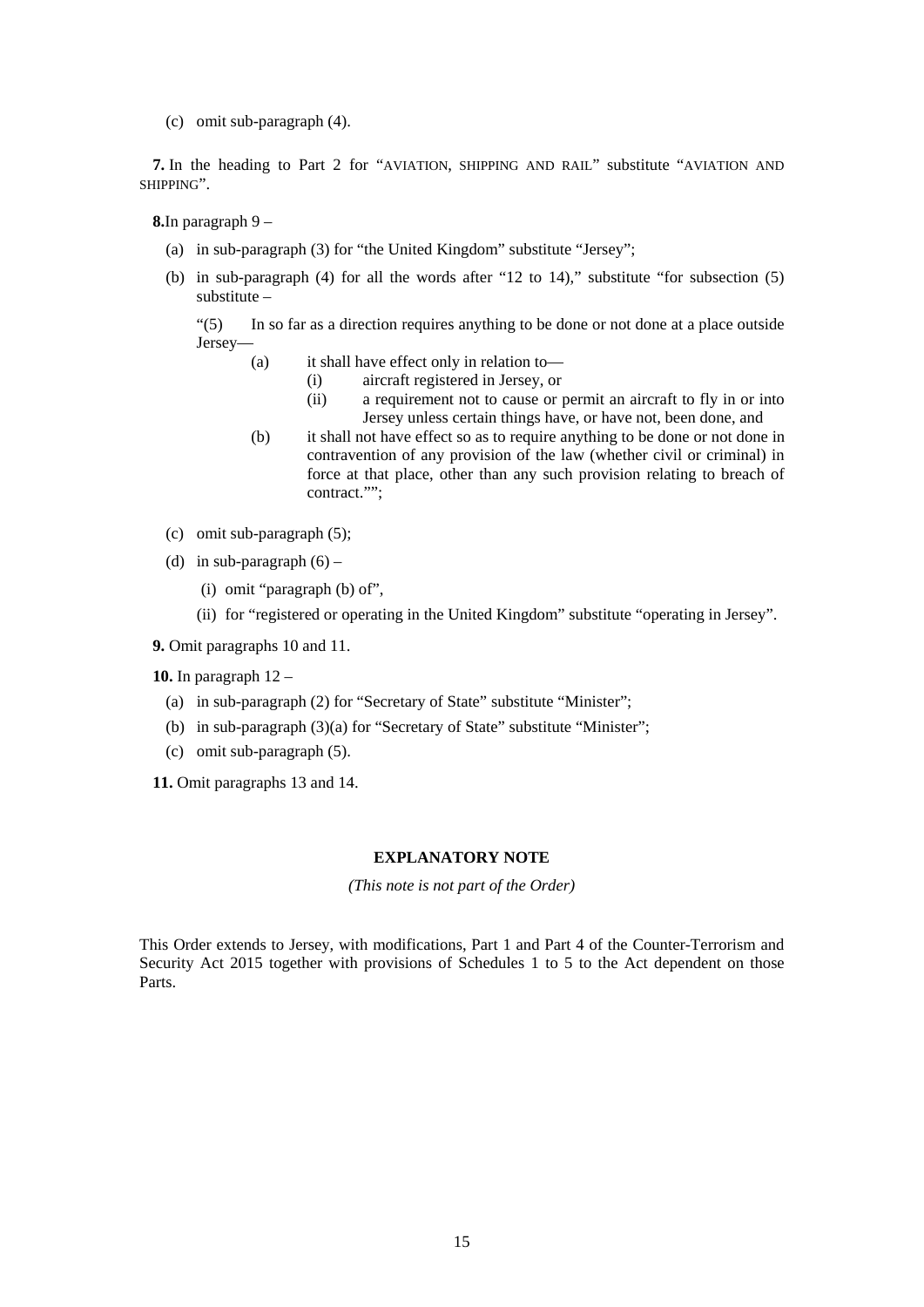# Counter-Terrorism and Security Act 2015 **2015 CHAPTER 6**

#### **PART 1**

#### TEMPORARY RESTRICTIONS ON TRAVEL

#### **CHAPTER 1**

POWERS TO SEIZE TRAVEL DOCUMENTS

#### **1 Seizure of passports etc from persons suspected of involvement in terrorism**

- (1) Schedule 1 makes provision for the seizure and temporary retention of travel documents where a person is suspected of intending to leave Great Britain or the United Kingdom Jersey in connection with terrorism-related activity.
- (2) In Schedule 1 to the Legal Aid, Sentencing and Punishment of Offenders Act 2012 (civil legal services)—

(a) in Part 1 (services), after paragraph 45 insert—

"*Extension of time for retention of travel documents* 

45A (1) Civil legal services provided in relation to proceedings

under paragraph 8 of Schedule 1 to the Counter-Terrorism and Security Act 2015.

*Exclusions* 

- (2) Sub-paragraph (1) is subject to the exclusions in Parts 2 and 3 of this Schedule.";
- (b) in Part 3 (advocacy: exclusion and exceptions), after paragraph 22 insert—
	- "22A Advocacy in proceedings before a District Judge (Magistrates' Courts) under paragraph 8 of Schedule 1 to the Counter-Terrorism and Security Act 2015."
- (3) In Schedule 2 to the Access to Justice (Northern Ireland) Order 2003 (S.I. 2003/435 (N.I. 10)) (civil legal services: excluded services), in paragraph 2(d) (proceedings in court of summary jurisdiction in relation to which funding for representation may be provided), after paragraph (xx) insert—
	- "(xxi) under paragraph 8 of Schedule 1 to the Counter-Terrorism and Security Act 2015;".

#### **CHAPTER 2** TEMPORARY EXCLUSION FROM THE UNITED KINGDOMJERSEY

*Imposition of temporary exclusion orders*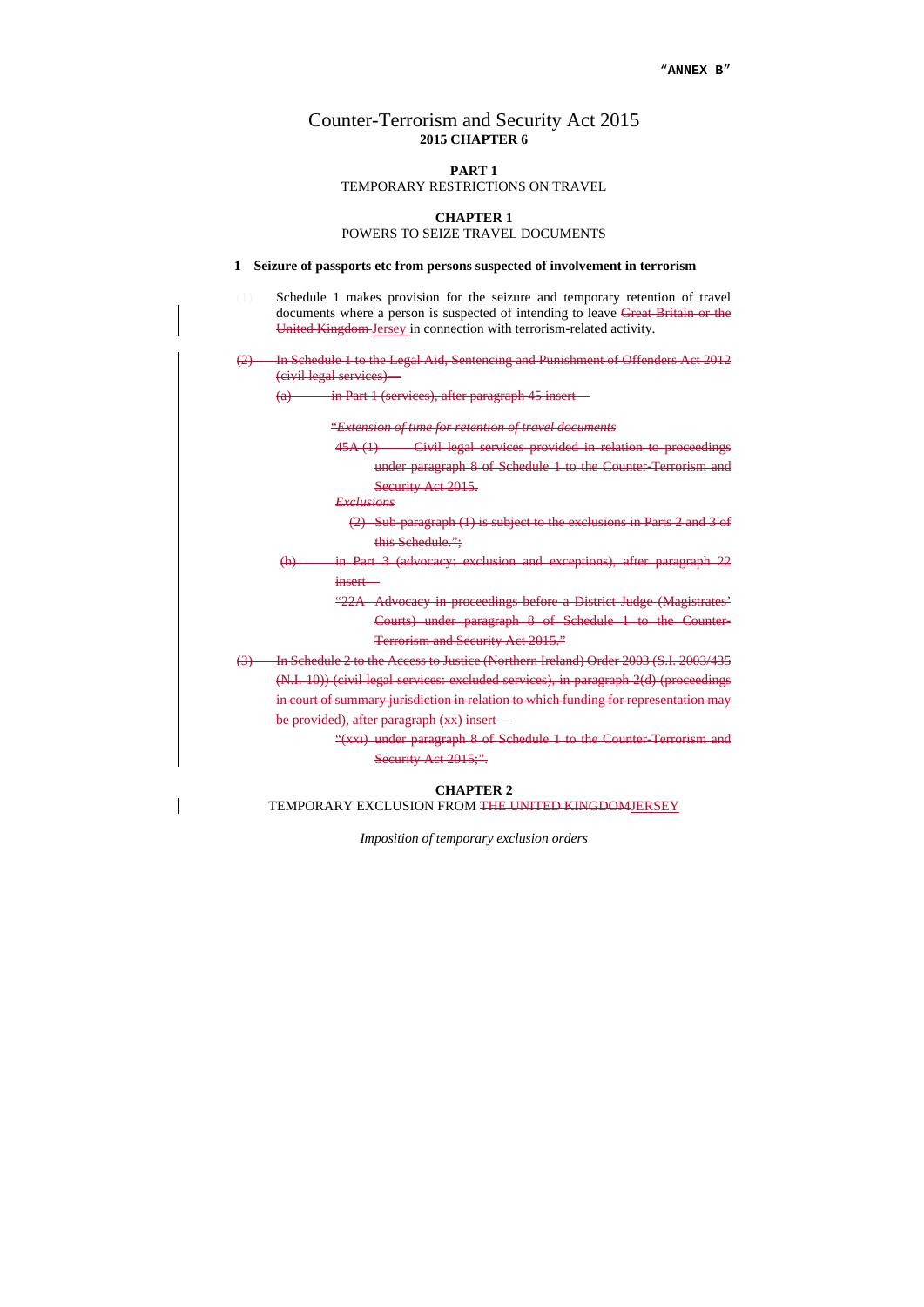## **2 Temporary exclusion orders**

- (1) A "temporary exclusion order" is an order which requires an individual not to return to the United KingdomJersey unless—
	- (a) the return is in accordance with a permit to return issued by the Secretary of StateMinister before the individual began the return, or
	- (b) the return is the result of the individual's deportation to the United KingdomJersey.
- (2) The Secretary of StateMinister may impose a temporary exclusion order on an individual if conditions A to E are met.
- (3) Condition A is that the Secretary of StateMinister reasonably suspects that the individual is, or has been, involved in terrorism-related activity outside the United KingdomBritish Islands.
- (4) Condition B is that the Secretary of StateMinister reasonably considers that it is necessary, for purposes connected with protecting members of the public in the United KingdomJersey from a risk of terrorism, for a temporary exclusion order to be imposed on the individual.
- (5) Condition C is that the Secretary of StateMinister reasonably considers that the individual is outside the United KingdomBritish Islands.
- (6) Condition D is that the individual has the right of abode in the United KingdomJersey.
- (7) Condition E is that—
	- (a) the Royal eCourt gives the Secretary of StateMinister permission under section 3, or
	- (b) the Secretary of StateMinister reasonably considers that the urgency of the case requires a temporary exclusion order to be imposed without obtaining such permission.
- (8) During the period that a temporary exclusion order is in force, the Secretary of StateMinister must keep under review whether condition B is met.

#### **3 Temporary exclusion orders: prior permission of the court**

- (1) This section applies if the Secretary of StateMinister—
	- (a) makes the relevant decisions in relation to an individual, and
	- (b) makes an application to the  $Royal eCourt for permission to impose a$ temporary exclusion order on the individual.
- (2) The function of the Royal  $e$ Court on the application is to determine whether the relevant decisions of the Secretary of StateMinister are obviously flawed.
- (3) The Royal eCourt may consider the application—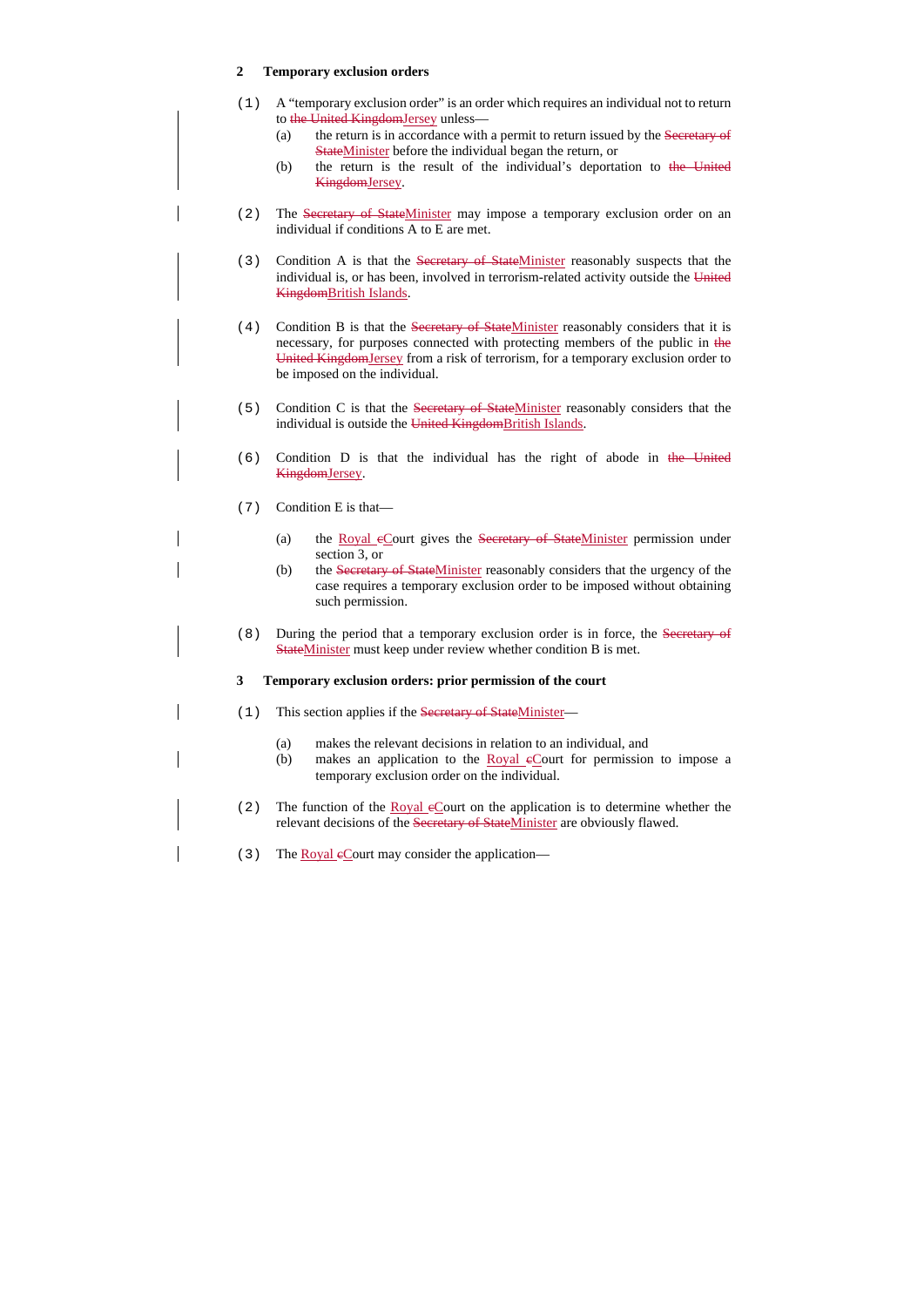- (a) in the absence of the individual,
- (b) without the individual having been notified of the application, and
- (c) without the individual having been given an opportunity (if the individual was aware of the application) of making any representations to the eCourt.
- (4) But that does not limit the matters about which rules of court may be made.
- (5) In determining the application, the Royal cCourt must apply the principles applicable on an application for judicial review.
- (6) In a case where the <u>Royal eCourt determines</u> that any of the relevant decisions of the Secretary of StateMinister is obviously flawed, the  $e$ Court may not give permission under this section.
- (7) In any other case, the cCourt must give permission under this section.
- $(8)$  Schedule 2 makes provision for references to the Royal eCourt etc where temporary exclusion orders are imposed in cases of urgency.
- (9) Only the Secretary of StateMinister may appeal against a determination of the Royal eCourt under-
	- (a) this section, or
	- (b) Schedule 2;

and such an appeal may only be made on a question of law.

- (10) In this section "the relevant decisions" means the decisions that the following conditions are met—
	- (a) condition A;
	- (b) condition B;
	- (c) condition C;
	- (d) condition D.

#### **4 Temporary exclusion orders: supplementary provision**

- (1) The Secretary of StateMinister must give notice of the imposition of a temporary exclusion order to the individual on whom it is imposed (the "excluded individual").
- (2) Notice of the imposition of a temporary exclusion order must include an explanation of the procedure for making an application under section 6 for a permit to return.
- (3) A temporary exclusion order—
	- (a) comes into force when notice of its imposition is given; and
	- (b) is in force for the period of two years (unless revoked or otherwise brought to an end earlier).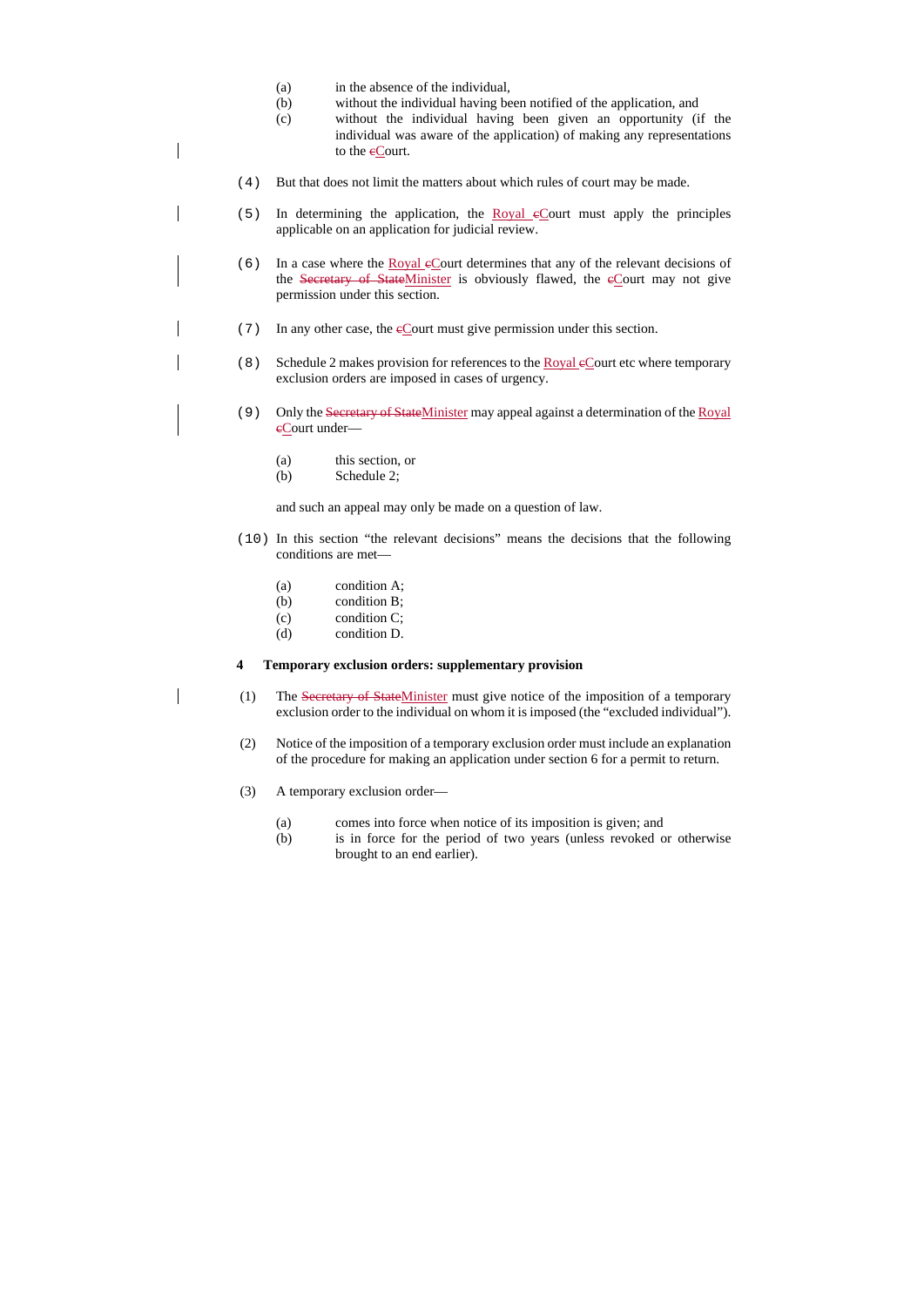- (4) The Secretary of StateMinister may revoke a temporary exclusion order at any time.
- (5) The Secretary of StateMinister must give notice of the revocation of a temporary exclusion order to the excluded individual.
- (6) If a temporary exclusion order is revoked, it ceases to be in force when notice of its revocation is given.
	- (7) The validity of a temporary exclusion order is not affected by the excluded individual—
		- (a) returning to the United Kingdom Jersey, or
		- (b) departing from the United Kingdom Jersey.
	- (8) The imposition of a temporary exclusion order does not prevent a further temporary exclusion order from being imposed on the excluded individual (including in a case where an order ceases to be in force at the expiry of its two year duration).
	- (9) At the time when a temporary exclusion order comes into force, any British passport held by the excluded individual is invalidated.
	- (10) During the period when a temporary exclusion order is in force, the issue of a British passport to the excluded individual while he or she is outside the United KingdomBritish Islands is not valid.
	- (11) In this section "British passport" means a passport, or other document which enables or facilitates travel from one state to another (except a permit to return), that has been—
		- (a) issued by or for Her Majesty's Government in the United Kingdom, and
		- (b) issued in respect of a person's status as a British citizen.

#### *Permit to return*

#### **5 Permit to return**

- (1) A "permit to return" is a document giving an individual (who is subject to a temporary exclusion order) permission to return to the United KingdomJersey.
- (2) The permission may be made subject to a requirement that the individual comply with conditions specified in the permit to return.
- (3) The individual's failure to comply with a specified condition has the effect of invalidating the permit to return.
- (4) A permit to return must state—
	- (a) the time at which, or period of time during which, the individual is permitted to arrive on return to the United KingdomJersey;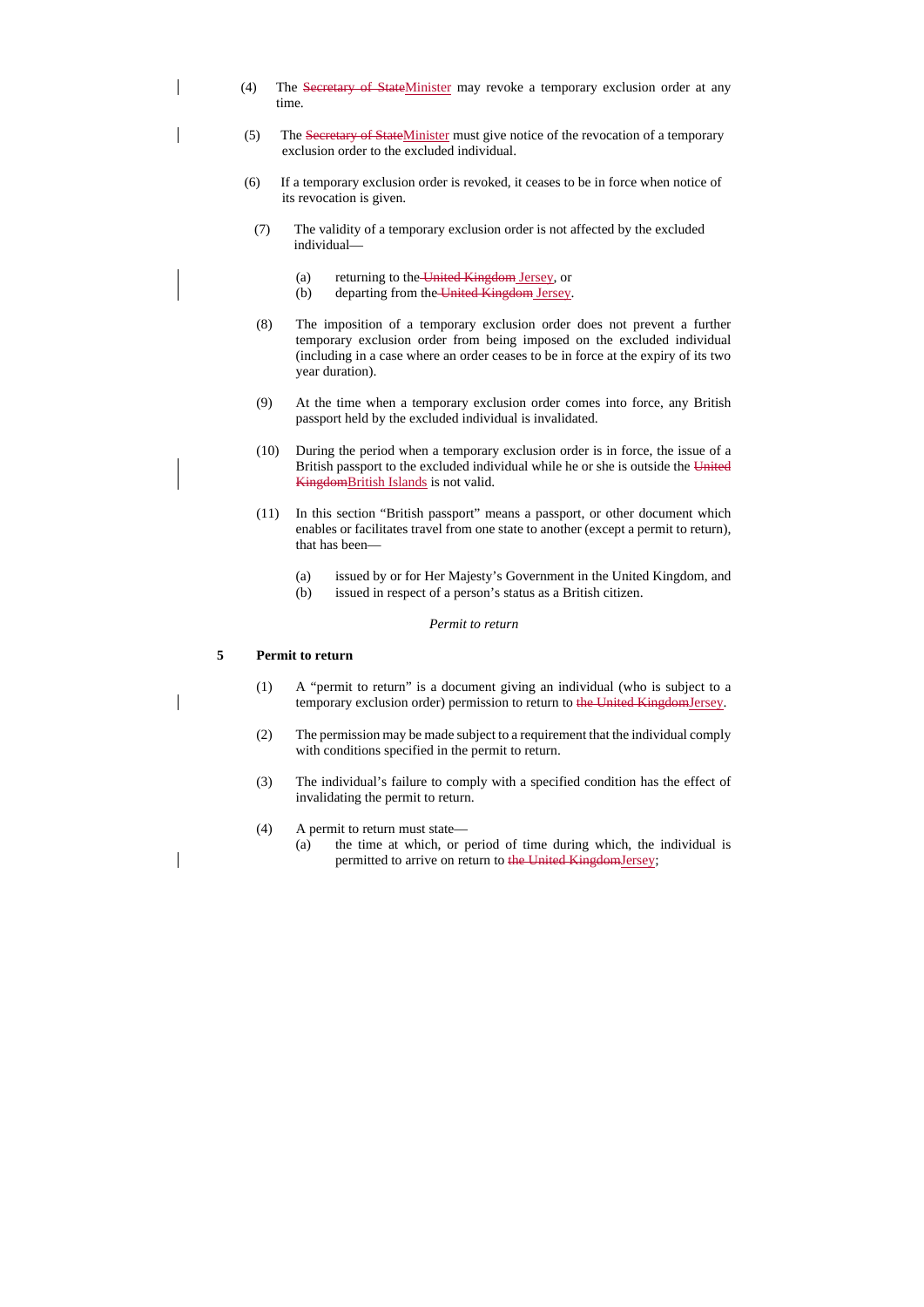- (b) the manner in which the individual is permitted to return to the United KingdomJersey; and
- (c) the place where the individual is permitted to arrive on return to the United KingdomJersey.
- (5) Provision made under subsection  $(4)(a)$  or  $(c)$  may, in particular, be framed by reference to the arrival in the United KingdomJersey of a specific flight, sailing or other transport service.
- (6) Provision made under subsection  $(4)(b)$  may, in particular, state—
	- (a) a route,
	- (b) a method of transport,
	- (c) an airline, shipping line or other passenger carrier, or
	- (d) a flight, sailing or other transport service,

which the individual is permitted to use to return to the United KingdomJersey.

- (7) The Secretary of StateMinister may not issue a permit to return except in accordance with section 6 or 7.
- (8) It is for the Secretary of StateMinister to decide the terms of a permit to return (but this is subject to section  $6(3)$ ).

#### **6 Issue of permit to return: application by individual**

- (1) If an individual applies to the Secretary of StateMinister for a permit to return, the Secretary of StateMinister must issue a permit within a reasonable period after the application is made.
- (2) But the Secretary of StateMinister may refuse to issue the permit if—
	- (a) the Secretary of StateMinister requires the individual to attend an interview with a constablepolice officer or immigration officer at a time and a place specified by the Secretary of StateMinister, and
	- (b) the individual fails to attend the interview.
- (3) Where a permit to return is issued under this section, the relevant return time must fall within a reasonable period after the application is made.
- (4) An application is not valid unless it is made in accordance with the procedure for applications specified by the Secretary of StateMinister.
- (5) In this section—

"application" means an application made by an individual to the Secretary of **StateMinister for a permit to return to be issued;** 

"relevant return time" means—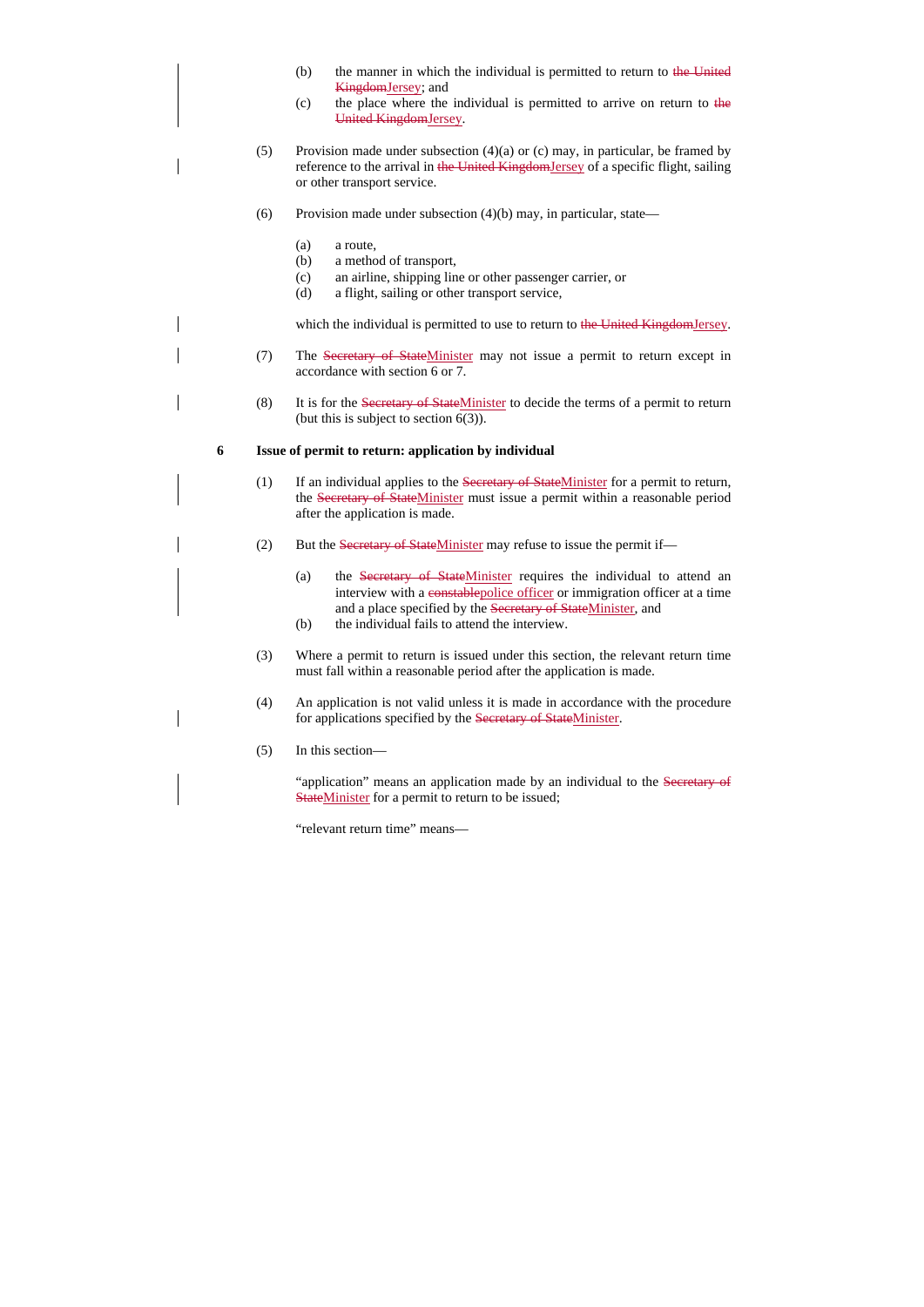- (a) the time at which the individual is permitted to arrive on return to the United KingdomJersey (in a case where the permit to return states such a time),or
- (b) the start of the period of time during which the individual is permitted to arrive on return to the United KingdomJersey (in a case where the permit to return states such a period).

#### **7 Issue of permit to return: deportation or urgent situation**

- (1) The Secretary of StateMinister must issue a permit to return to an individual if the Secretary of StateMinister considers that the individual is to be deported to the United KingdomJersey.
- (2) The Secretary of StateMinister may issue a permit to return to an individual if—
	- (a) the Secretary of StateMinister considers that, because of the urgency of the situation, it is expedient to issue a permit to return even though no application has been made under section 6, and
	- (b) there is no duty to issue a permit to return under subsection (1).
- (3) Subsection (1) or (2) applies whether or not any request has been made to issue the permit to return under that provision.

#### **8 Permit to return: supplementary provision**

- (1) The Secretary of StateMinister may vary a permit to return.
- (2) The Secretary of StateMinister may revoke a permit to return issued to an individual only if—
	- (a) the permit to return has been issued under section 6 and the individual asks the Secretary of StateMinister to revoke it;
	- (b) the permit to return has been issued under section  $7(1)$  and the Secretary of StateMinister no longer considers that the individual is to be deported to the United KingdomJersey;
	- (c) the permit to return has been issued under section  $7(2)$  and the Secretary of StateMinister no longer considers that, because of the urgency of the situation, the issue of the permit to return is expedient;
	- (d) the Secretary of StateMinister issues a subsequent permit to return to the individual; or
	- (e) the Secretary of StateMinister considers that the permit to return has been obtained by misrepresentation.
- (3) The making of an application for a permit to return to be issued under section 6 (whether or not resulting in a permit to return being issued) does not prevent a subsequent application from being made.
- (4) The issuing of a permit to return (whether or not resulting in the individual's return to the United KingdomJersey) does not prevent a subsequent permit to return from being issued (whether or not the earlier permit is still in force).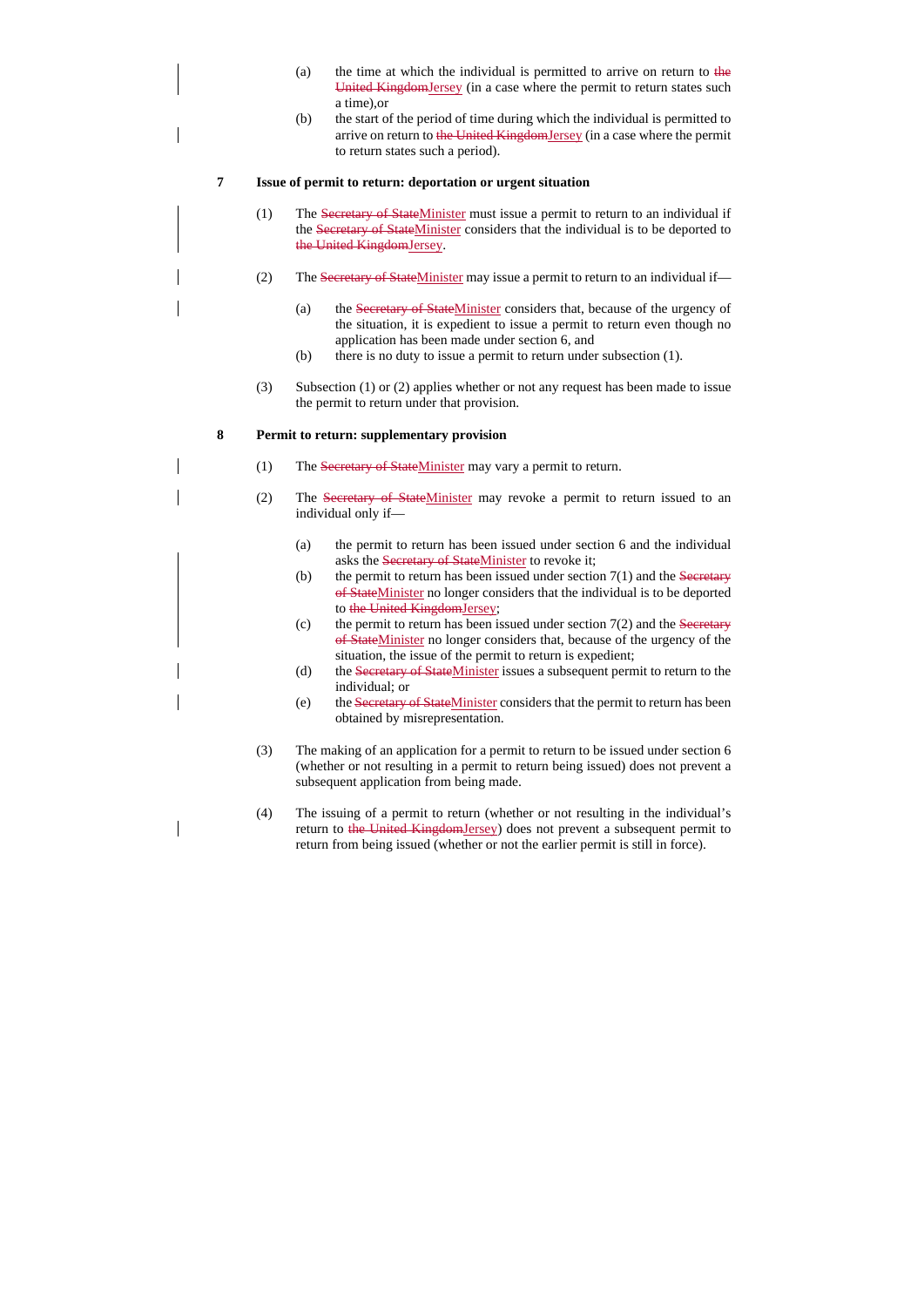*Obligations after return to the United KingdomJersey*

## **9 Obligations after return to the United KingdomJersey**

- (1) The Secretary of StateMinister may, by notice, impose any or all of the permitted obligations on an individual who—
	- (a) is subject to a temporary exclusion order, and
	- (b) has returned to the United KingdomJersey.
- (2) The "permitted obligations" are—
	- (a) any obligation of a kind that may be imposed (on an individual subject to a TPIM notice) under these provisions of Schedule 1 to the Terrorism Prevention and Investigation Measures Act 2011—
		- (i) paragraph 10 (reporting to police station);
		- (ii) paragraph 10A (attendance at appointments etc);
		- an obligation –
		- (i) to report to a police station at such times and in such manner as the Minister may by notice require, and to comply with any directions given by a police officer in relation to such reporting;
		- (ii) to attend appointments with specified persons or persons of specified descriptions at specified times and places, and to comply with any reasonable directions given by the Minister that relate to matters about which the individual is required to attend an appointment;
	- (b) an obligation to notify the police, in such manner as a notice under this section may require, of—
		- (i) the individual's place (or places) of residence, and
		- (ii) any change in the individual's place (or places) of residence.
- (2A) A notice under this section may provide that a requirement to report to a police station is not to apply if conditions specified in the notice are met.
- (3) A notice under this section—
	- (a) comes into force when given to the individual; and
	- (b) is in force until the temporary exclusion order ends (unless the notice is revoked or otherwise brought to an end earlier).
- (4) The Secretary of StateMinister may, by notice, vary or revoke any notice given under this section.
- (5) The variation or revocation of a notice under this section takes effect when the notice of variation or revocation is given to the individual.
- (6) The validity of a notice under this section is not affected by the individual—
	- (a) departing from the United KingdomJersey, or
	- (b) returning to the United KingdomJersey.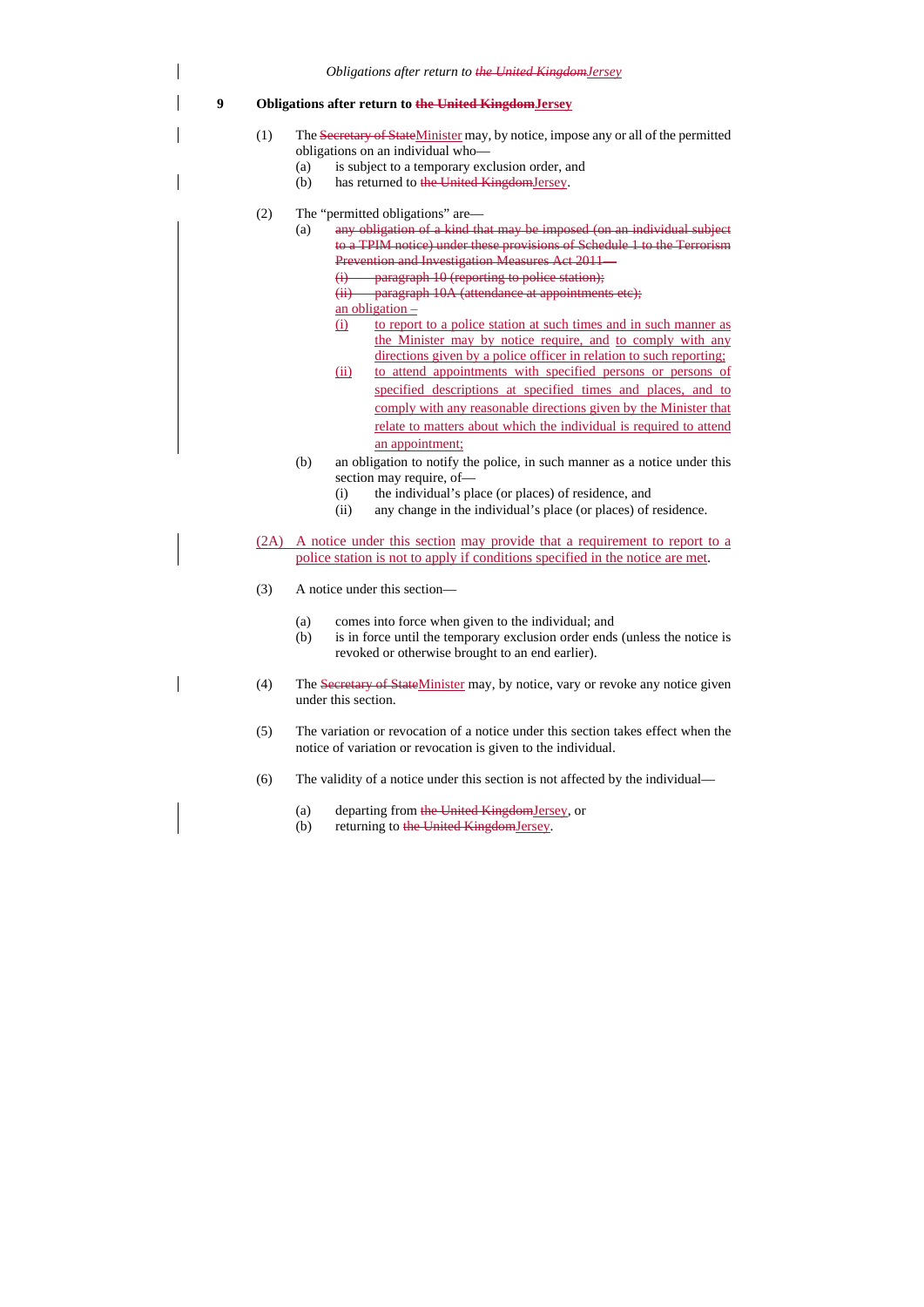(7) The giving of any notice to an individual under this section does not prevent any further notice under this section from being given to that individual.

#### *Offences and proceedings etc*

## **10 Offences**

- (1) An individual subject to a temporary exclusion order is guilty of an offence if, without reasonable excuse, the individual returns to the United KingdomJersey in contravention of the restriction on return specified in the order.
- (2) It is irrelevant for the purposes of subsection (1) whether or not the individual has a passport or other similar identity document.
- (3) An individual subject to an obligation imposed under section 9 is guilty of an offence if, without reasonable excuse, the individual does not comply with the obligation.
- (4) In a case where a relevant notice has not actually been given to an individual, the fact that the relevant notice is deemed to have been given to the individual under regulationsan Order under section 13 does not (of itself) prevent the individual from showing that lack of knowledge of the temporary exclusion order, or of the obligation imposed under section 9, was a reasonable excuse for the purposes of this section.
- (5) An individual guilty of an offence under this section is liable—
	- (a) on conviction on indictment, to imprisonment for a term not exceeding  $5$ years or to a fine, or to both;
	- (b) on summary conviction in England and Wales, to imprisonment for a term not exceeding 12 months or to a fine, or to both;
	- (c) on summary conviction in Northern Ireland, to imprisonment for a term not exceeding 6 months or to a fine not exceeding the statutory maximum, or to both;
	- (d) on summary conviction in Scotland, to imprisonment for a term not exceeding12 months or to a fine not exceeding the statutory maximum, or to both.
- (6) Where an individual is convicted by or before a court of an offence under this section, it is not open to that court to make in respect of the offence—
	- (a) an order <u>for a conditional dischargeunder section  $12(1)(b)$  of the Powers</u> of Criminal Courts (Sentencing)Act 2000 (conditional discharge);
	- (b) an order under section 227A of the Criminal Procedure (Scotland) Act 1995(community pay-back orders); or
	- (c) an order under Article 4(1)(b) of the Criminal Justice (Northern Ireland) Order1996 (S.I. 1996/3160 (N.I. 24)) (conditional discharge in Northern Ireland).
- (7) In this section—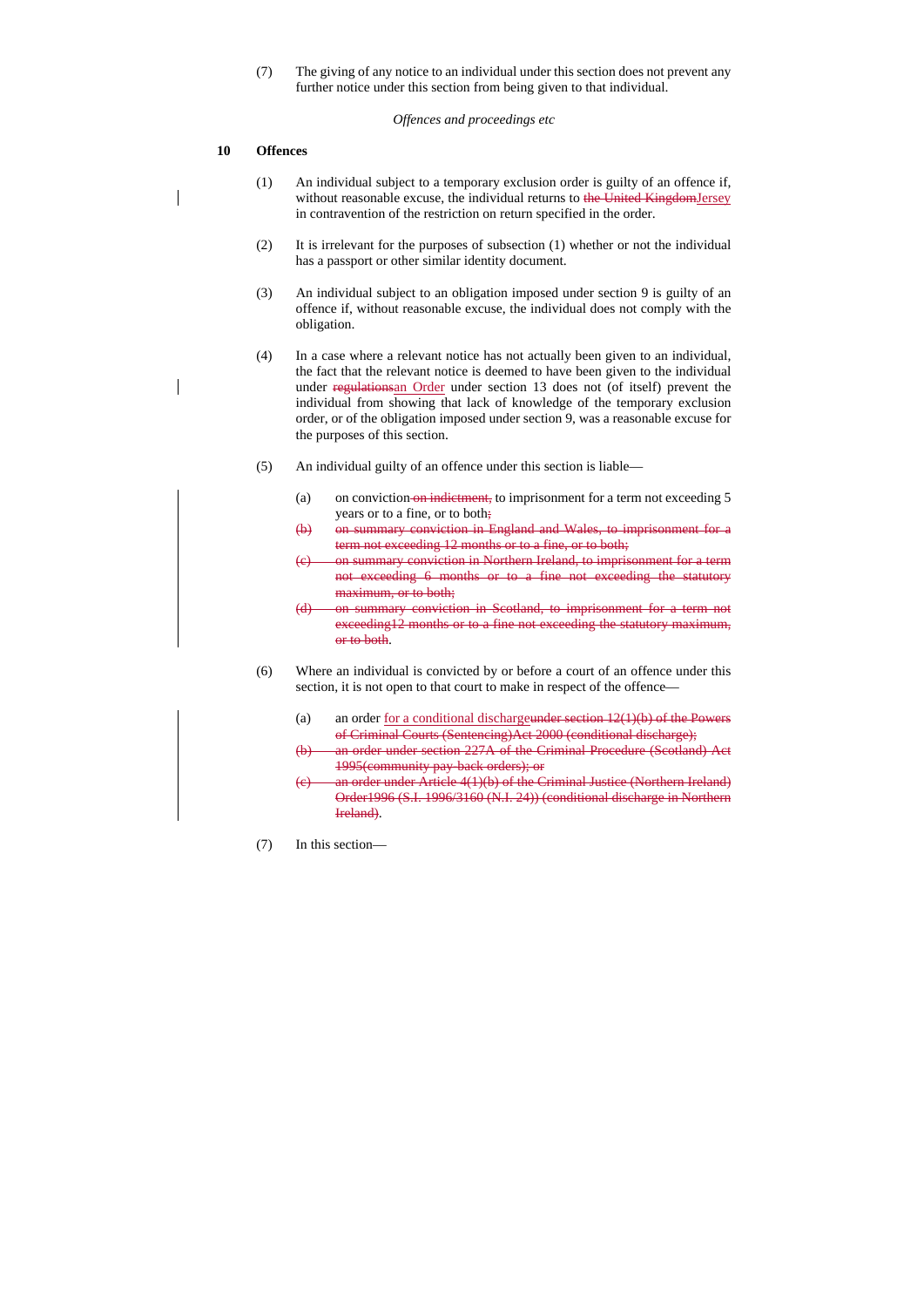"relevant notice" means—

- (a) notice of the imposition of a temporary exclusion order, or
- (b) notice under section 9 imposing an obligation;

"restriction on return" means the requirement specified in a temporary exclusion order in accordance with section 2(1).

(8) In section 2 of the UK Borders Act 2007 (detention at ports), in subsection (1A), for "the individual is subject to a warrant for arrest" substitute "the individual—

(a) may be liable to be detained by a constable under section 14 of the Criminal Procedure (Scotland) Act 1995 in respect of an offence under section 10(1) of the Counter-Terrorism and Security Act 2015, or (b) is subject to a warrant for arrest."

#### **11 Review of decisions relating to temporary exclusion orders**

- (1) This section applies where an individual who is subject to a temporary exclusion order is in the United KingdomJersey.
- (2) The individual may apply to the equational Court to review any of the following decisions of the Secretary of StateMinister—
	- (a) a decision that any of the following conditions was met in relation to the imposition of the temporary exclusion order—
		- (i) condition A;
		- (ii) condition B;
		- (iii) condition C;
		- (iv) condition D;
	- (b) a decision to impose the temporary exclusion order;
	- (c) a decision that condition B continues to be met;
	- (d) a decision to impose any of the permitted obligations on the individual by a notice under section 9.
- (3) On a review under this section, the  $\frac{1}{\sqrt{C\cdot C\cdot C}}$  must apply the principles applicable on an application for judicial review.
- (4) On a review of a decision within subsection  $(2)(a)$  to  $(c)$ , the equat Court has the following powers (and only those powers)—
	- (a) power to quash the temporary exclusion order;
	- (b) power to give directions to the Secretary of StateMinister for, or in relation to, the revocation of the temporary exclusion order.
- (5) If the courtCourt does not exercise either of its powers under subsection (4), the cCourt must decide that the temporary exclusion order is to continue in force.
- (6) On a review of a decision within subsection  $(2)(d)$ , the example that the following powers(and only those powers)—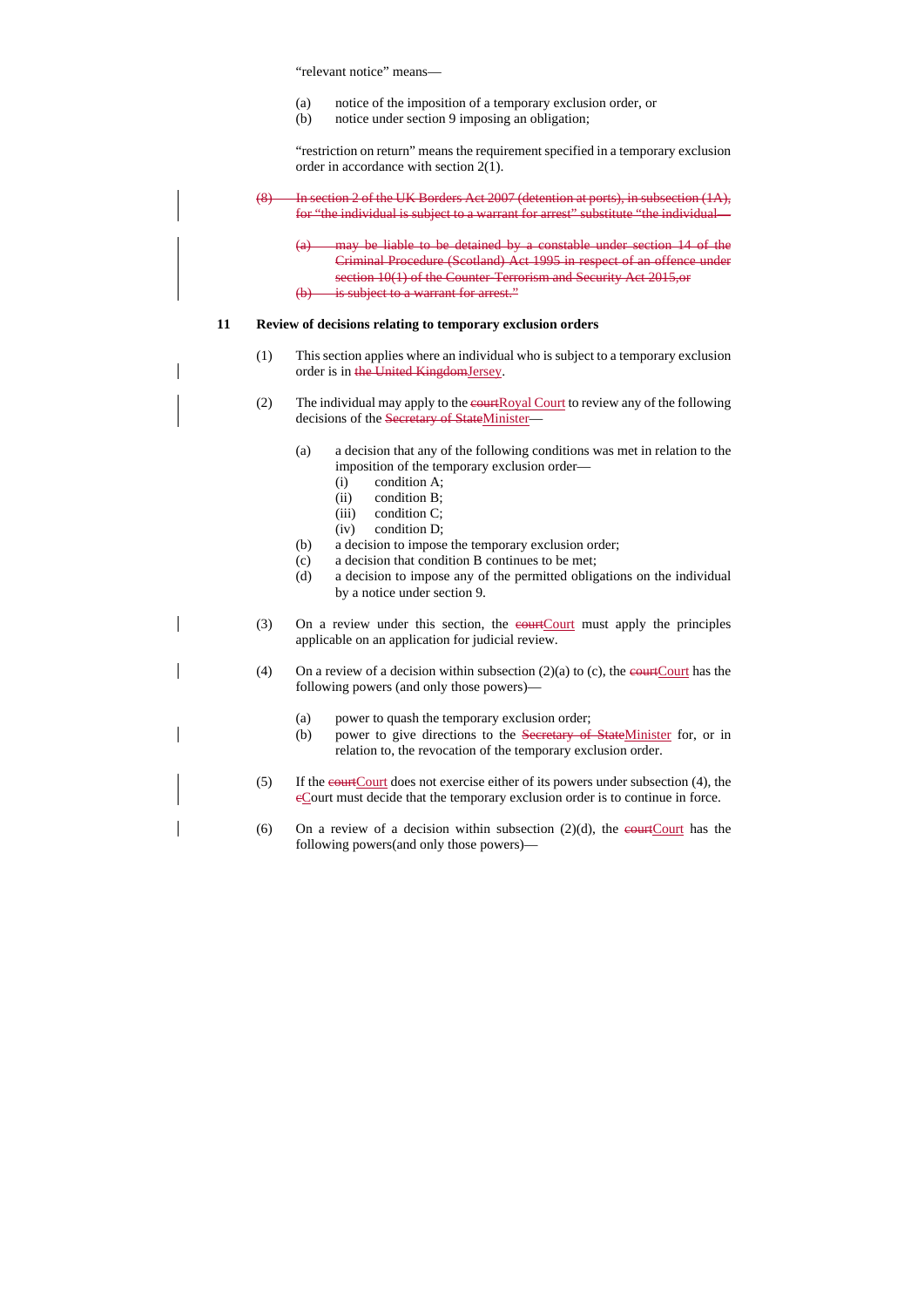- (a) power to quash the permitted obligation in question;
- (b) if that is the only permitted obligation imposed by the notice under section 9, power to quash the notice;
- (c) power to give directions to the Secretary of StateMinister for, or in relation to—
	- (i) the variation of the notice so far as it relates to that permitted obligation, or
	- (ii) if that is the only permitted obligation imposed by the notice, the revocation of the notice.
- (7) If the  $\epsilon$ -equal term of exercise any of its powers under subsection (6), the cCourt must decide that the notice under section 9 is to continue in force.
- (8) If the essection (6)(a) or (c)(i), the courtCourt must decide that the notice under section 9 is to continue in force subject to that exercise of that power.
- (9) The power under this section to quash a temporary exclusion order, permitted obligation or notice under section 9 includes—
	- (a) in England and Wales or Northern Ireland, power to stay the quashing for a specified time, or pending an appeal or further appeal against the decision to quash; or
	- (b) in Scotland, power to determine that the quashing is of no effect for a specified time or pending such an appeal or further appeal.
- $(10)$  An appeal against a determination of the example court on a review under this section may only be made on a question of law.
- (11) For the purposes of this section, a failure by the Secretary of StateMinister to make a decision whether condition B continues to be met is to be treated as a decision that it continues to be met.

#### **12 Temporary exclusion orders: proceedings and appeals against convictions**

- (1) Schedule 3 makes provision about proceedings relating to temporary exclusion orders.
- (2) Schedule 4 makes provision about appeals against convictions in cases where a temporary exclusion order, a notice under section 9 or a permitted obligation is quashed.

#### *Supplementary*

#### **13 RegulationsOrders: giving of notices, legislation relating to passports**

- (1) The Secretary of StateMinister may by regulationsOrder make provision about the giving of—
	- (a) notice under section 4, and
	- (b) notice under section 9.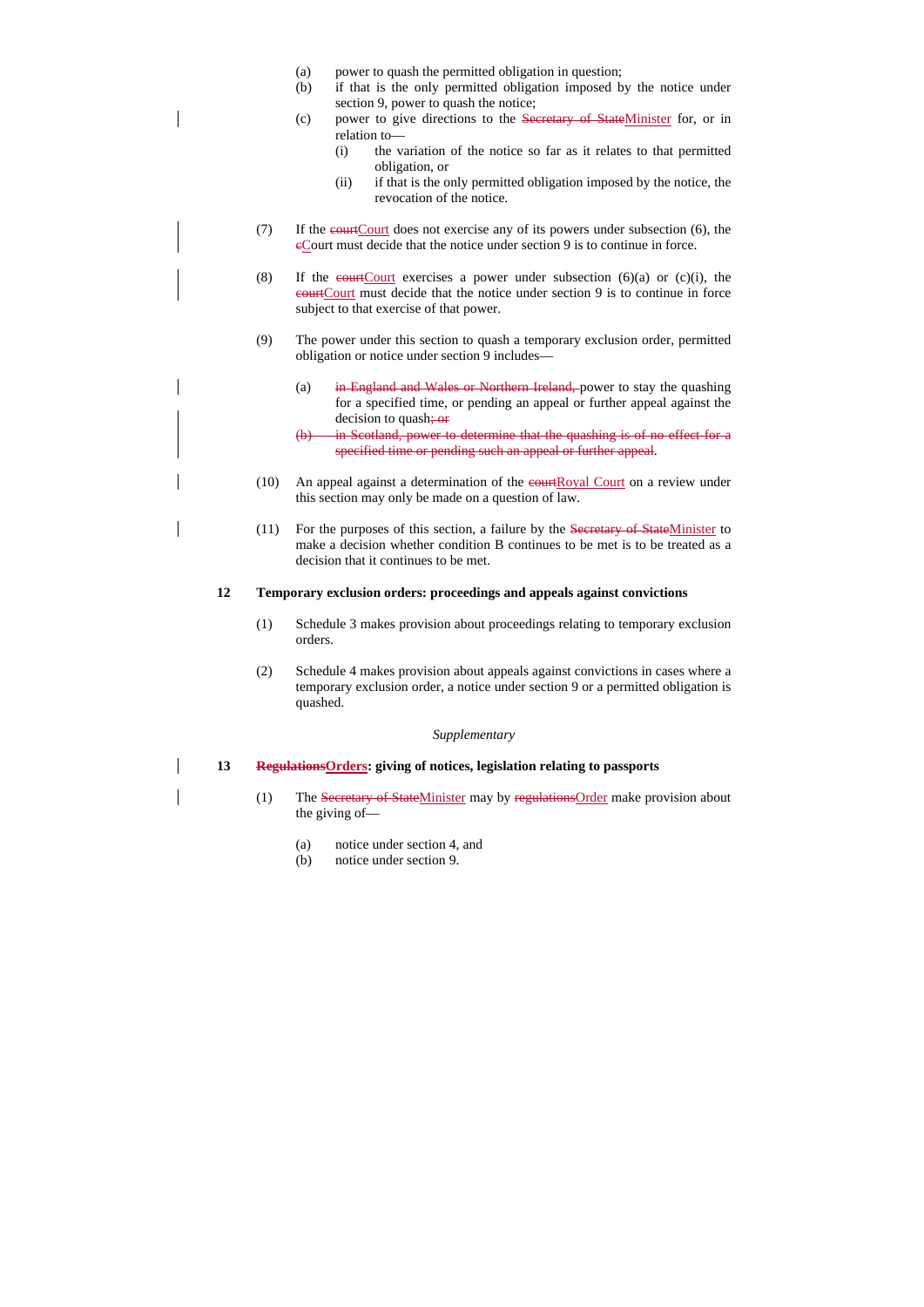- (2) The regulationsOrder may, in particular, make provision about cases in which notice is to be deemed to have been given.
- (3) The Secretary of StateMinister may make regulations Orders providing for legislation relating to passports or other identity documents (whenever passed or made) to apply (with or without modifications) to permits to return.
- (4) The Subordinate Legislation (Jersey) Law 1960 shall apply to Orders under this section The power to make regulations under this section—

(a) is exercisable by statutory instrument; (b) includes power to make transitional, transitory or saving provision.

(5) A statutory instrument containing regulations under this section is subject to annulment in pursuance of a resolution of either House of Parliament.

#### **14 Chapter 2: interpretation**

- (1) This section applies for the purposes of this Chapter.
- (2) These expressions have the meanings given-

"act" and "conduct" include omissions and statements;

"act of terrorism" includes anything constituting an action taken for the purposes of terrorism, within the meaning of the Terrorism Act 2000(Jersey) Law 2002 (see section 1(5) of that ActArticle 1 of that Law);

"condition A", "condition B", "condition C", "condition D" or "condition E" means that condition as set out in section 2;

"court" means—

- $(a)$  in the case of proceedings relating to an individual whose principal place of residence is in Scotland, the Outer House of the Court of Session;
- $(b)$  in the case of proceedings relating to an individual whose principal place of residence is in Northern Ireland, the High Court in Northern Ireland;
- (c) in any other case, the High Court in England and Wales;

"Jersey" means the Bailiwick of Jersey;

"Minister" means the Minister For Home Affairs;

"permit to return" has the meaning given in section 5;

"police officer" has the same meaning as in Part 1 of the Schedule to the Interpretation (Jersey) Law 1954.

"temporary exclusion order" has the meaning given in section 2;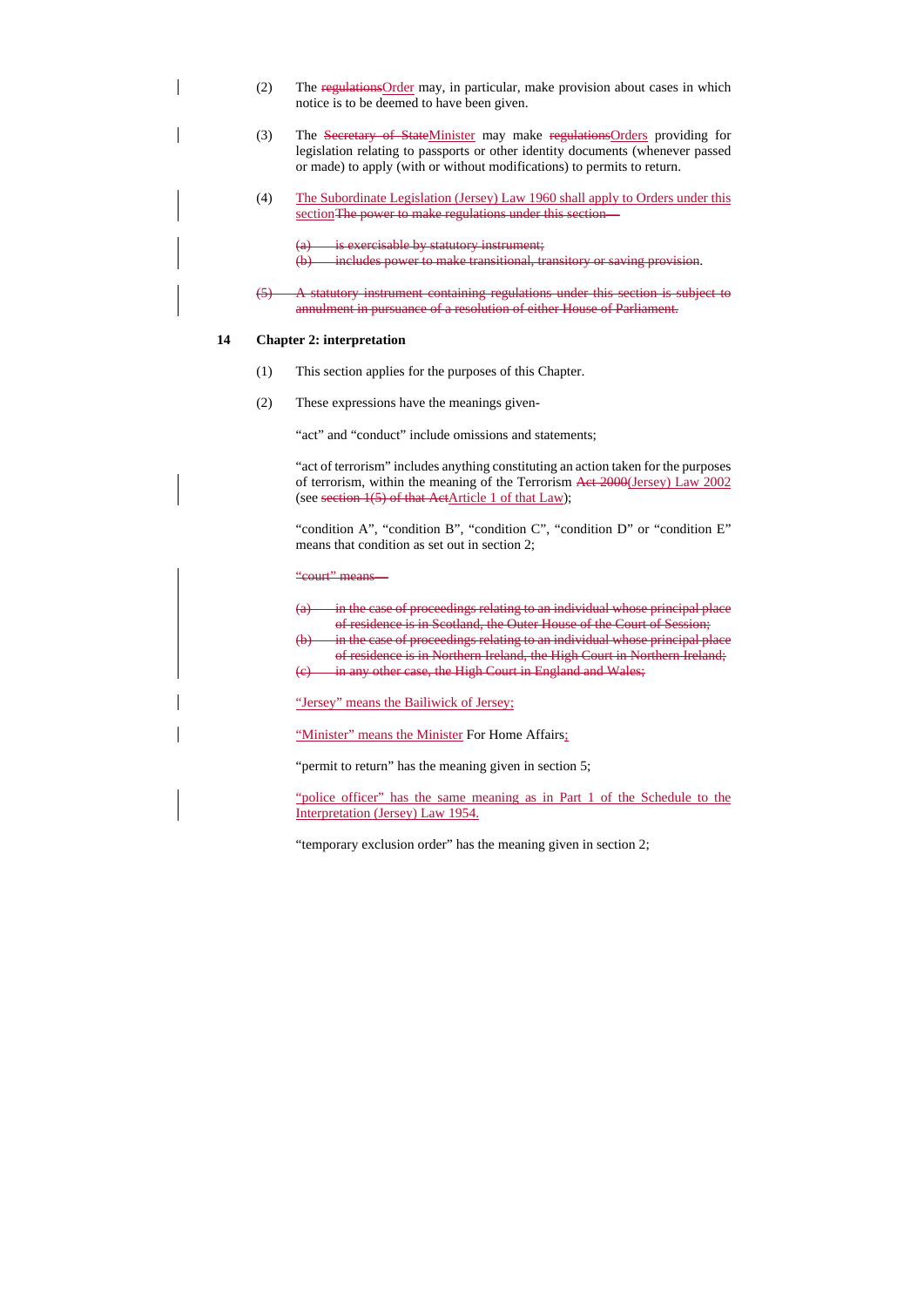"terrorism" has the same meaning as in the Terrorism Act 2000(Jersey) Law 2002 (see section 1(1) to (4) of that ActArticle 2 of that Law).

- (3) An individual is—
	- (a) subject to a temporary exclusion order if a temporary exclusion order is in force in relation to the individual; and
	- (b) subject to an obligation imposed under section 9 if an obligation is imposed on the individual by a notice in force under that section.
- (4) Involvement in terrorism-related activity is any one or more of the following—
	- (a) the commission, preparation or instigation of acts of terrorism;
	- (b) conduct that facilitates the commission, preparation or instigation of such acts, or is intended to do so;
	- (c) conduct that gives encouragement to the commission, preparation or instigation of such acts, or is intended to do so;
	- (d) conduct that gives support or assistance to individuals who are known or believed by the individual concerned to be involved in conduct falling within paragraph (a).

It is immaterial whether the acts of terrorism in question are specific acts of terrorism or acts of terrorism in general.

- (5) It is immaterial whether an individual's involvement in terrorism-related activity occurs before or after the coming into force of section 2.
- (6) References to an individual's return to the United KingdomJersey include, in the case of an individual who has never been in the United KingdomJersey, a reference to the individual's coming to the United KingdomJersey for the first time.
- (7) References to deportation include references to any other kind of expulsion.

#### **15 Chapter 2: consequential amendments**

(1) In paragraph 2 of Schedule 1 to the Senior Courts Act 1981 (business allocated to the Queen's Bench Division), after paragraph (bd) insert—

- "(be) all TEO proceedings (within the meaning given by paragraph 1of Schedule 3 to the Counter-Terrorism and Security Act 2015(proceedings relating to temporary exclusion orders));".
- (2) In section 133(5) of the Criminal Justice Act 1988 (compensation for miscarriages of justice)—
	- (a) omit "or" at the end of paragraph  $(e)$ ;
	- (b) after paragraph (f) insert "or
		- (g) on an appeal under Schedule 4 to the Counter-Terrorism and Security Act 2015."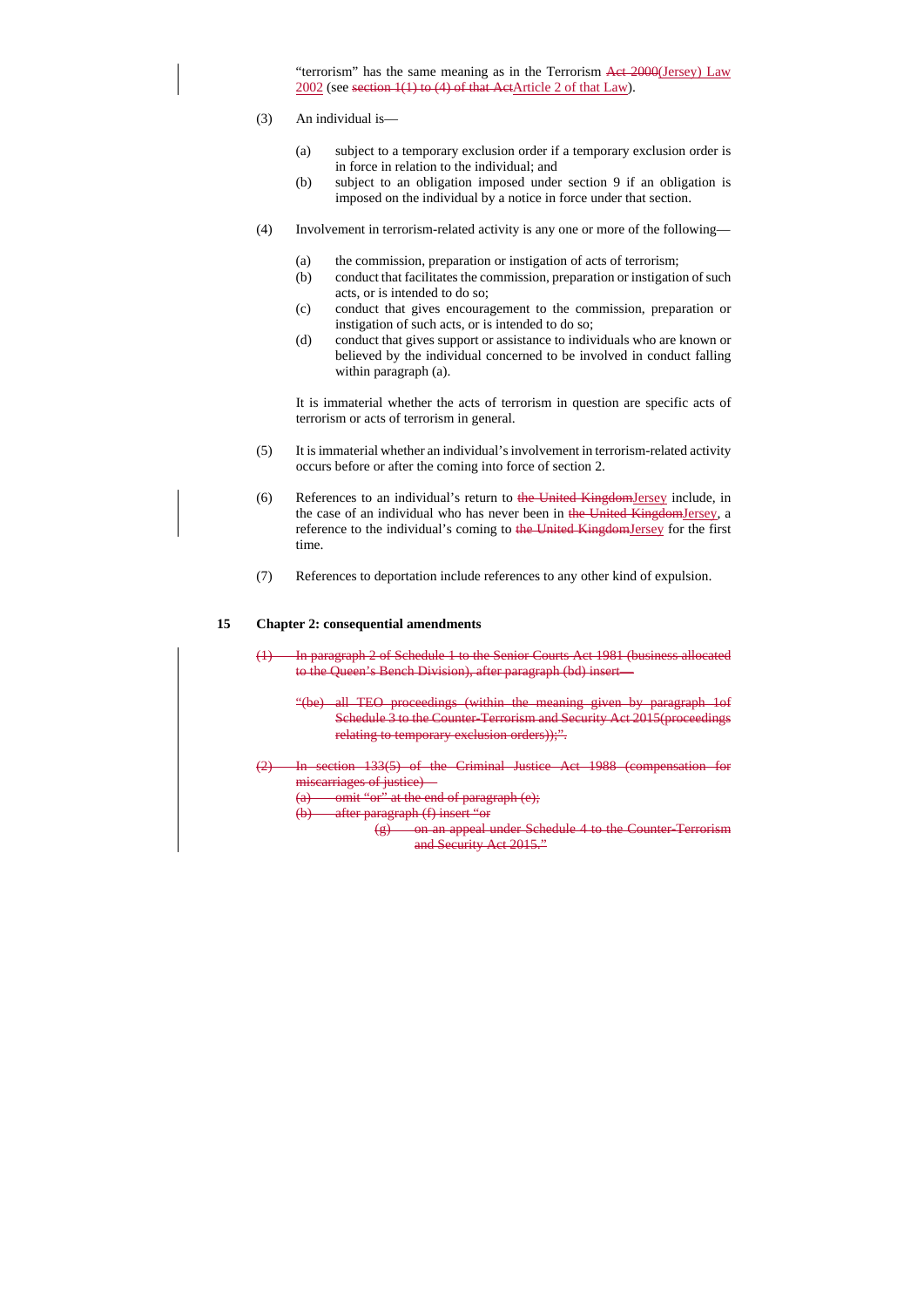- (3) In section 18 of the Regulation of Investigatory Powers Act 2000 (exclusion of matter from legal proceedings: exceptions)
	- $(a)$  in subsection  $(1)$ , after paragraph  $(dd)$  insert—
		- "(de) any TEO proceedings (within the meaning given by paragraph 1 of Schedule 3 to the Counter-Terrorism and Security Act 2015 (temporary exclusion orders: proceedings)) or any proceedings arising out of such proceedings;";
	- $(b)$  in subsection (2), after paragraph (zc) insert—
		- "(zd) in the case of proceedings falling within paragraph (de),
			- to—
- (i) a person, other than the Secretary of State, who is or was a party to the proceedings, or
- (ii) any person who for the purposes of the proceedings (but otherwise than by virtue of appointment as a special advocate under Schedule 3 to the Counter-Terrorism and Security Act 2015) represents a person falling within sub-paragraph (i);".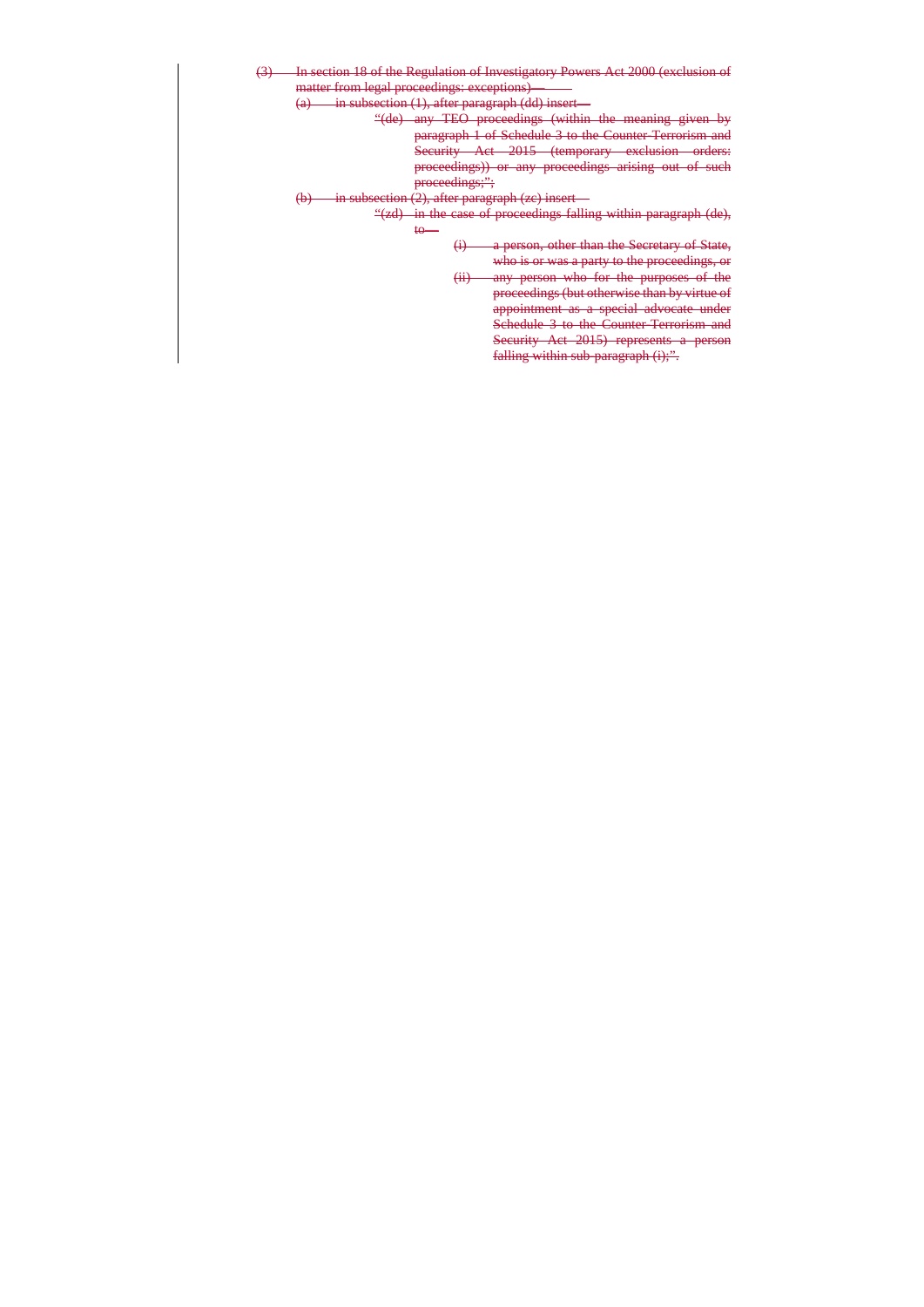#### "**ANNEX C1**"

# Counter-Terrorism and Security Act 2015 **2015 CHAPTER 6**

#### SCHEDULE 1 Section 1

#### SEIZURE OF PASSPORTS ETC FROM PERSONS SUSPECTED OF INVOLVEMENT IN TERRORISM

#### *Interpretation*

- 1 (1) The following definitions have effect for the purposes of this Schedule.
- (1A) "Jersey" means the Bailiwick of Jersey.
- (1B) "Minister" means the Minister for Home Affairs.
- (2) "Immigration officer" means a person who is appointed as an immigration officer under paragraph 1 of Schedule 2 to the Immigration Act 1971, as extended to Jersey by the Immigration (Jersey) Order 1993.
- (3) "Customs official" means a person who is designated as an officer of the Impôts within the meaning of Article 4 of the Customs and Excise (Jersey) Law 1999a general customs official under section 3(1) of the Borders, Citizenship and Immigration Act 2009 or as a customs revenue official under section 11(1) of that Act.
- (3A) "Police officer" has the same meaning as in Part 1 of the Schedule to the Interpretation (Jersey) Law 1954.
- (4) "Qualified officer" means an immigration officer or customs official who is designated by the Secretary of StateMinister for the purposes of this Schedule.
- (5) "Senior police officer" means a police officer of at least the rank of superintendentchief inspector.
- (6) "Travel document" means anything that is or appears to be—
	- (a) a passport, or
	- (b) a ticket or other document that permits a person to make a journey by any means from a place within Great BritainJersey to a place outside Great Britain or the Bailiwick of Guernsey or the Isle of Man, or from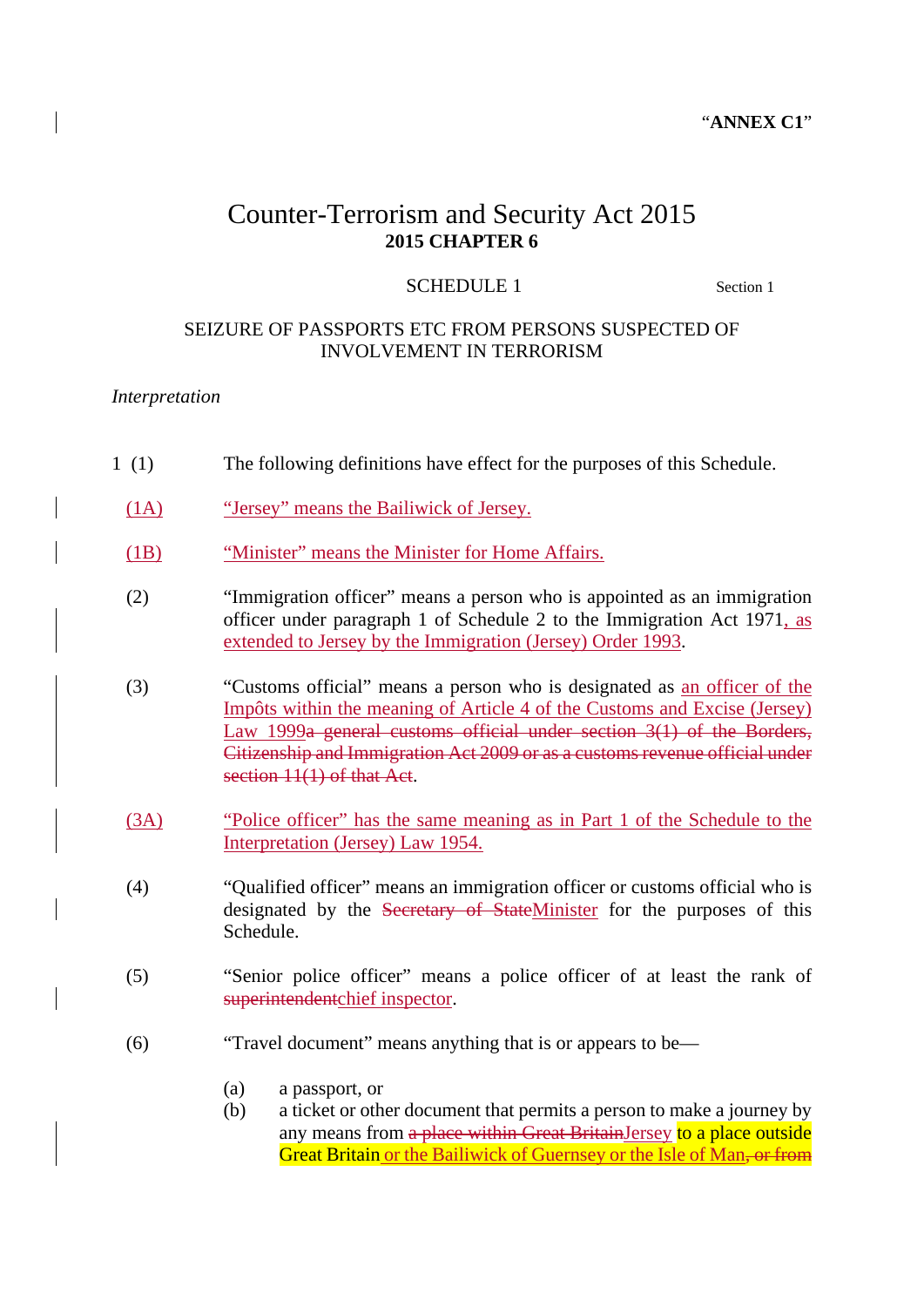a place within Northern Ireland to a place outside the United Kingdom.

- (7) "Passport" means—
	- (a) a United Kingdom passport (within the meaning of the Immigration Act 1971, as extended to Jersey by the Immigration (Jersey) Order 1993),
	- (b) a passport issued by or on behalf of the authorities of a country or territory outside the United KingdomBritish Islands, or by or on behalf of an international organisation, or

a document that can be used (in some or all circumstances) instead of a passport.

- (8) "Port" means—
	- (a) an airport,
	- (b) a sea port,
	- (c) a hoverport,
	- (d) a heliport,
	- (e) a railway station where passenger trains depart for, or arrive from, places outside the United Kingdom, or
	- (f) any other place at which a person is able, or attempting, to get on or off any craft, vessel or vehicle in connection with entering or leaving Great Britain or Northern IrelandJersey.
- (9) A place is "in the border area" if it is in Northern Ireland and is no more than one mile from the border between Northern Ireland and the Republic of Ireland.
- (10) "Involvement in terrorism-related activity" is any one or more of the following—
	- (a) the commission, preparation or instigation of acts of terrorism;
	- (b) conduct that facilitates the commission, preparation or instigation of such acts, or is intended to do so;
	- (c) conduct that gives encouragement to the commission, preparation or instigation of such acts, or is intended to do so;
	- (d) conduct that gives support or assistance to individuals who are known or believed by the person concerned to be involved in conduct falling within paragraph (a).

It is immaterial whether the acts of terrorism in question are specific acts of terrorism or acts of terrorism in general.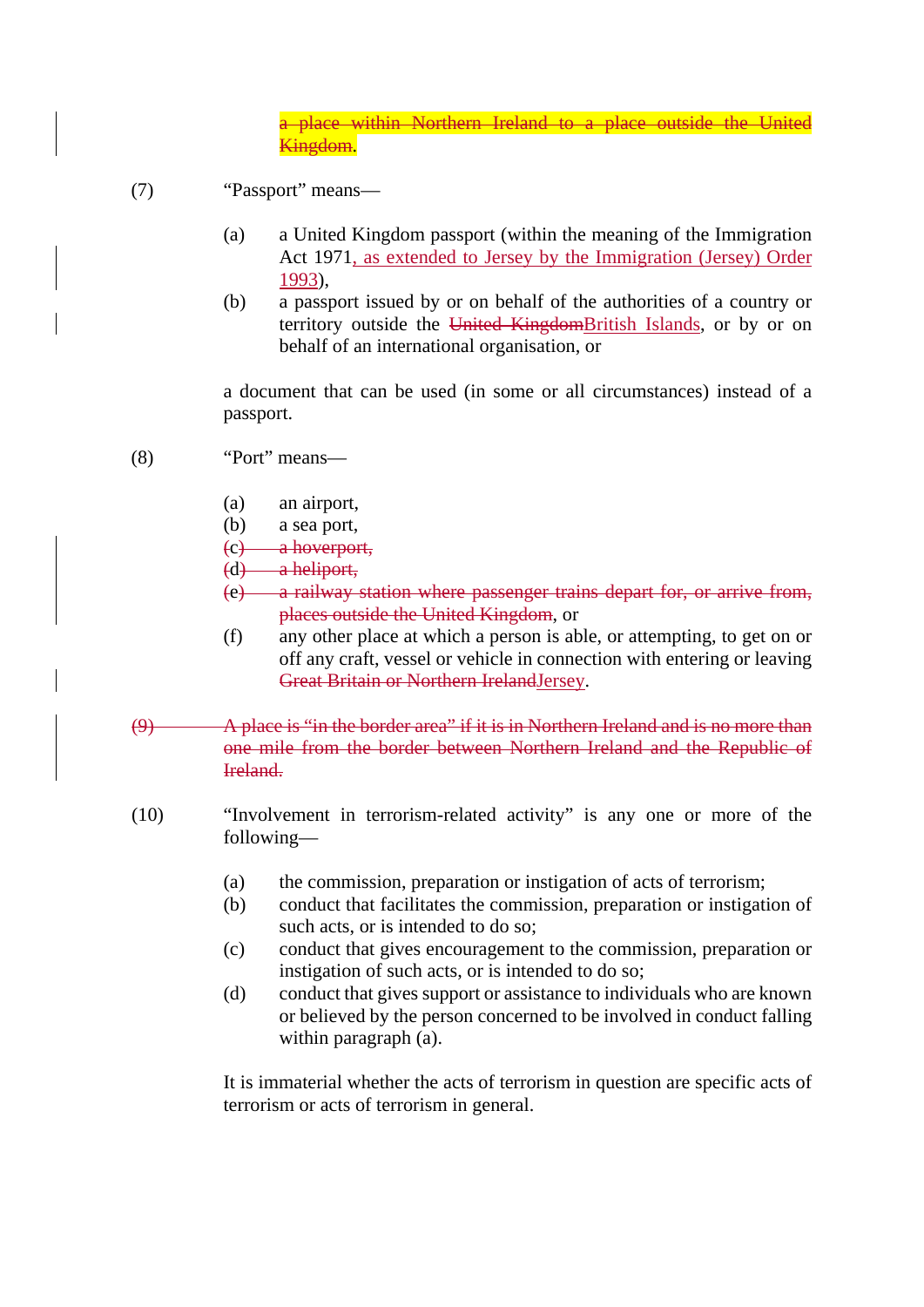- (11) "Terrorism" and "terrorist" have the same meaning as in the Terrorism Act 2000Terrorism (Jersey) Law 2002 (see sectionsArticles 1(1) to (4) and 40 2 and 36 of that ActLaw).
- (12) "Judicial authority" means the Magistrate.—
	- (a) in England and Wales, a District Judge (Magistrates' Courts) who is—
		- (i) designated under paragraph 29(4)(a) of Schedule 8 to the Terrorism Act 2000, or
		- (ii) designated for the purposes of this Schedule by the Lord Chief Justice of England and Wales;
	- (b) in Scotland, the sheriff;
	- (c) in Northern Ireland, a county court judge, or a district judge (magistrates' courts) who is—
		- (i) designated under paragraph 29(4)(c) of Schedule 8 to the Terrorism Act 2000, or
		- (ii) designated for the purposes of this Schedule by the Lord Chief Justice of Northern Ireland.
- (13) The Lord Chief Justice may nominate a judicial office holder (as defined in section 109(4) of the Constitutional Reform Act 2005) to exercise his or her functions under sub-paragraph  $(12)(a)(ii)$ .
- (14) The Lord Chief Justice of Northern Ireland may nominate any of the following to exercise his or her functions under sub-paragraph  $(12)(e)(ii)$ 
	- (i) the holder of one of the offices listed in Schedule 1 to the Justice (Northern Ireland) Act 2002;
	- (ii) a Lord Justice of Appeal (as defined in section 88 of that Act).
- (15) "The 14-day period" and "the 30-day period" have the meanings given by paragraphs 5(2) and 8(7) respectively.
- (16) "The standard scale" means the scale set out in the Schedule to the Criminal Justice (Standard Scale of Fines) (Jersey) Law 1993.

#### *Powers of search and seizure etc*

- 2 (1) This paragraph applies in the case of a person at a port in Great BritainJersey if a constablepolice officer has reasonable grounds to suspect that the person—
	- (a) is there with the intention of leaving Great BritainJersey for the purpose of involvement in terrorism-related activity outside the United KingdomBritish Islands, or
	- (b) has arrived in Great BritainJersey with the intention of leaving it soon for that purpose.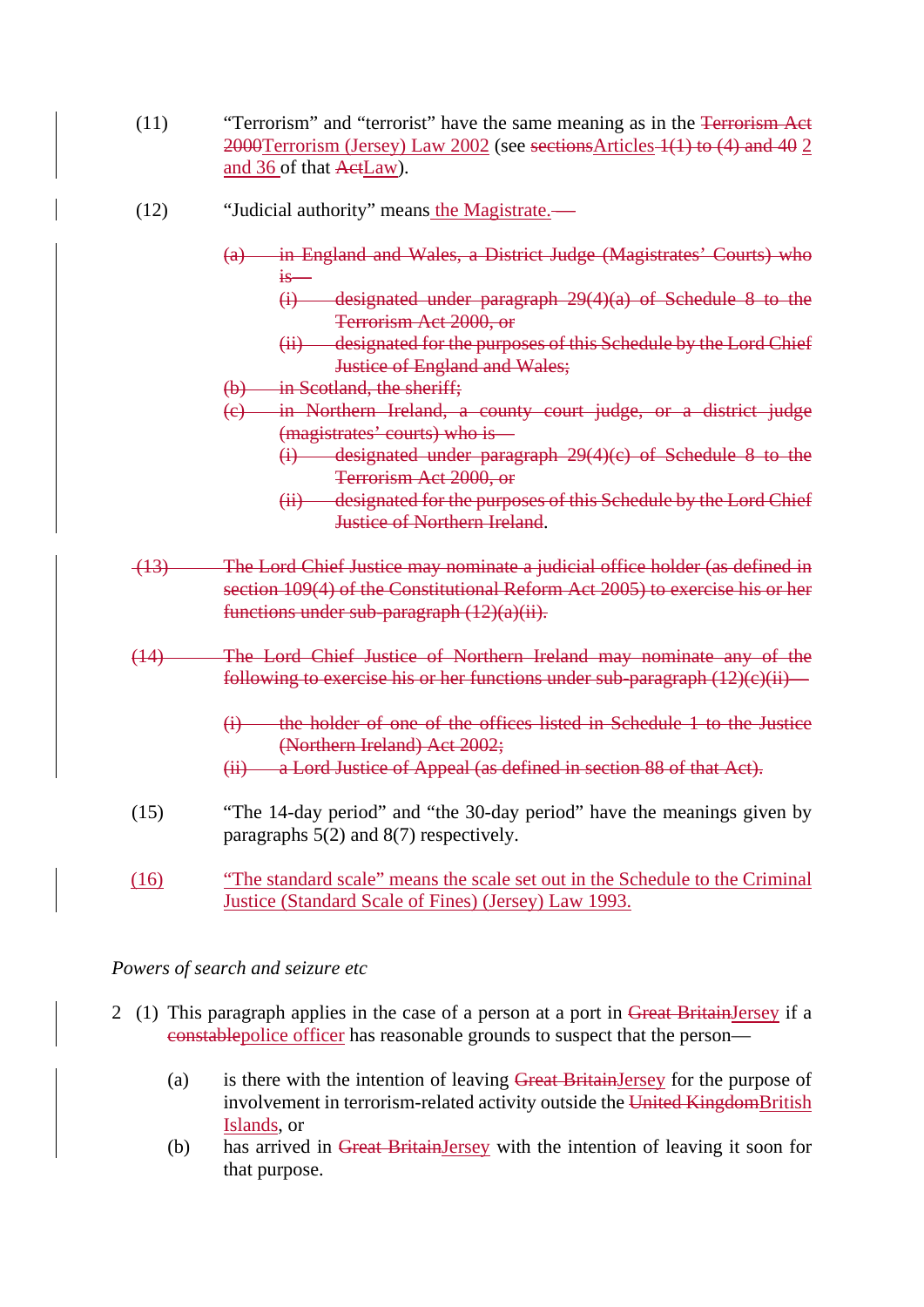- (2) This paragraph applies in the case of a person at a port in Northern Ireland, or in the border area, if a constable has reasonable grounds to suspect that the person—
	- (a) is there with the intention of leaving the United Kingdom for the purpose of involvement in terrorism-related activity outside the United Kingdom, or
	- (b) has arrived in Northern Ireland with the intention of leaving the United Kingdom soon for that purpose.
- (3) The constablepolice officer may—
	- (a) exercise any of the powers in sub-paragraph (5) in the case of the person, or
	- (b) direct a qualified officer to do so.
- (4) A qualified officer must (if able to do so) comply with any direction given by a constablepolice officer under sub-paragraph (3)(b).
- (5) The powers are—
	- (a) to require the person to hand over all travel documents in his or her possession to the constable police officer or (as the case may be) the qualified officer;
	- (b) to search for travel documents relating to the person and to take possession of any that the constablepolice officer or the qualified officer finds;
	- (c) to inspect any travel document relating to the person;
	- (d) to retain any travel document relating to the person that is lawfully in the possession of the constablepolice officer or the qualified officer.
- (6) The power in sub-paragraph  $(5)(b)$  is a power to search—
	- (a) the person;
	- (b) anything that the person has with him or her;
	- (c) any vehicle in which the officer believes the person to have been travelling or to be about to travel.
- (7) A constablepolice officer or qualified officer—
	- (a) may stop a person or vehicle for the purpose of exercising a power in subparagraph  $(5)(a)$  or  $(b)$ ;
	- (b) may if necessary use reasonable force for the purpose of exercising a power in sub-paragraph  $(5)(a)$  or  $(b)$ ;
	- (c) may authorise a person to carry out on the constable's or officer's behalf a search under sub-paragraph (5)(b).
- (8) A constablepolice officer or qualified officer exercising a power in sub-paragraph  $(5)(a)$  or (b) must tell the person that—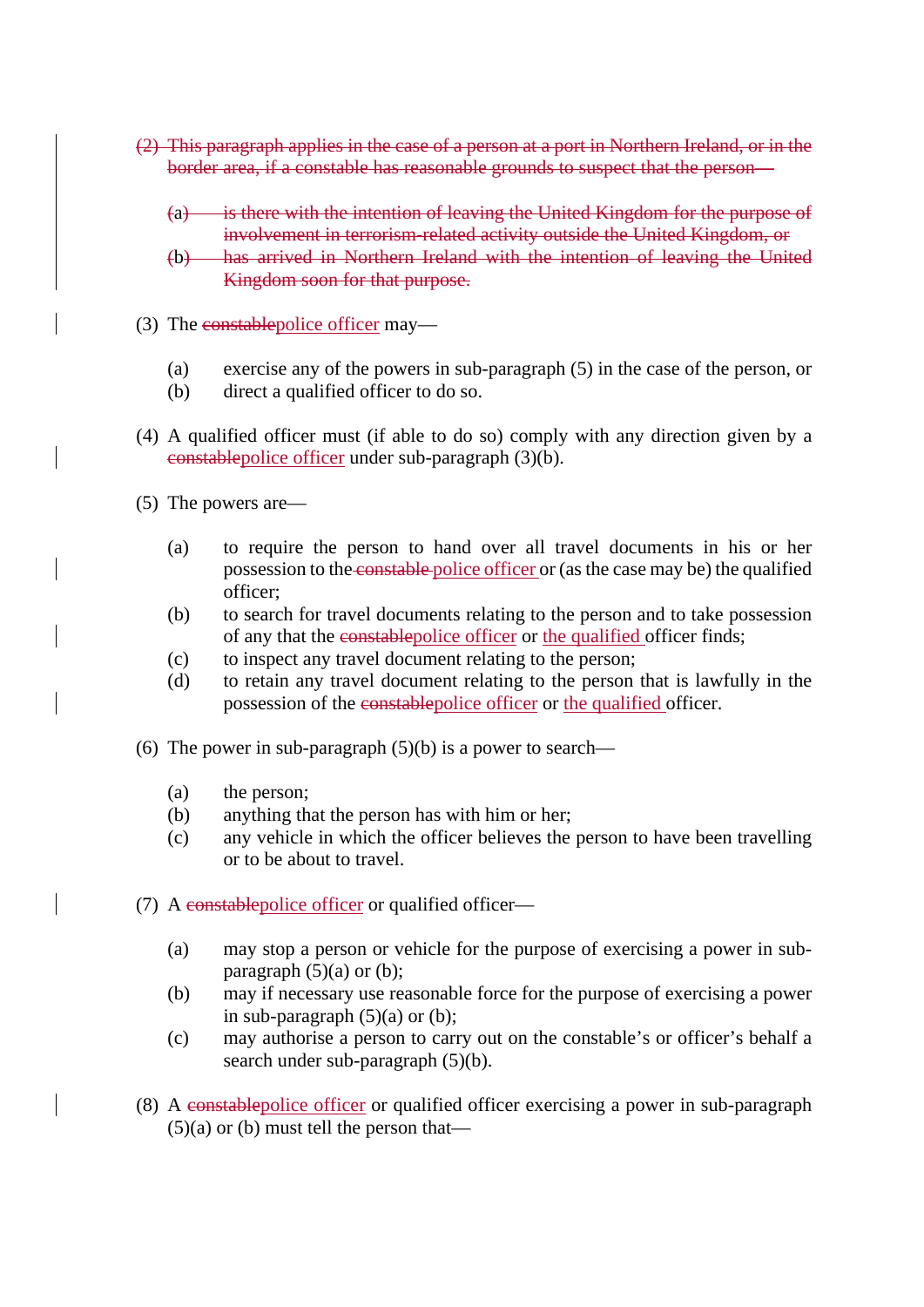- (a) the person is suspected of intending to leave Great Britain or (as the case may be) the United Kingdom Jersey for the purpose of involvement in terrorism-related activity outside the United Kingdom British Islands, and
- (b) the constablepolice officer or the qualified officer is therefore entitled under this Schedule to exercise the power.
- (9) Where a travel document relating to the person is in the possession of an immigration officer or customs official (whether a qualified officer or not), the constablepolice officer may direct the officer or official—
	- (a) to pass the document to a constablepolice officer as soon as practicable, and
	- (b) in the meantime to retain it.

The <u>immigration</u> officer or customs official must comply with any such direction.

*Travel documents in possession of immigration officers or customs officials*

- 3 (1) Where—
	- (a) a travel document lawfully comes into the possession of an immigration officer or customs official (whether a qualified officer or not) without a power under paragraph 2 being exercised, and
	- (b) as soon as possible after taking possession of the document, the officer or official asks a constablepolice officer whether the constablepolice officer wishes to give a direction under paragraph 2(9) in relation to the document,

the officer or official may retain the document until the constablepolice officer tells him or her whether or not the constable police officer wishes to give such a direction.

(2) A request under sub-paragraph (1) must be considered as soon as possible.

*Authorisation by senior police officer for retention of travel document*

- 4 (1) Where a travel document is in the possession of a constablepolice officer or qualified officer as a result of the exercise of a power under paragraph 2, the relevant constablepolice officer must as soon as possible either—
	- (a) seek authorisation from a senior police officer for the document to be retained, or
	- (b) ensure that the document is returned to the person to whom it relates.

"The relevant constable police officer" means the constable police officer by whom, or on whose direction, the power was exercised.

(2) The document may be retained while an application for authorisation is considered.

Any such application must be considered as soon as possible.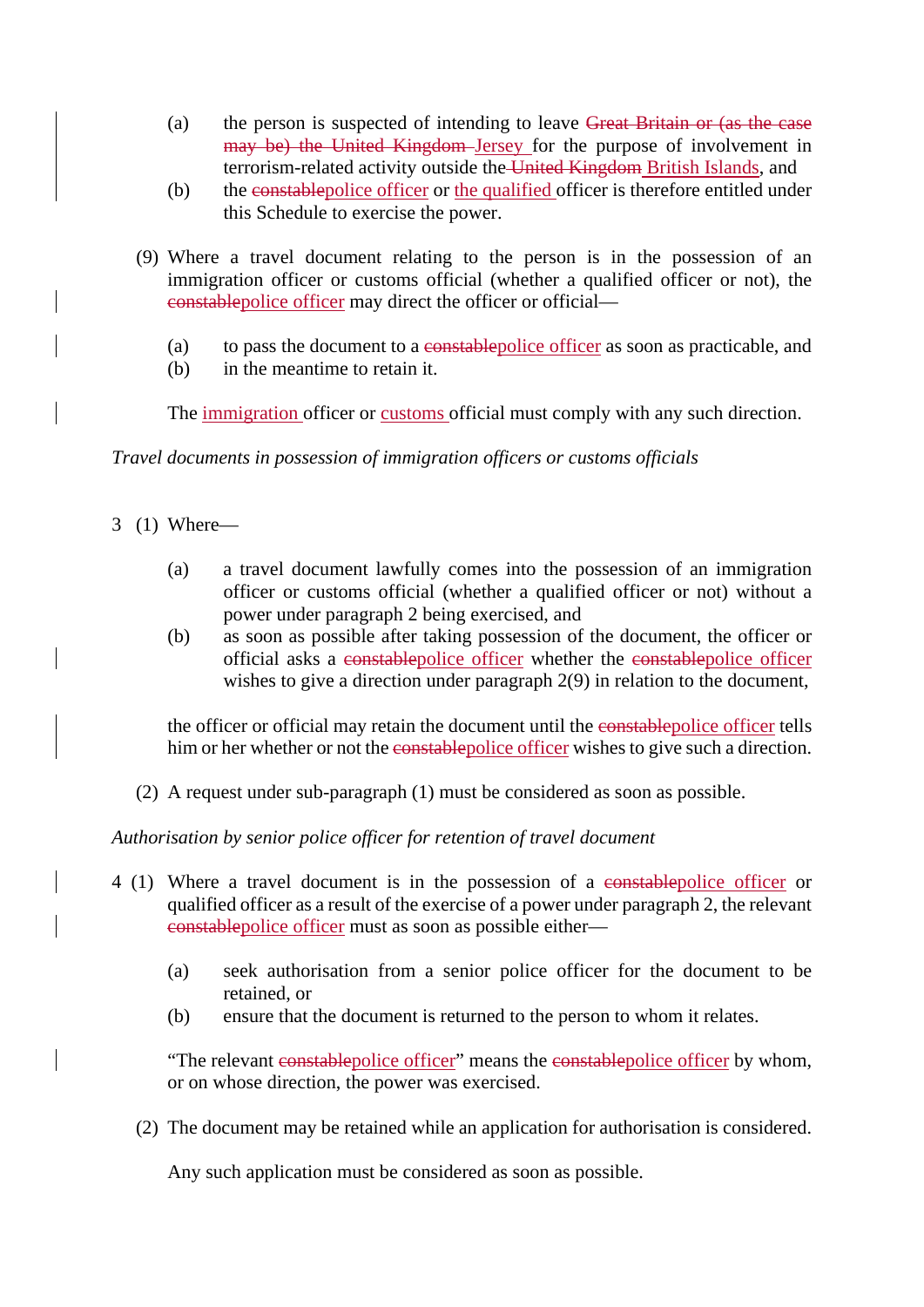- (3) A constablepolice officer or qualified officer retaining a travel document under subparagraph (2) must tell the person to whom the document relates that—
	- (a) the person is suspected of intending to leave Great Britain or (as the case may be) the United KingdomJersey for the purpose of involvement in terrorism-related activity outside the United KingdomBritish Islands, and
	- (b) the constablepolice officer or qualified officer is therefore entitled under this Schedule to retain the document while the matter is considered by a senior police officer.

This does not apply if the constablepolice officer or qualified officer expects the application for authorisation to be dealt with immediately, or if sub-paragraph (4) has been complied with.

- (4) An immigration officer or customs official to whom a direction is given under paragraph 2(9) must tell the person to whom the travel document in question relates that—
	- (a) the person is suspected of intending to leave Great Britain or (as the case may be) the United KingdomJersey for the purpose of involvement in terrorism-related activity outside the United KingdomBritish Islands, and
	- (b) a constablepolice officer is therefore entitled under this Schedule to retain the document while the matter is considered by a senior police officer.

This does not apply if the immigration officer or customs official expects the application for authorisation to be dealt with immediately.

- (5) If an application for authorisation is granted—
	- (a) the travel document must be passed to a constable police officer if it is not already in the possession of a constablepolice officer, and
	- (b) paragraph 5 applies.
- (6) If an application for authorisation is refused, the travel document must be returned to the person as soon as possible.
- (7) A senior police officer may grant an application for authorisation only if satisfied that there are reasonable grounds for the suspicion referred to in paragraph 2(1) or (2).
- (8) An authorisation need not be in writing.
- (9) Sub-paragraphs (1)(b) and (6) are subject to paragraph 7 and to any power or provision not in this Schedule under which the document may be lawfully retained or otherwise dealt with.

*Retention or return of documents seized*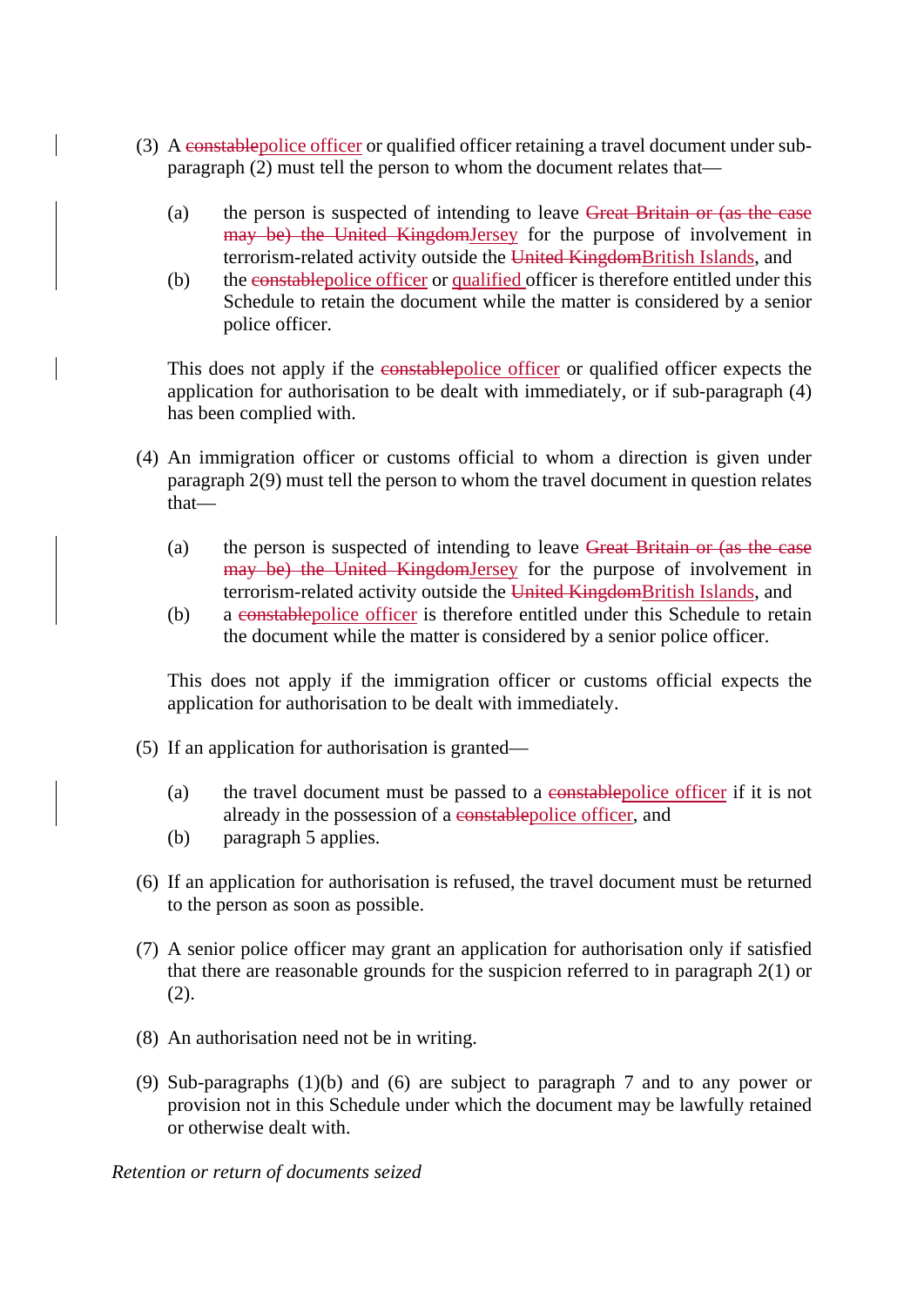- 5 (1) Where authorisation is given under paragraph 4 for a travel document relating to a person to be retained, it may continue to be retained—
	- (a) while the Secretary of State considersconsideration is given to whether to cancel the person's passport,
	- (b) while consideration is given to charging the person with an offence,
	- (c) while consideration is given to making the person subject to any order or measure to be made or imposed by a court, or by the Secretary of Statethe Lieutenant-Governor or the Minister, for purposes connected with protecting members of the public from a risk of terrorism, or
	- (d) while steps are taken to carry out any of the actions mentioned in paragraphs (a) to (c).
	- (2) But a travel document may not be retained under this Schedule after the end of the period of 14 days beginning with the day after the document was taken ("the 14-day period"), unless that period is extended under paragraph 8 or 11(3).
	- (3) The travel document must be returned to the person as soon as possible—
		- (a) once the 14-day period (or the 14-day period as extended under paragraph 8 or  $11(3)$ ) expires;
		- (b) once the power in sub-paragraph (1) ceases to apply, if that happens earlier.

This is subject to paragraph 7 and to any power or provision not in this Schedule under which the document may be lawfully retained or otherwise dealt with.

- (4) The constablepolice officer to whom a travel document is passed under paragraph  $2(9)$  or  $4(5)(a)$ , or who is in possession of it when authorisation is given under paragraph 4, must explain to the person the effect of sub-paragraphs (1) to (3).
- (5) The constablepolice officer must also tell the person, if he or she has not been told already under paragraph 2(8) or 4(3) or (4), that the person is suspected of intending to leave Great Britain or (as the case may be) the United KingdomJersey for the purpose of involvement in terrorism-related activity outside the United KingdomBritish Islands.

#### *Review of retention of travel documents*

- 6 (1) This paragraph applies where—
	- (a) authorisation is given under paragraph 4 for a travel document relating to a person to be retained, and
	- (b) the document is still being retained by a constable police officer at the end of the period of 72 hours beginning when the document was taken from the person ("the72-hour period").
	- (2) A police officer who is—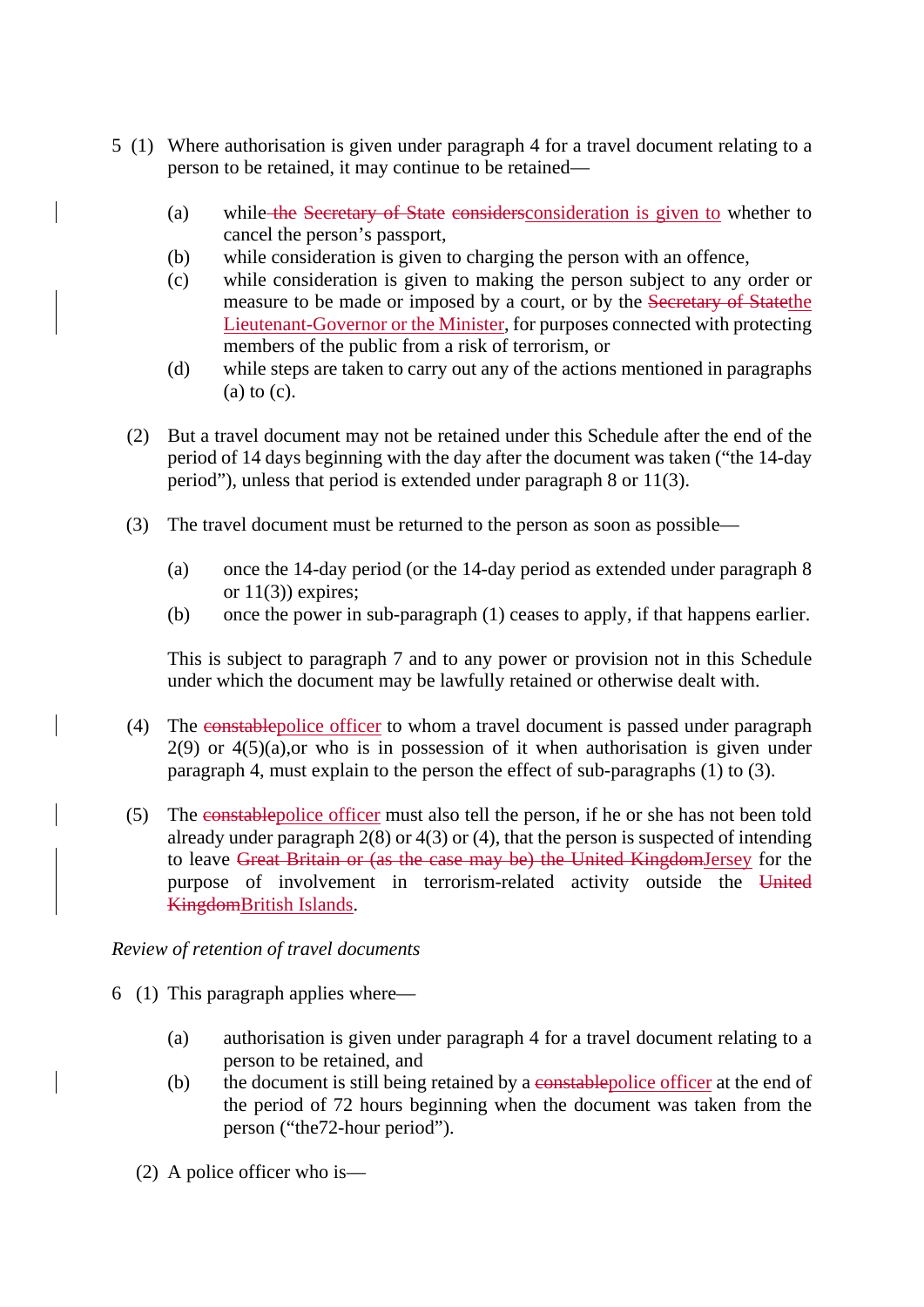- (a) of at least the rank of  $\overline{\text{ehief}}$  superintendent, and
- (b) of at least as high a rank as the senior police officer who gave the authorisation,

must carry out a review of whether the decision to give authorisation was flawed.

- (3) The reviewing officer must—
	- (a) begin carrying out the review within the 72-hour period,
	- (b) complete the review as soon as possible, and
	- (c) communicate the findings of the review in writing to the relevantChief Officer. chief constable.
- (4) The relevant Chief Officerchief constable must consider those findings and take whatever action seems appropriate.
- (5) If a power under paragraph 2 was exercised in relation to the travel document by an immigration officer or customs official designated under paragraph 17, the reviewing officer must also communicate the findings of the review in writing to the Secretary of StateMinister.
- (6) In this paragraph—

"reviewing officer" means the officer carrying out a review under this paragraph;

"relevant chief constable" means—

- (a) (except where paragraph  $(b)$  or  $(c)$  applies) the chief officer of police under whose direction and control is the constable retaining the document;
- (b) the chief constable of the Police Service of Scotland, if the constable retaining the document is under that chief constable's direction and control;
- (c) the chief constable of the Police Service of Northern Ireland, if the constable retaining the document is under that chief constable's direction and control.

*Detention of document for criminal proceedings etc*

- 7 (1) A requirement under paragraph 4 or 5 to return a travel document in the possession of a constablepolice officer or qualified officer does not apply while the constable oreither officer has power to detain it under sub-paragraph (2).
	- (2) The constable or qualifiedEither officer may detain the document—
		- (a) while the constable or officerhe or she believes that it may be needed for use as evidence in criminal proceedings, or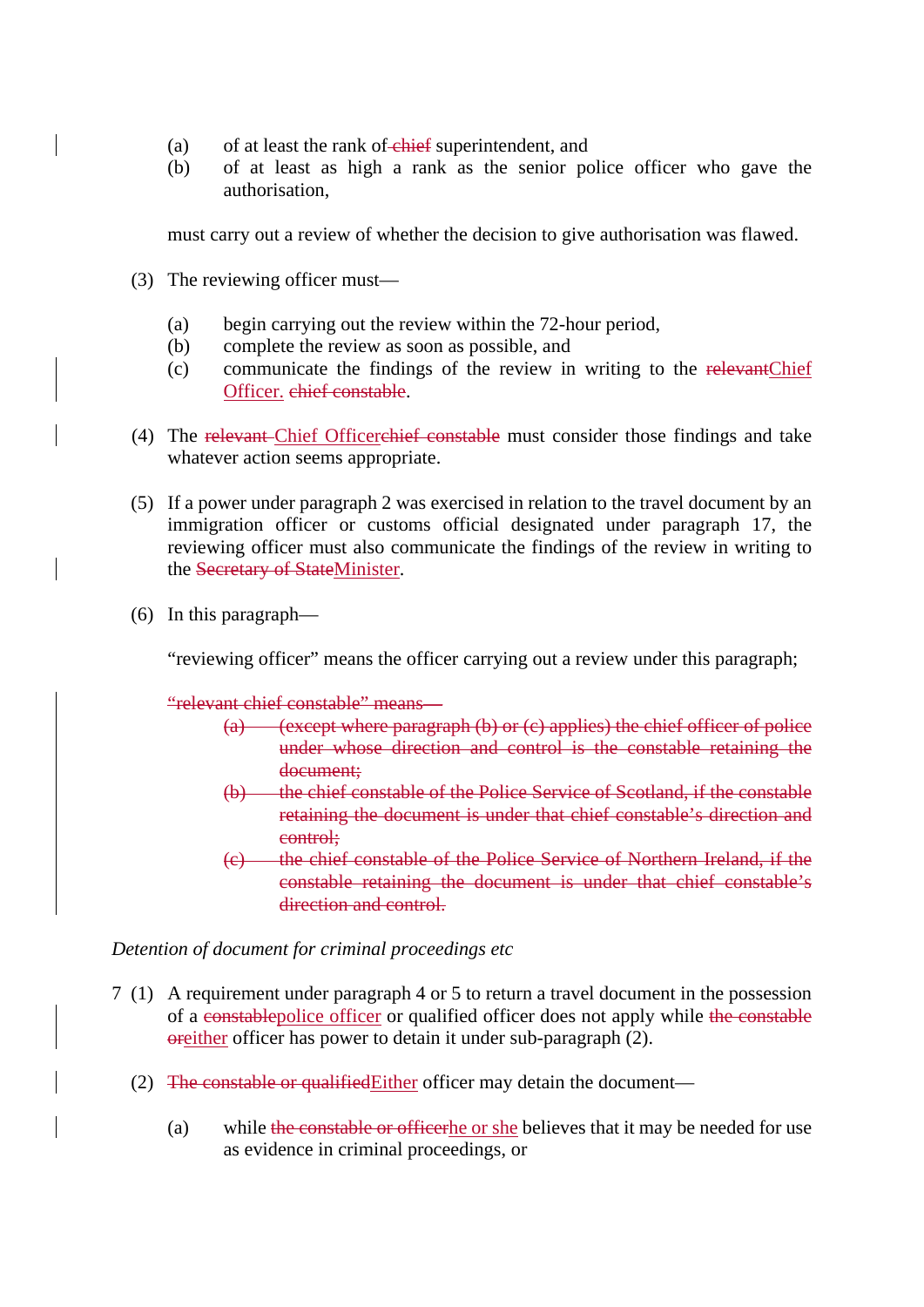(b) while the constable or officerhe or she believes that it may be needed in connection with a decision by the Secretary of StateLieutenant-Governor whether to make a deportation order under the Immigration Act 1971.

### *Extension of 14-day period by judicial authority*

- 8 (1) A senior police officer may apply to a judicial authority for an extension of the 14 day period.
	- (2) An application must be made before the end of the 14-day period.
	- (3) An application may be heard only if reasonable efforts have been made to give to the person to whom the application relates a notice stating—
		- (a) the time when the application was made;
		- (b) the time and place at which it is to be heard.
	- (4) On an application—
		- (a) the judicial authority must grant an extension if satisfied that the relevant persons have been acting diligently and expeditiously in relation to the matters and steps referred to in sub-paragraph (5);
		- (b) otherwise, the judicial authority must refuse to grant an extension.
	- (5) In sub-paragraph (4) "the relevant persons" means—
		- (a) the persons responsible for considering whichever of the matters referred to in paragraph  $5(1)(a)$  to (c) are under consideration, and
		- (b) the persons responsible for taking whichever of the steps referred to in paragraph 5(1)(d) are being taken or are intended to be taken.
	- (6) An extension must be for a further period ending no later than the end of the 30-day period.
	- (7) "The 30-day period" means the period of 30 days beginning with the day after the document in question was taken.
- 9 (1) The person to whom an application under paragraph 8 relates—
	- (a) must be given an opportunity to make oral or written representations to the judicial authority about the application;
	- (b) subject to sub-paragraph (3), is entitled to be legally represented at the hearing.
	- (2) A judicial authority must adjourn the hearing of an application to enable the person to whom the application relates to obtain legal representation where the person—
		- (a) is not legally represented,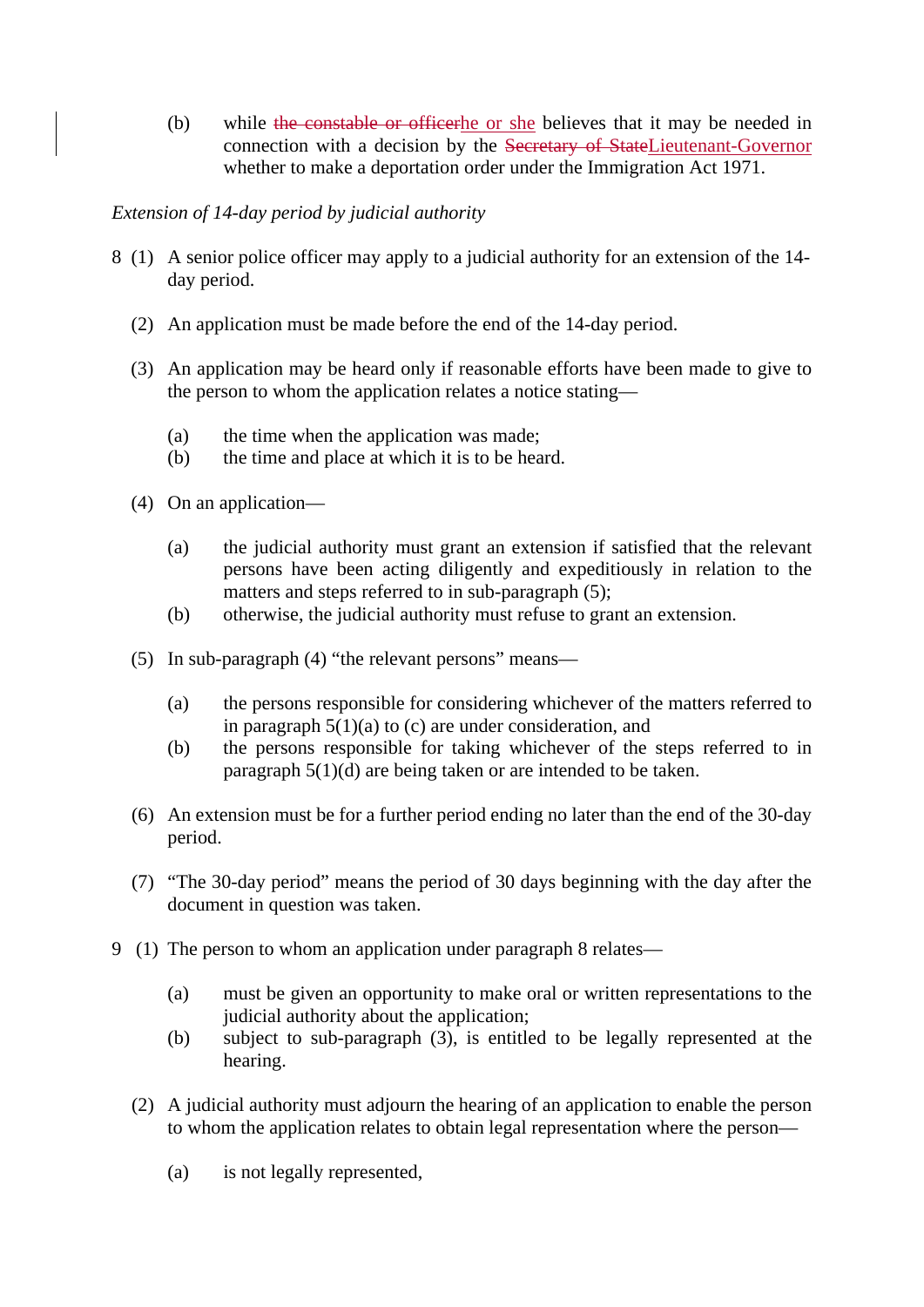- (b) is entitled to be legally represented, and
- (c) wishes to be legally represented.
- (3) A judicial authority may exclude any of the following persons from any part of the hearing—
	- (a) the person to whom the application relates;
	- (b) anyone representing that person.
- 10 (1) A person who has made an application under paragraph 8 may apply to the judicial authority for an order that specified information upon which he or she intends to rely be withheld from—
	- (a) the person to whom the application relates, and
	- (b) anyone representing that person.
	- (2) A judicial authority may make an order under sub-paragraph (1) in relation to specified information only if satisfied that there are reasonable grounds for believing that if the information was disclosed—
		- (a) evidence of an offence under any of the provisions mentioned in section  $40(1)(a)$  of the Terrorism Act 2000Article 36(a) of the Terrorism (Jersey) Law 2002 would be interfered with or harmed,
		- (b) the recovery of property obtained as a result of an offence under any of those provisions would be hindered,
		- (c) the recovery of property in respect of which a forfeiture order could be made under section 23 or 23A of that ActArticle 27 of (and Schedule 3 to) that Law would be hindered,
		- (d) the apprehension, prosecution or conviction of a person who is suspected of being a terrorist would be made more difficult as a result of the person being alerted,
		- (e) the prevention of an act of terrorism would be made more difficult as a result of a person being alerted,
		- (f) the gathering of information about the commission, preparation or instigation of an act of terrorism would be interfered with,
		- (g) a person would be interfered with or physically injured, or
		- (h) national security would be put at risk.
	- (3) The judicial authority must direct that the following be excluded from the hearing of an application under this paragraph—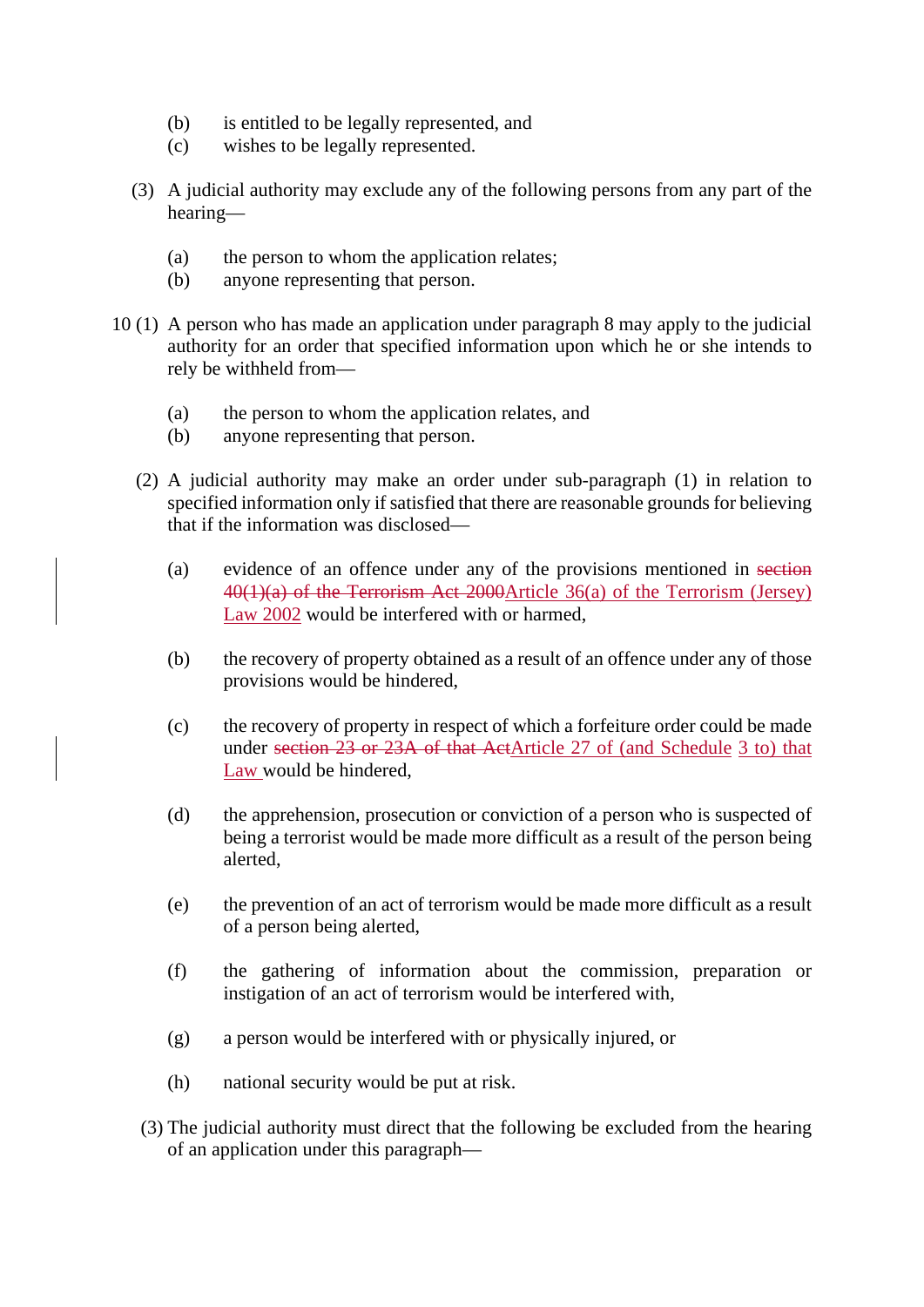- (a) the person to whom the application under paragraph 8 relates;
- (b) anyone representing that person.
- 11 (1) A judicial authority may adjourn the hearing of an application under paragraph 8 only if the hearing is adjourned to a date before the expiry of the 14-day period.
	- (2) Sub-paragraph (1) does not apply to an adjournment under paragraph 9(2).
	- (3) If an application is adjourned under paragraph 9(2) to a date after the expiry of the14-day period, the judicial authority must extend the period until that date.
- 12 (1) If an extension is granted under paragraph 8 for a period ending before the end of the 30-day period, one further application may be made under that paragraph.
	- (2) Paragraphs 8 to 11 apply to a further application as if references to the 14-day period were references to that period as previously extended.

*Restriction on repeated use of powers*

13 (1) Where—

- (a) a power under paragraph 4 or 5 to retain a document relating to a person is exercised, and
- (b) powers under this Schedule have been exercised in the same person's case on two or more occasions in the previous 6 months,

this Schedule has effect with the following modifications.

- (2) References to 14 days (in paragraph 5(2) and elsewhere) are to be read as references to 5 days.
- (3) Paragraph 8 has effect as if the following were substituted for sub-paragraph (4)—
	- "(4) On an application, the judicial authority must grant an extension if satisfied that—
		- (a) the relevant persons have been acting diligently and expeditiously in relation to the matters and steps referred to in sub-paragraph (5), and
		- (b) there are exceptional circumstances justifying the further use of powers under this Schedule in relation to the same person.

Otherwise, the judicial authority must refuse to grant an extension."

*Persons unable to leave the United KingdomJersey*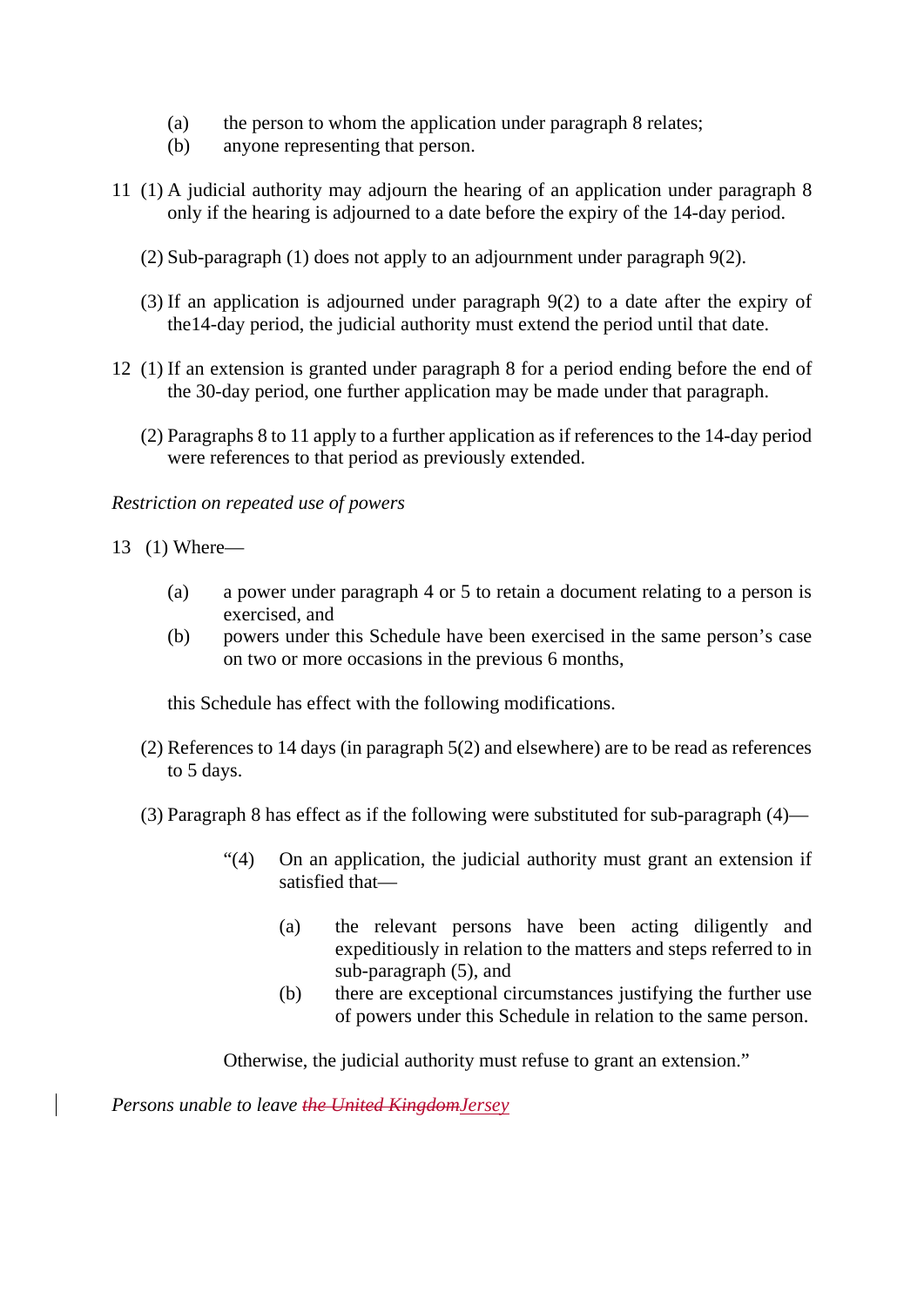- 14 (1) This paragraph applies where a person's travel documents are retained under this Schedule with the result that, for the period during which they are so retained ("the relevant period"), the person is unable to leave the United KingdomJersey.
	- (2) The Secretary of StateMinister may make whatever arrangements he or she thinks appropriate in relation to the person—
		- (a) during the relevant period;
		- (b) on the relevant period coming to an end.
	- (3) If at any time during the relevant period the person does not have leave to enter or remain in the United KingdomJersey, the person's presence in the United KingdomJersey at that time is nevertheless not unlawful for the purposes of the Immigration Act 1971.

### *Offences*

- 15 (1) A person who is required under paragraph 2(5)(a) to hand over all travel documents in the person's possession commits an offence if he or she fails without reasonable excuse to do so.
	- (2) A person who intentionally obstructs, or seeks to frustrate, a search under paragraph 2 commits an offence.
	- (3) A person guilty of an offence under this paragraph is liable- $\overline{on}$  summary conviction—
		- $(a)$  to imprisonment for a term not exceeding 6 months, or
		- (b) to a fine, which in Scotland or Northern Ireland may not exceeding level 35 on the standard scale<sup>1</sup>,

or to both.

16 A qualified officer exercising a power under paragraph 2 has the same powers of arrest without warrant as a constablepolice officer in relation to an offence under paragraph 15.

#### *Accredited immigration officers and customs officials*

- 17 (1) For the purposes of this paragraph, a qualified officer is an "accredited" immigration officer or customs official if designated as such by the Secretary of StateMinister.
	- (2) Sub-paragraphs (1), (2) and (3)(a) of paragraph 2 apply to an accredited immigration officer or customs official as they apply to a constablepolice officer.

 <sup>1</sup> *i.e.* £10,000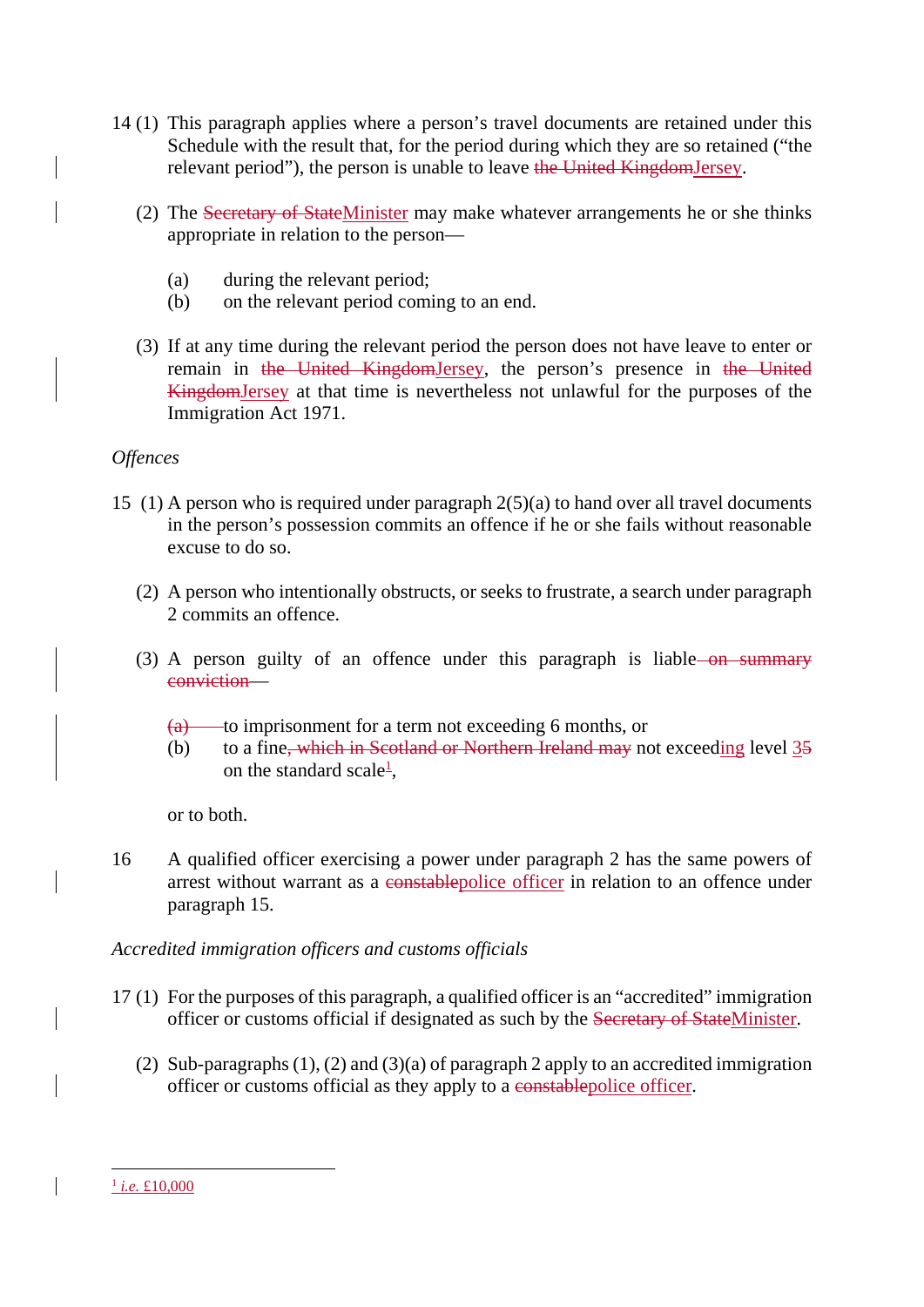- (3) In paragraph 2(3)(b) and (4) "qualified officer" does not include an accredited immigration officer or customs official.
- (4) In paragraphs 2(9) and 3 "immigration officer or customs official" does not include an accredited immigration officer or customs official.
- (5) Paragraph 4(1) has effect, in relation to a travel document that is in the possession of an accredited immigration officer or customs official as a result of the exercise of a power under paragraph 2 by that officer or official, as if the reference to the relevant constablepolice officer were a reference to that officer or official.

#### *Code of practice*

- 18 (1) The Secretary of StateMinister must issue a code of practice with regard to the exercise of functions under this Schedule.
	- (2) The code of practice must in particular deal with the following matters—
		- (a) the procedure for making designations under paragraphs 1(4) and 17;
		- (b) training to be undertaken by persons who are to exercise powers under this Schedule;
		- (c) the exercise by constablespolice officers, immigration officers and customs officials of functions conferred on them by virtue of this Schedule;
		- (d) information to be given to a person in whose case a power under this Schedule is exercised;
		- (e) how and when that information is to be given;
		- (f) reviews under paragraph 6.
	- (3) A constablepolice officer, immigration officer or customs official must perform functions conferred on him or her by virtue of this Schedule in accordance with any relevant provision included in the code by virtue of sub-paragraph (2)(c) to (e).
	- (4) The failure by a constablepolice officer, immigration officer or customs official to observe any such provision does not of itself make him or her liable to criminal or civil proceedings.
	- (5) The code of practice—
		- (a) is admissible in evidence in criminal and civil proceedings;
		- (b) is to be taken into account by a court or tribunal in any case in which it appears to the court or tribunal to be relevant.

19 (1) Before issuing the code of practice the Secretary of State must—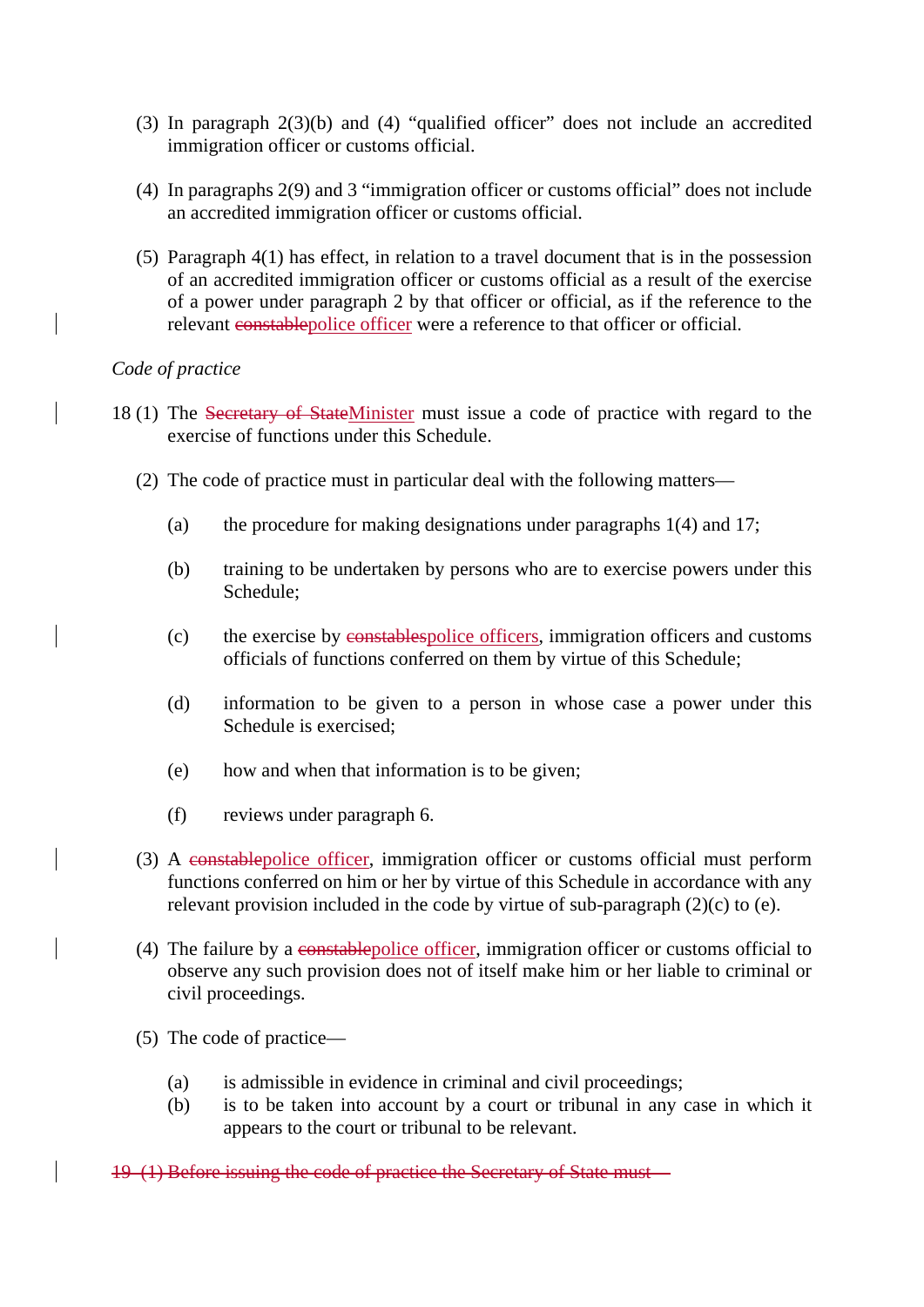(a) publish it in draft,

- (b) consider any representations made about the draft, and
- (c) if the Secretary of State thinks it appropriate, modify the draft in the light of any representations made.
- (2) The Secretary of State must lay a draft of the code before Parliament.
- (3) Anything done before the day on which this Act is passed is as valid as if done on or after that day for the purposes of sub-paragraphs (1) and (2).
- (4) Once the code has been laid in draft before Parliament the Secretary of State may bring it into operation by regulations made by statutory instrument.
- (5) The first regulations under sub-paragraph (4) cease to have effect at the end of the period of 40 days beginning with the day on which the Secretary of State makes the regulations, unless a resolution approving the regulations is passed by each House of Parliament during that period.
- (6) A statutory instrument containing any subsequent regulations under sub-paragraph (4) may not be made unless a draft of the instrument has been laid before each House of Parliament and approved by a resolution of each House.
	- (7) If regulations cease to have effect under sub-paragraph (5)—
		- (a) the code of practice to which the regulations relate also ceases to have effect, but
		- (b) that does not affect anything previously done, or the power to make new regulations or to issue a new code.
		- (8) For the purposes of sub-paragraph (5), the period of 40 days is to be computed in accordance with section 7(1) of the Statutory Instruments Act 1946.
- 20 (1) The Secretary of StateMinister may revise the code of practice and issue the revised code.
- (2) Paragraph 19 has effect in relation to the issue of a revised code as it has effect in relation to the first issue of the code.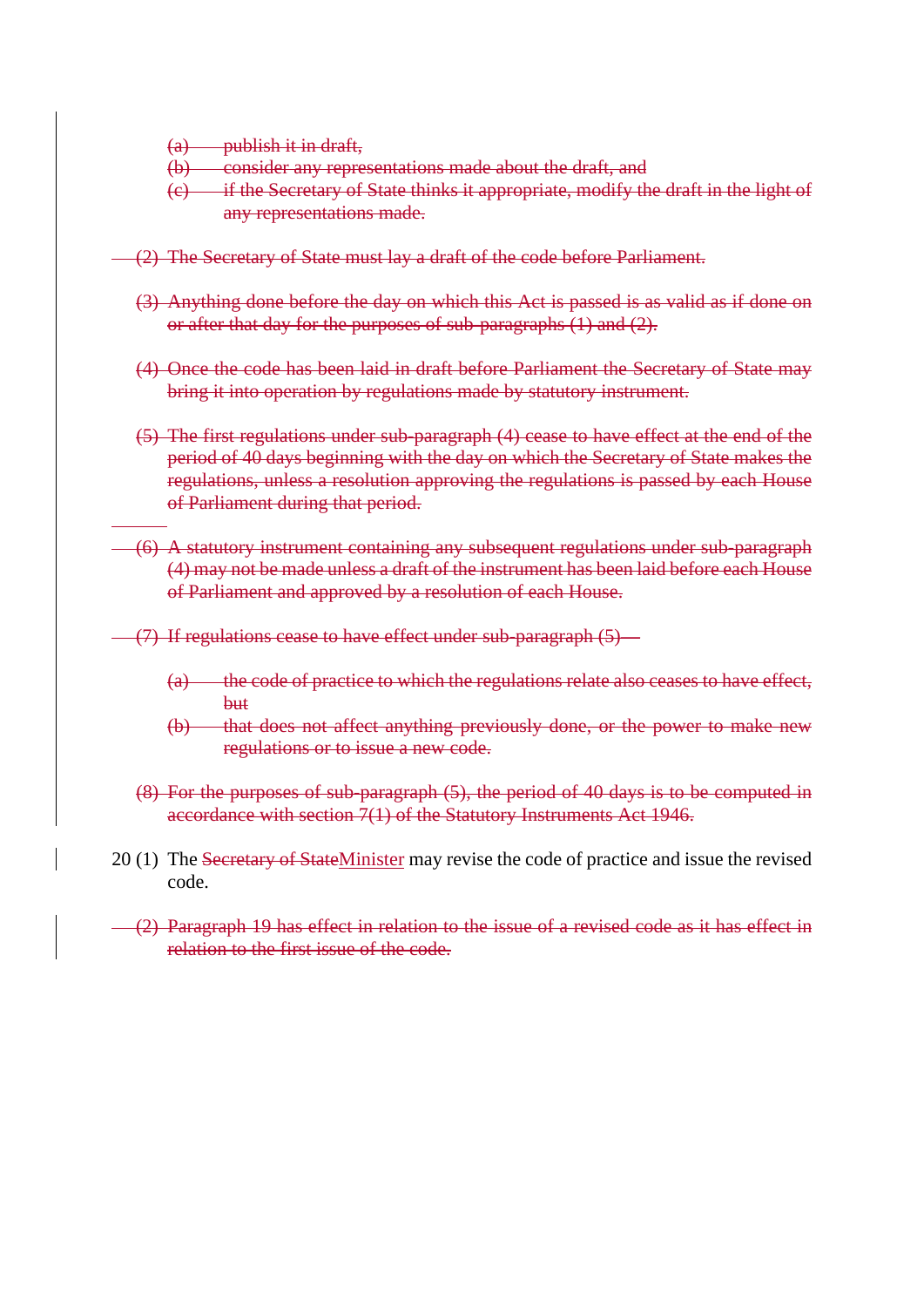# **Minister for Home Affairs**

# **DRAFT FORM OF**

# **Jersey Code of Practice for Officers exercising functions under Schedule 1 to the Counter-Terrorism and Security Act 20151 in connection with seizing and retaining travel documents.**

201-

<sup>&</sup>lt;sup>1</sup> As extended to Jersey by the Counter-Terrorism and Security (Jersey) Order 2017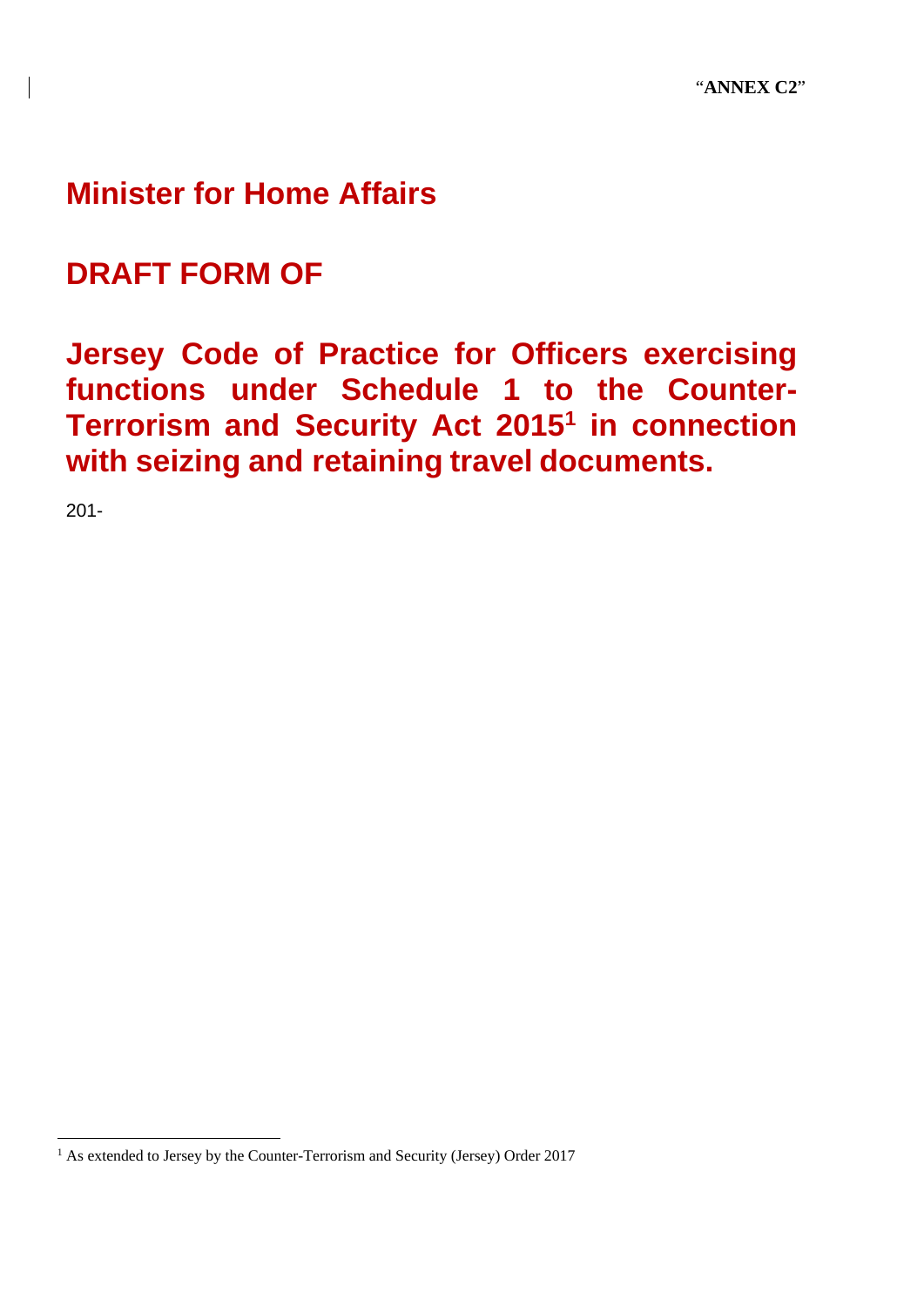## **CONTENTS**

#### Introduction

- Key roles
- Use of the power when individuals are arriving in Jersey
- Legal status of the code of practice

#### Scope of the power

- Reasonable suspicion
- Applicability
- Children
- Location
- Travel documents
- Criminal offence

#### Exercising the power

- Police training
- Directing JCIS officers
- JCIS training and designation processes

#### Applying the powers

- Terrorism-related activity
- Searches

Retention of travel documents

- Immigration status
- 72 hour review authorisation
- Application to the Magistrate for an extension of the 14 day period
- Restrictions on repeated use of powers against the same person
- Notification requirements
- Written notification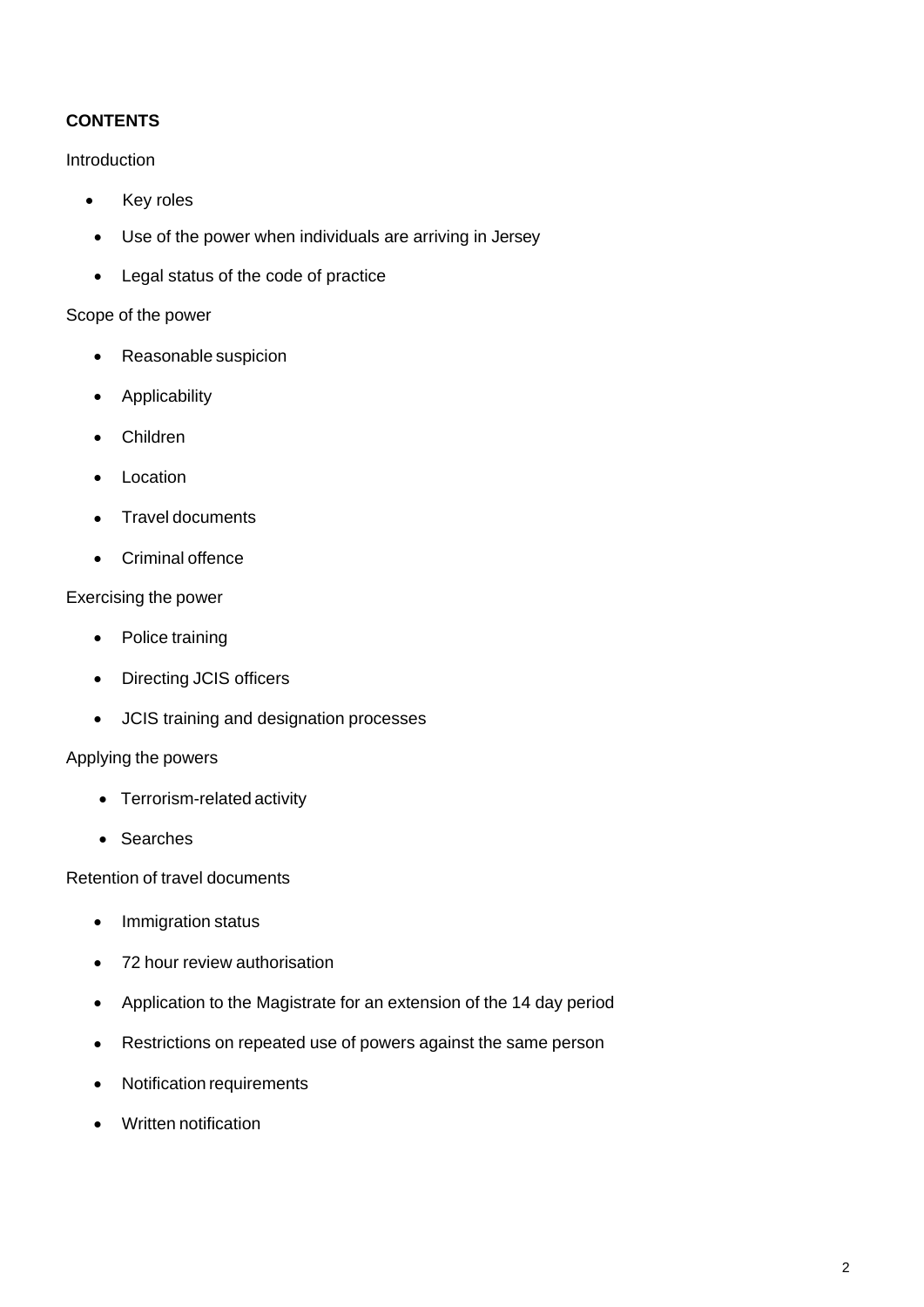- Written disclosure
- Monitoring of the use of the power
- Return of documents

**Complaints** 

**Annex** – **Glossary of terms**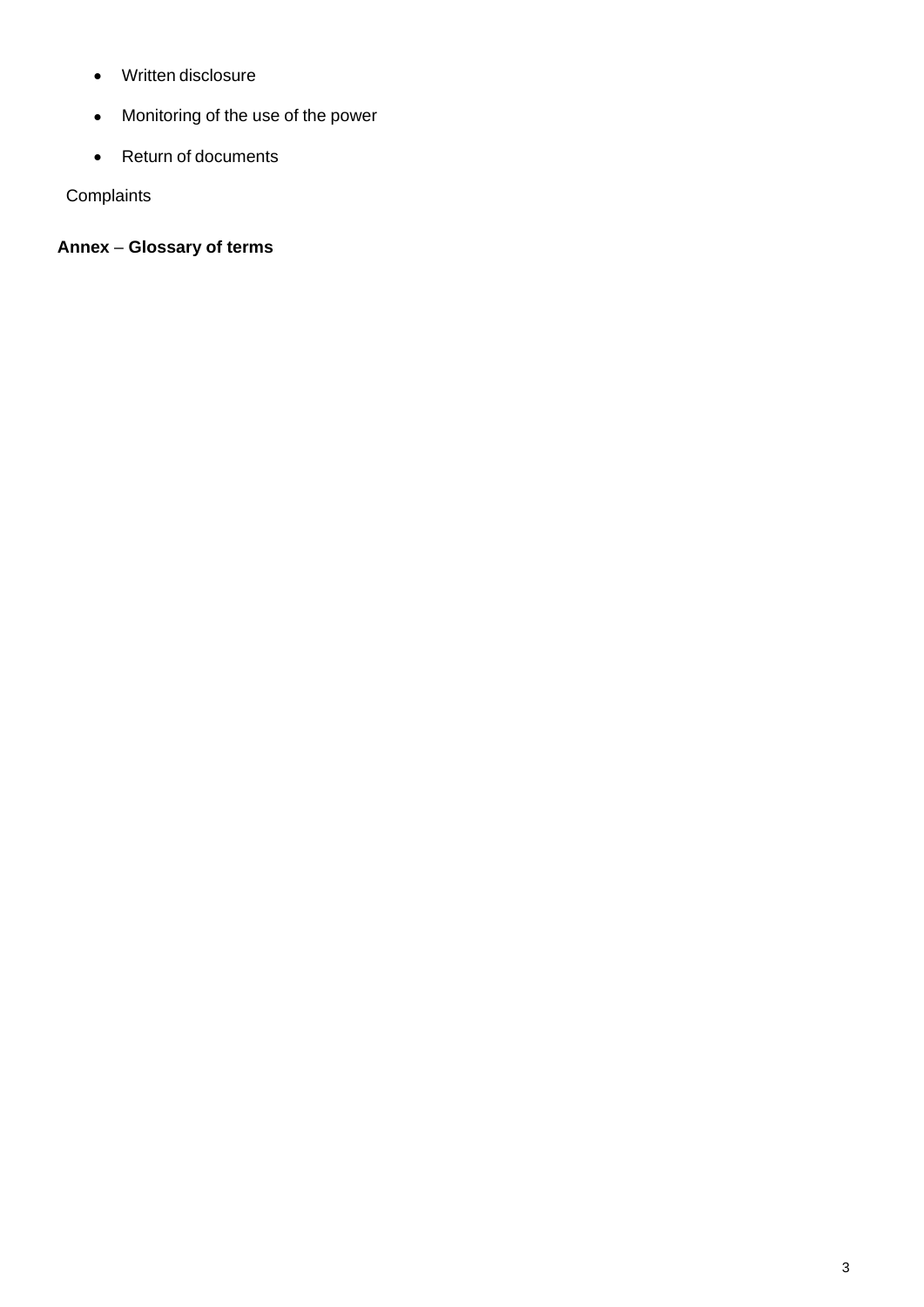# **INTRODUCTION**

1. This code of practice is issued under paragraph 18 of Schedule 1 to the Counter-Terrorism and Security Act 2015 as extended to Jersey by the Counter-Terrorism and Security (Jersey) Order 2017 (referred to hereafter in this code as "Schedule 1"). It includes:

- i. the procedure under which the Minister may designate immigration officers and customs officials ("JCIS officers") to exercise functions under Schedule 1;
- ii. the training to be undertaken by persons who are to exercise powers under Schedule 1;
- iii. the exercise by police and JCIS officers of their functions under Schedule 1;
- iv. the information to be provided to a person subject to the exercise of powers under Schedule 1 and when and how that information should be provided; and
- v. the process for reviewing the decision to authorise retention of travel documents<sup>1</sup> within 72 hours of the taking of the documents.
- 2. The code applies to police officers and JCIS officers only when they are exercising their functions under Schedule 1.
- 3. Schedule 1 provides a power to allow for the taking and retention of travel documents for a period of up to 14 days where a person is at a port and the police officer reasonably suspects that the person is there:
	- i. with the intention of leaving Jersey for the purpose of involvement in terrorism-related activity outside the British Islands; or
	- ii. has arrived in Jersey with the intention of leaving again soon for the purpose of involvement in terrorism-related activity outside the British Islands.

For the purposes of this code of practice, the above is referred to as "the test".

- 4. Under Schedule 1, the 14 day retention period begins at 00.00 hours on the day after the documents were first taken, e.g. if the documents were retained at 22.00 on Monday, the retention period starts from 00.00 on Tuesday and would end a fortnight later at 23.59 Monday. A senior police officer of at least the rank of chief inspector may apply to the Magistrate to extend the retention period beyond 14 days if more time is required to investigate the case or consider further disruptive action (this is referred to as the "14 day retention period"). The Magistrate cannot extend the retention period by more than 30 days, beginning at the next 00.00 hours the day after the documents were first taken (this is referred to as "the 30 day retention period").
- 5. Unless travel documents need to be retained for use in criminal or deportation proceedings, they must be returned, as soon as possible, if any of the following circumstances occur (whichever comes first):
	- i. if the statutory test to retain travel documents is no longer met;
	- ii. if an authorising officer has declined to authorise retention of the passport;
	- iii. where consideration of further disruptive activity has been completed and no further action taken;
	- iv. if the 14 day retention period has ended and the Magistrate has not extended.

<sup>1</sup> Definition of travel documents can be found at paragraph 30 (see also Glossary of Terms in the **Annex**)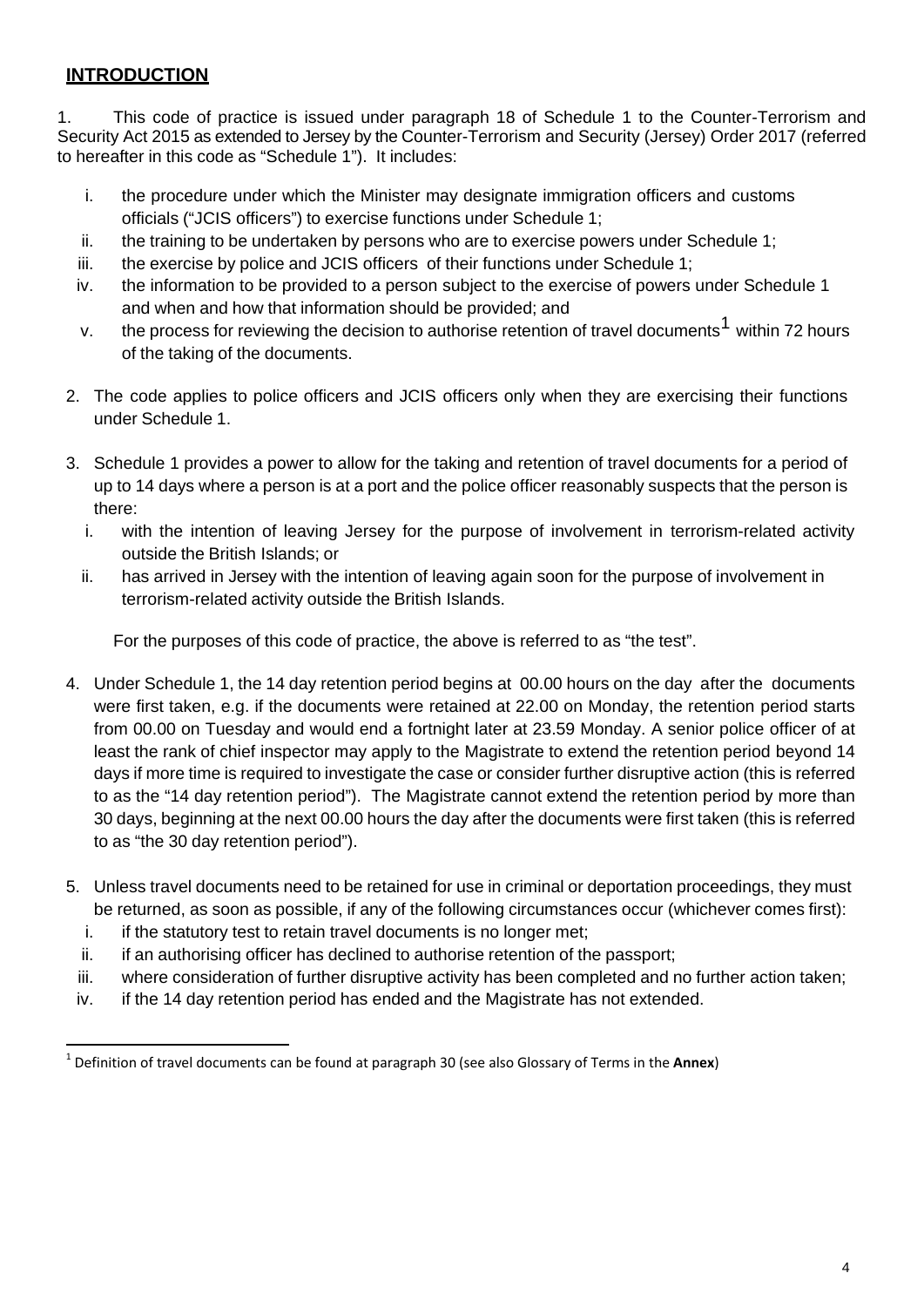- 6. Unless travel documents need to be retained for use in criminal or deportation proceedings, then where the Magistrate has extended the period of retention of travel documents, the documents must be returned:
	- i. if the statutory test to retain travel documents is no longer met;
	- ii. where consideration of further disruptive activity has been completed and no further action taken;
	- iii. at the end of the extended period of retention set by the Magistrate, if no further extension up to 30 days has been granted;
	- iv. at the end of the 30 day period.

#### Key roles

.

7. A police officer may determine whether the test to exercise the power is met and exercise the power to search, take, inspect and retain documents.

A police officer may:

- i. require a person to hand over all travel documents in his or her possession;
- ii. search for travel documents relating to the person and to take possession of any the officer finds;
- iii. inspect any travel documents relating to the person; and
- iv. where authorisation is obtained, retain travel documents for up to 14 days.
- 8. In order to retain documents for a period of up to 14 days, the police officer must seek the authority of an 'authorising officer'. An 'authorising officer' means a senior police officer of at least the rank of Chief Inspector. The authorising officer must be satisfied that the test has been met. If the authorising officer does not give authorisation to retain the documents, then they must be returned to the person as soon as reasonably practicable. This procedure is referred to in this code as "authorisation". A decision on authorisation must be provided in writing or verbally as soon as is reasonably practicable. If provided verbally it should be recorded in writing as soon as is reasonably practicable.
- 9. JCIS officers may also exercise powers under Schedule 1. The scope of a JCIS officers' powers will depend on whether he or she has been certified by the Minister to perform specific powers under the Schedule. A JCIS officer may or may not be a designated JCIS officer.<sup>2</sup>
- 10. A designated JCIS officer is one who has been designated by the Minister to exercise powers under Schedule 1 where directed to do so by a police officer. Designated JCIS officers are not entitled to determine whether the test has been met. Designated JCIS Officers are entitled to exercise powers under Schedule 1 *only* where directed to do so by a police officer. The police officer is responsible for determining whether the test is met and for seeking authorisation. Where a designated JCIS officer has been given a direction he or she must, where possible, comply with that direction. A designated JCIS officer should pass travel documents to a police officer as soon as reasonably practicable and must do so where authorisation for retention has been given.
- 11. A police officer may, therefore, where satisfied that the test is met, direct a designated JCIS officer to exercise powers under Schedule 1. A police officer may direct a designated JCIS officer to:

<sup>&</sup>lt;sup>2</sup> Although Schedule 1 makes provision for JCIS officers to be designated by the Minister as 'accredited', no such designation is intended to be made for the time being.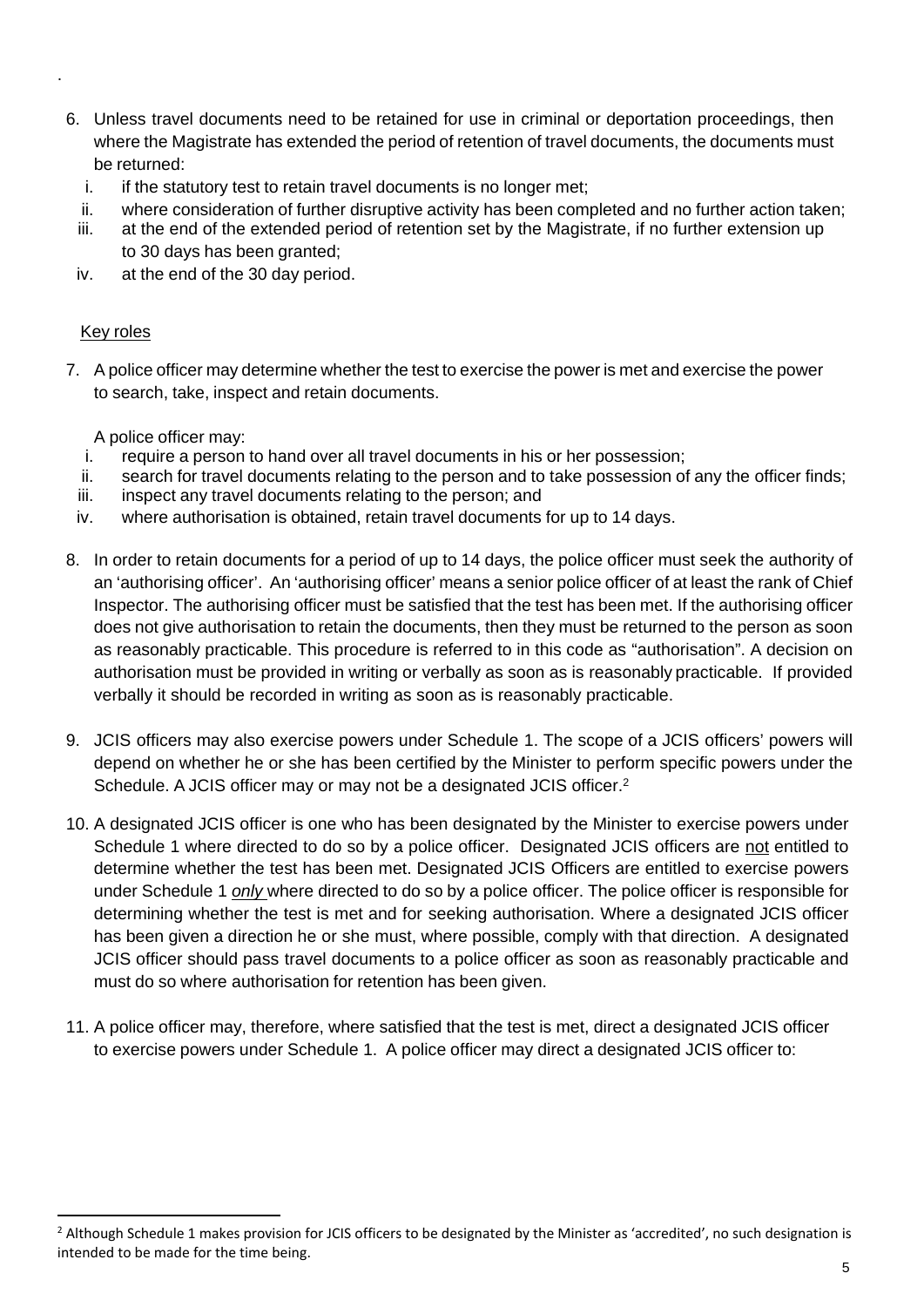- i. require a person to hand over all travel documents in his or her possession;
- ii. search for travel documents relating to the person and take possession of any the JCIS officer finds;
- iii. inspect any travel documents relating to the person; and
- iv. retain travel documents relating to the person while a police officer seeks authorisation<sup>3</sup> and, where authorisation is obtained, pass the documents to a police officer.
- 12. There may be occasions where a JCIS officer (whether designated or not) has a concern that an individual at port may be travelling for terrorism-related purposes. If so, the JCIS officer should refer his or her concern to the police in the usual way.
- 13. If through the course of routine immigration duties the JCIS officer is already in lawful possession of travel documents, Schedule 1 entitles the JCIS officer to retain them while the concern is referred to the police. This referral may result in a police officer giving direction to a designated JCIS officer at a port to exercise the power under Schedule 1 or directing a JCIS officer already in possession of documents who is not designated to pass the documents to a police officer. In summary, a JCIS officer who is not designated may on direction by a police officer:
	- i. retain any travel documents that have lawfully come into their possession whilst they seek advice from a police officer (which they must do as soon as possible);
	- ii. pass any travel documents that have lawfully come into their possession to a police officer.
- 14. Within 72 hours of a travel document first coming into the possession of a police officer or a designated JCIS officer and where retention of the document under Schedule 1 has been authorised, a reviewing officer must carry out a review of the decision by the authorising officer to authorise the retention of the documents. The term 'reviewing officer' means a senior police officer of at least the rank of Superintendent and of at least as high a rank as the authorising officer for the particular case under consideration. The reviewing officer should be outside the chain of command of the authorising officer. The review must commence *before* the 72 hour period has lapsed, beginning from the time at which the travel documents first came into possession of a police officer or JCIS officer (even if taken under a power other than Schedule 1, which means that it is crucial that the time at which the documents were first taken is recorded). The reviewing officer must write to the Chief Officer of the force to which the police officer retaining the documents belongs (or is on secondment to) in order to advise of his or her findings. The Chief Officer must consider those findings and take whatever action is appropriate. This may include either returning travel documents or upholding the original decision to retain the travel documents.
- 15. Under Schedule 1, there is no power to detain a person whose travel documents have been seized and retained. These powers are not intended to be used as a long-term disruption tool but as a means to take immediate action to disrupt travel where it is assessed that the purpose of the travel is involvement in terrorism-related activity outside the British Islands. This allows consideration of whether other long-term disruption action would be appropriate.

 <sup>3</sup> From a Chief Inspector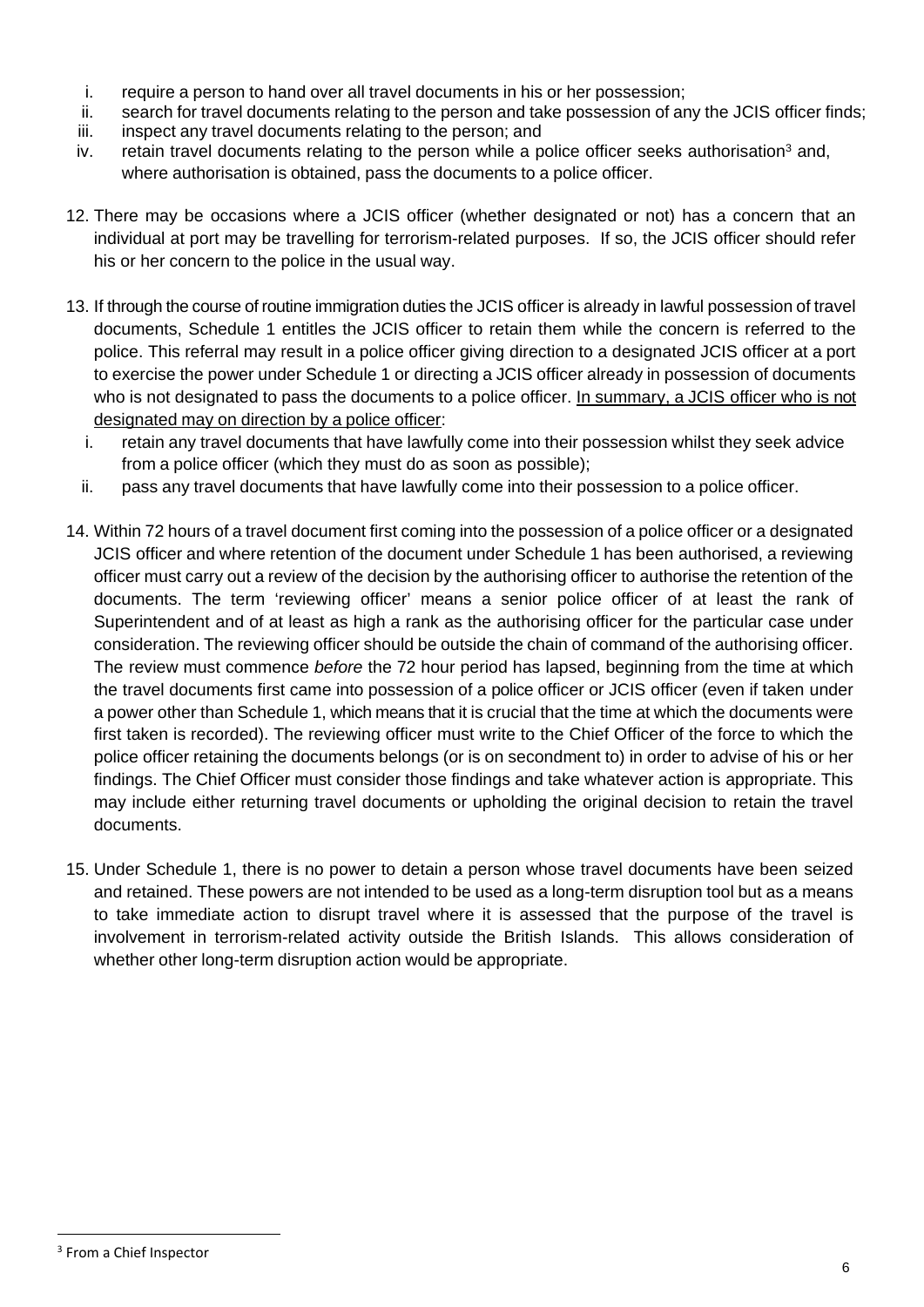16. Once the power has been exercised, if investigations conclude that the person was not intending to leave Jersey for the purpose of involvement in terrorism-related activity outside the British Islands, travel documents must be returned to the person at the earliest opportunity.

#### Use of the power when individuals are arriving in Jersey

17. If an individual is arriving in Jersey, the power may be used if a police officer reasonably suspects that the person will leave soon for the purpose of involvement in terrorism related activity outside the British Islands. In determining 'soon' the police officer should assess whether the individual will remain in Jersey for a sufficient period to allow for alternative disruptive action to be taken in relation to the individual without the need to seize and retain his or her travel documents. If so, Schedule 1 must not be used.

#### Legal status of this code of practice

- 18. Police officers (of any rank) and JCIS officers (whether or not designated) must exercise any functions conferred upon them by Schedule 1 in accordance with this code of practice. This code of practice is admissible in evidence in civil and criminal proceedings and may be taken into account by a court or tribunal in any case where it is considered relevant.
- 19. This code of practice must be available at police offices at ports, and JCIS offices as appropriate, where the power is, or is likely to be used. The code must form part of the published departmental instructions/guidance for JCIS officers. The code should also be accessible to members of the public on the websites of the relevant agencies, including the police, Home Affairs and JCIS.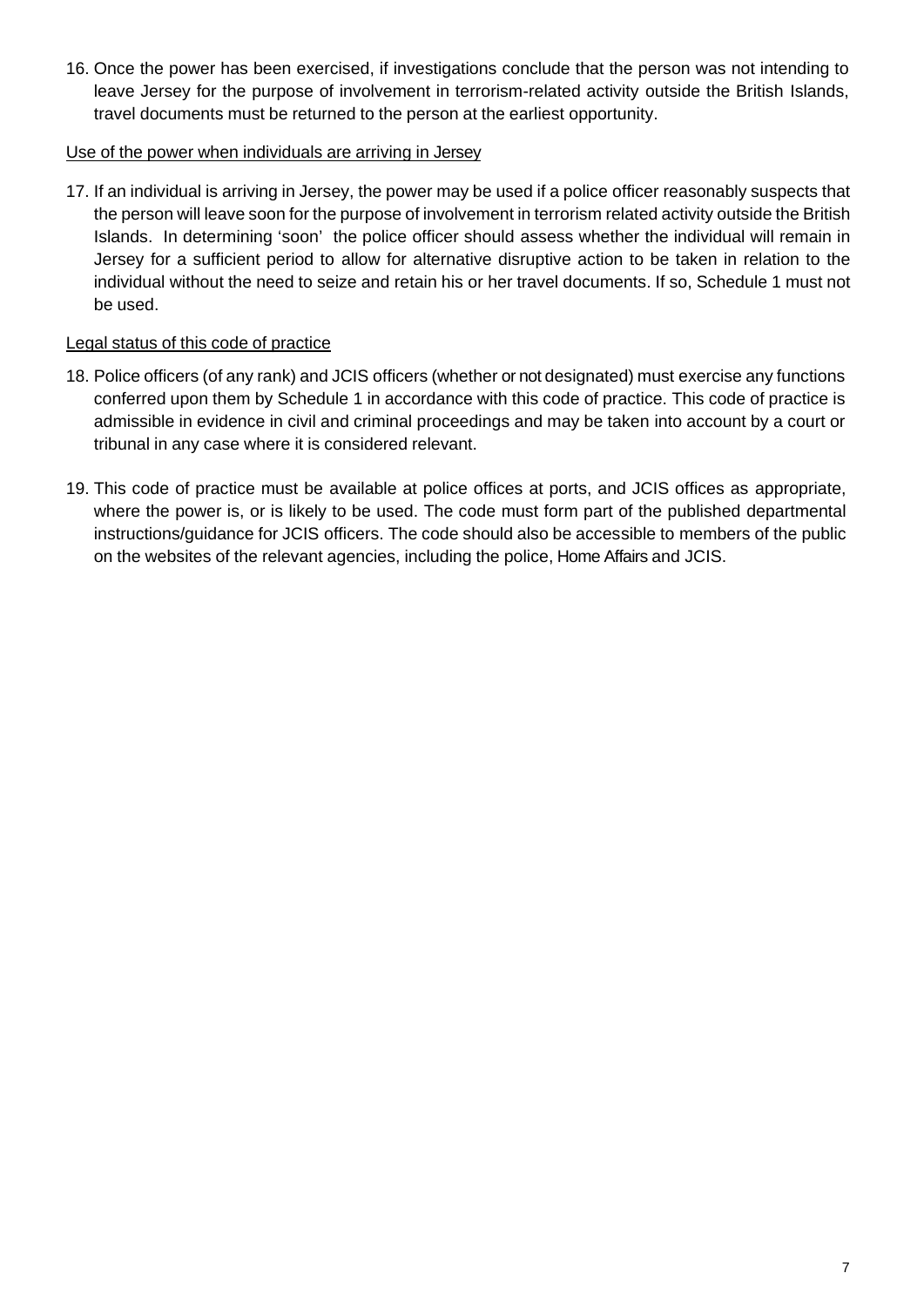## **SCOPE OF THE POWERS**

#### Reasonable suspicion

- 20. The power to seize and retain travel documents at a port may be exercised if the test is met. The test uses the evidential standard of 'reasonable suspicion' which is used in relation to many other police powers. What constitutes reasonable grounds for suspicion will depend on the circumstances in each individual case. There must be an objective basis for the police officer's state of mind based on facts. Such information must be specific to the personal conduct of the person. It can include observation of the behaviour of the person; information obtained from any other source; or a combination of these. Reasonable suspicion cannot be formed on the basis of assumptions about the attitudes, beliefs or behaviour of persons who belong to particular groups or categories of people. To exercise powers under Schedule 1 on this basis would be discriminatory.
- 21. There are two probable scenarios where a potential case for exercise of Schedule 1 may be identified:
	- i. information is provided to the police before or when a person arrives at a port; or
	- ii. at port, on the basis of observation of behaviour, information obtained from any other source, or a combination of these.

#### Applicability

- 22. Schedule 1 powers can be exercised at a port in respect of any person of any age, of any nationality, and whether or not they are resident in Jersey.
- 23. The power to seize and retain travel documents can play an important role in the detection and prevention of terrorism, and using the power fairly makes it more effective. The power contained in Schedule 1 must be used fairly and proportionately, with respect for the person to whom the power has been applied. The power must be exercised in accordance with the prescribed procedures and without discrimination. A failure to use the power in the proper manner may reduce its effectiveness.
- 24. It is unlawful for officers to discriminate against, harass or victimize any person on the grounds of the protected characteristics4 of: race, sex, sexual orientation, gender reassignment, pregnancy and maternity or age when using their powers.

#### Children

25. Special care must be taken when considering exercising the power where it is evident that the person is a child. For the purposes of this Code, a child means anyone who appears to be under the age of 18 in the absence of clear evidence that he or she is older.

<sup>4</sup> See Discrimination (Jersey) Law 2013 https://www.jerseylaw.je/laws/revised/Pages/15.260.aspx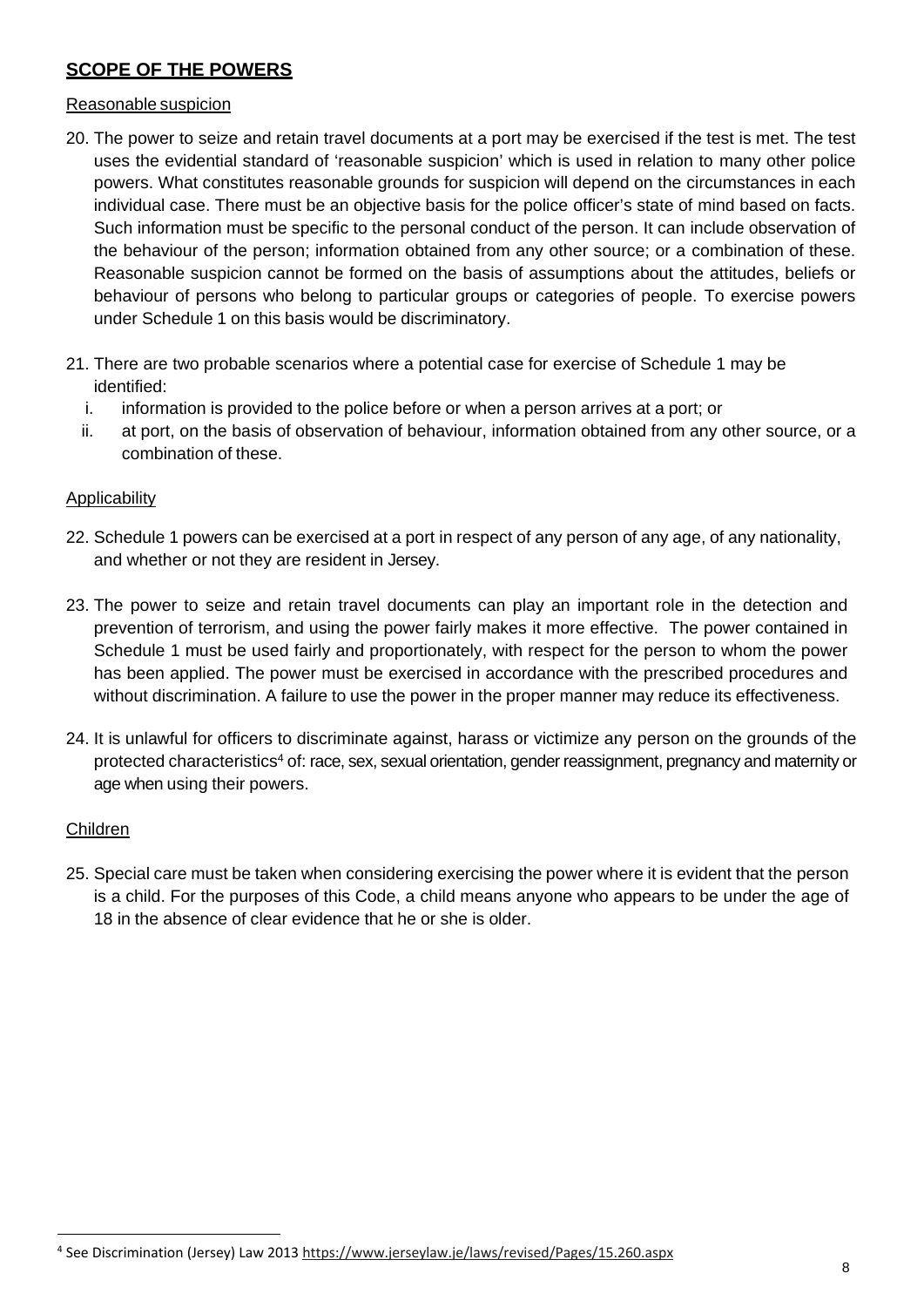- 26. When dealing with cases involving children (whether in family groups or unaccompanied), police officers, or designated JCIS officers, need to be aware of the necessity to safeguard a child's safety and welfare. This includes being alert to potential indicators of abuse or neglect and to the risks which abusers may pose to children.
- 27. Officers exercising powers under Schedule 1 must bear in mind that children can be easily intimidated especially if they are travelling alone but, equally, that they can be vulnerable to exploitation by adults wishing to further terrorist aims. While officers are not precluded from seizing and/or retaining travel documents from children, in doing so they must have due regard to the vulnerability of the child.
- 28. Where a police officer or JCIS officer exercises powers under Schedule 1, the following points must be considered:
	- i. If it is proposed to search the child and the child is travelling with a responsible adult, the child must be searched in the presence of that responsible adult, unless that person is thought to be exerting influence or pressure which could be detrimental to the child's interest or is obstructive, or the child objects to the presence of this individual.
	- ii. If the police officer or JCIS officer decides to search the child in the absence of the responsible adult with whom that child is travelling then:
		- o the reasons for taking that decision must be recorded in writing;
		- o two officers of the same sex as the child should, where reasonably practicable, be present during the search.
	- iii. If the child is travelling unaccompanied, the officer:
		- must attempt to contact the child's parent or legal guardian; if they cannot be contacted, the officer must assess the child's safety and welfare and consider, if necessary, the provisions of legislation such as Article 41 of the Children (Jersey) Law 2002<sup>4</sup>; and
		- o where the officer has child protection concerns, referral should be made to the appropriate police unit and/or the Children's Service. It is routine for both police and JCIS officers to make referrals to the Children's Service where child protection issues are identified and where the Children's Service will assume responsibility for the welfare of the child.

## Location

29. The power can be exercised when the person is present at a port, that is to say, the Airport, any sea port or any other place at which a person is able, or attempting, to get on or off any craft, vessel or vehicle in connection with entering or leaving Jersey.

4 https://www.jerseylaw.je/laws/revised/PDFs/12.200.pdf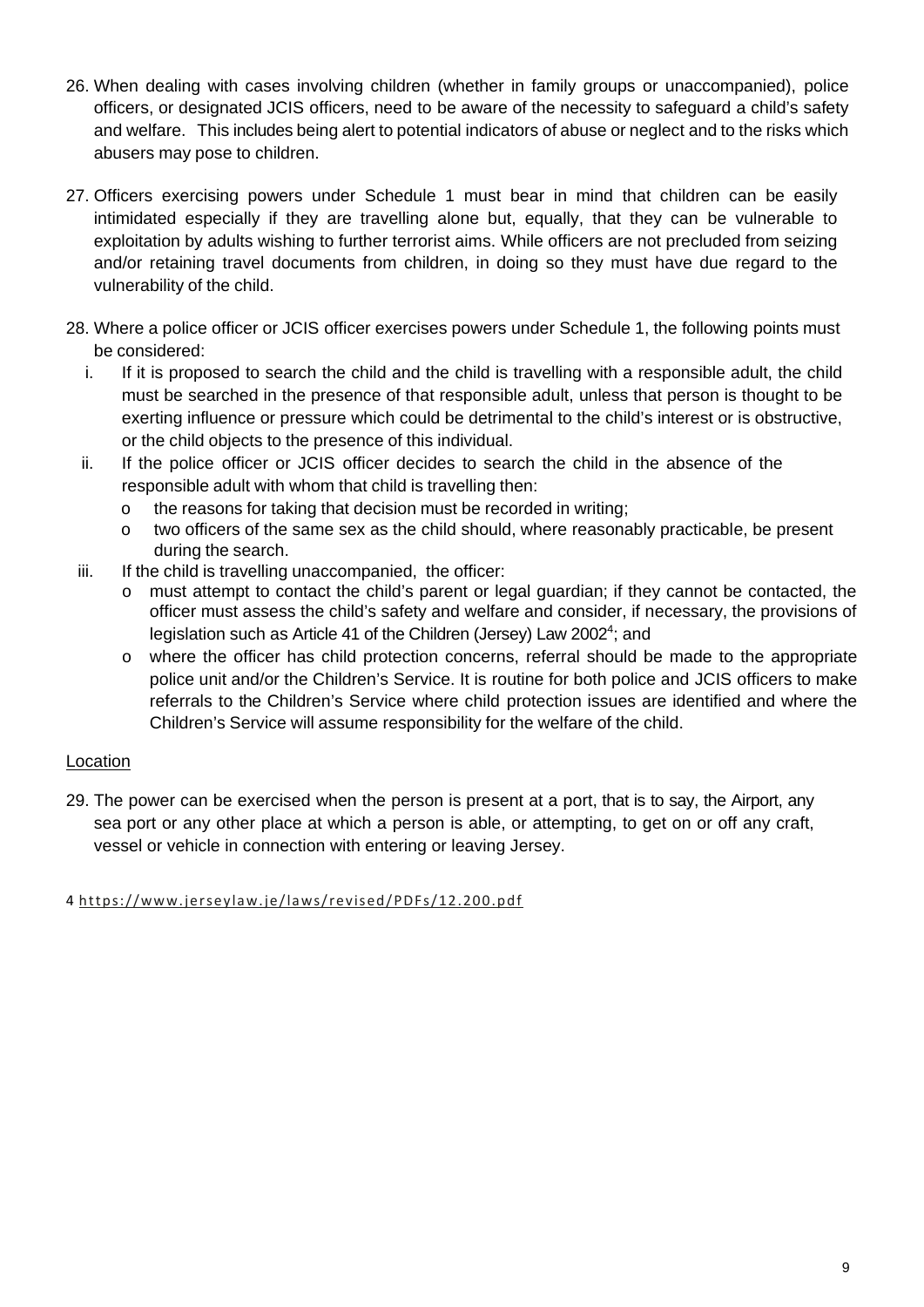#### Travel documents

- 30. Under the power contained in Schedule 1, a travel document means anything that is, or appears to be:
	- i. a passport; or
	- ii. a ticket or other document that permits a person to make a journey by any means, from Jersey to a place outside Great Britain or the Bailiwick of Guernsey or the Isle of Man.

This means that a boarding pass or ticket permitting travel from Jersey to Northern Ireland is 'a travel document' for the purpose of Schedule 1 and, where the test is met, can be taken and retained. However any other ticket permitting travel from Jersey to any part of the British Islands (other than Northern Ireland) cannot be taken and retained.

A passport means:

- i. a United Kingdom passport;
- ii. a passport issued by, or on behalf of, the authorities of a country or territory outside the British Islands, or by, or on behalf of, an international organisation; or
- iii. a document that can be used (in some or all circumstances) instead of a passport, such as an identity card.

#### Criminal offence

- 31. It is a criminal offence under Schedule 1 for a person to:
	- i. refuse to hand over all travel documents in his or her possession without reasonable excuse to do so; or
	- ii. intentionally obstruct or seek to frustrate a search.

A person guilty of either or both of these offences is liable to imprisonment for a term not exceeding 6 months or a fine not exceeding level 3 on the (Jersey) standard scale of fines.5 A designated JCIS officer exercising this power has the same powers of arrest without warrant as a police officer in relation to these offences.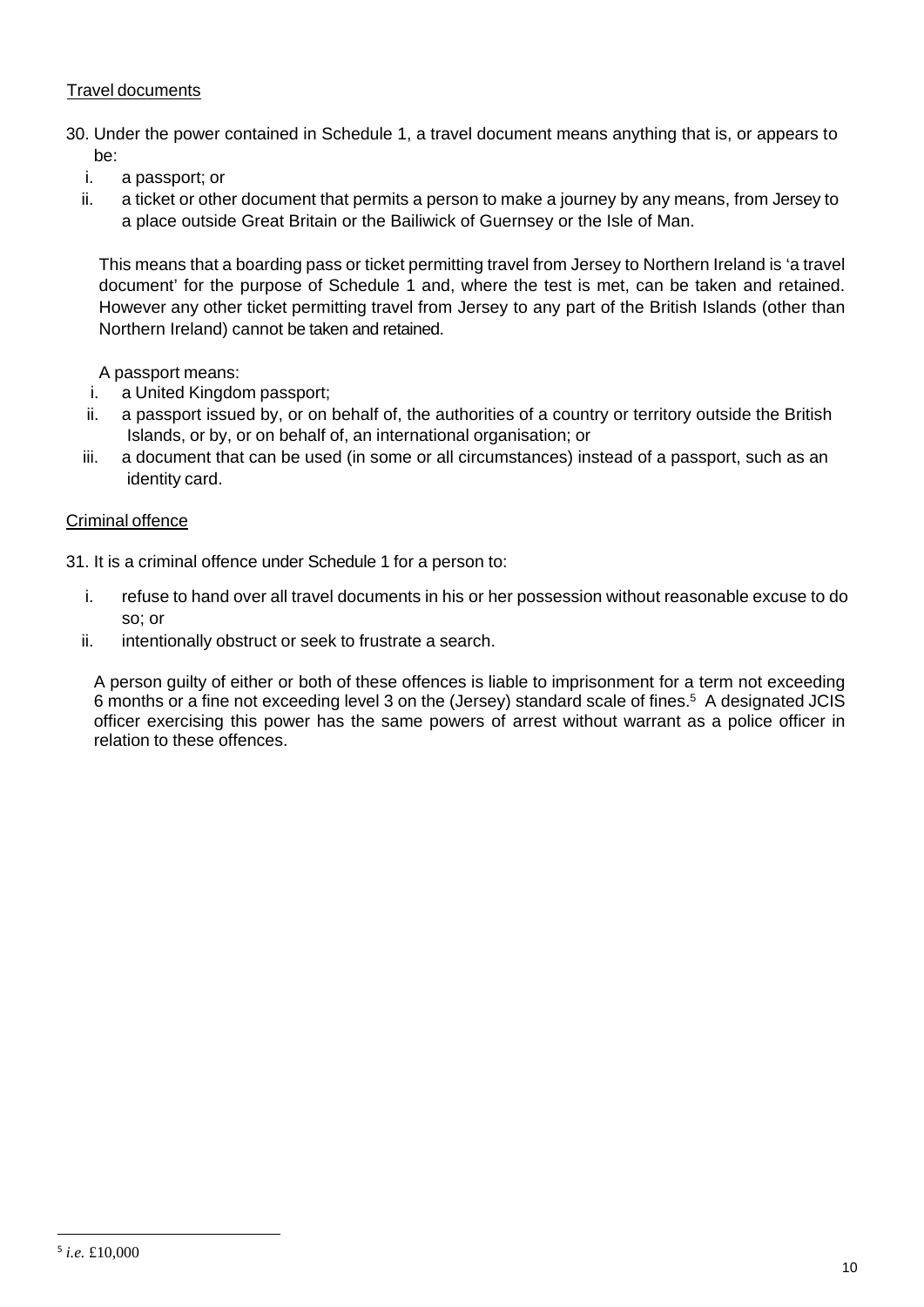# **EXERCISING THE POWER**

#### Police training

32. Before the power comes into force, a briefing package will be rolled out to police officers located at ports and to officers of the rank of Chief Inspector and higher who will act as authorising officers and of the rank of Superintendent and higher who will act as reviewing officers. This will provide guidance on the use of the power and their functions under Schedule 1.

#### Directing JCIS officers

- 33. In the majority of cases, it is expected that the power will be exercised by the police. However where a police officer is satisfied that the test is met, he or she has a discretion to direct a designated JCIS officer to exercise powers under Schedule 1 or to direct any other JCIS officer to retain a travel document (which the JCIS officer is already in lawful in possession of) in order to pass it to a police officer as soon as reasonably practicable.
- 34. The discretion to direct may be useful, for example, where the police officer has received information which gives grounds to suspect that a person is en route to a particular port where there is no police presence, with the intention of leaving Jersey for the purpose of involvement in terrorism-related activity. In these circumstances, the police officer should contact JCIS at the port in question and explain that the test in Schedule 1 may be met should the person arrive at the port. The JCIS officer should make contact with the police in the event that the person arrives at a port. The police officer may then make a determination as to whether the test is met on the basis of both the prior information and any additional information offered by the JCIS officer, for example, confirmation that the person is at the port.
- 35. Examples of scenarios in which a police officer may exercise their power to direct a designated JCIS officer include when:
	- i. a police officer determines that the test is met but he or she may not be available at a port to exercise the power;
	- ii. a police officer determines that the test is met on the basis of information (such as following a conversation with JCIS officers or other law enforcement officers at a port) but it is not reasonably practicable for the police to exercise the power themselves, for example, because there is no police presence at the port.
- 36. A police officer may direct a designated JCIS officer verbally or in writing, but the details of the direction must be recorded in writing both by the directing police officer and by the receiving JCIS officer.

#### JCIS Officer training, designation and accreditation processes

37. The Minister has the power to designate JCIS officers for the purpose of exercising functions under Schedule 1. A 'designated officer' may exercise powers under Schedule 1 where directed by a police officer to do so. 'Designated' JCIS officers will have completed the required training in the exercise of the power and received confirmation of their designated status. Designated JCIS officers will at all times require police direction to exercise the power.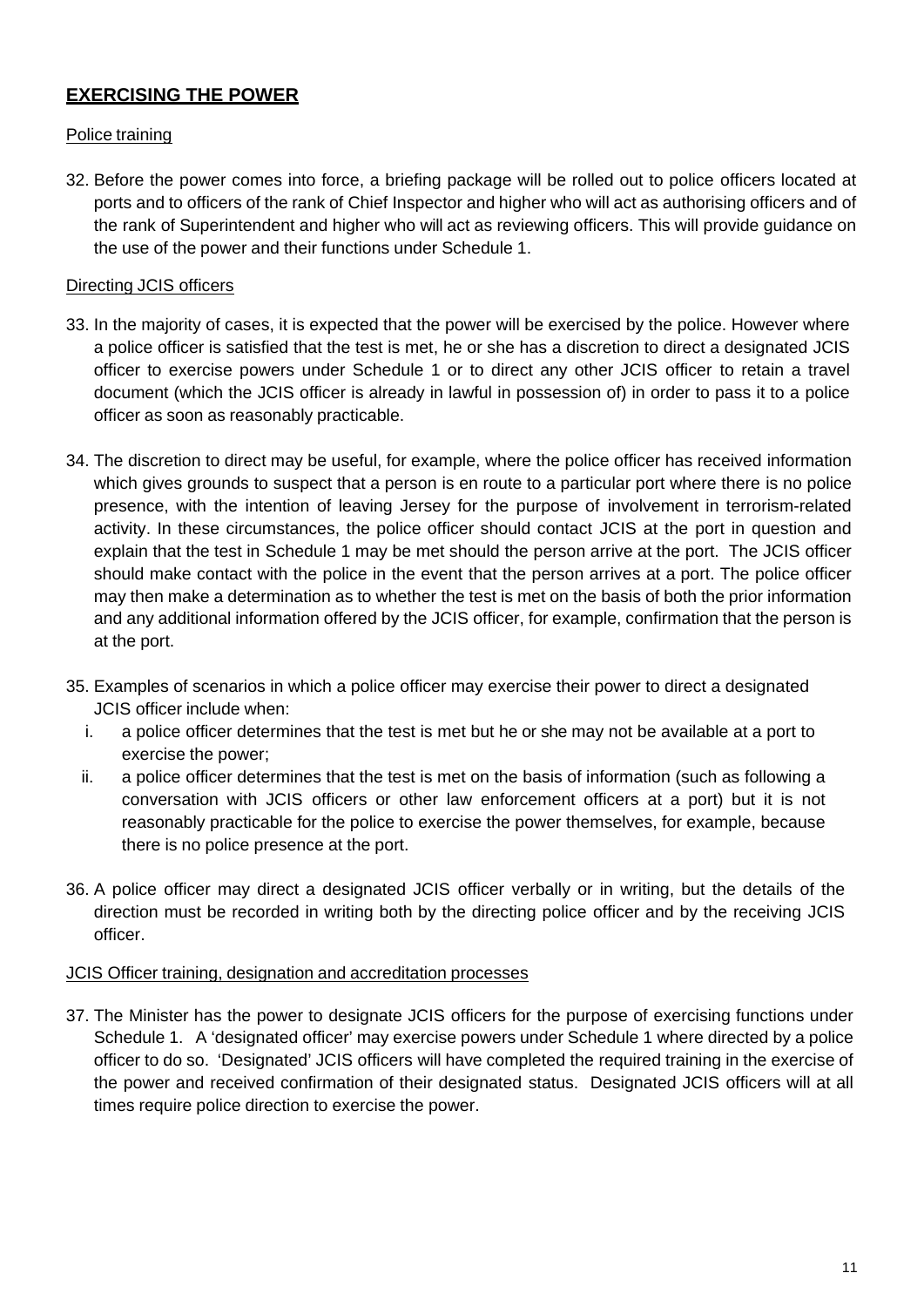- 38. When a JCIS officer has undertaken the training programme, it is expected that that that officer will be suitably prepared to exercise the power. At this point, the officer will receive a letter of designation from or on behalf of the Minister which will confirm his or her designation.
- 39. Schedule 1 provides for "accredited" JCIS officers to be able both to determine whether the test is met and to exercise the powers under that Schedule. As mentioned previously the Minister has not designated any of the JCIS officers as accredited officers; and will not do so without first having revised this code of practice.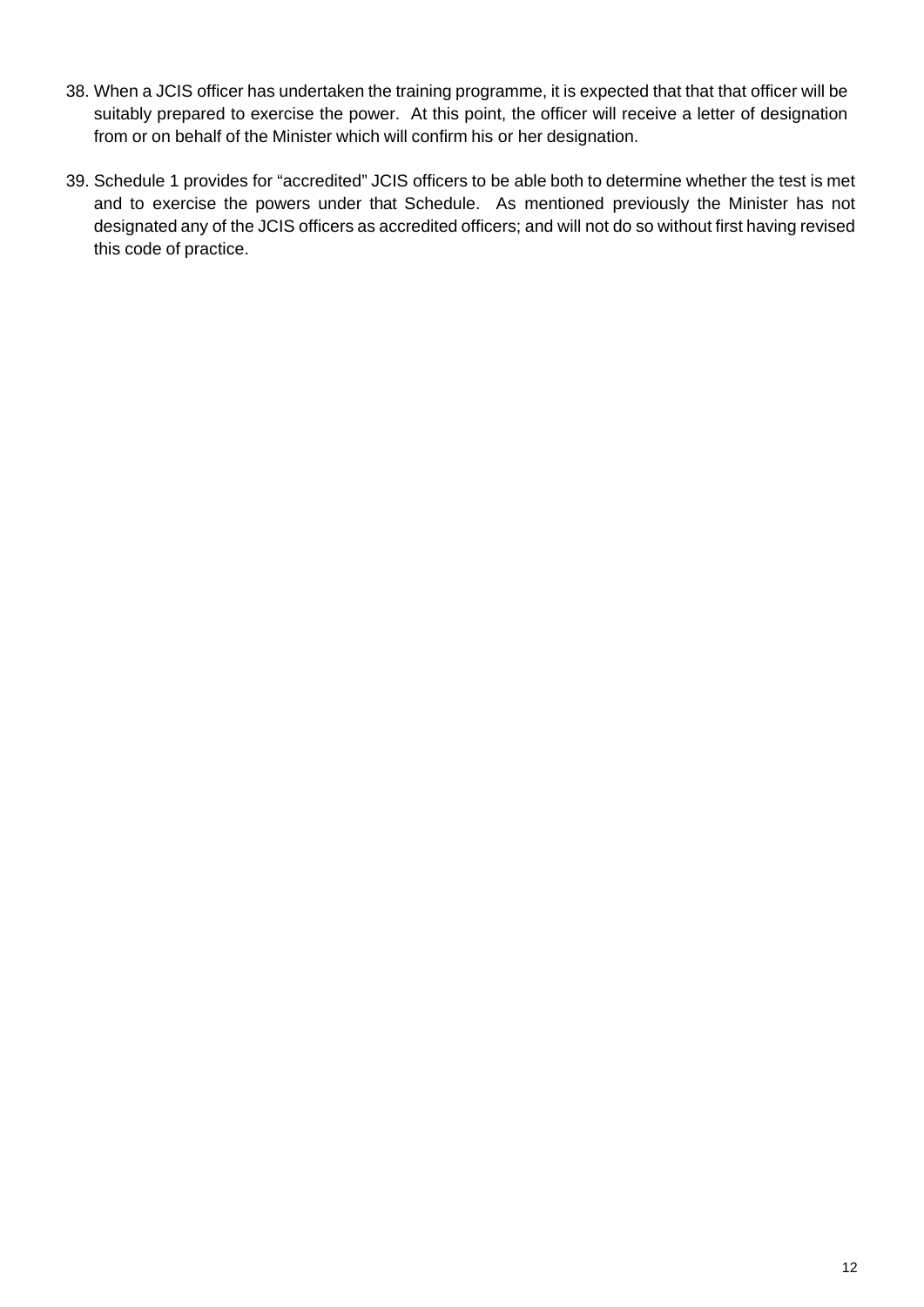## **APPLYING THE POWERS**

#### Terrorism-related activity

- 40. Schedule 1 powers may only be exercised where a police officer is satisfied that a person is at a port and the officer has reasonable grounds to suspect that the person is there with the intention of travelling for the purpose of involvement in terrorism-related activity outside the British Islands. Under the power, terrorism-related activity is any one or more of the following:
	- i. the commission, preparation or instigation of acts of terrorism;
	- ii. conduct that facilitates the commission, preparation or instigation of such acts, or is intended to do so;
	- iii. conduct that gives encouragement to the commission, preparation or instigation of such acts, or is intended to do so;
	- iv. conduct that gives support or assistance to individuals who are known or believed by the person concerned to be involved in the commission, preparation, or instigation of acts of terrorism.

#### **Searches**

- 41. Where the test is met, a police officer or a designated JCIS officer (on the direction of a police officer) may search a person for travel documents relating to that person. Police officers and designated JCIS officers have the power to search:
	- i. a person;
	- ii. anything that person has with him or her; and
	- iii. any vehicle in which the officer believes the person to have been travelling or to be about to travel.

To enable a search under this power a police officer or designated JCIS officer may:

- i. stop a person or vehicle for the purpose of exercising the power;
- ii. if necessary, use reasonable force for the purpose of exercising the power;
- iii. authorise a person to carry out a search on the officer's behalf.
- 42. Every reasonable effort must be made to minimize potential embarrassment or offence that may be caused to a person being searched. A search of a person shall be carried out by a police officer or a designated JCIS officer or another person authorised to do so on their behalf. A person authorised to carrying out a search on behalf of a police officer or a designated JCIS officer shall be of the same sex as the person searched.
- 43. A baggage search need not be carried out by a person of the same sex, but where that is requested or where an objection is raised to the search being conducted by a person of the opposite sex, the search should be conducted by a person of the same sex where that is reasonably practicable. If it is not reasonably practicable, the police officer or designated JCIS officer should record the objection in writing, but may proceed with the search.
- 44. Searches under these powers do not preclude a search being carried out under other powers if appropriate, for example where a police officer has other powers by virtue of Jersey customary law or of statute.
- 45. When a search of a person is carried out the police officer or designated JCIS officer must, if not uniformed, show a warrant card or similar evidence of his or her authority, but need not give his or her name. If requested, the police officer or designated JCIS officer must provide sufficient information to the person or his or her representative, such as an identification number and location, which would enable the officer to be identified in the event of any query or complaint.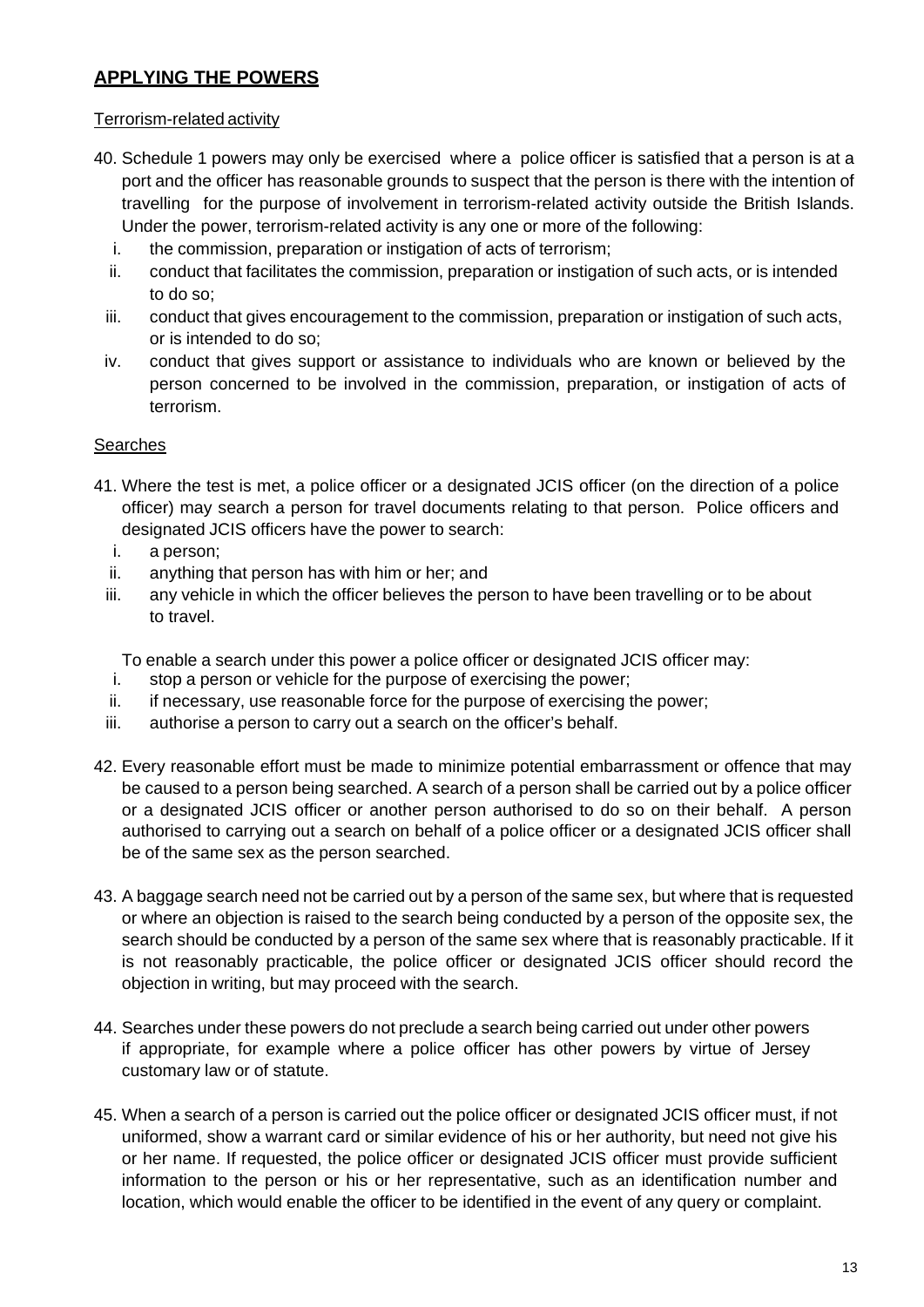# **RETENTION OF TRAVEL DOCUMENTS**

- 46. Travel documents may be retained for up to 14 days for the purpose of disrupting an individual's ability to leave Jersey while investigations are undertaken into whether it is appropriate to take further disruptive action against the individual.
- 47. Travel documents may continue to be retained:
	- i. while consideration in given to canceling the person's passport;
	- ii. while consideration is given to charging the person with an offence;
	- iii. while consideration is given to making the person subject to any order or measure to be made or imposed by a court, or by the Minister for purposes connected with protecting members of the public from a risk of terrorism; or
	- iv. while steps are taken to carry out any of these measures.

### Temporary support arrangements

- 48. This power can be used against any person of any nationality. The person does not need to be resident in Jersey or elsewhere in the British Islands.
- 49. Retaining the passport (and other travel documents, if applicable) of a person who is not resident in Jersey or elsewhere in the British Islands will have the effect of preventing the individual from returning to their country of residence for the 14 day retention period (or potentially up to 30 days if the retention period is extended by the Magistrate). The power to retain travel documents of persons not resident in the British Islands must be exercised only where there are compelling reasons to do so. This is because the exercise of the power in relation to persons not resident in the British Islands is likely to have a significantly greater impact upon that person's freedoms than if that person were so resident. Accordingly for the exercise of the power to be proportionate in these circumstances, the police officer must be able to demonstrate that there are particularly compelling reasons for exercising it.
- 50. Where the power to retain the passport is exercised against a non-resident person, a police officer or designated JCIS officer must inform the person that if he or she does not have the means to cover basic living costs for the duration of the retention period, provision may be made for basic accommodation and living costs.

#### Immigration status

- 51. Where authorisation is obtained for retention of travel documents belonging to a person who is a foreign national, the officer exercising the power must inform the person that his or her presence in Jersey is lawful whilst the person's documents are being retained. Individuals who do not have leave to remain in Jersey will be expected to take all reasonable steps to leave Jersey once their travel documents are returned. If the foreign national has leave to remain in Jersey, he or she would remain on those leave conditions unless/until they are altered under immigration powers. This information should form part of the notice that is served in writing to the individual at port, as described at paragraph 69 of the code.
- 52. If the exercise of this power means that travel companions are also unable to leave Jersey during the retention period, JCIS may use pre-existing immigration powers to permit entry or leave to remain in Jersey, if required. Applications for leave or entry should be considered on a case-bycases basis.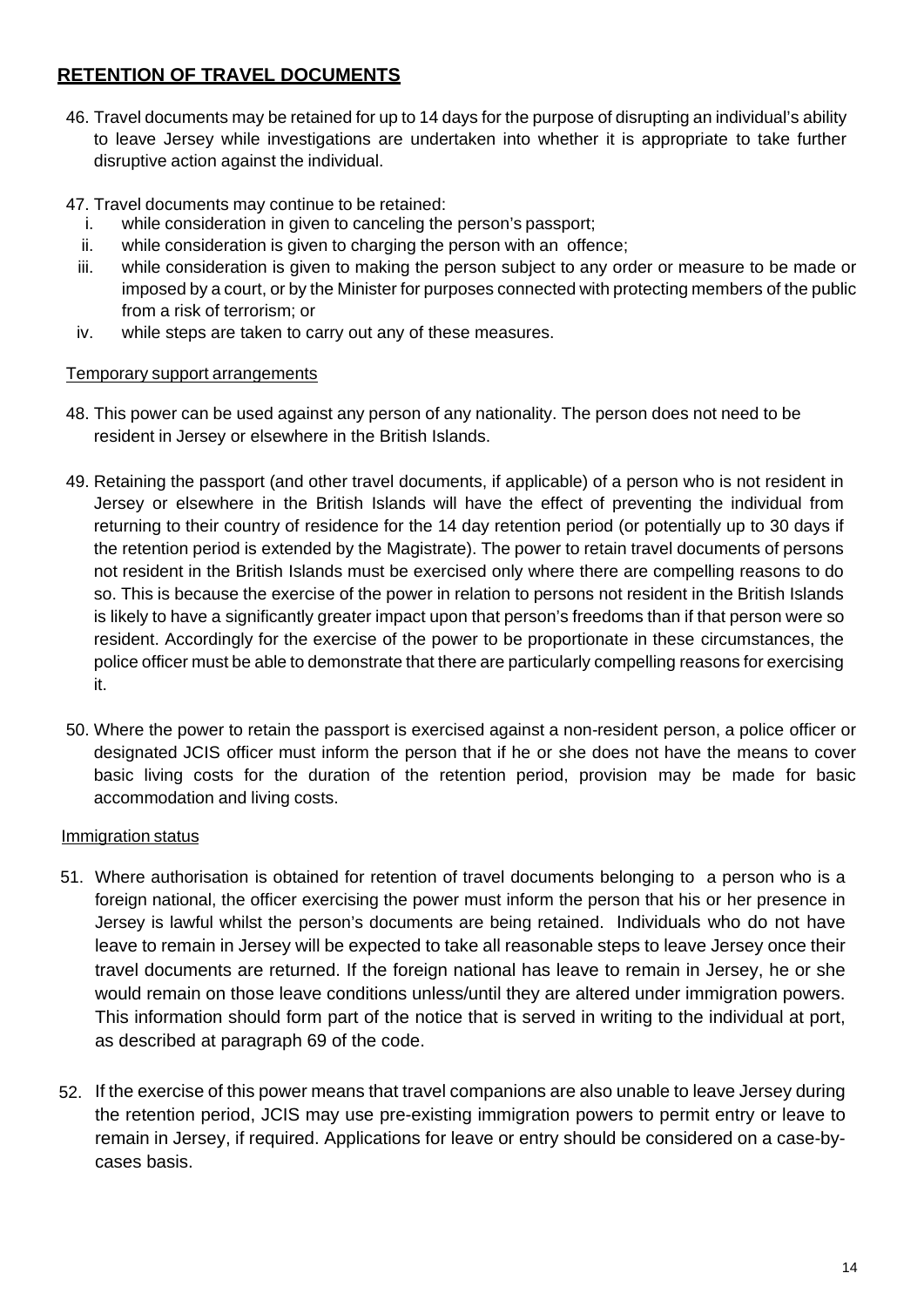#### 72 hour review of authorisation

- 53. Within 72 hours of travel documents being seized and retained, beginning from the time at which the travel documents first came into possession of the officer (even if taken under a power other than Schedule 1, in which case the time documents were first taken must be recorded) a reviewing officer must consider whether the decision to authorise the retention of the documents was flawed. The reviewing officer must be a senior police officer of at least the rank of Superintendent and of at least as high a rank as the authorising officer in the case under review. The reviewing officer should be outside the chain of command of the authorising officer. All relevant papers and records held by any officer exercising functions under Schedule 1 must be made available to the reviewing officer for the purposes of their review.
- 54. The findings of the review must be communicated in writing to the Chief Officer. The Chief Officer must consider it and take whatever action he or she deems appropriate. This may include returning travel documents or upholding the original decision to retain the travel documents. If the Chief Officer decides to take action that is not in accordance with the findings of the review then he or she must record their reasoning in writing.
- 55. All 72 hour review letters should if possible be copied to the National Policing Lead for Counter-Terrorism for their information. If designated JCIS officers were involved in the incident, the reviewing officer should consider whether their chain of command should also be involved in this correspondence, for information.

#### 56. Application to the Magistrate for an extension of the 14 day retention period

If it is assessed that additional time is required to investigate whether it is appropriate to take alternative disruptive measures against a person, a police officer of at least the rank of Chief Inspector may apply to the Magistrate for an extension of the retention period beyond the 14 day period. The Magistrate cannot grant an extension that exceeds the 30 day retention period. Any application must be made before the end of the initial 14 day retention period. An application will only be heard if reasonable efforts have been made to notify the person to whom the application relates of the time when the application was made and of the date, time and location of the hearing.

- 57. At a hearing, the Magistrate will neither examine the merits of the exercise of the power nor review the officer's decision to exercise it. The Magistrate will instead consider whether persons responsible for considering the possibility of taking additional disruptive action (and taking steps in relation to that) have been acting diligently and expeditiously in the investigation. If the Magistrate concludes that they have been, then he or she must grant an extension. Any extension granted by the Magistrate cannot extend the retention period beyond the 30 day period. If the Magistrate grants an extension for a period ending before the end of the 30 day period the police may make one further application to extend the retention period but not beyond the 30 day retention period.
- The person to whom the application relates must be given the opportunity to make oral or written 58.representations to the Magistrate in relation to the application. The person is entitled to be legally represented at the hearing. An adjournment may be granted by the Magistrate to enable the person to obtain legal representation. The adjournment must be to a date before the end of the 30 day period, and the retention of the travel documents must also be extended until that date.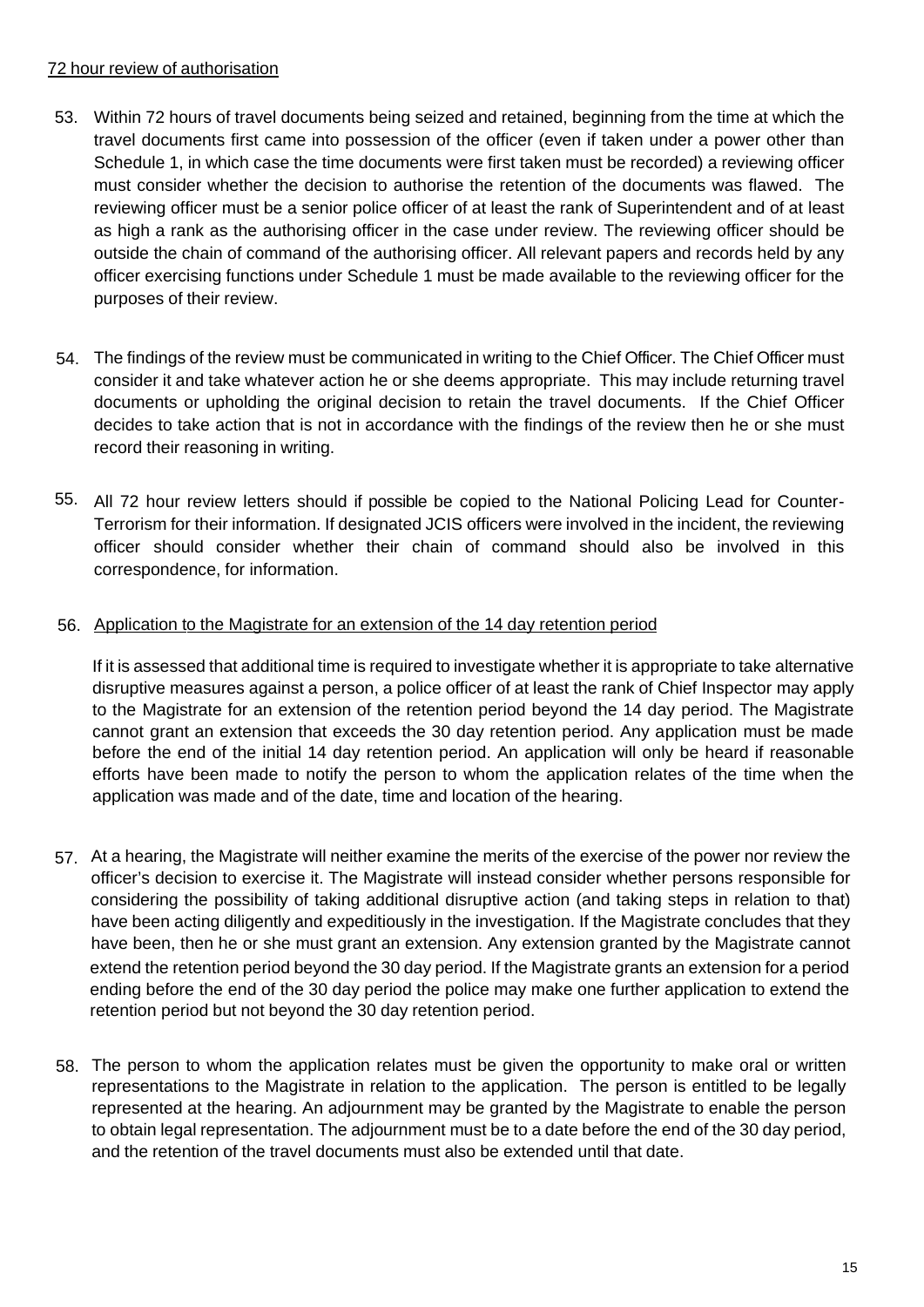- 59. The Magistrate may exercise discretion to exclude the person to whom the application relates and their legal representative from any part of the court hearing. Any application to invite the Magistrate to exclude must be made to him or her only where it is considered that disclosure of matters referred to in that part of the hearing to the person or his legal representatives would damage national security. In addition, the police may apply to the Magistrate for an order to withhold specified information from the individual or their legal representative. To make this order, the Magistrate must be satisfied that there are reasonable grounds for believing that if the specified information were disclosed:
	- i. evidence of an offence under the Terrorism (Jersey) Law 2002 would be interfered with or harmed;
	- $ii$  the recovery of property obtained as a result of an offence under the Terrorism (Jersey) Law 2002 would be hindered;
	- iii. the recovery of property in respect of which a forfeiture order could be made under the Terrorism (Jersey) Law 2002 would be hindered;
	- iv. the apprehension, prosecution or conviction of a person who is suspected of being a terrorist would be made more difficult as a result of the person being alerted;
	- v. the prevention of an act of terrorism would be made more difficult as a result of a person being alerted;
	- vi. the gathering of information about the commission, preparation or instigation of an act of terrorism would be interfered with;
- vii. a person would be interfered with or physically injured; or
- viii. national security would be put at risk.
- 60. Where an application is made to withhold such information from the person, the Magistrate must exclude the person and his or her legal representatives from the hearing of that application.
- 61. If the Magistrate does not grant an extension of the retention period, the travel documents must be returned no later than the expiry of the retention period.

#### Restrictions on repeated use of the powers against the same person

- 62. If the power is exercised against the same person more than twice in any six month period, on the third occasion (and on any subsequent occasion in that six month period), then the retention period is limited to five days, instead of 14 days, beginning from 00.00 hours on the day after the travel documents were taken. To extend retention beyond this period, a senior police officer of at least the rank of Chief Inspector must apply to the Magistrate under the same procedure as that outlined above. A further extension (of up to 30 days) may only be granted where the Magistrate is satisfied that the relevant persons are acting diligently and expeditiously in relation to the matters referred to at paragraph 47 of the code and there are circumstances justifying the further use of the power in relation to the same person.
- 63. The power is not meant to be used as a long term disruption tool but as a means to enable the police to take immediate action to disrupt travel while investigations are undertaken into whether an alternative disruptive action would be appropriate. It would be highly unusual for the power to be exercised in such quick succession against the same individual in a six month period. There must be exceptional circumstances justifying the further use of this power in relation to the same person.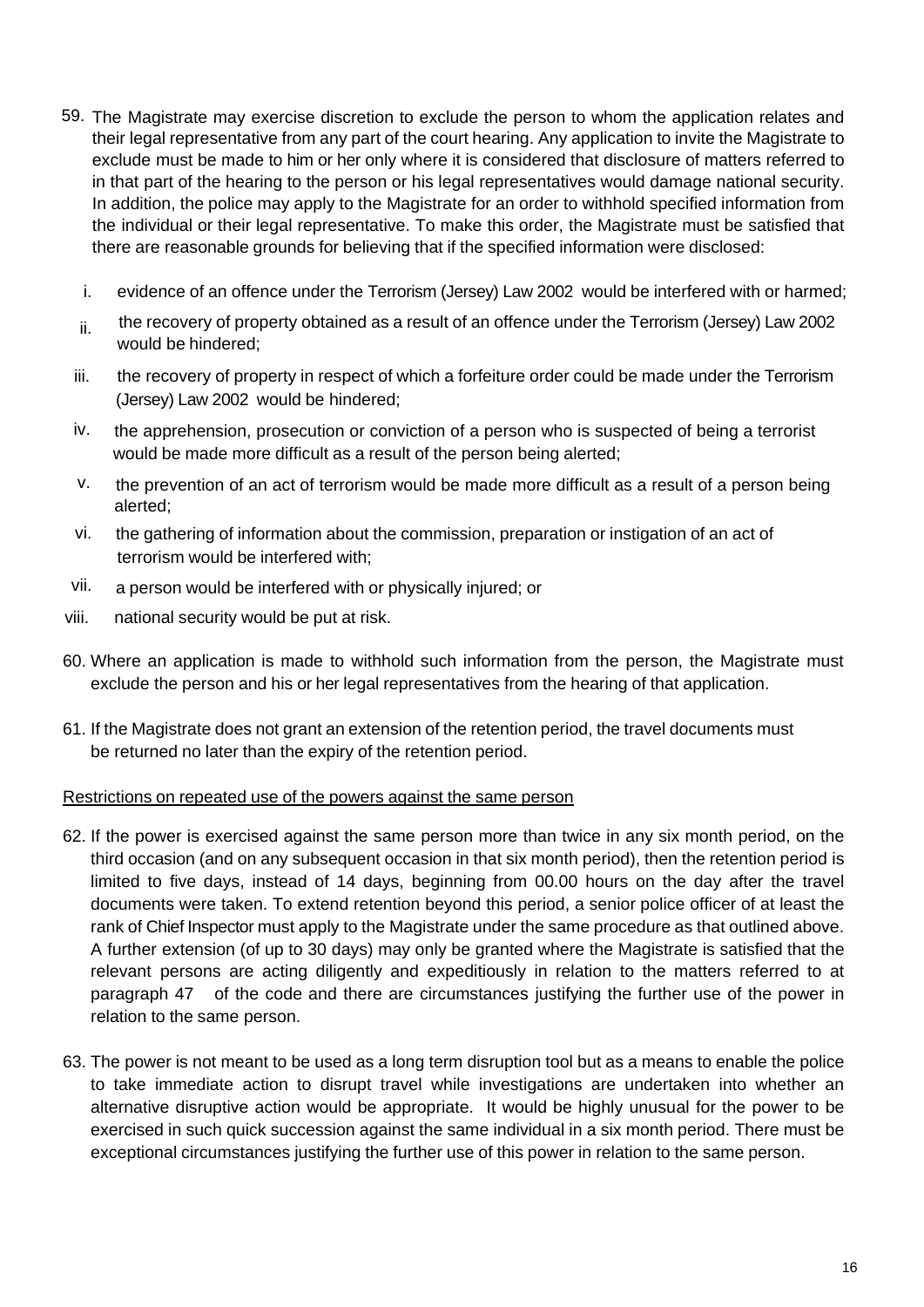#### Notification requirements

- 64. A police officer or designated JCIS officer exercising a power to take possession of travel documents or to search for travel documents must inform the person subject to the exercise of those powers that:
	- i. the person is suspected of intending to leave Jersey for the purpose of involvement in terrorism-related activity outside the British Islands, and
	- ii. the police officer or designated JCIS officer is therefore entitled under Schedule 1 to the Counter Terrorism and Security Act to exercise the power to take possession of these documents.
- 65. A police officer or designated JCIS officer is entitled to retain travel documents that have come into his or her possession under Schedule 1 while an application for authorisation is considered by a senior officer. Where the officer is retaining the documents pending authorisation, and the officer does not expect the authorisation to be dealt with immediately, the officer must additionally inform the person that:
	- i. the person is suspected of intending to leave Jersey for the purposes of involvement in terrorism-related activity outside the British Islands (if the person has not already been informed of this during exercise of powers referred to above); and
	- ii. the police officer or designated JCIS officer is therefore entitled under Schedule 1 to the Counter-Terrorism and Security Act to retain the document while the matter is considered by a senior police officer (authorising officer).
- 66. A JCIS officer (whether designated or not) may be directed by a police officer to pass travel documents which are already lawfully in the officer's possession to a police officer. The JCIS officer must tell the person that the person's travel documents have been passed to the police because he or she is suspected of intending to leave Jersey for the purpose of involvement in terrorism-related activity outside the British Islands, and that the police are holding the person's documents whilst consideration is given to whether the documents should be retained. This does not apply if the JCIS officer expects the police to deal with the application for authorisation immediately.
- 67. Where authorisation is granted, the police officer or designated JCIS officer must inform the person that authorisation from a senior police officer has been given to retain their travel documents and that this means that the documents may be retained for up to 14 days while any of the following takes place:
	- i. while consideration is given to canceling the person's passport (in the case of a British passport);
	- ii. while consideration is given to charging the person with an offence;
	- iii. while consideration is given to making the person subject to any order or measure to be made or imposed by a court, or by the Minister for purposes connected with protecting members of the public from a risk of terrorism; or
	- iv. while steps are taken to carry out any of these measures.
- 68. The individual must also be informed that the travel documents cannot be retained beyond 14 days, beginning 00.00 the day after the documents were seized, unless the retention period is extended by the Magistrate, in which case the documents cannot be retained for more than 30 days in total; and that the travel documents must be returned once the 14 day period (or extended period) expires, or if the above conditions no longer apply, whichever comes first.

#### Written notification

- 69. Where authorisation has been granted by a senior police officer, the officer (whether a police officer or a designated JCIS officer) in possession of the travel documents must issue a written notice at port informing the individual that his or her travel documents are being retained under Paragraph 5 of Schedule 1 to the Counter Terrorism and Security Act 2015. The notice should:
	- i. provide a case reference number;
	- ii. state the date and time at when the documents first came into possession of the officer (whether or not by means of exercise of Schedule 1 powers);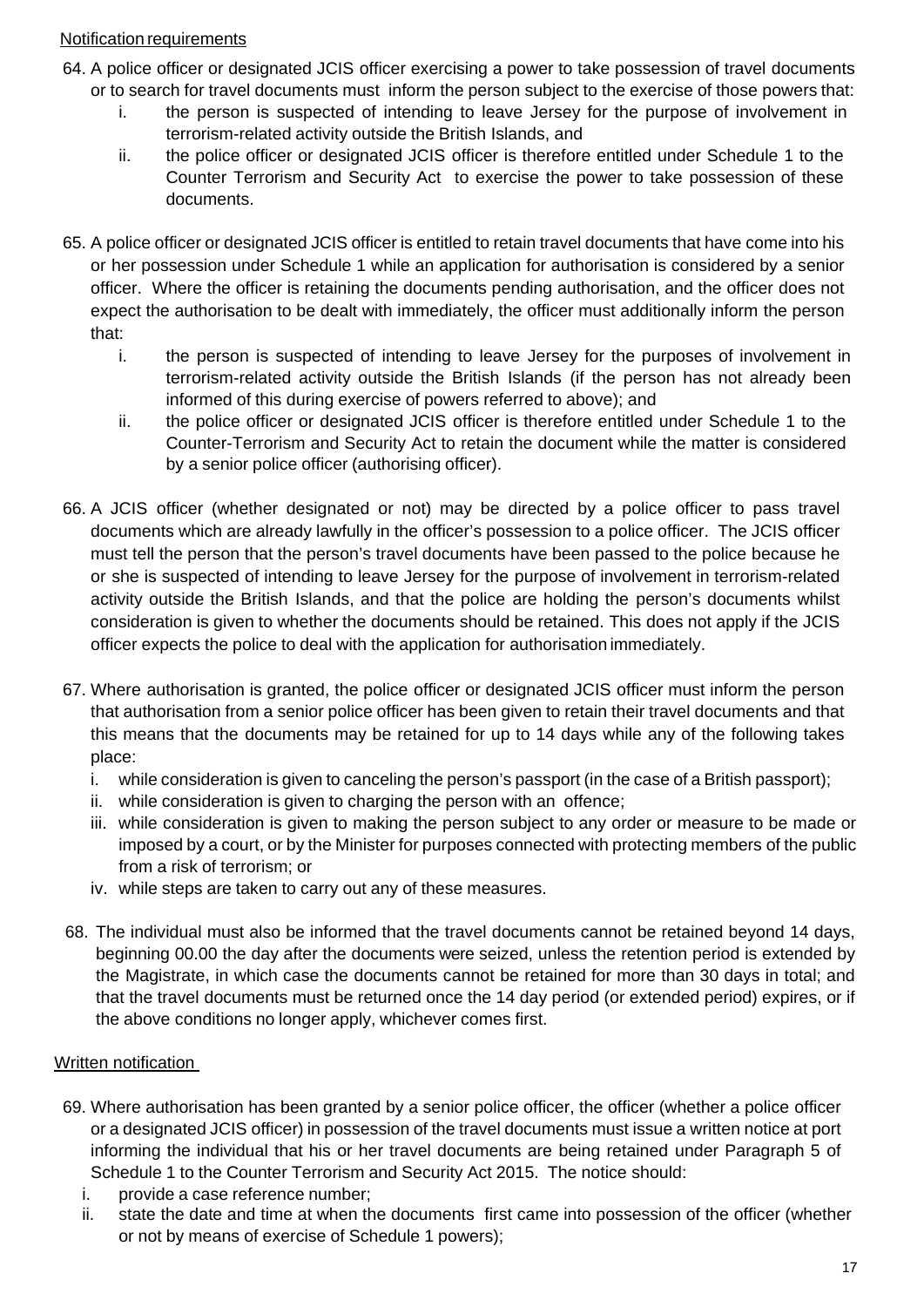- iii. inform the person that his or her travel documents are being retained under Paragraph 5 of Schedule 1 to the Counter-Terrorism and Security Act 2015;
- iv. inform the person that if he or she is a foreign national who requires leave to enter or remain in Jersey and is already in possession of valid leave that:
	- o he or she would remain on those leave conditions unless/until action is taken to review that leave status under immigration law, or that
	- o if he or she is a foreign national who requires leave to enter or remain in Jersey and does not have leave or the person's leave expires within the next 30 days that he or she will be deemed to be not unlawfully in Jersey during the retention period;
- v. provide contact details to enable the individual to contact the police regarding the retention of their travel documents;
- vi. advise that the documents may be retained by the police for up to 14 days (or 30 if extended by the Magistrate) and that the retention period begins at 00.00 on the day after the day on which documents are seized;
- vii. explain that the person's documents will be securely stored;
- viii. inform the person that, where the police are in possession of the person's address, they will, if appropriate, return the documents to him or her by secure post, or advise of how to make alternative arrangements to collect the travel documents;
- ix. provide information about where this Code of Practice can be accessed;
- x. provide information about how an individual can make a complaint;
- xi. confirm that the individual has a right to legal representation at any court hearing to extend the period of retention;
- xii. inform the person that they may write to the police at a given address to request reasons for the retention of their travel documents and the police must provide a response within 42 days. This notice should inform the person that they will not be provided with any information that might prejudice national security; and
- xiii. invite the person to notify the police of the person's place of residence or the contact details of his or her lawyer so that the lawyer can be notified if an application for further extension of the documents' retention is made.
- 70. If a person's travel documents are returned within 14 days from the day after they were retained, an accompanying notice will be issued with the travel documents by the police reminding the individual that he or she may formally request reasons as to why their travel documents were seized and retained. If a formal request is received, as full a response as possible (consistent with protecting national security and other data protection considerations) must be provided within 42 days.
- 71. If an application is made to the Magistrate to extend the retention period of the travel documents, a notice must be issued by the police to the person concerned informing him or her of the application to extend the retention period. While the court hearing will not examine the merits of the exercise of this power nor review the officer's decision to exercise it, this notice should inform the individual of the reasons why his or her travel documents were seized and retained as fully as possible without prejudicing national security (and consistent with other data protection considerations). This will enable a person to understand why the person is under investigation and in turn to consider whether the case is being considered diligently and expeditiously. The notice should also inform the individual of the time on which the application to the Magistrate was made and the time and location of the hearing. It must confirm the person's right to make written or oral representations to the Magistrate and his or her entitlement to legal representation.

#### Written disclosure

72. A police officer exercising the power to retain documents under Schedule 1 must issue the person subject to the exercise of this power with reasons for its exercise in their case if requested. The reasons must be as full as possible but without prejudicing national security. Accordingly, the police officer must very carefully consider the level of detail provided. A case-by-case assessment should take place to consider what information can be disclosed to an individual without damaging national security.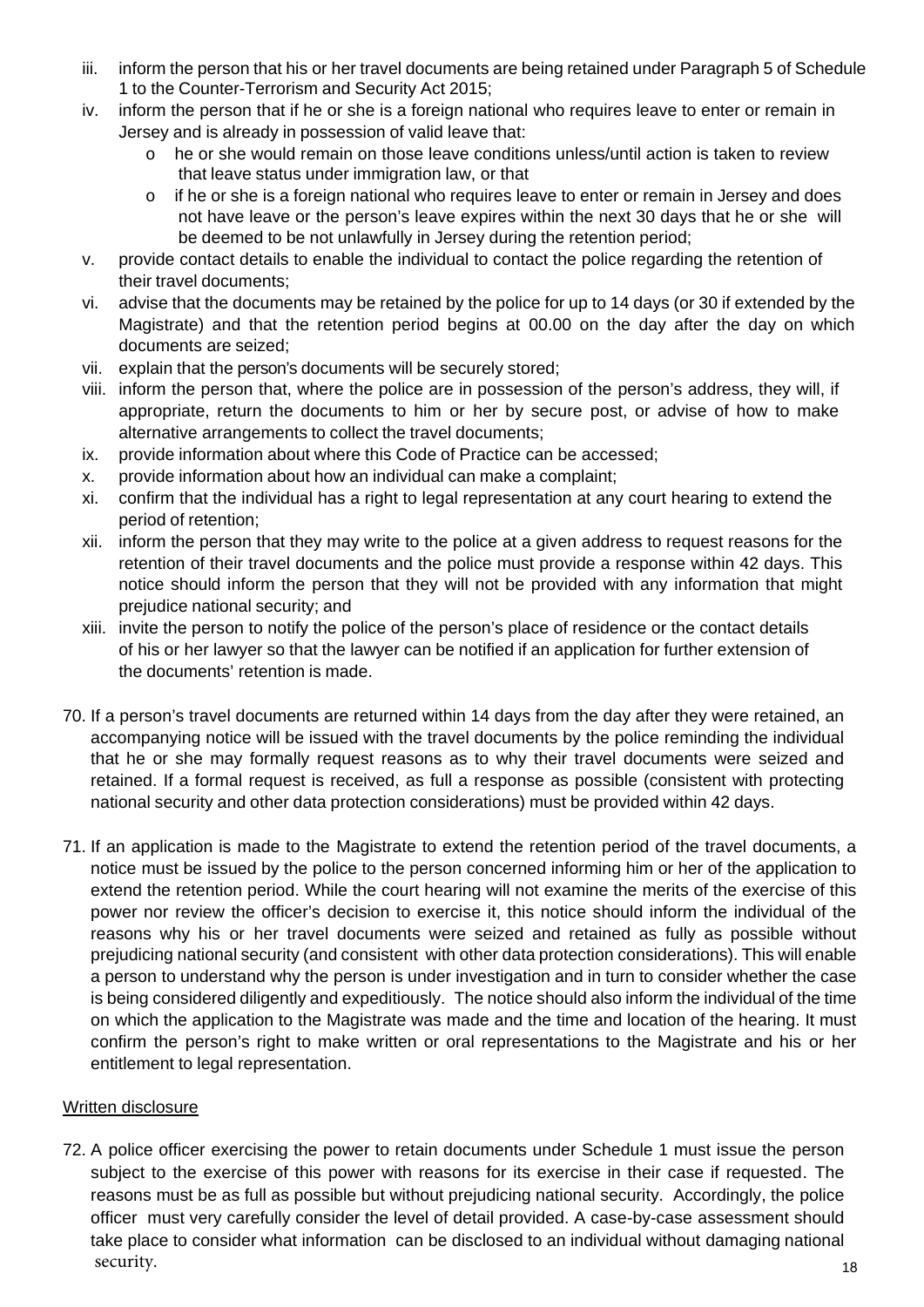#### Monitoring of the use of the power

- 73. The police must monitor the use of this power and should consider in particular whether there is any evidence that it is being exercised on the basis of stereotyped images or inappropriate generalisations. Consideration should be given to whether the records reveal any trends or patterns which give cause for concern, and if so take appropriate action to address this. Monitoring records should, where possible, include:
	- i. Age;
	- ii. Disability;
	- iii. Gender;
	- iv. Race;
	- v. Religion and Beliefs; and
	- vi. Sexuality.

#### Return of travel documents

74. The individual should have been informed at the point of retention that his or her travel documents will be returned by secure post (if appropriate). If alternative arrangements are necessary, the individual should be informed of these arrangements as required.

# **COMPLAINTS**

#### Complaints about the Police

75. Complaints about the conduct of police officers exercising the powers under Schedule 1 should be directed to the appropriate authorities and dealt with in accordance with the Police (Complaints and Discipline) (Jersey) Law 1999.<sup>6</sup> This is the link to the official website of the Jersey Police Complaints Authority (JPCA) https://www.gov.je/Government/Comments/Pages/PoliceComplaintsAuthority.aspx .

#### Complaints about JCIS officers

76. Complaints about the conduct of JCIS officers exercising the power should be sent to:

Jersey Customs and Immigration Service, Maritime House, Avenue de la Reine, St Helier, Jersey.

Notification of the outcome of any complaint must include information about how to appeal the decision and any time limits involved.

<sup>6</sup> https://www.jerseylaw.je/laws/revised/PDFs/23.325.pdf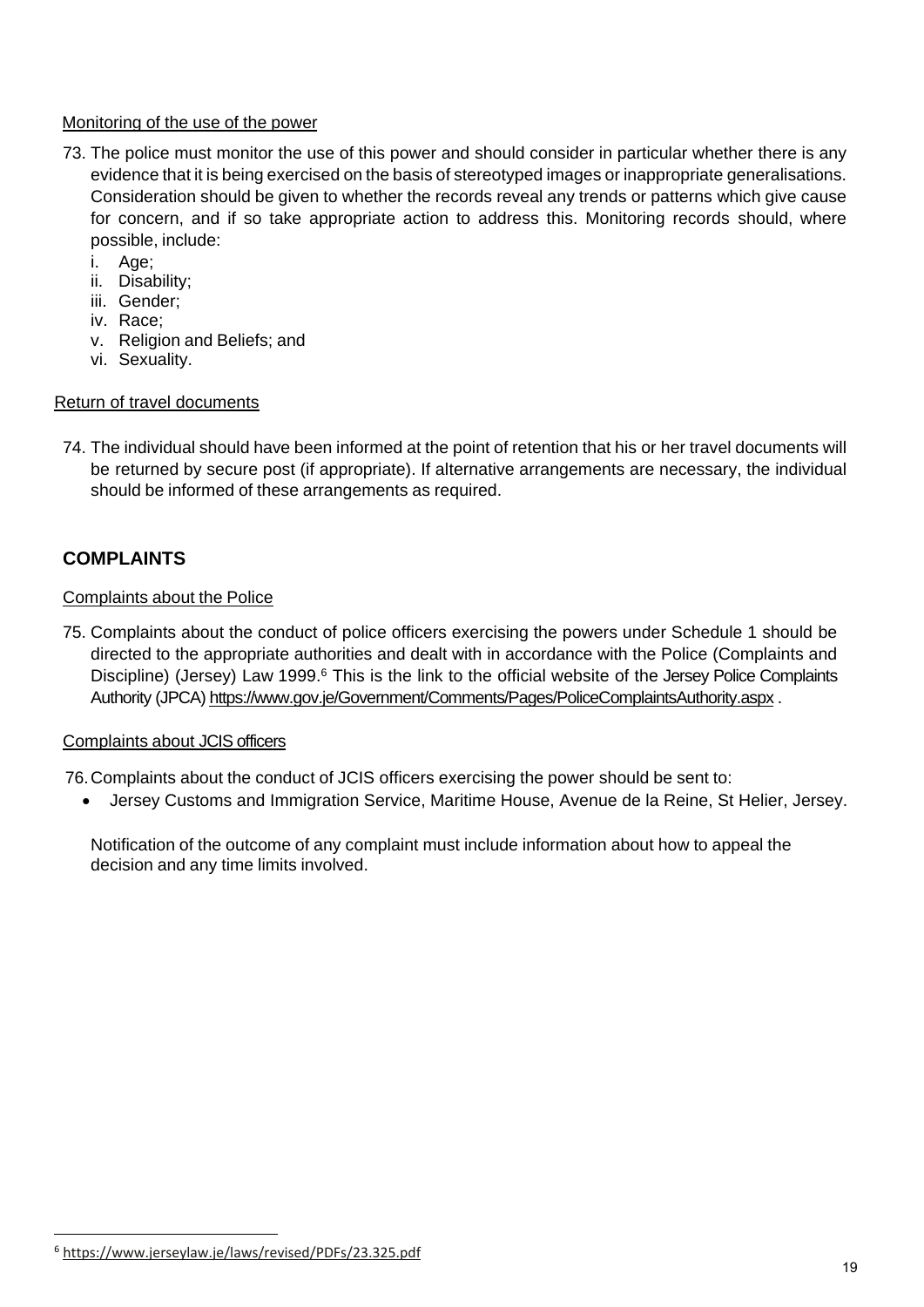## **ANNEX**

#### **GLOSSARY OF KEY TERMS**

| 14 day period<br>30 day period                  | The 14 day period starts from the next 00.00 hours the day after the<br>taking of the travel documents e.g. if the documents were retained<br>at 22.00 on Monday, the retention period starts from 00.00 on<br>Tuesday and would end a fortnight later on 23.59 Monday.<br>The 30 day period starts the next 00.00 hours the day after the<br>taking of the travel documents                                                                                                                                                                                                                                                                                                                                                       |
|-------------------------------------------------|------------------------------------------------------------------------------------------------------------------------------------------------------------------------------------------------------------------------------------------------------------------------------------------------------------------------------------------------------------------------------------------------------------------------------------------------------------------------------------------------------------------------------------------------------------------------------------------------------------------------------------------------------------------------------------------------------------------------------------|
| <b>Schedule 1</b>                               | Schedule 1 to the Counter Terrorism and Security Act 2015, as<br>extended to Jersey by the Counter Terrorism and Security (Jersey)<br>Order 2017                                                                                                                                                                                                                                                                                                                                                                                                                                                                                                                                                                                   |
| The power                                       | The power under Schedule 1 to seize and retain travel documents                                                                                                                                                                                                                                                                                                                                                                                                                                                                                                                                                                                                                                                                    |
| <b>Authorising officer</b>                      | A police officer of at least the rank of Chief Inspector who must<br>authorise the retention of travel documents.                                                                                                                                                                                                                                                                                                                                                                                                                                                                                                                                                                                                                  |
| <b>JCIS officer</b>                             | A Jersey immigration officer or a customs official.                                                                                                                                                                                                                                                                                                                                                                                                                                                                                                                                                                                                                                                                                |
| <b>Police officer</b>                           | A member of the States of Jersey Police Force or a Member of the<br><b>Honorary Police</b>                                                                                                                                                                                                                                                                                                                                                                                                                                                                                                                                                                                                                                         |
| <b>Designated JCIS</b><br>officer               | A JCIS officer who has been designated by the Minister to exercise<br>the power, but only on direction from a police officer.                                                                                                                                                                                                                                                                                                                                                                                                                                                                                                                                                                                                      |
| Involvement in<br>terrorism-related<br>activity | Involvement in terrorism-related activity is any one or more of the<br>following:<br>a) the commission, preparation or instigation of acts of<br>terrorism;<br>b) conduct that facilitates the commission, preparation or<br>instigation of such acts, or is intended to do so;<br>c) conduct that gives encouragement to the commission,<br>preparation or instigation of such acts, or is intended to do<br>SO;<br>d) conduct that gives support or encouragement to individuals<br>who are known or believed by the person concerned to be<br>involved in conduct falling within paragraph a).<br>It is immaterial whether the acts of terrorism in question are specific<br>acts of terrorism or acts of terrorism in general. |
| <b>Judicial Authority</b>                       | The Magistrate is the judicial authority referred to in Schedule 1 that<br>presides over applications to extend travel document retention<br>periods.                                                                                                                                                                                                                                                                                                                                                                                                                                                                                                                                                                              |
| <b>Passport</b>                                 | A United Kingdom passport or a passport issued by or on behalf of                                                                                                                                                                                                                                                                                                                                                                                                                                                                                                                                                                                                                                                                  |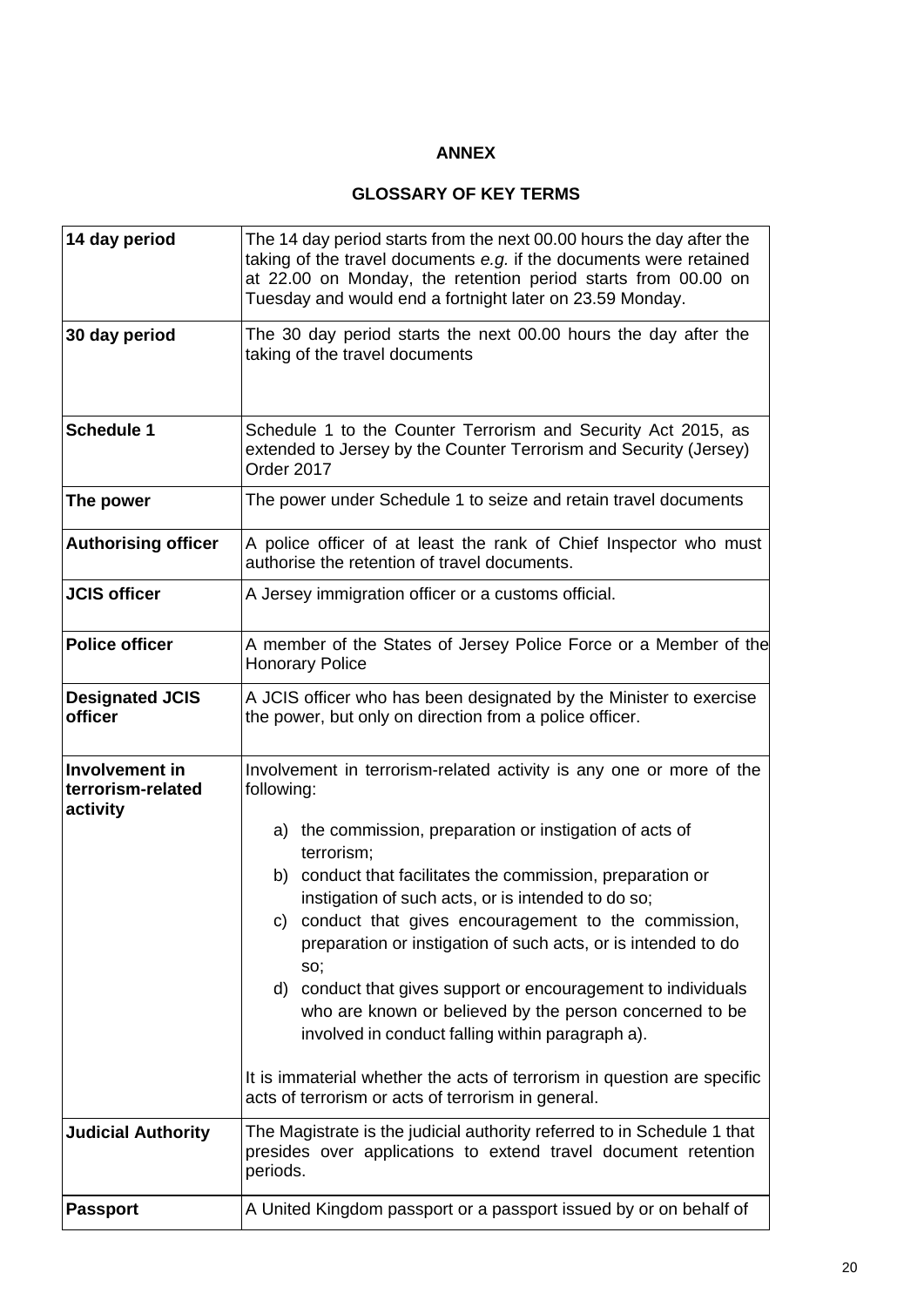|                                        | the authorities of a country or territory outside the British Islands, or<br>by or on behalf of an international organisation, or a document that<br>can be used (in some or all circumstances) instead of a passport.                                                                                                                                                                |
|----------------------------------------|---------------------------------------------------------------------------------------------------------------------------------------------------------------------------------------------------------------------------------------------------------------------------------------------------------------------------------------------------------------------------------------|
| Port                                   | An airport, a sea port, or any other place in Jersey at which a person<br>is able, or attempting, to get on or off any craft, vessel or vehicle in<br>connection with entering or leaving Jersey.                                                                                                                                                                                     |
| <b>Reviewing officer</b>               | A senior police officer of at least the rank of Superintendent and of at<br>least the same rank as the authorising officer who took the decision<br>in the case, who will review the decision to authorise retention of<br>documents within 72 hours.                                                                                                                                 |
| <b>Senior police</b><br><b>officer</b> | A police officer of at least the rank of Chief Inspector.                                                                                                                                                                                                                                                                                                                             |
| <b>Travel documents</b>                | Anything that is or appears to be (a) a passport, or (b) a ticket or other<br>document that permits a person to make a journey by any means from<br>Jersey to a place outside Great Britain or the Bailiwick of Guernsey or<br>the Isle of Man <i>i.e.</i> a ticket permitting travel outside the UK or from<br>Jersey to Northern Ireland (but not from Northern Ireland to Jersey). |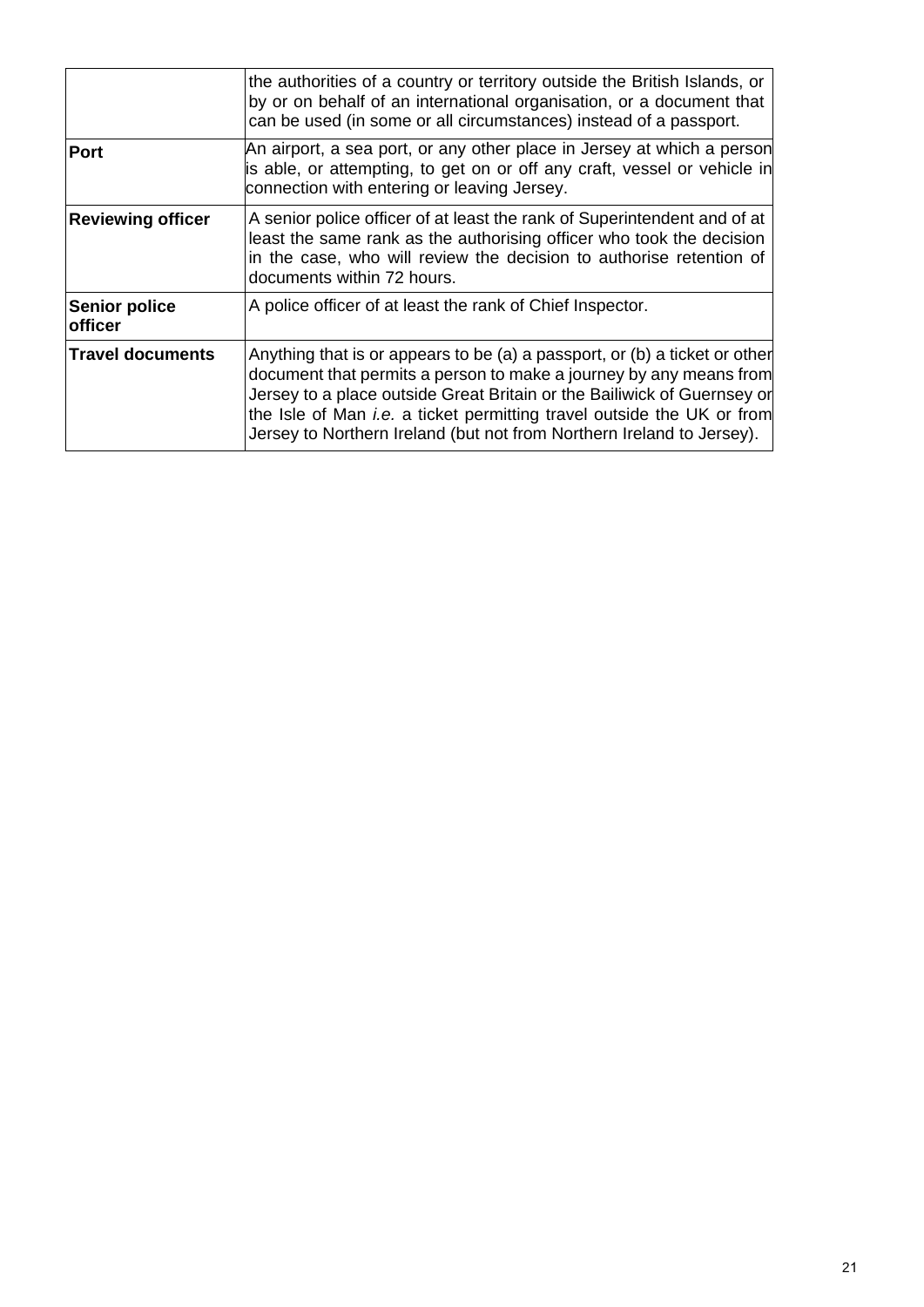#### "**ANNEX D**"

#### Section 3

#### SCHEDULE 2

#### URGENT TEMPORARY EXCLUSION ORDERS: REFERENCE TO THE COURT ETC

#### *Application*

1 This Schedule applies if the Secretary of StateMinister—

- (a) makes the urgent case decisions in relation to an individual, and
- (b) imposes a temporary exclusion order on the individual.

#### *Statement of urgency*

2 The temporary exclusion order must include a statement that the Secretary of StateMinister reasonably considers that the urgency of the case requires the order to be imposed without obtaining the permission of the equation Court under section 3.

#### *Reference to courtRoyal Court*

- 3 (1) Immediately after giving notice of the imposition of the temporary exclusion order, the Secretary of StateMinister must refer to the courtRoyal Court the imposition of the order on the individual.
	- (2) The function of the courtCourt on the reference is to consider whether the urgent case decisions were obviously flawed.
	- (3) The court'sCourt's consideration of the reference must begin within the period of 7 days beginning with the day on which notice of the imposition of the temporary exclusion order is given to the individual.
	- $(4)$  The courtCourt may consider the reference—
		- (a) in the absence of the individual,
		- (b) without the individual having been notified of the reference, and
		- (c) without the individual having been given an opportunity (if the individual was aware of the reference) of making any representations to the courtCourt.
	- (5) But that does not limit the matters about which rules of court may be made.

*Decision by courtRoyal Court*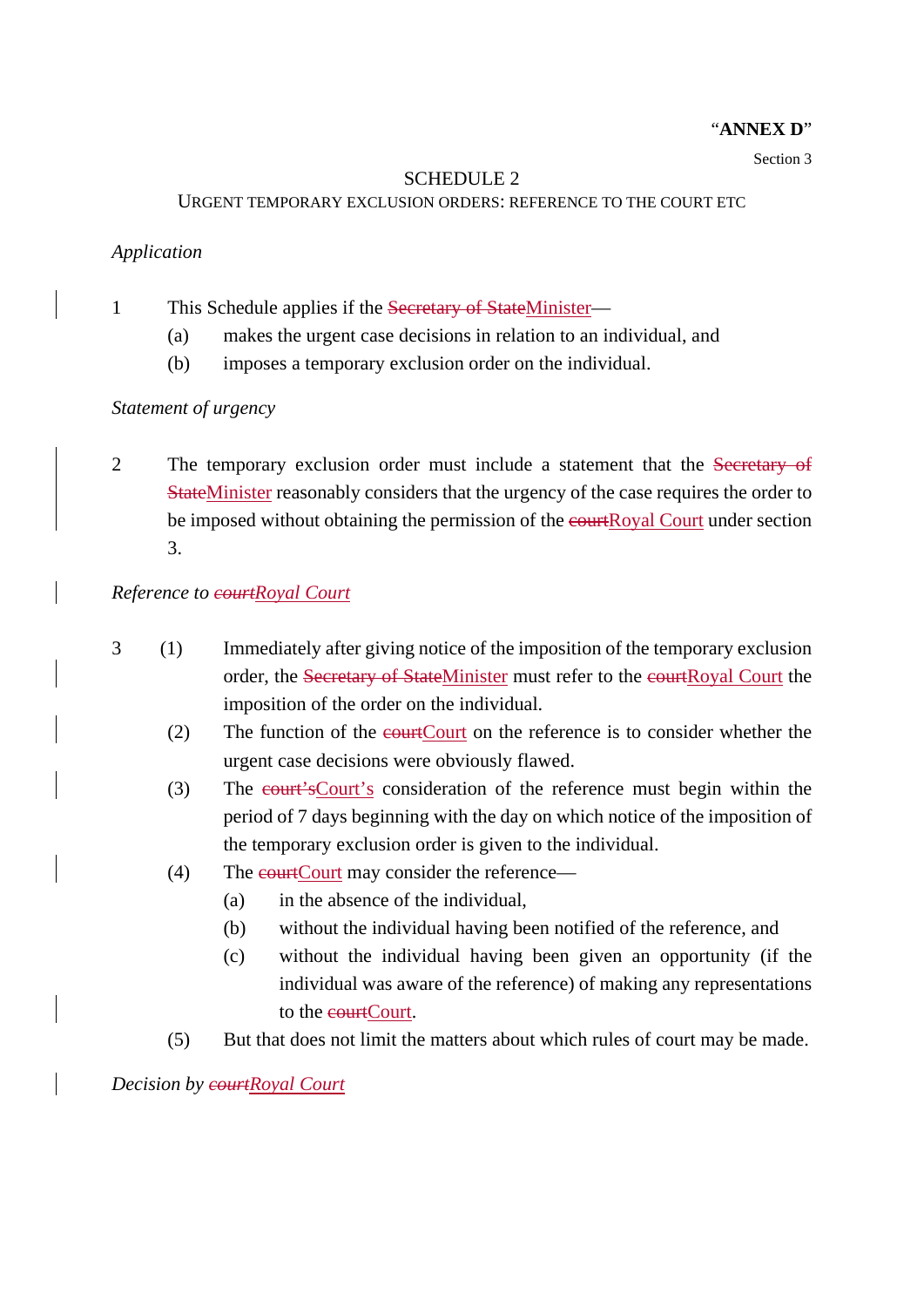- 4 (1) In a case where the courtRoyal Court determines that any of the relevant decisions of the Secretary of StateMinister is obviously flawed, the courtCourt must quash the temporary exclusion order.
	- (2) If sub-paragraph (1) does not apply, the courtCourt must confirm the temporary exclusion order.
	- (3) If the eourtCourt determines that the decision of the Secretary of StateMinister that the urgency condition is met is obviously flawed, the courtCourt must make a declaration of that determination (whether it quashes or confirms the temporary exclusion order under the preceding provisions of this paragraph).

## *Procedures on reference*

- $5$  (1) In determining a reference under paragraph 3, the eourtRoyal Court must apply the principles applicable on an application for judicial review.
	- (2) The courtCourt must ensure that the individual is notified of the court'sCourt's decision on a reference under paragraph 3.

## *Interpretation*

- 6 (1) References in this Schedule to the urgency condition being met are references to condition E being met by virtue of section  $2(7)(b)$  (urgency of the case requires a temporary exclusion order to be imposed without obtaining the permission of the courtRoyal Court).
	- (2) In this Schedule "the urgent case decisions" means the relevant decisions and the decision that the urgency condition is met.
	- (3) In this Schedule "the relevant decisions" means the decisions that the following conditions are met—
		- (a) condition A;
		- (b) condition B;
		- (c) condition C;
		- (d) condition D.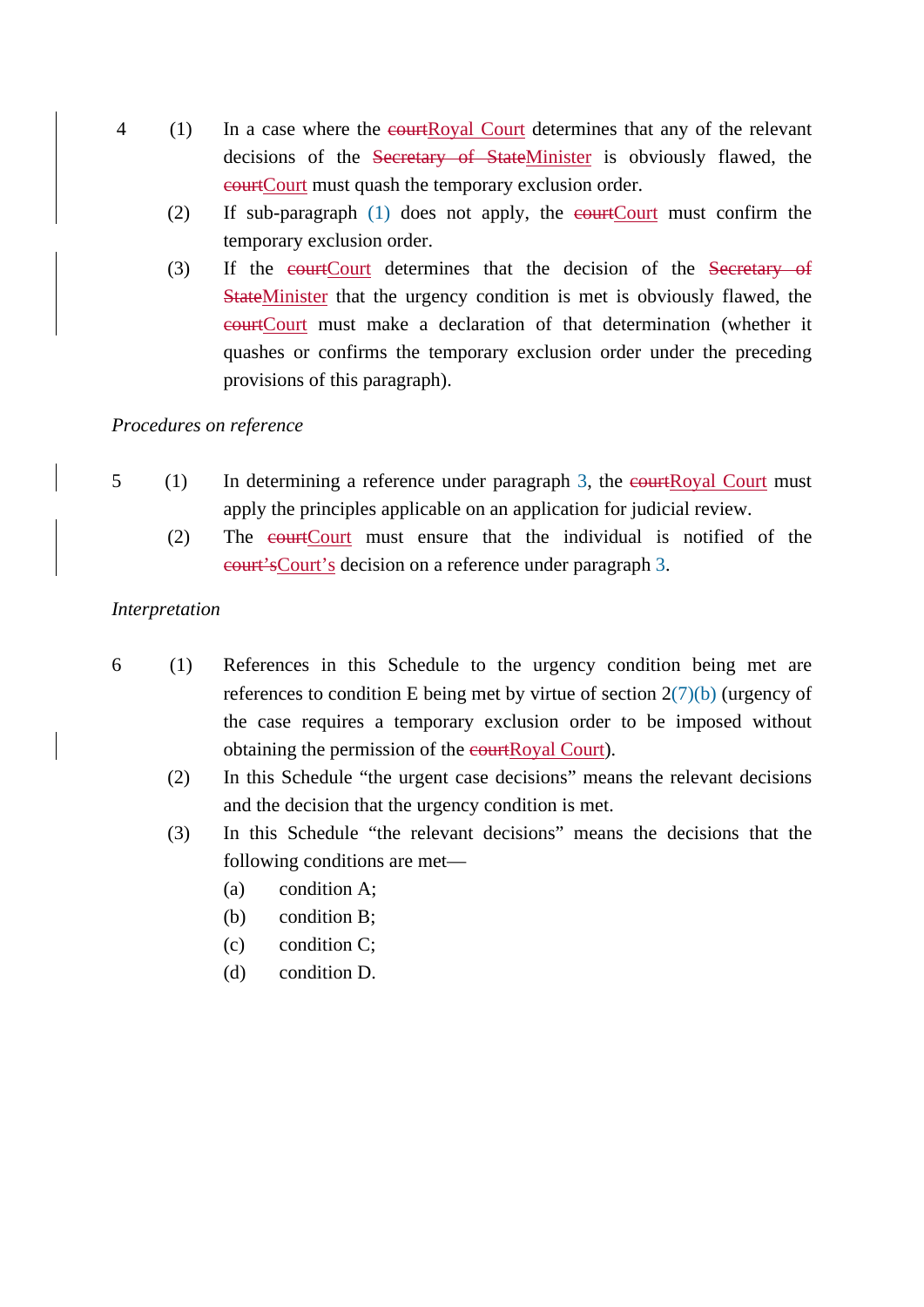### "**ANNEX E**"

Section 12

# SCHEDULE 3 TEMPORARY EXCLUSION ORDERS: PROCEEDINGS

### *Introductory*

1 In this Schedule—

"appeal proceedings" means proceedings in the Court of Appeal or the Inner House of the Court of Session on an appeal relating to TEO proceedings;

"the relevant court" means—

- (a) in relation to TEO proceedings, the  $\epsilon$  ourt; the court;
- (b) in relation to appeal proceedings, the Court of Appeal or the Inner House of the Court of Session;

"rules of court" means rules for regulating the practice and procedure to be followed in the court,Royal Court or the Court of Appeal or the Inner House of the Court of Session;

"TEO proceedings" means proceedings on—

- (a) an application under section 3,
- (b) a reference under Schedule 2,
- (c) a review under section 11, or
- (d) an application made by virtue of paragraph 6 of this Schedule (application for order requiring anonymity).

*Rules of court: general provision* 

- 2 (1) A personRegard must be had, in making rules of court relating to TEO proceedings or appeal proceedings, must have regard to the need to secure the following—
	- (a) that the decisions that are the subject of the proceedings are properly reviewed, and
	- (b) that disclosures of information are not made where they would be contrary to the public interest.
	- (2) Rules of court relating to TEO proceedings or appeal proceedings may make provision—
		- (a) about the mode of proof and about evidence in the proceedings;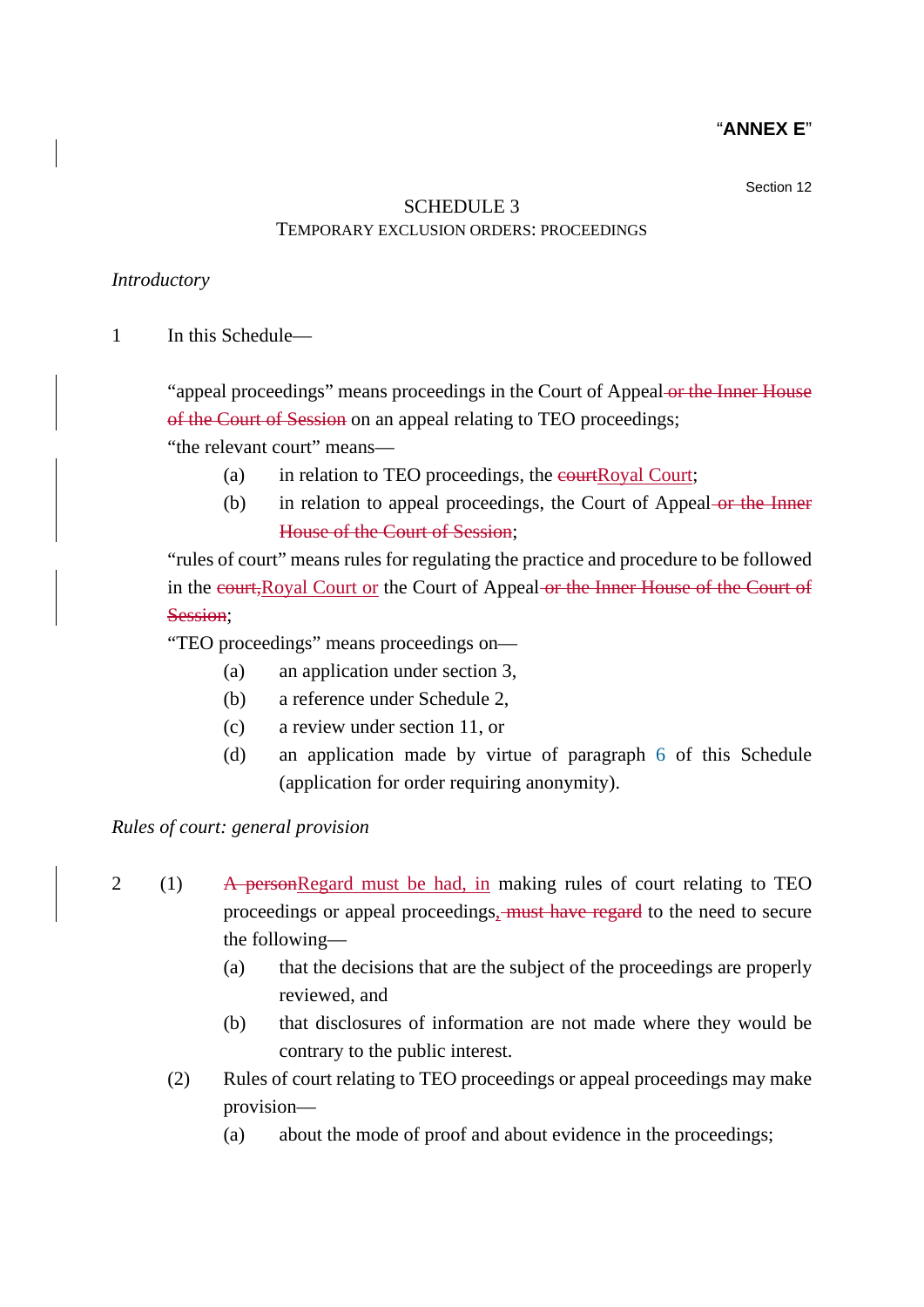- (b) enabling or requiring the proceedings to be determined without a hearing;
- (c) about legal representation in the proceedings;
- (d) enabling the proceedings to take place without full particulars of the reasons for the decisions to which the proceedings relate being given to a party to the proceedings (or to any legal representative of that party);
- (e) enabling the relevant court to conduct proceedings in the absence of any person, including a party to the proceedings (or any legal representative of that party);
- (f) about the functions of a person appointed as a special advocatecounsel (see paragraph 10);
- (g) enabling the relevant court to give a party to the proceedings a summary of evidence taken in the party's absence.
- (3) In this paragraph—
	- (a) references to a party to the proceedings do not include the Secretary of StateMinister:
	- (b) references to a party's legal representative do not include a person appointed as a special advocate counsel.

## *Rules of court: disclosure*

- 3 (1) Rules of court relating to TEO proceedings or appeal proceedings must secure that the Secretary of StateMinister is required to disclose—
	- (a) material on which the Secretary of StateMinister relies,
	- (b) material which adversely affects the Secretary of State'sMinister's case, and
	- (c) material which supports the case of another party to the proceedings.
	- (2) This paragraph is subject to paragraph 4.
- 4 (1) Rules of court relating to TEO proceedings or appeal proceedings must secure—
	- (a) that the Secretary of StateMinister has the opportunity to make an application to the relevant court for permission not to disclose material otherwise than to the relevant court and any person appointed as a special advocate counsel;
	- (b) that such an application is always considered in the absence of every party to the proceedings (and every party's legal representative);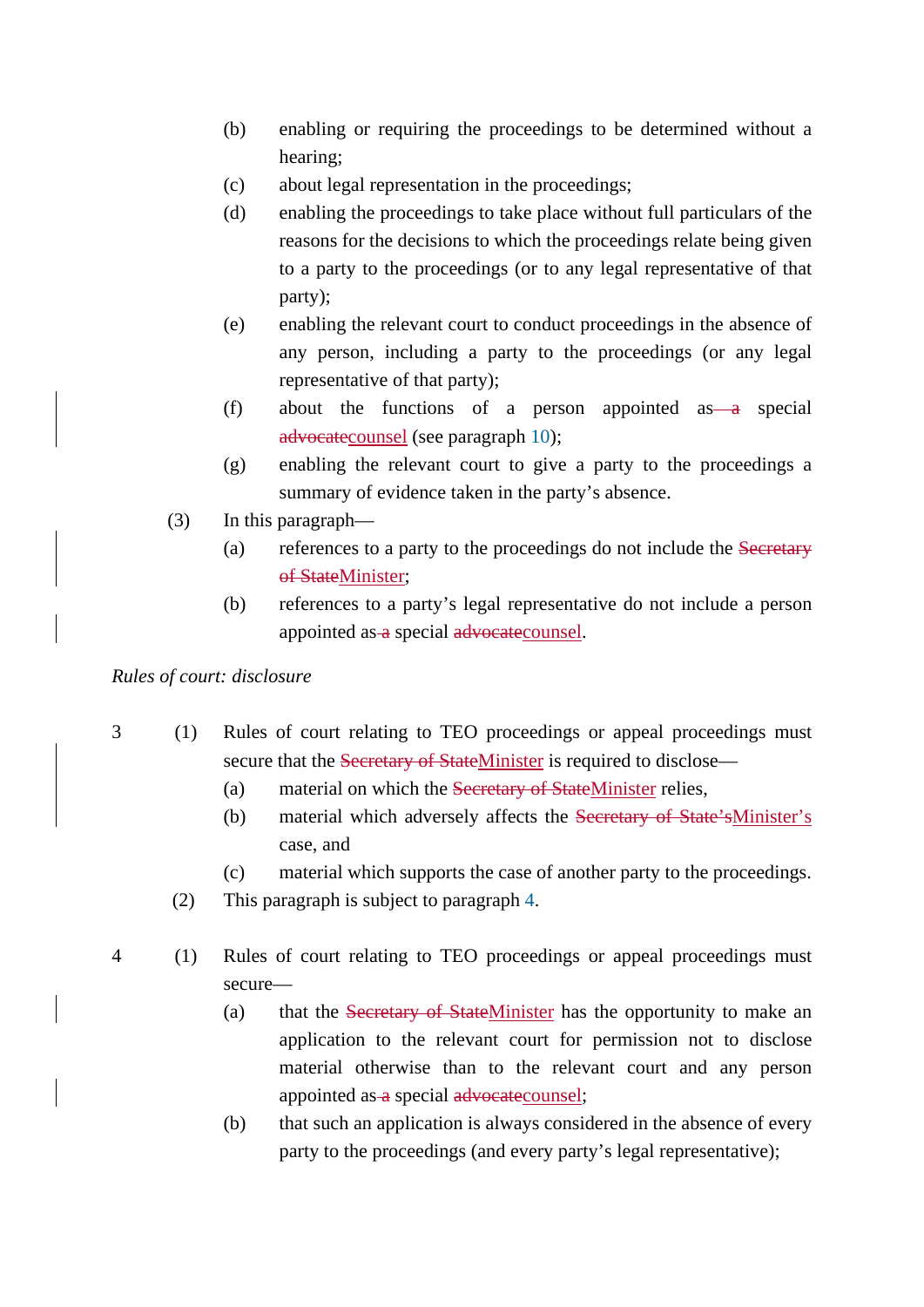- (c) that the relevant court is required to give permission for material not to be disclosed if it considers that the disclosure of the material would be contrary to the public interest;
- (d) that, if permission is given by the relevant court not to disclose material, it must consider requiring the Secretary of StateMinister to provide a summary of the material to every party to the proceedings (and every party's legal representative);
- (e) that the relevant court is required to ensure that such a summary does not contain material the disclosure of which would be contrary to the public interest.
- (2) Rules of court relating to TEO proceedings or appeal proceedings must secure that provision to the effect mentioned in sub-paragraph (3) applies in cases where the Secretary of StateMinister—
	- (a) does not receive the permission of the relevant court to withhold material, but elects not to disclose it, or
	- (b) is required to provide a party to the proceedings with a summary of material that is withheld, but elects not to provide the summary.
- (3) The relevant court must be authorised—
	- (a) if it considers that the material or anything that is required to be summarised might adversely affect the Secretary of State'sMinister's case or support the case of a party to the proceedings, to direct that the Secretary of StateMinister—
		- (i) is not to rely on such points in the Secretary of State'sMinister's case, or
		- (ii) is to make such concessions or take such other steps as the court may specify, or
	- (b) in any other case, to ensure that the Secretary of StateMinister does not rely on the material or (as the case may be) on that which is required to be summarised.
- (4) In this paragraph—
	- (a) references to a party to the proceedings do not include the Secretary of StateMinister:
	- (b) references to a party's legal representative do not include a person appointed as a special advocate counsel.

*Article 6 rights*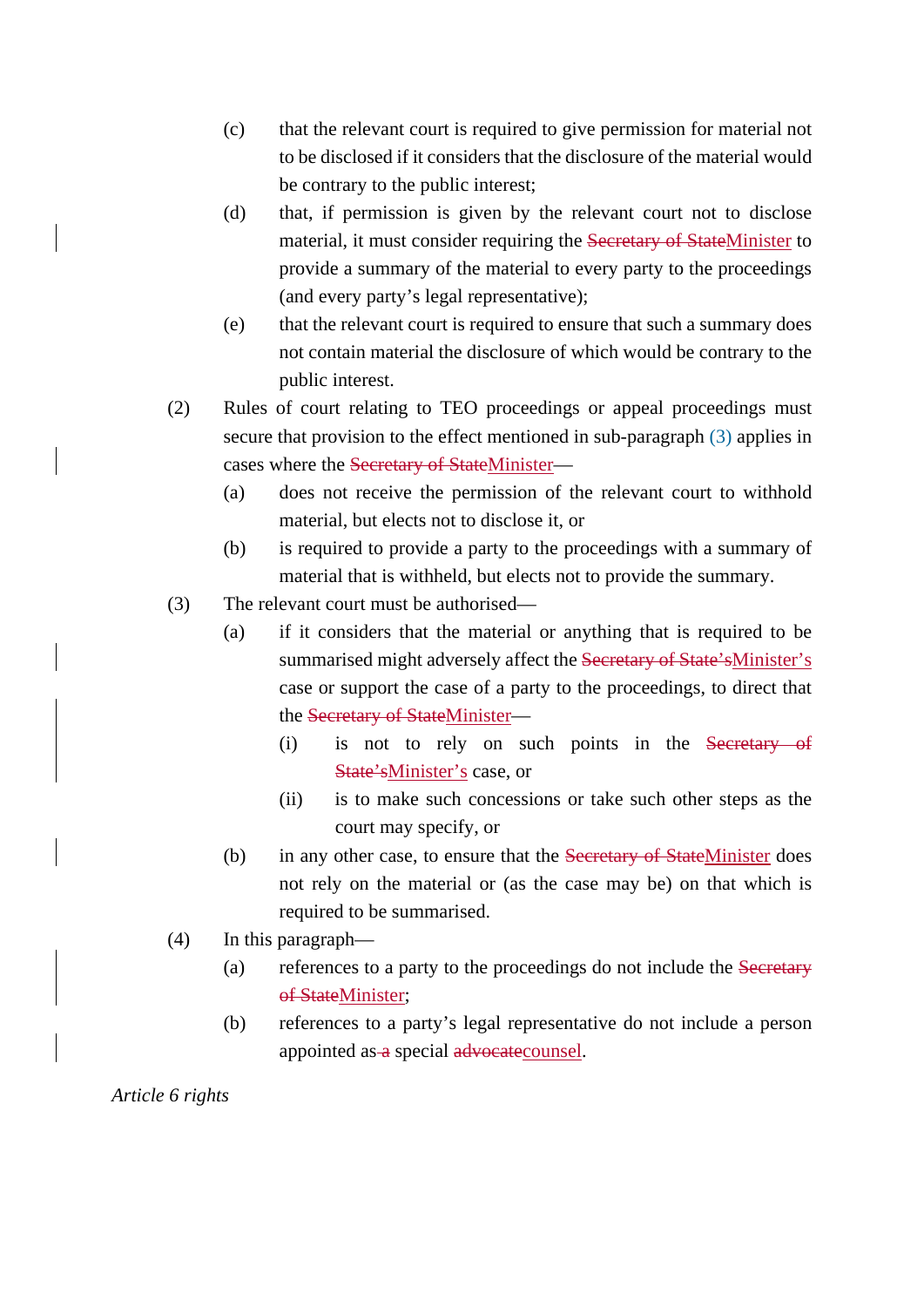- 5 (1) Nothing in paragraphs 2 to 4, or in rules of court made under any of those paragraphs, is to be read as requiring the relevant court to act in a manner inconsistent with Article 6 of the Human Rights Convention.
	- (2) The "Human Rights Convention" means the Convention within the meaning of the Human Rights Act 1998Human Rights (Jersey) Law 2000 (see section 21(1) of that ActArticle 1(1) of that Law).

### *Rules of court: anonymity*

- 6 (1) Rules of court relating to TEO proceedings may make provision for—
	- (a) the making by the Secretary of StateMinister or the relevant individual of an application to the courtRoyal Court for an order requiring anonymity for that individual, and
	- (b) the making by the  $\epsilon$ **ourtRoyal Court, on such an application**, of an order requiring such anonymity;

and the provision made by the rules may allow the application and the order to be made irrespective of whether any other TEO proceedings have been begun in the courtCourt.

- (2) Rules of court may provide for the Court of Appeal or the Inner House of the Court of Session to make an order in connection with any appeal proceedings requiring anonymity for the relevant individual.
- (3) In sub-paragraphs (1) and (2) the references, in relation to a court, to an order requiring anonymity for the relevant individual are references to an order by that court which imposes such prohibition or restriction as it thinks fit on the disclosure—
	- (a) by such persons as the court specifies or describes, or
	- (b) by persons generally,

of the identity of the relevant individual or of any information that would tend to identify the relevant individual.

(4) In this paragraph "relevant individual" means an individual on whom the Secretary of StateMinister is proposing to impose, or has imposed, a temporary exclusion order.

## *Initial exercise of rule-making powers by Lord Chancellor*

(1) The first time after the passing of this Act that rules of court are made in exercise of the powers conferred by this Schedule in relation to proceedings in England and Wales or in Northern Ireland, the rules may be made by the Lord Chancellor instead of by the person who would otherwise make them.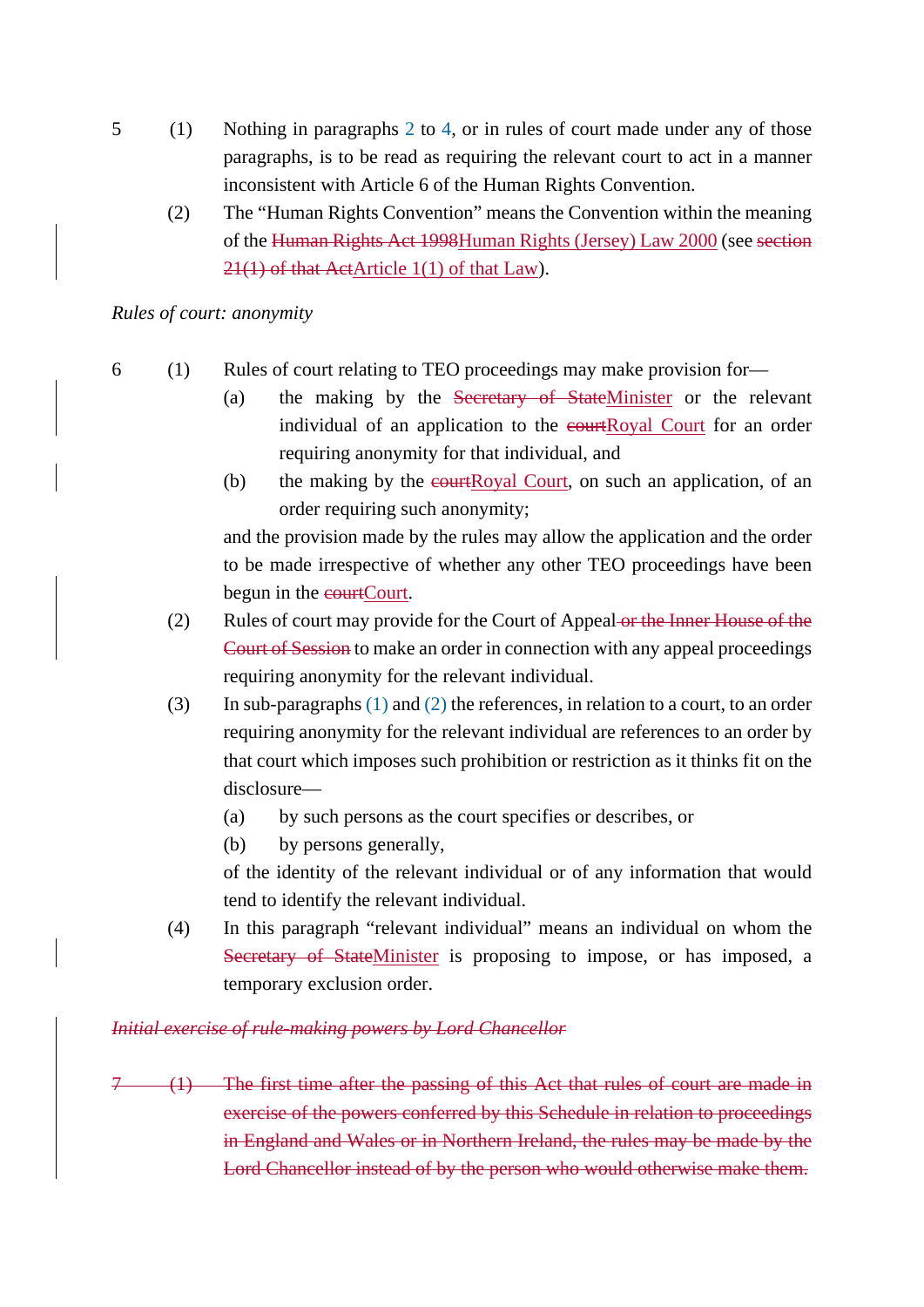- (2) Before making rules of court under sub-paragraph (1), the Lord Chancellor must consult—
	- (a) in relation to rules applicable to proceedings in England and Wales, the Lord Chief Justice of England and Wales;
	- (b) in relation to rules applicable to proceedings in Northern Ireland, the Lord Chief Justice of Northern Ireland.
- (3) But the Lord Chancellor is not required to undertake any other consultation before making the rules.
- (4) A requirement to consult under sub-paragraph (2) may be satisfied by consultation that took place wholly or partly before the passing of this Act.
- (5) Rules of court made by the Lord Chancellor under sub-paragraph (1)—

(a) must be laid before Parliament, and

- (b) if not approved by a resolution of each House before the end of 40 days beginning with the day on which they were made, cease to have effect at the end of that period.
- (6) In determining that period of 40 days no account is to be taken of any time during which Parliament is dissolved or prorogued or during which both Houses are adjourned for more than 4 days.
- (7) If rules cease to have effect in accordance with sub-paragraph (5)—
	- (a) that does not affect anything done in previous reliance on the rules, and
	- (b) sub-paragraph (1) applies again as if the rules had not been made.
- (8) The following provisions do not apply to rules of court made by the Lord Chancellor under this paragraph—
	- (a) section 3(6) of the Civil Procedure Act 1997 (parliamentary procedure for civil procedure rules);
	- (b) section 56(1), (2) and (4) of the Judicature (Northern Ireland) Act 1978 (statutory rules procedure).
- (9) Until the coming into force of section 85 of the Courts Act 2003, the reference in sub-paragraph (8)(a) to section 3(6) of the Civil Procedure Act 1997 is to be read as a reference to section 3(2) of that Act.

### *Use of advisers*

- 8 (1) In any TEO proceedings or appeal proceedings the relevant court may if it thinks fit—
	- (a) call in aid one or more advisers appointed for the purposes of this paragraph by the Lord Chancellor able to be called in aid by the equivalent court in England and Wales, and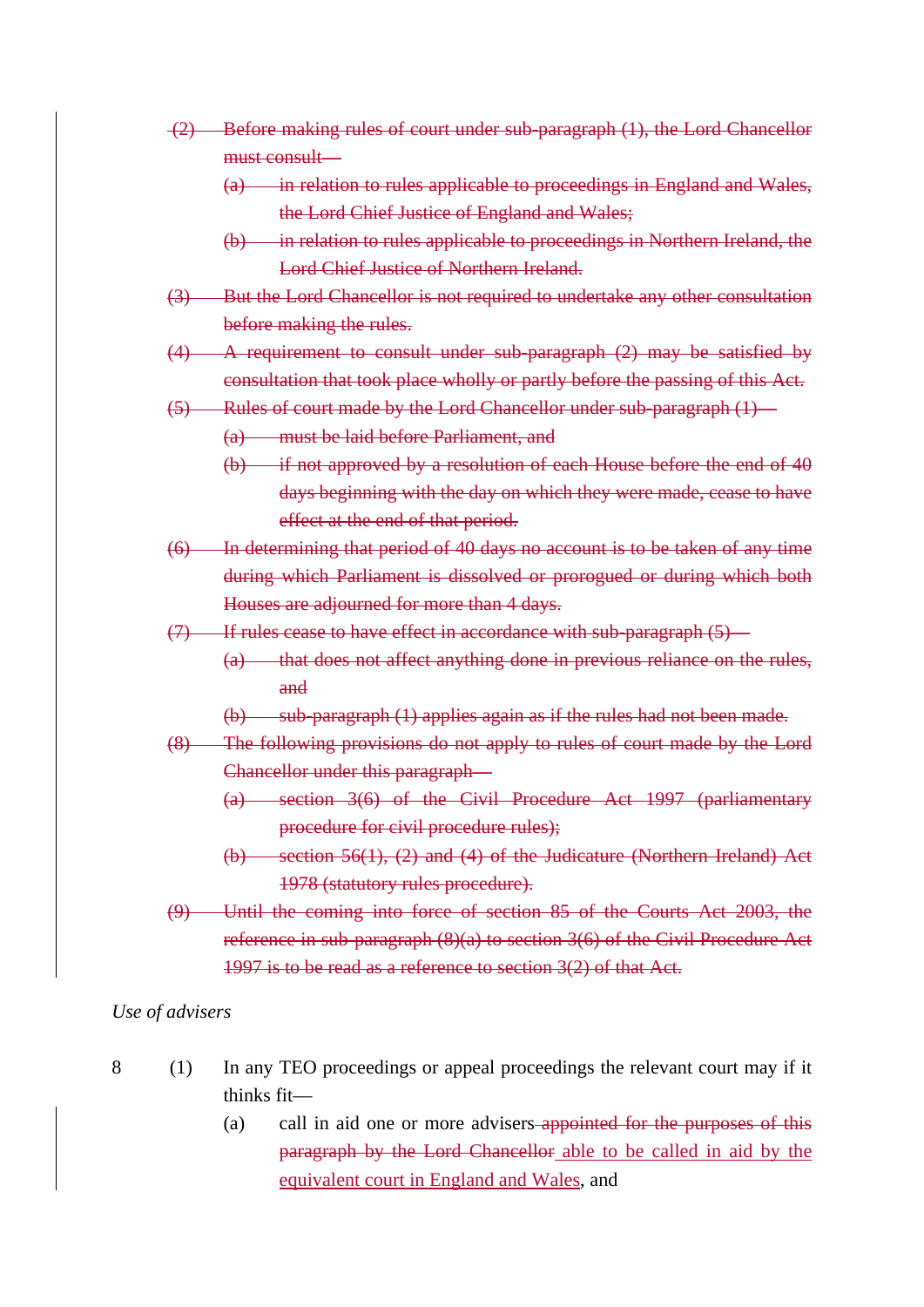- (b) hear and dispose of the proceedings with the assistance of the adviser or advisers.
- (2) The Lord Chancellor may appoint advisers for the purposes of this paragraph only with the approval of—
	- (a) the Lord President of the Court of Session, in relation to an adviser who may be called in aid wholly or mainly in Scotland;
	- (b) the Lord Chief Justice of Northern Ireland, in relation to an adviser who may be called in aid wholly or mainly in Northern Ireland;
	- (c) the Lord Chief Justice of England and Wales, in any other case.
- (3) Rules of court may regulate the use of, and payment of remuneration, expenses and allowances to, advisers in proceedings who are called in aid under sub-paragraph (1).
- (4) The Lord Chancellor may pay such remuneration, expenses and allowances to advisers appointed for the purposes of this paragraph as the Lord Chancellor may determine.
- 9 (1) The Lord President of the Court of Session may nominate a judge of the Court of Session who is a member of the First or Second Division of the Inner House of that Court to exercise the function under paragraph 8(2)(a).
	- (2) The Lord Chief Justice of Northern Ireland may nominate any of the following to exercise the function under paragraph  $8(2)(b)$ —
		- (a) the holder of one of the offices listed in Schedule 1 to the Justice (Northern Ireland) Act 2002;
		- (b) a Lord Justice of Appeal (as defined in section 88 of that Act).
	- (3) The Lord Chief Justice of England and Wales may nominate a judicial office holder (as defined in section 109(4) of the Constitutional Reform Act 2005) to exercise the function under paragraph 8(2)(c).

*Appointment of special advocatecounsel*

- 10 (1) The appropriate law officerAttorney General may appoint a person to represent the interests of a party in any TEO proceedings or appeal proceedings from which the party (and any legal representative of the party) is excluded.
	- (2) A person appointed under sub-paragraph (1) is referred to in this Schedule as appointed as  $\alpha$  "special advocate counsel".
	- (3) The "appropriate law officer" is—
		- (a) in relation to proceedings in England and Wales, the Attorney General;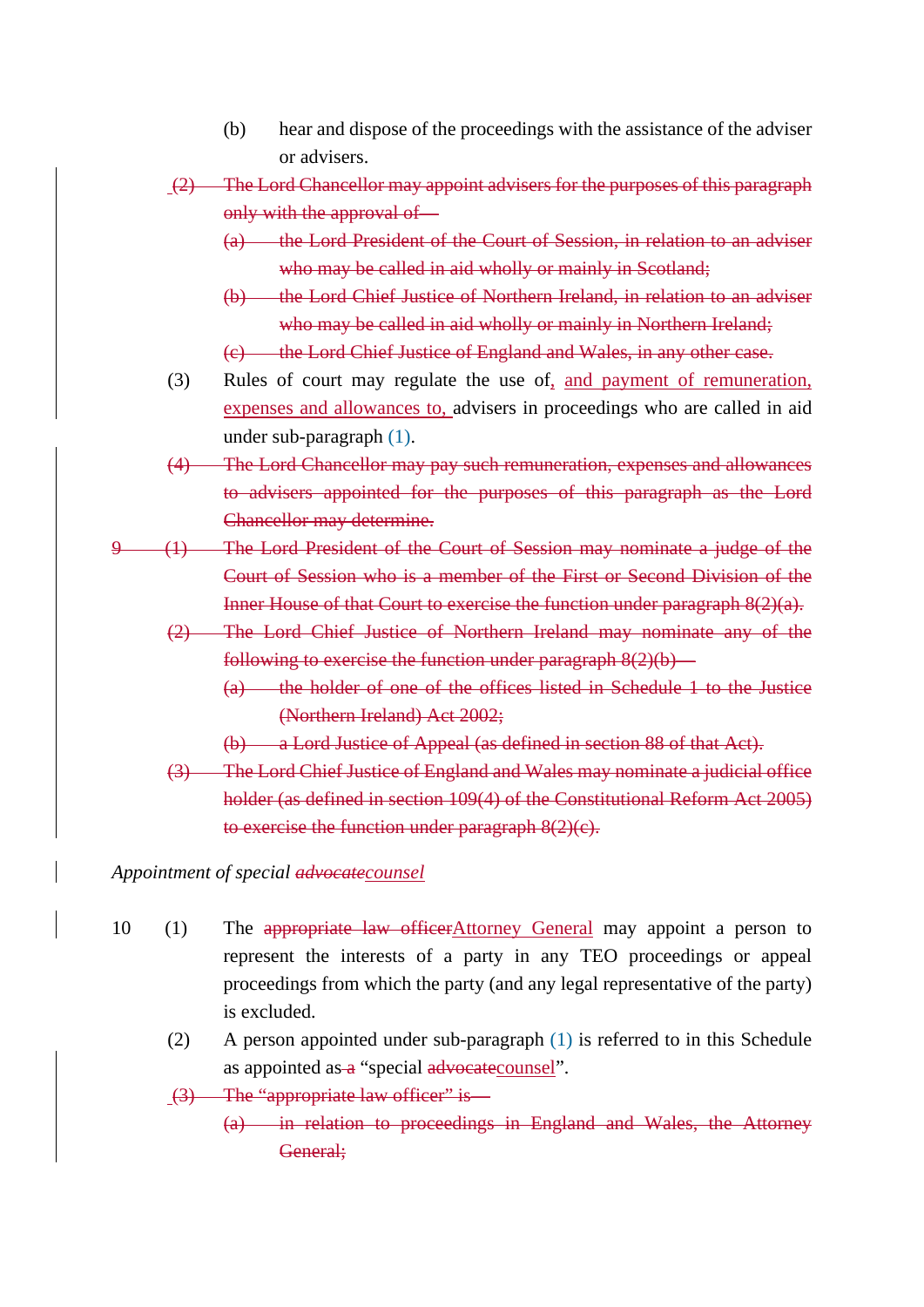- (b) in relation to proceedings in Scotland, the Advocate General for Scotland:
- (c) in relation to proceedings in Northern Ireland, the Advocate General for Northern Ireland.
- (4) A person appointed as a special advocate counsel is not responsible to the party to the proceedings whose interests the person is appointed to represent.
- (5) A person may be appointed as a special advocate only if—
	- (a) in the case of an appointment by the Attorney General, the person has a general qualification for the purposes of section 71 of the Courts and Legal Services Act 1990;
	- (b) in the case of an appointment by the Advocate General for Scotland, the person is an advocate or a solicitor who has rights of audience in the Court of Session or the High Court of Justiciary by virtue of section 25A of the Solicitors (Scotland) Act 1980;
	- (c) in the case of an appointment by the Advocate General for Northern Ireland, the person is a member of the Bar of Northern Ireland.
- (5) A person may be appointed as special counsel only if  $-$ 
	- (a) the person is a member of the panel referred to in sub-paragraph (6); or
	- (b) the person is eligible to be appointed as a special advocate in equivalent TEO proceedings or appeal proceedings in any part of the United Kingdom.
- (6) The Attorney General shall appoint a panel of persons, such panel consisting of not less than 10 advocates of the Royal Court, for the purposes of this paragraph.
- (7) A person appointed under sub-paragraph (6) may be removed from the panel at any time by the Attorney General whether or not at the person's request.

## *Relationship with other powers to make rules of court and other proceedings*

- 11 Nothing in this Schedule is to be read as restricting—
	- (a) the power to make rules of court or the matters to be taken into account when doing so,  $-$ or
	- (b) the application of sections 6 to 14 of the Justice and Security Act 2013 (closed material proceedings).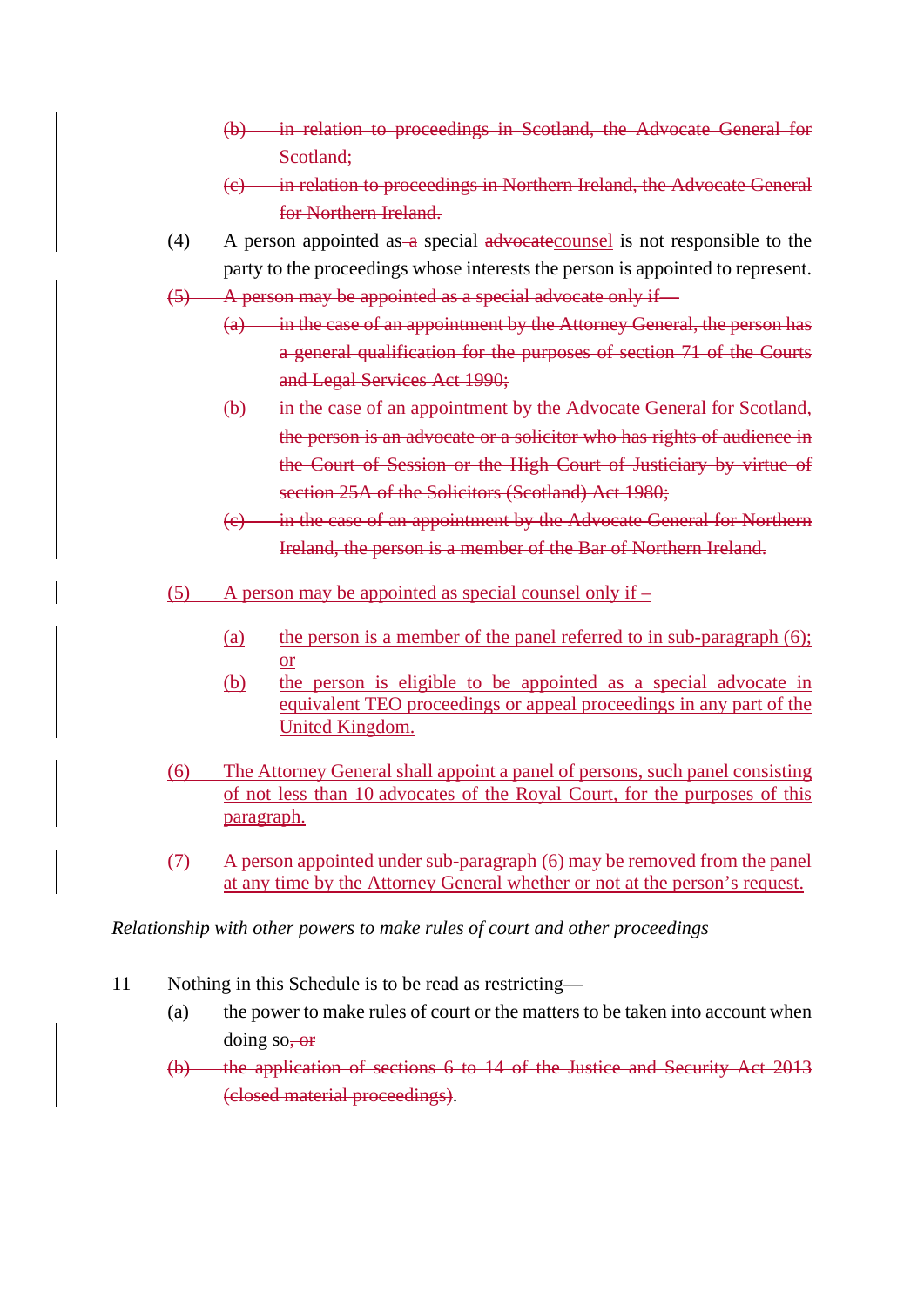### "**ANNEX F**"

Section 12

#### SCHEDULE 4

#### TEMPORARY EXCLUSION ORDERS: APPEALS AGAINST CONVICTIONS

### *Right of appeal*

- 1 (1) An individual who has been convicted of an offence under section  $10(1)$  or (3) may appeal against the conviction if—
	- (a) a temporary exclusion order is quashed, and
	- (b) the individual could not have been convicted had the quashing occurred before the proceedings for the offence were brought.
	- (2) An individual who has been convicted of an offence under section  $10(3)$  may appeal against the conviction if—
		- (a) a notice under section 9, or a permitted obligation imposed by such a notice, is quashed, and
		- (b) the individual could not have been convicted had the quashing occurred before the proceedings for the offence were brought.

*Court in which appeal to be made* 

- 2 An appeal under this Schedule is to be made—
	- (a) in the case of a conviction before the Royal Courton indictment in England and Wales or Northern Ireland, to the Court of Appeal;
	- (b) in the case of a conviction before the Magistrate's Courton indictment or summary conviction in Scotland, to the High Court of Justiciary Royal Court;
	- (c) in the case of a summary conviction in England and Wales, to the Crown Court; or
	- (d) in the case of a summary conviction in Northern Ireland, to the county court.

*When the right of appeal arises* 

- 3 (1) The right of appeal under this Schedule does not arise until there is no further possibility of an appeal against—
	- (a) the decision to quash the temporary exclusion order, notice or permitted obligation (as the case may be), or
	- (b) any decision on an appeal made against that decision.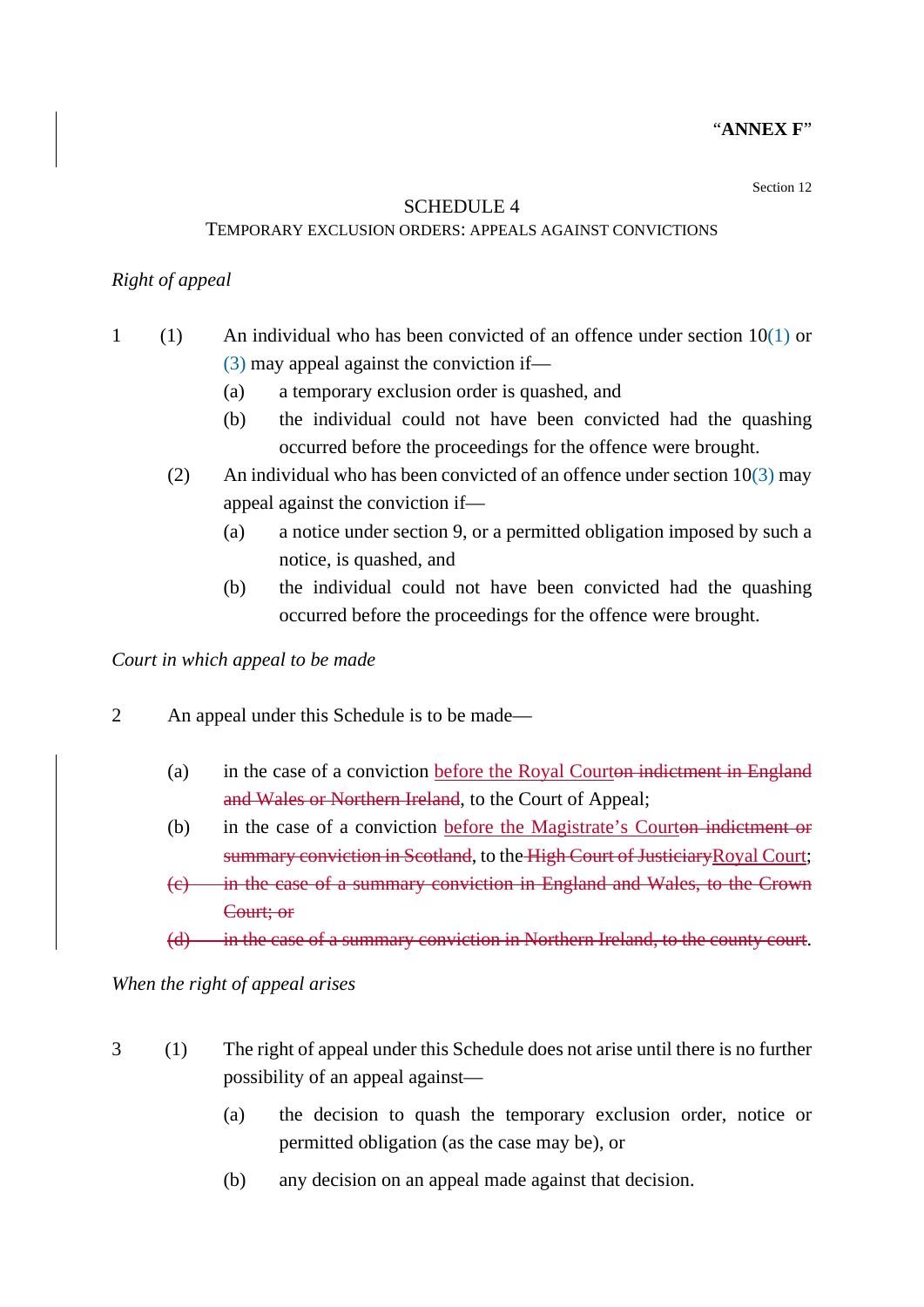(2) In determining whether there is no further possibility of an appeal against a decision of the kind mentioned in sub-paragraph (1), any power to extend the time for giving notice of application for leave to appeal, or for applying for leave to appeal, must be ignored.

## *The appeal*

- 4 (1) On an appeal under this Schedule to any court, that court must allow the appeal and quash the conviction.
	- (2) An appeal under this Schedule to the Court of Appeal against a conviction on indictmentbefore the Royal Court—
		- (a) may be brought irrespective of whether the appellant has previously appealed against the conviction;
		- (b) may not be brought after the end of the period of 28 days beginning with the day on which the right of appeal arises by virtue of paragraph 3; and
		- (c) is to be treated as an appeal under section 1 of the Criminal Appeal Act 1968 or, in Northern Ireland, under section 1 of the Criminal Appeal (Northern Ireland) Act 1980Article 24 of the Court of Appeal (Jersey) Law 1961, but does not require leave in either case.
	- (3) An appeal under this Schedule to the High Court of Justiciary against a conviction on indictment—
		- (a) may be brought irrespective of whether the appellant has previously appealed against the conviction;
		- (b) may not be brought after the end of the period of 28 days beginning with the day on which the right of appeal arises by virtue of paragraph  $3$ ; and
		- (c) is to be treated as an appeal under section 106 of the Criminal Procedure (Scotland) Act 1995 for which leave has been granted.
	- (4) An appeal under this Schedule to the High Court of Justiciary against a summary conviction—
		- (a) may be brought irrespective of whether the appellant pleaded guilty;
		- (b) may be brought irrespective of whether the appellant has previously appealed against the conviction;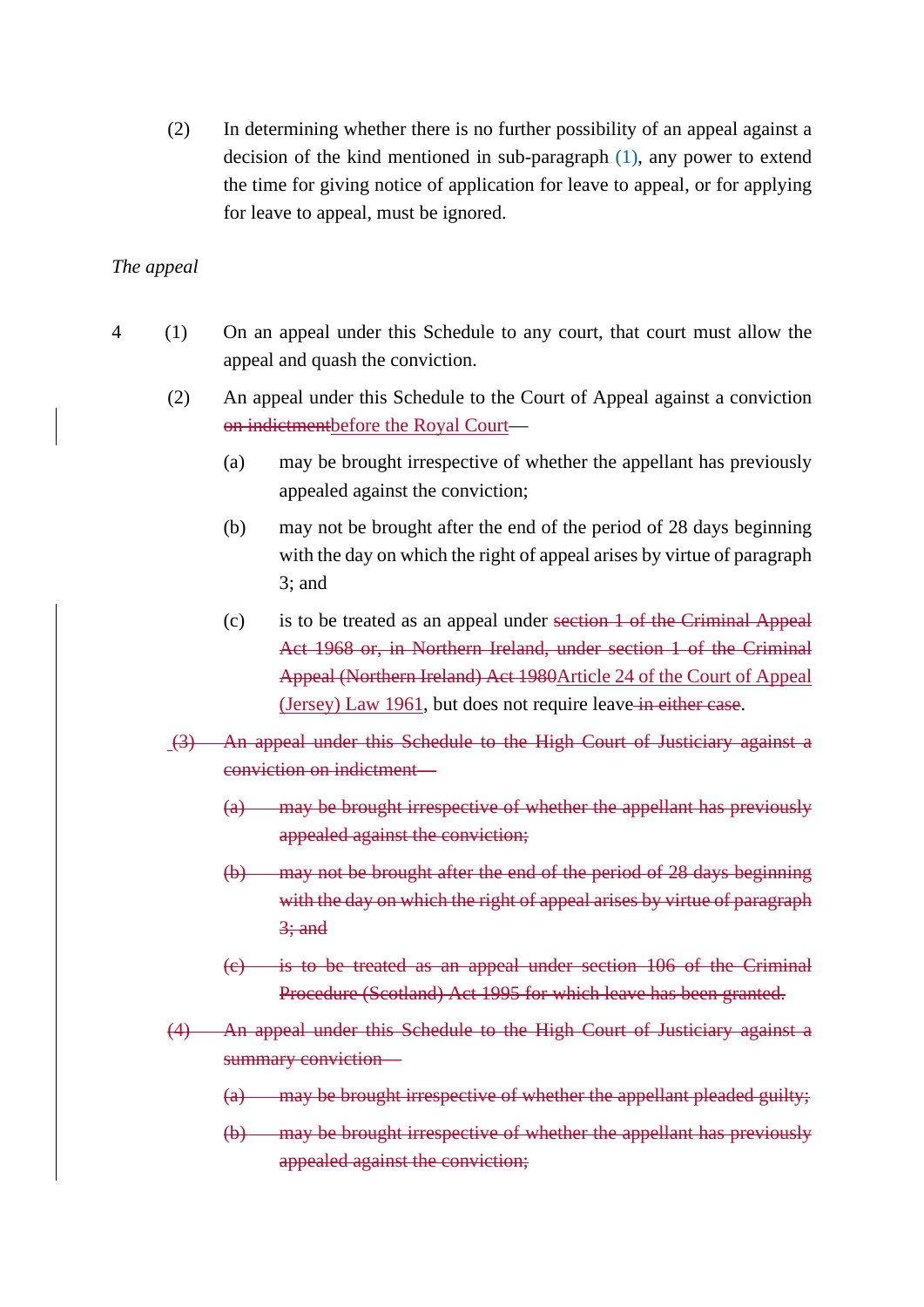- (c) may not be brought after the end of the period of two weeks beginning with the day on which the right of appeal arises by virtue of paragraph 3;
- (d) is to be by note of appeal, which shall state the ground of appeal;
- (e) is to be treated as an appeal for which leave has been granted under Part 10 of the Criminal Procedure (Scotland) Act 1995; and
- (f) must be in accordance with such procedure as the High Court of Justiciary may, by Act of Adjournal, determine.
- (5) An appeal under this Schedule to the Crown Court Royal Court or to the county court in Northern Ireland against a summary conviction before the Magistrate's Court—
	- (a) may be brought irrespective of whether the appellant pleaded guilty;
	- (b) may be brought irrespective of whether the appellant has previously appealed against the conviction or made an application in respect of the conviction under section 111 of the Magistrates' Courts Act 1980 or Article 146 of the Magistrates' Courts (Northern Ireland) Order 1981 (S.I. 1981/1675 (N.I. 26))Article 21 of the Magistrate's Court (Miscellaneous Provisions) (Jersey) Law 1949 (case stated);
	- (c) may not be brought after the end of the period of 21 days beginning with the day on which the right of appeal arises by virtue of paragraph 3; and
	- (d) is to be treated as an appeal under Article  $17(1)(b)$  of that Lawsection 108(1)(b) of that Act or, in Northern Ireland, under Article 140(1)(b) of that Order.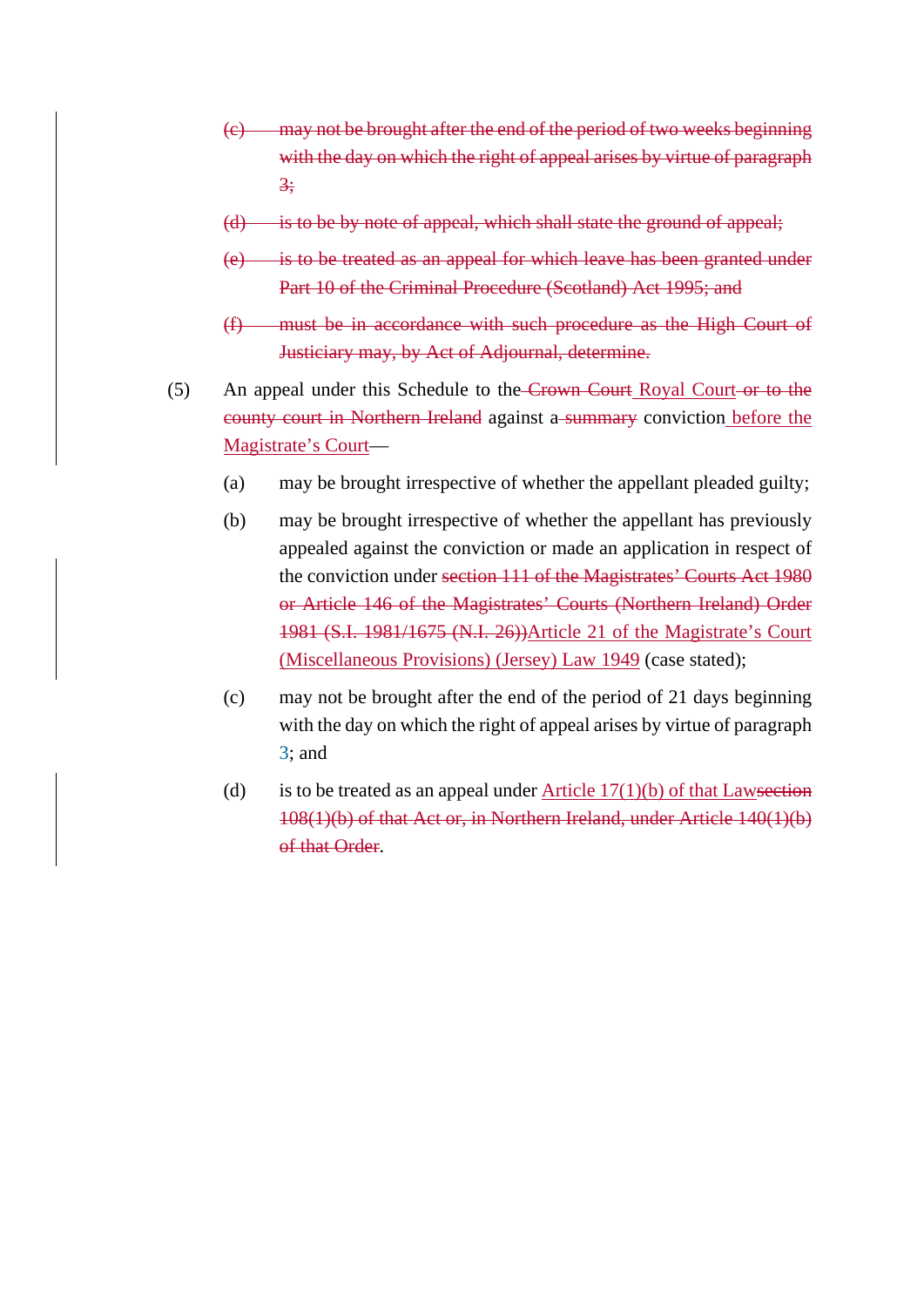## **PART 4**  AVIATION, AND SHIPPING AND RAIL

## **22 Authority-to-carry schemes**

- (1) The MinisterSecretary of State may by Order make one or more schemes requiring a person (a "carrier") to seek authority from the MinisterSecretary of State to carry persons on aircraft, or ships-or trains which are—
	- (a) arriving, or expected to arrive, in Jerseythe United Kingdom, or
	- (b) leaving, or expected to leave, Jerseythe United Kingdom.

A scheme made under this section is called an "authority-to-carry scheme".

- (2) An authority-to-carry scheme must specify or describe—
	- (a) the classes of carrier to which it applies (which may be all carriers or may be defined by reference to the method of transport or otherwise),
	- (b) the classes of passengers or crew in respect of whom authority to carry must be sought (which may be all of them or may be defined by reference to nationality, the possession of specified documents or otherwise), and
	- (c) the classes of passengers or crew in respect of whom authority to carry may be refused.
- (3) An authority-to-carry scheme may specify or describe a class of person under subsection  $(2)(c)$  only if it is necessary in the public interest.
- (4) An Order under subsection (1)The Secretary of State may make different authority-to-carry schemes for different purposes and in particular may make different schemes for different types of carrier, journey or person.
- (5) An authority-to-carry scheme must set out the process for carriers to request, and for the MinisterSecretary of State to grant or refuse, authority to carry, which may include—
	- (a) a requirement for carriers to provide specified information on passengers or crew by a specified time before travel;
	- (b) a requirement for carriers to provide the information in a specified manner and form;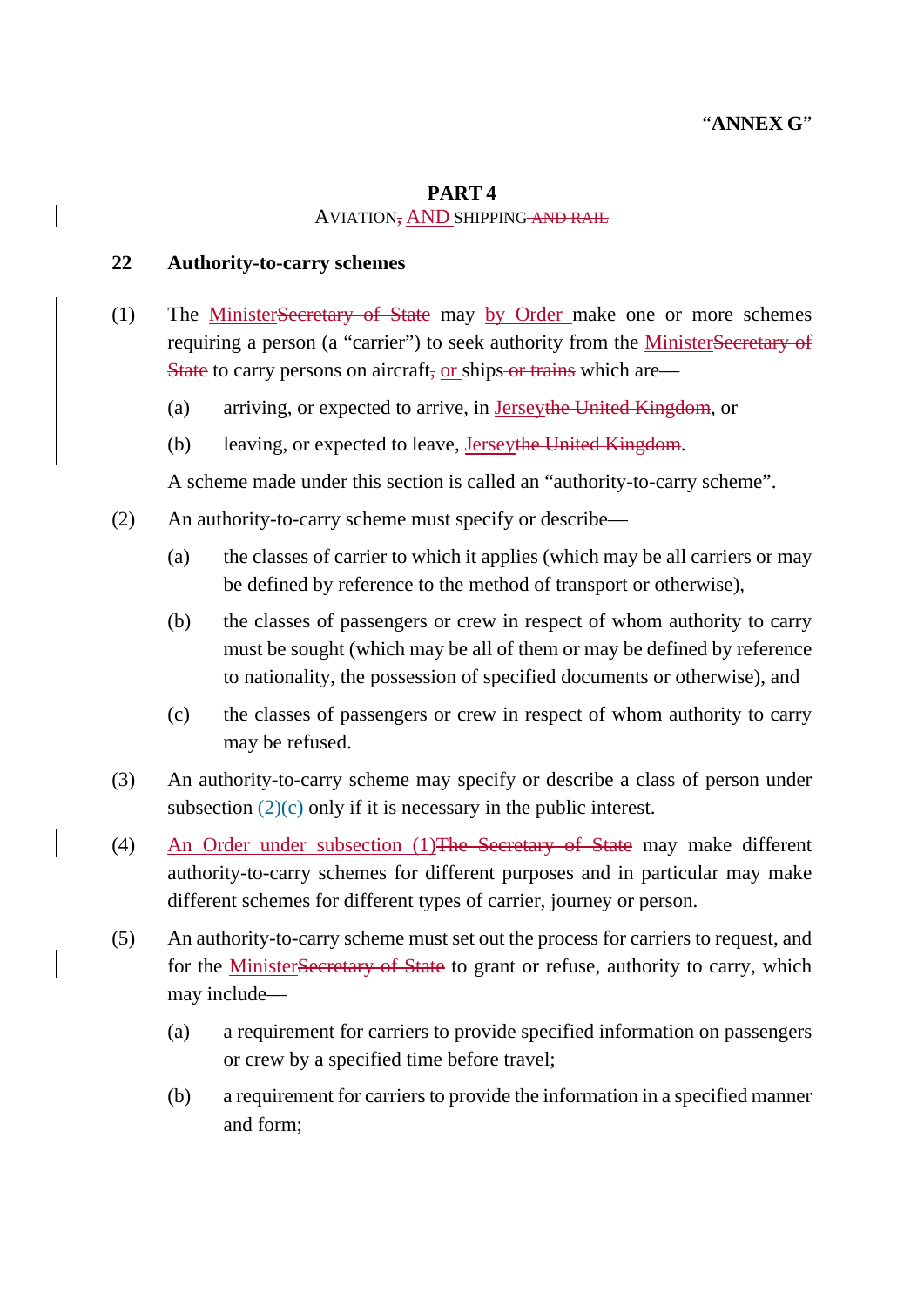- (c) a requirement for carriers to be able to receive, in a specified manner and form, communications from the MinisterSecretary of State relating to the information provided or granting or refusing authority to carry.
- (6) Information specified under subsection  $(5)(a)$  may be information that can be required to be supplied under paragraph 27, 27B or 27BA of Schedule 2 to the Immigration Act 1971, section 32 or 32A of the Immigration, Asylum and Nationality Act 2006 or otherwise.
- (7) The grant or refusal of authority under an authority-to-carry scheme does not determine whether a person is entitled or permitted to enter Jerseythe United Kingdom.
- (8) The Subordinate Legislation (Jersey) Law 1960 shall apply to Orders under this section.
- (8) So far as it applies in relation to Scotland, an authority-to-carry scheme may be made only for purposes that are, or relate to, reserved matters (within the meaning of the Scotland Act 1998).
- (9) So far as it applies in relation to Northern Ireland, an authority-to-carry scheme may be made only for purposes that are, or relate to, excepted or reserved matters (within the meaning of the Northern Ireland Act 1998).
- (10) In the Nationality, Immigration and Asylum Act 2002 omit section 124 (authority to carry).

### **23 Authority-to-carry schemes: entry into force etc**

- (1) An authority-to-carry scheme comes into force in accordance with regulations made by the Secretary of State by statutory instrument.
- (2) The Secretary of State must not make regulations bringing a scheme into force unless—
	- (a) a draft of the regulations and the scheme to which they relate have been laid before Parliament, and
	- (b) the draft regulations have been approved by a resolution of each House.
- (3) If the Secretary of State revises an authority-to-carry scheme, the revised scheme comes into force in accordance with regulations made by the Secretary of State by statutory instrument.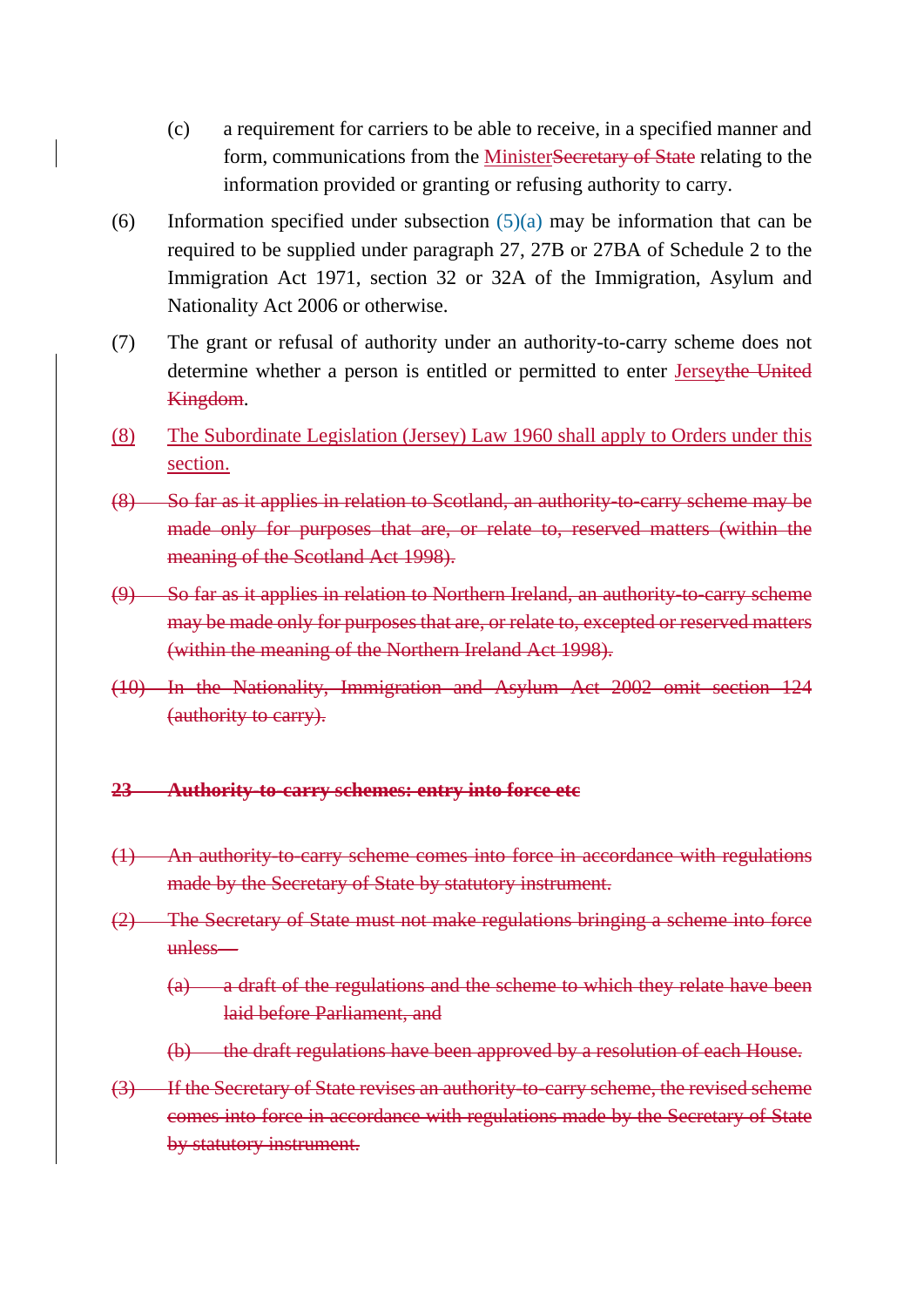- (4) The Secretary of State must not make regulations bringing a revised scheme into force unless—
	- (a) a draft of the regulations and the revised scheme to which they relate have been laid before Parliament, and
	- (b) the draft regulations have been approved by a resolution of each House.
- (5) Regulations under this section may include transitional or saving provision.
- **24 Penalty for breach of authority-to-carry scheme**
- (1) The Minister may make provision by Order The Secretary of State may make regulations imposing penalties for breaching the requirements of an authorityto-carry scheme.
- (2) An OrderRegulations under subsection (1) must identify the authority-to-carry scheme to which it they refers.
- (3) RegulationsAn Order under subsection (1) may in particular make provision—
	- (a) about how a penalty is to be calculated;
	- (b) about the procedure for imposing a penalty;
	- (c) about the enforcement of penalties;
	- (d) allowing for an appeal against a decision to impose a penalty;

and the Orderregulations may make different provision for different purposes.

- (4) Provision in the Order regulations about the procedure for imposing a penalty must provide for a carrier to be given an opportunity to object to a proposed penalty in the circumstances set out in the Order regulations.
- (5) The Orderregulations must provide that no penalty may be imposed on a carrier for breaching the requirements of an authority-to-carry scheme where—
	- (a) the breach consists of a failure to provide information that the carrier has also been required to provide under paragraph 27, 27B or 27BA of Schedule 2 to the Immigration Act 1971 and—
		- (i) a penalty has been imposed on the person in respect of a failure to provide that information by virtue of an Orderregulations made under paragraph 27BB of Schedule 2 to that Act, or
		- (ii) proceedings have been instituted against the carrier under section 27 of that Act in respect of a failure to provide that information, or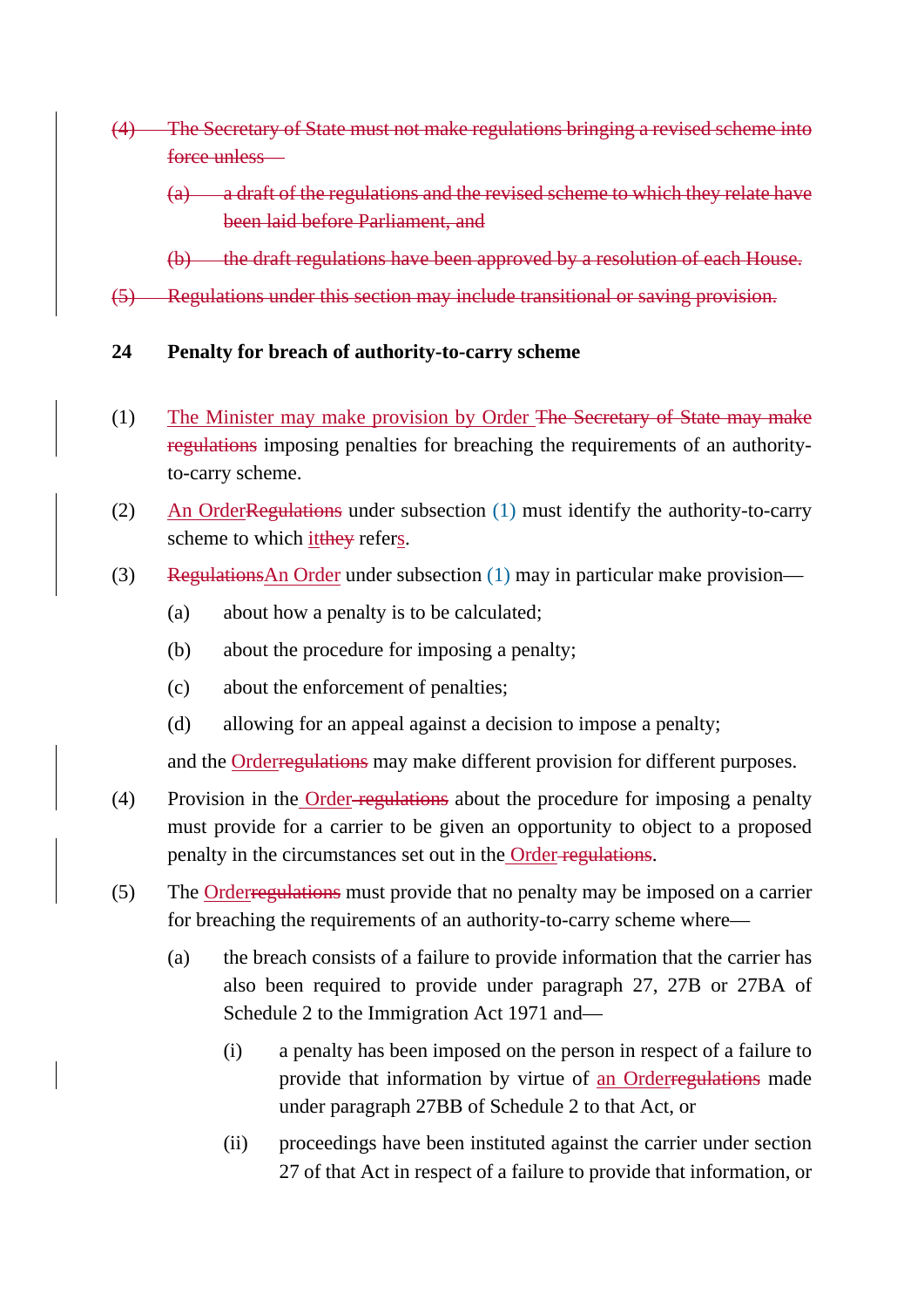- (b) the breach consists of a failure to provide information that the carrier has also been required to provide under section 32 or 32A of the Immigration, Asylum and Nationality Act 2006 and—
	- (i) a penalty has been imposed on the person in respect of a failure to provide that information by virtue of an Orderregulations made under section 32B of that Act, or
	- (ii) proceedings have been instituted against the carrier under section 34 of that Act in respect of a failure to provide that information.
- (6) Any penalty paid by virtue of this section must be paid to the Treasurer of the States and credited to the Annual Income of the States.
- (7) The Subordinate Legislation (Jersey) Law 1960 shall apply to Orders under this section.
- (7) Regulations under this section are to be made by statutory instrument; and any such statutory instrument may not be made unless a draft of the instrument has been laid before each House of Parliament and approved by a resolution of each House.

# **25 Aviation, and maritime and rail security**

- (1) Schedule 5 makes amendments to do with aviation, and maritime and rail security.
- (2) Part 1 of that Schedule makes amendments about passenger, crew and service information in relation to aircraft and ships.
- (3) Part 2 of that Schedule makes amendments of the provisions relating to directions etc in—
	- (a) the Aviation Security Act 1982, and
	- (b) the Aviation and Maritime Security Act 1990, and
	- (c) the Channel Tunnel (Security) Order 1994 (S.I. 1994/570).

# SCHEDULE 5

AVIATION , AND MMARITIME AND RAIL SECURITY PART 1 PASSENGER, CREW AND SERVICE INFORMATION Amendments of the Immigration Act 1971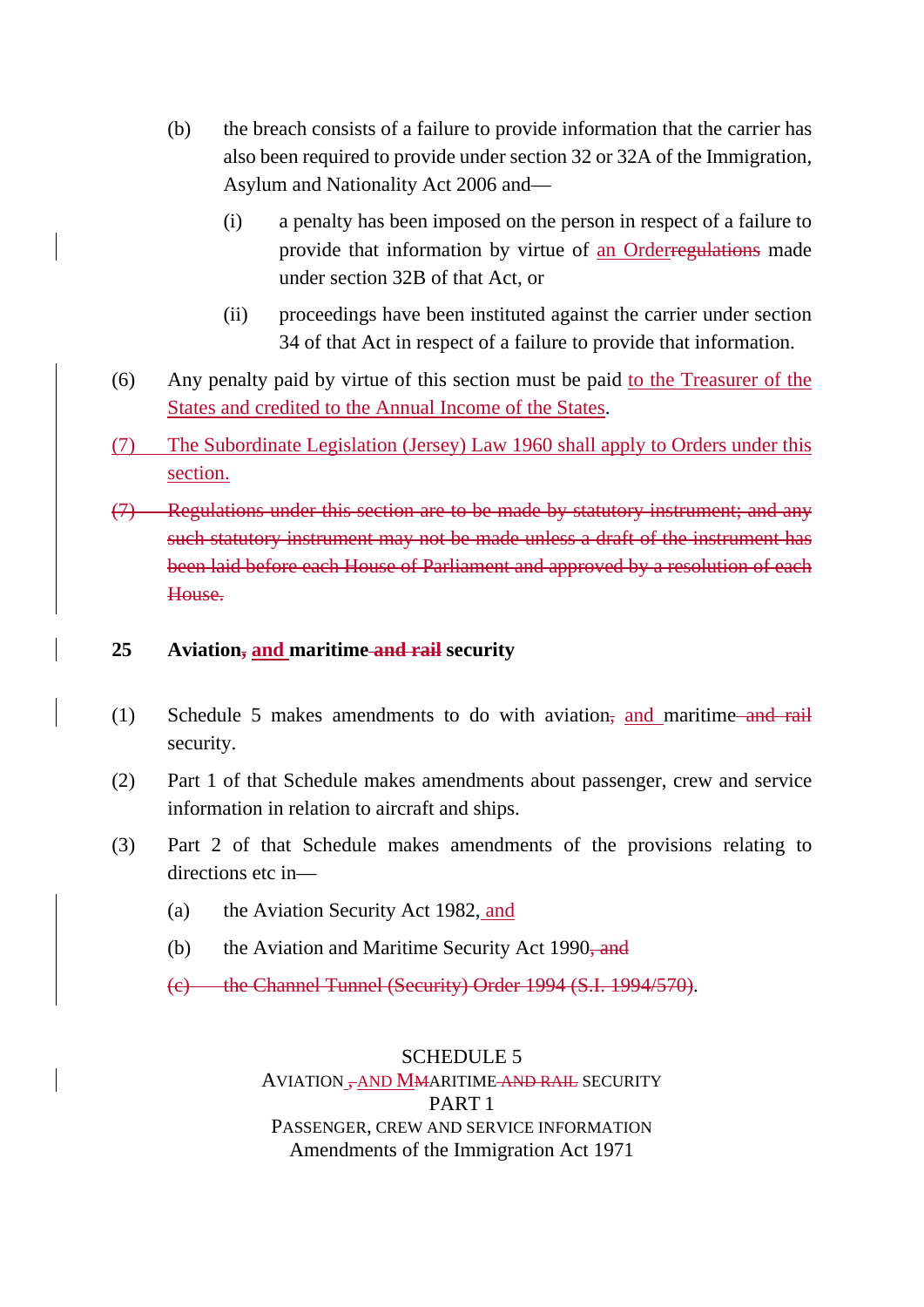- 1(1) Schedule 2 to the Immigration Act 1971 (administrative provisions as to control on entry etc) is amended as follows.
- (2) In paragraph 27 (requirement to provide passenger lists etc), in sub-paragraph (5), after paragraph (b) insert—
	- "(ba) may require a responsible person to be able to receive, in a specified form and manner, communications sent by the Secretary of State or an immigration officer relating to the information,".
- (3) In paragraph 27B (passenger information or service information), after subparagraph (8) insert—
	- "(8A) The officer may require a carrier to be able to receive communications from the officer in such form and manner as the Lieutenant-GovernorSecretary of State may direct."
- (4) After paragraph 27B insert—
	- "27BA(1) The MinisterSecretary of State may make provision by Orderregulations requiring responsible persons in respect of ships or aircraft—
		- (a) which have arrived, or are expected to arrive, in Jerseythe United **Kingdom**, or
		- (b) which have left, or are expected to leave, Jerseythe United Kingdom,

to supply information to the Secretary of State or an immigration officer.

- (2) The following information may be required under sub-paragraph  $(1)$ 
	- (a) information about the persons on board;
	- (b) information about the voyage or flight.
- (3) An Orders under this paragraph The regulations must—
	- (a) specify or describe the classes of ships or aircraft to which they apply;
	- (b) specify the information required to be supplied;
	- (c) specify the time by which the information must be supplied;
	- (d) specify the form and manner in which the information must be supplied.
- (4) An Order under this paragraphThe regulations may require responsible persons to be able to receive, in a specified form and manner,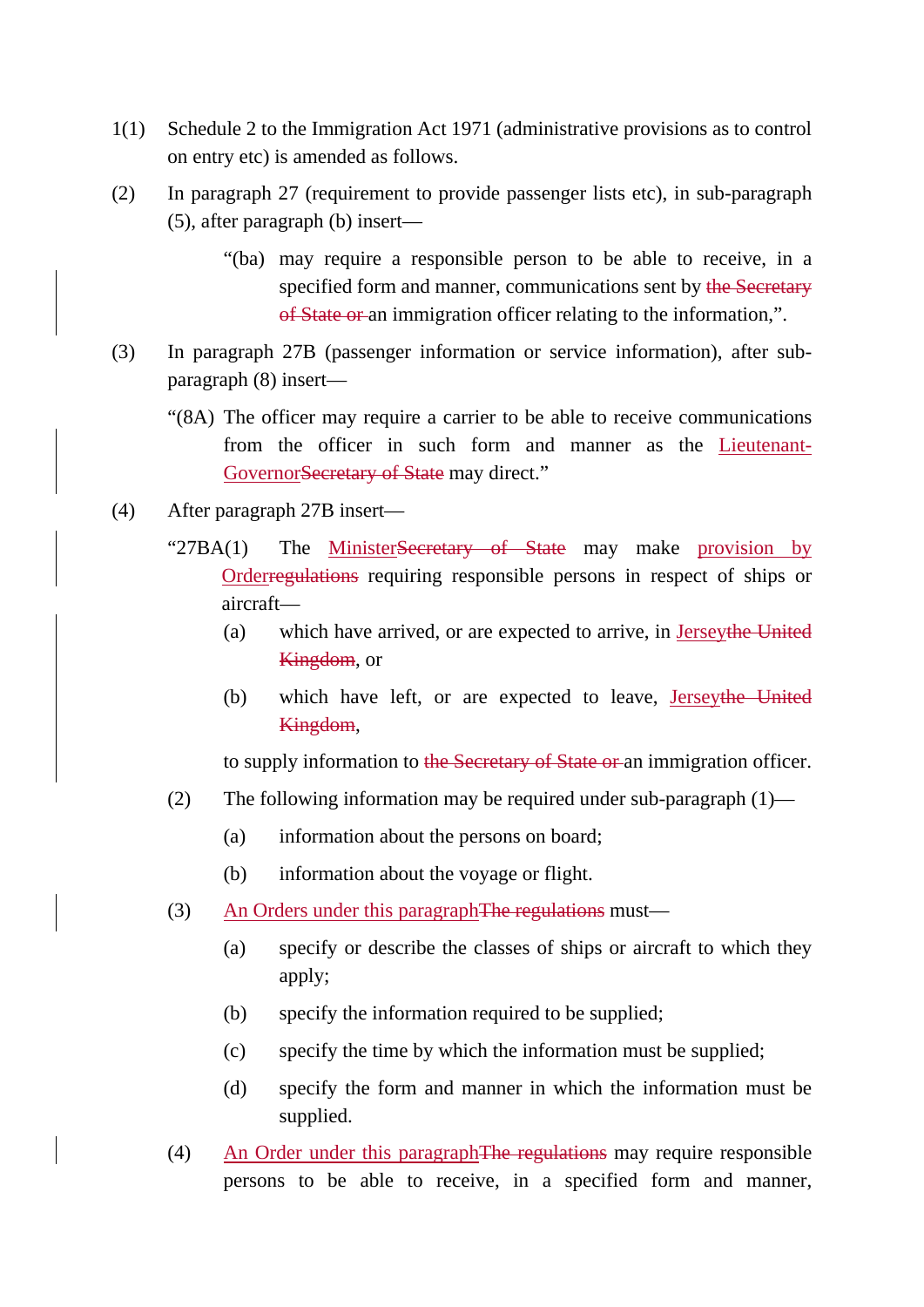communications sent by the Secretary of State or an immigration officer relating to the information.

- (5) For the purposes of this paragraph, the following are responsible persons in respect of a ship or aircraft—
	- (a) the owner or agent, and
	- (b) the captain.
- (6) An OrderRegulations under this paragraph may make different provision for different purposes, and in particular may make different provision for different types of carrier, journey or person on board.
- (7) The Subordinate Legislation (Jersey) Law 1960 shall apply to Orders under this paragraph.The power to make regulations under this paragraph is exercisable by statutory instrument; but no regulations under this paragraph are to be made unless a draft of the regulations has been laid before Parliament and approved by a resolution of each House.
- 27BB(1) The MinisterSecretary of State may make provision by Orderregulations imposing penalties for failure to comply with—
	- (a) a Directionn order under paragraph 27(2) (Directionorder requiring passenger list or particulars of member of crew),
	- (b) any request or requirement under paragraph 27B (passenger and service information), or
	- (c)  $R$ regulations under paragraph 27BA (passenger, crew and service information).
- (2) An Order under this paragraphRegulations under sub-paragraph (1) may in particular make provision—
	- (a) about how a penalty is to be calculated;
	- (b) about the procedure for imposing a penalty;
	- (c) about the enforcement of penalties;
	- (d) allowing for an appeal against a decision to impose a penalty;

and the regulations may make different provision for different purposes.

(3) Provision in an Order under this paragraphthe regulations about the procedure for imposing a penalty must provide for a person to be given an opportunity to object to a proposed penalty in the circumstances set out in the Order-regulations.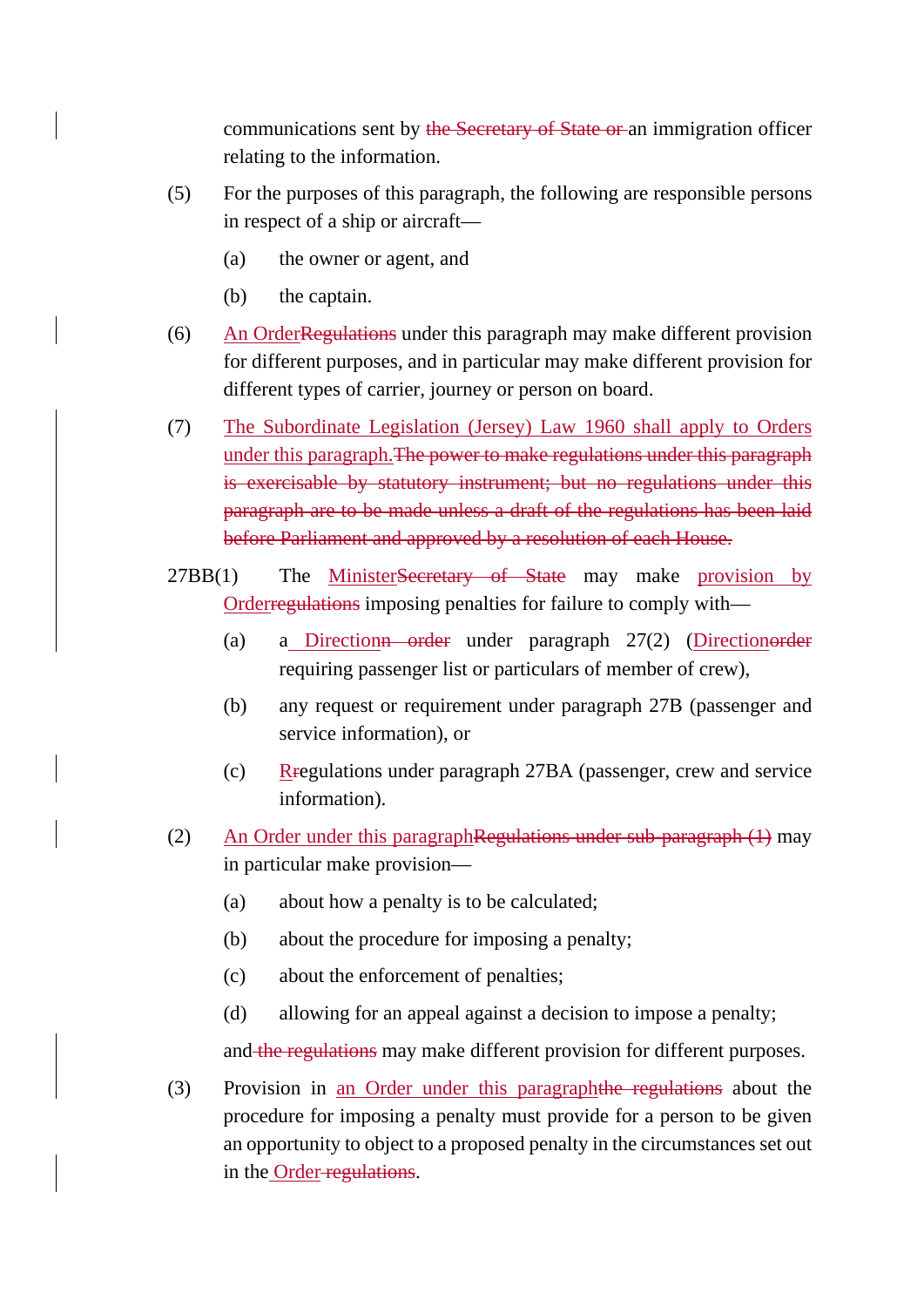- (4) An Order under this paragraphthe The regulations must provide that no penalty may be imposed on a person for failure to comply with a Direction an order under paragraph 27(2), a request or requirement under paragraph 27B or an Order-regulations under paragraph 27BA where—
	- (a) proceedings have been instituted against the person under section 27 in respect of the same failure; or
	- (b) the failure consists of a failure to provide information that the person has also been required to provide under section 32 or 32A of the Immigration, Asylum and Nationality Act 2006 and—
		- (i) a penalty has been imposed on the person in respect of a failure to provide that information by virtue of an Order regulations made under section 32B of that Act, or
		- (ii) proceedings have been instituted against the person under section 34 of that Act in respect of a failure to provide that information; or
	- (c) the failure consists of a failure to provide information that the person has also been required to provide under an authority-tocarry scheme made by the Minister by Order under section 22 of the Counter-Terrorism and Security Act 2015 and a penalty has been imposed on the person in respect of a failure to provide that information by virtue of an Order regulations made under section 24 of that Act.
- (5) Any penalty paid by virtue of this paragraph must be paid to the Treasurer of the States and credited to the Annual Income of the Statespaid into the Consolidated Fund.
- (6) The Subordinate Legislation (Jersey) Law 1960 shall apply to Orders under this paragraph.
- (6) The power to make regulations under this paragraph is exercisable by statutory instrument; but no regulations under this paragraph are to be made unless a draft of the regulations has been laid before Parliament and approved by a resolution of each House."
- (5) Omit paragraph 27C (notification of non-EEA arrivals).
- 2 In section 27 of that Act (offences by persons connected with ships or aircraft or with ports)—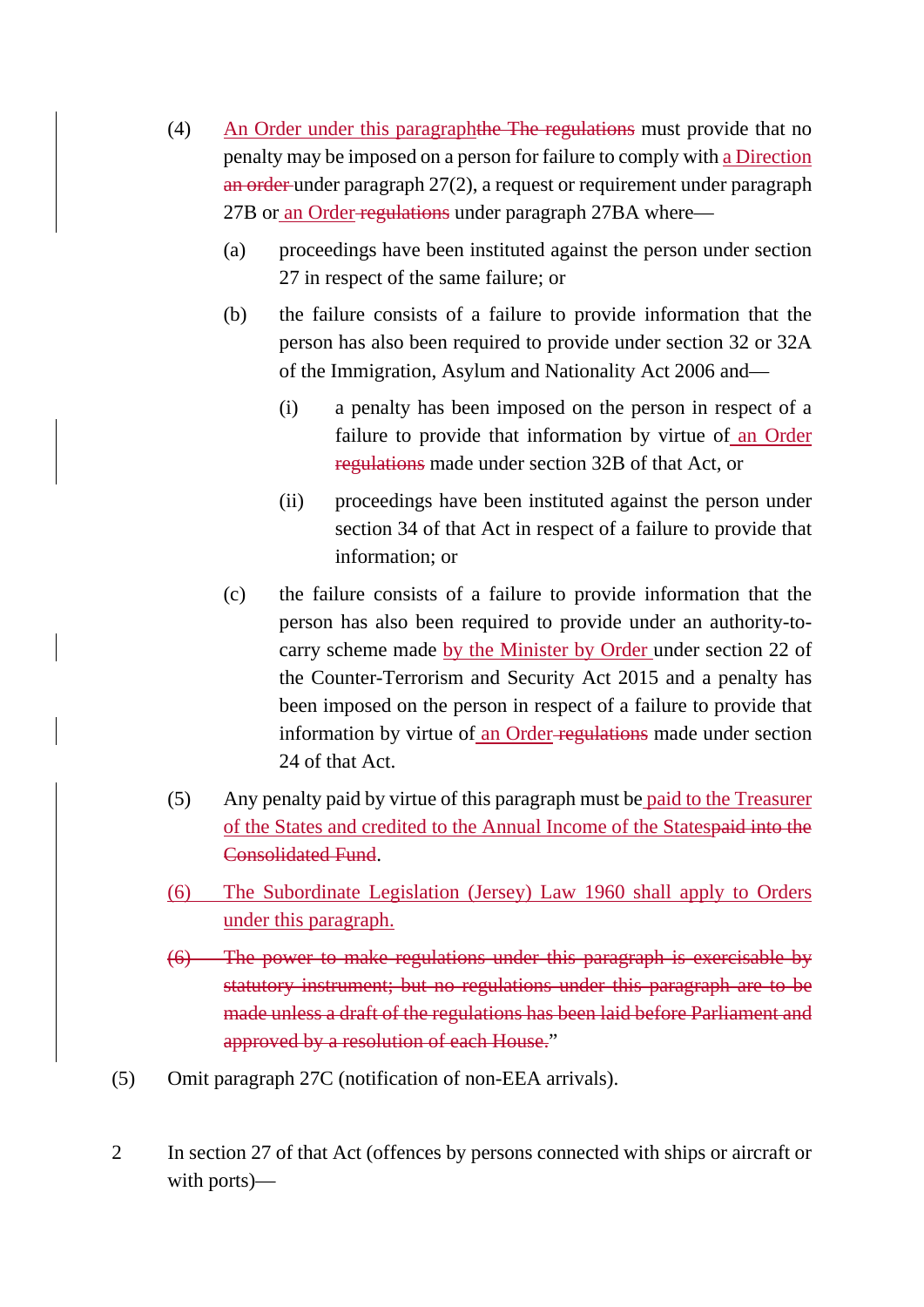- (a) the existing provision becomes subsection (1);
- (b) at the end insert—
- "(2) Proceedings may not be instituted against a person under subsection  $(1)(a)(i)$  or  $(1)(b)(iv)$  for a failure to provide information or otherwise to comply with a requirement imposed under paragraph 27, 27B or 27BA of Schedule 2 where—
	- (a) the person has paid a penalty in respect of the same failure, or a failure to provide the same information, by virtue of an Orderregulations made by the Minister under—
		- (i) paragraph 27BB of Schedule 2,
		- (ii) section 32B of the Immigration, Asylum and Nationality Act 2006, or
		- (iii) section 24 of the Counter-Terrorism and Security Act 2015 (penalty for breach of authority-to-carry scheme); or
	- (b) proceedings have been instituted against the person under section 34 of the Immigration, Asylum and Nationality Act 2006 in respect of a failure to provide the same information."

Amendments consequential upon paragraph 1

3 Omit section 19 of the Immigration and Asylum Act 1999.

4 In Schedule 7 to the Terrorism Act 2000 (port and border controls), in paragraph 17 (provision of passenger information), in sub-paragraph (6), for "or 27B" substitute ", 27B or 27BA".

Amendments of the Immigration, Asylum and Nationality Act 2006

- 5 The Immigration, Asylum and Nationality Act 2006 is amended as set out in paragraphs 6 to 8.
- 6 In section 32 (passenger and crew information: police powers), at the end of subsection (6) insert—
	- "(e) may include a requirement for the owner or agent of a ship or aircraft to be able to receive, in a specified form and manner, communications relating to the information."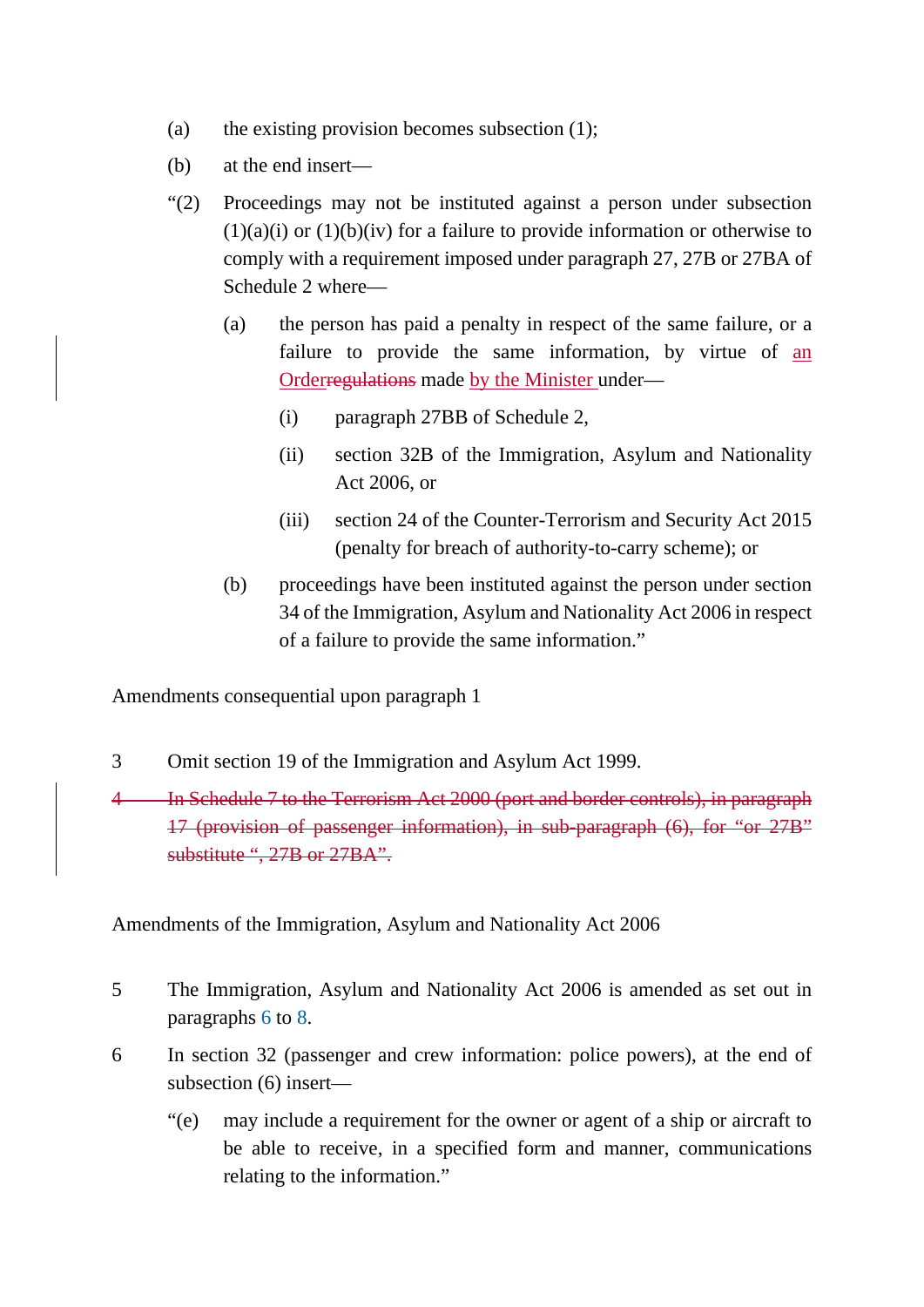- 7 After that section insert—
	- "**32A OrdersRegulations requiring information to be provided to police**
	- (1) The MinisterSecretary of State may make provision by Orderregulations requiring responsible persons in relation to ships or aircraft—
		- (a) which have arrived, or are expected to arrive, in Jerseythe United **Kingdom**, or
		- (b) which have left, or are expected to leave, Jerseythe United Kingdom,

to provide information to the police.

- (2) The following information may be required under subsection (1)—
	- (a) information about the persons on board;
	- (b) information about the voyage or flight.
- (3) An OrderRegulations under this section may impose a requirement to provide the information only if the MinisterSecretary of State thinks it necessary for police purposes —
	- $(a)$  in the case of a requirement to provide information to the police in England and Wales, for police purposes;
	- (b) in the case of a requirement to provide information to the police in Scotland, for police purposes which are or relate to reserved matters (within the meaning of the Scotland Act 1998);
	- $(c)$  in the case of a requirement to provide information to the police in Northern Ireland, for police purposes which are or relate to excepted or reserved matters (within the meaning of the Northern Ireland Act 1998).

In this subsection "police purposes" has the same meaning as in section 32.

- (4) An OrderThe regulations under this section must—
	- (a) specify or describe the classes of ships or aircraft to which they apply;
	- (b) specify the information required to be provided;
	- (c) specify the time by which the information must be provided;
	- (d) specify the form and manner in which the information must be provided.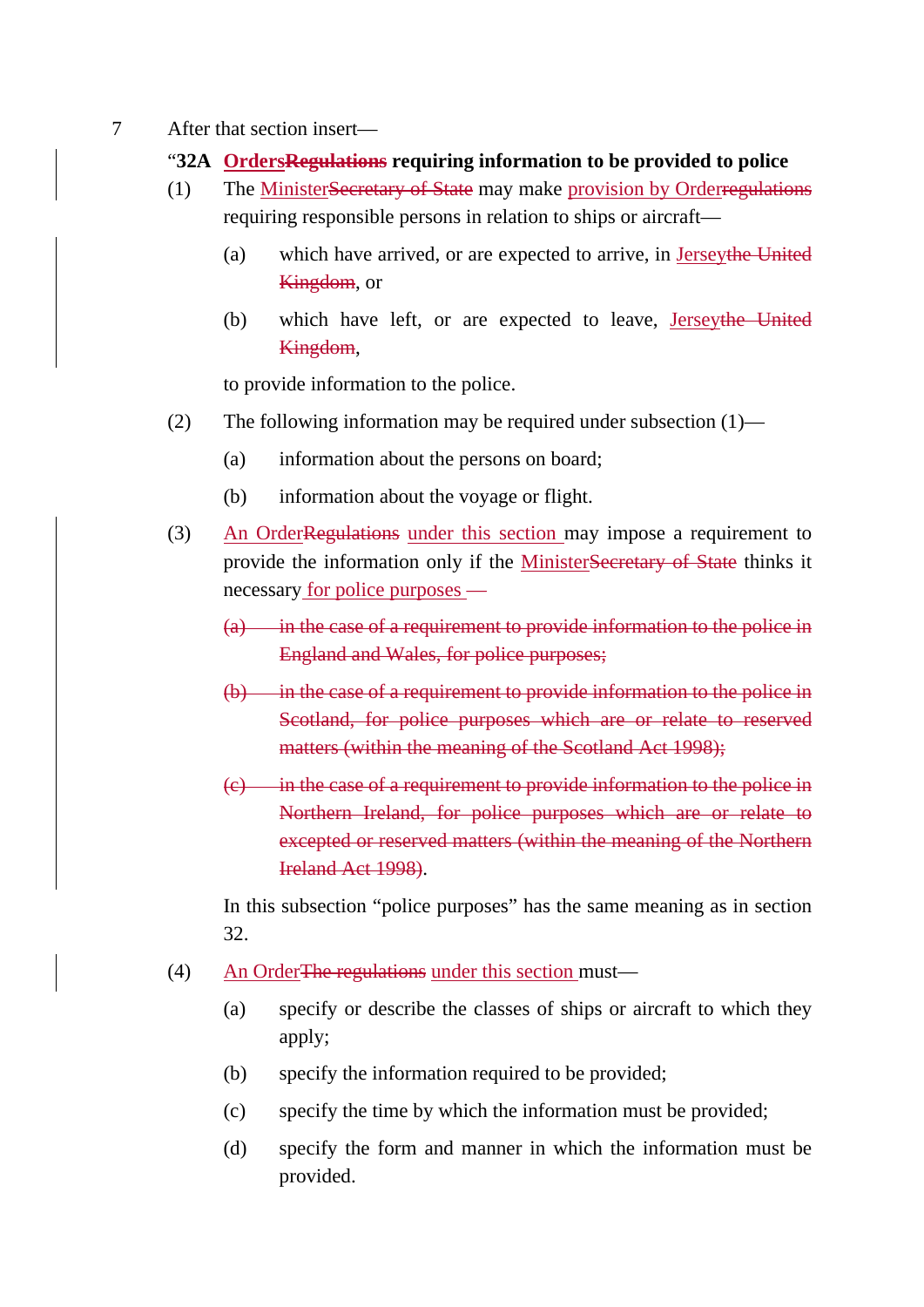- (5) An OrderThe regulations under this section may require responsible persons to be able to receive, in a specified form and manner, communications sent by the police, the MinisterSecretary of State or an immigration officer relating to the information.
- (6) An OrderRegulations under this section—
	- (a) may apply generally or only to specified cases or circumstances, and
	- (b) may make different provision for different cases or circumstances,
	- (c) shall be made by statutory instrument, and
	- (d) may not be made unless a draft has been laid before and approved by resolution of each House of Parliament.
- (6A) The Subordinate Legislation (Jersey) Law 1960 shall apply to Orders under this section.
- (7) For the purposes of this section, the following are responsible persons in respect of a ship or aircraft—
	- (a) the owner or agent, and
	- (b) the captain.

# **32B Penalty for breach of section 32 or 32A**

- (1) The MinisterSecretary of State may make provision by Order regulations imposing penalties for failure to comply with a requirement imposed—
	- (a) under section 32(2) (provision of passenger, crew or service information), or
	- (b) by an Orderregulations made by the Minister under section 32A (Ordersregulations requiring information to be provided to police).
- (2) An OrderRegulations under this subsection  $(1)$  may in particular make provision—
	- (a) about how a penalty is to be calculated;
	- (b) about the procedure for imposing a penalty;
	- (c) about the enforcement of penalties;
	- (d) allowing for an appeal against a decision to impose a penalty;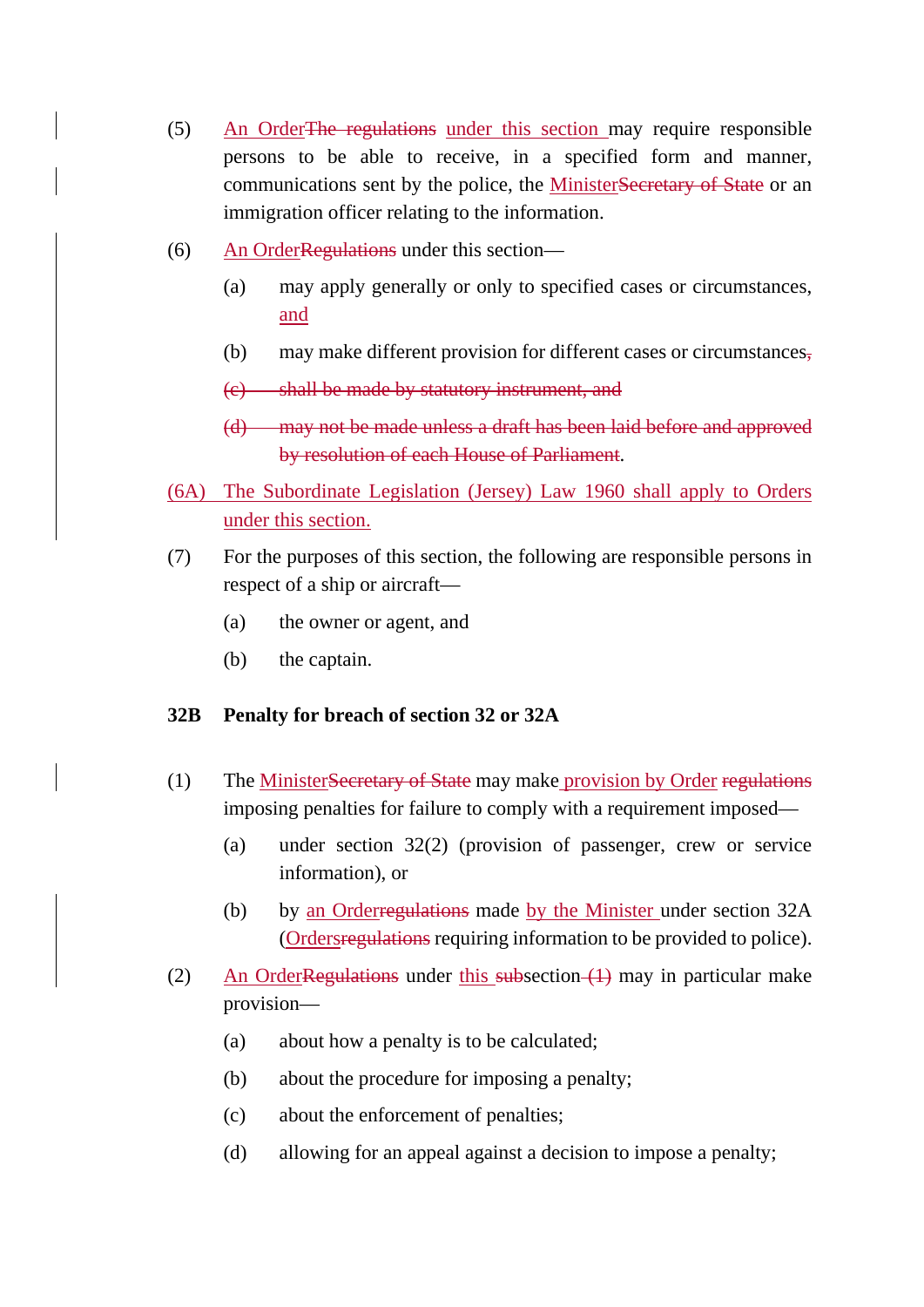and the regulations may make different provision for different purposes.

- (3) Provision in an Order under this sectionthe regulations about the procedure for imposing a penalty must provide for a person to be given an opportunity to object to a proposed penalty in the circumstances set out in the Orderregulations.
- (4) An Order under this sectionThe regulations must provide that no penalty may be imposed on a person for failure to comply with a requirement imposed under section  $32(2)$  or by an Order-regulations made by the Minister under section 32A where—
	- (a) proceedings have been instituted against the person under section 34 in respect of the same failure, or
	- (b) the failure consists of a failure to provide information that the person has also been required to provide under paragraph 27, 27B or 27BA of Schedule 2 to the Immigration Act 1971 and—
		- (i) a penalty has been imposed on the person in respect of a failure to provide that information by virtue of an Orderregulations made by the Minister under paragraph 27BB of that Schedule, or
		- (ii) proceedings have been instituted against the person under section 27 of that Act in respect of a failure to provide that information, or
	- (c) the failure consists of a failure to provide information that the person has also been required to provide under an authority-tocarry scheme made by the Minister by Order under section 22 of the Counter-Terrorism and Security Act 2015 and a penalty has been imposed on the person in respect of a failure to provide that information by virtue of an Orderregulations made by the Minister under section 24 of that Act.
- (5) Any penalty paid by virtue of this section must be paid to the Treasurer of the States and credited to the Annual Income of the Statespaid into the Consolidated Fund.
- (6) The Subordinate Legislation (Jersey) Law 1960 shall apply to Orders under this section.
- (6) Regulations under this section—
	- (a) must be made by statutory instrument, and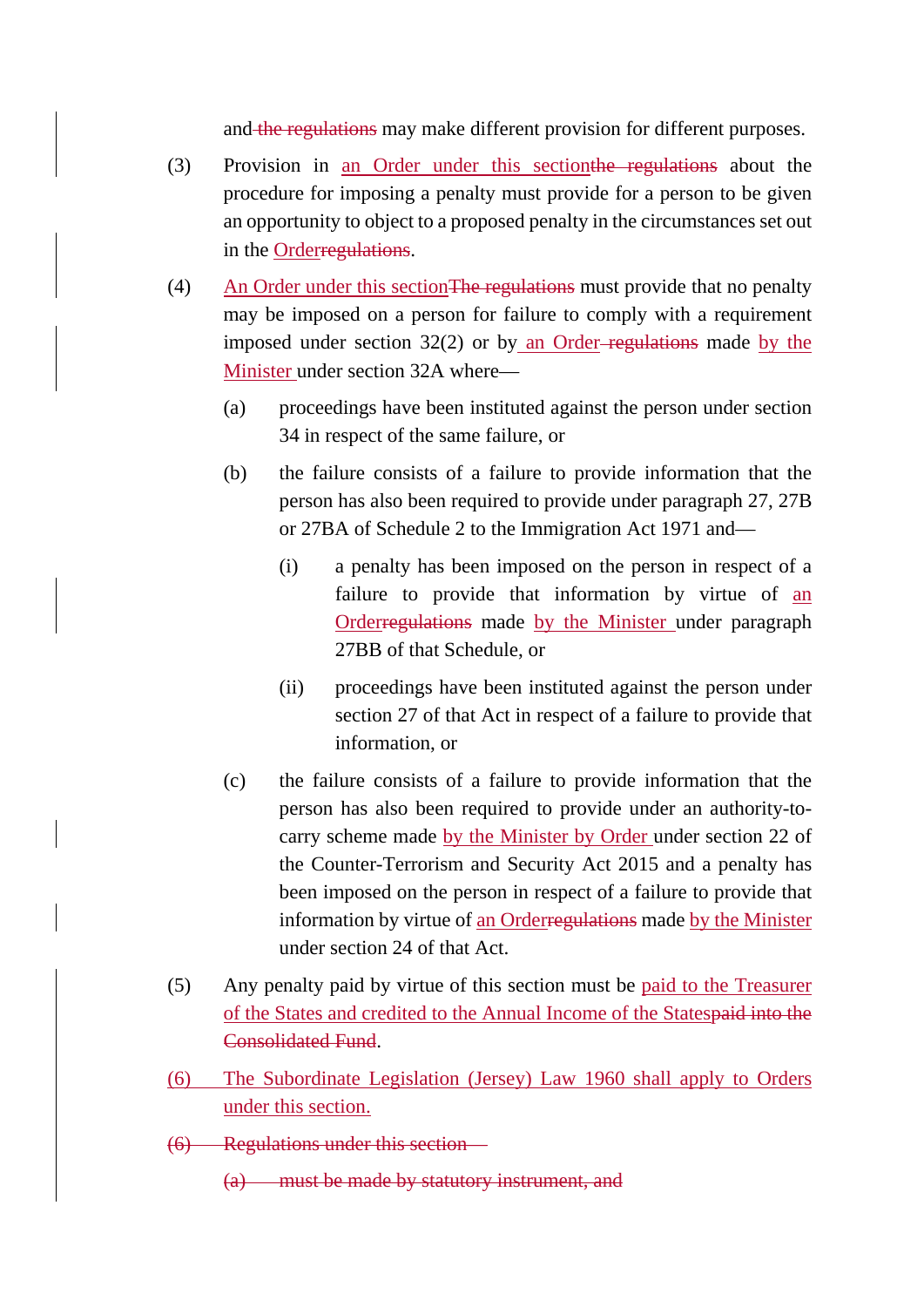(b) may not be made unless a draft has been laid before and approved by resolution of each House of Parliament."

- 8(1) Section 34 (offence of failure to provide passenger information etc) is amended as follows.
- (2) In subsection (1), for "imposed under section  $32(2)$  or  $(3)$ -or  $33(2)$ " substitute "imposed—
	- (a) under section  $32(2)$  or  $(3)$ -or  $33(2)$ , or
	- (b) by an Orderregulations made by the Minister under section 32A".
- (3) After subsection (1) insert—
	- "(1A) Proceedings may not be instituted against a person under subsection (1) for a failure to comply with a requirement imposed under section 32(2) or by an Order regulations made by the Minister under section 32A where—
		- (a) the person has paid a penalty in respect of the same failure, or a failure to provide the same information, by virtue of an Orderregulations made by the Minister under—
			- (i) section 32B,
			- (ii) paragraph 27BB of Schedule 2 to the Immigration Act 1971, or
			- (iii) section 24 of the Counter-Terrorism and Security Act 2015 (penalty for breach of authority-to-carry scheme); or
		- (b) proceedings have been instituted against the person under section 27 of the Immigration Act 1971 in respect of a failure to provide the same information."
- (4) In subsection (2), at the end insert ", and
	- (c) where a person fails without reasonable excuse to comply with a requirement imposed by regulations made under section 32A to provide information to the police in England and Wales—
		- (i) if the required information does not relate to a reserved matter (within the meaning of the Scotland Act 1998), the person shall not be treated as having committed the offence in Scotland (but has committed the offence in England and Wales);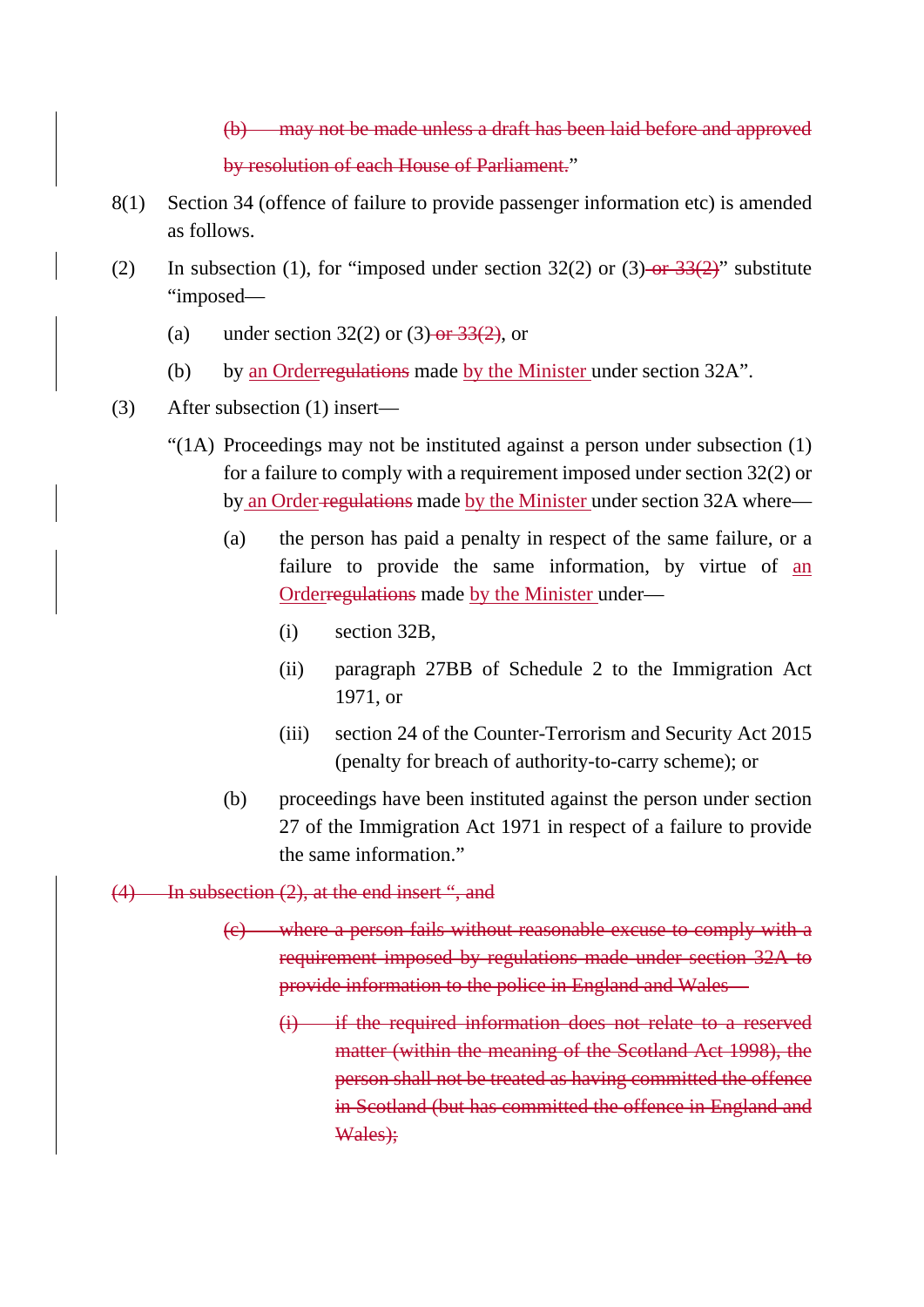(ii) if the required information does not relate to an excepted or reserved matter (within the meaning of the Northern Ireland Act 1998), the person shall not be treated as having committed the offence in Northern Ireland (but has committed the offence in England and Wales)."

### PART 2

DIRECTIONS ETC RELATING TO AVIATION, AND SHIPPING AND RAIL Amendments of the Aviation Security Act 1982: information and directions

- 9(1) The Aviation Security Act 1982 is amended as follows.
- (2) In section 11 (power to require information)—
	- (a) in subsection (2), for the words from "a date" to "before" substitute "a period before the end of";
	- (b) in subsection (4) omit "(not being less than seven days from the date on which the change of circumstances occurs)".
- (3) In section 12 (power to impose restrictions in relation to aircraft), in subsection (1)(b), for "fly unless such searches of the aircraft" substitute "fly in or into Jerseythe United Kingdom unless such searches (of persons or property or of the aircraft itself)".
- (4) In section 16 (limitations on scope of directions under sections 12 to 14),  $\frac{1}{2}$ subsection (5), for paragraph (a) (including the word "and" at the end) substitute—

"(a) it shall have effect only in relation to—

- (i) aircraft registered in the United Kingdom, or
- (ii) a requirement not to cause or permit an aircraft to fly in or into the United Kingdom unless certain things have, or have not, been done, and".

"for subsection (5) substitute –

"(5) In so far as a direction requires anything to be done or not done at a place outside Jersey—

- (a) it shall have effect only in relation to—
	- (i) aircraft registered in Jersey, or
		- (ii) a requirement not to cause or permit an aircraft to fly in or into Jersey unless certain things have, or have not, been done, and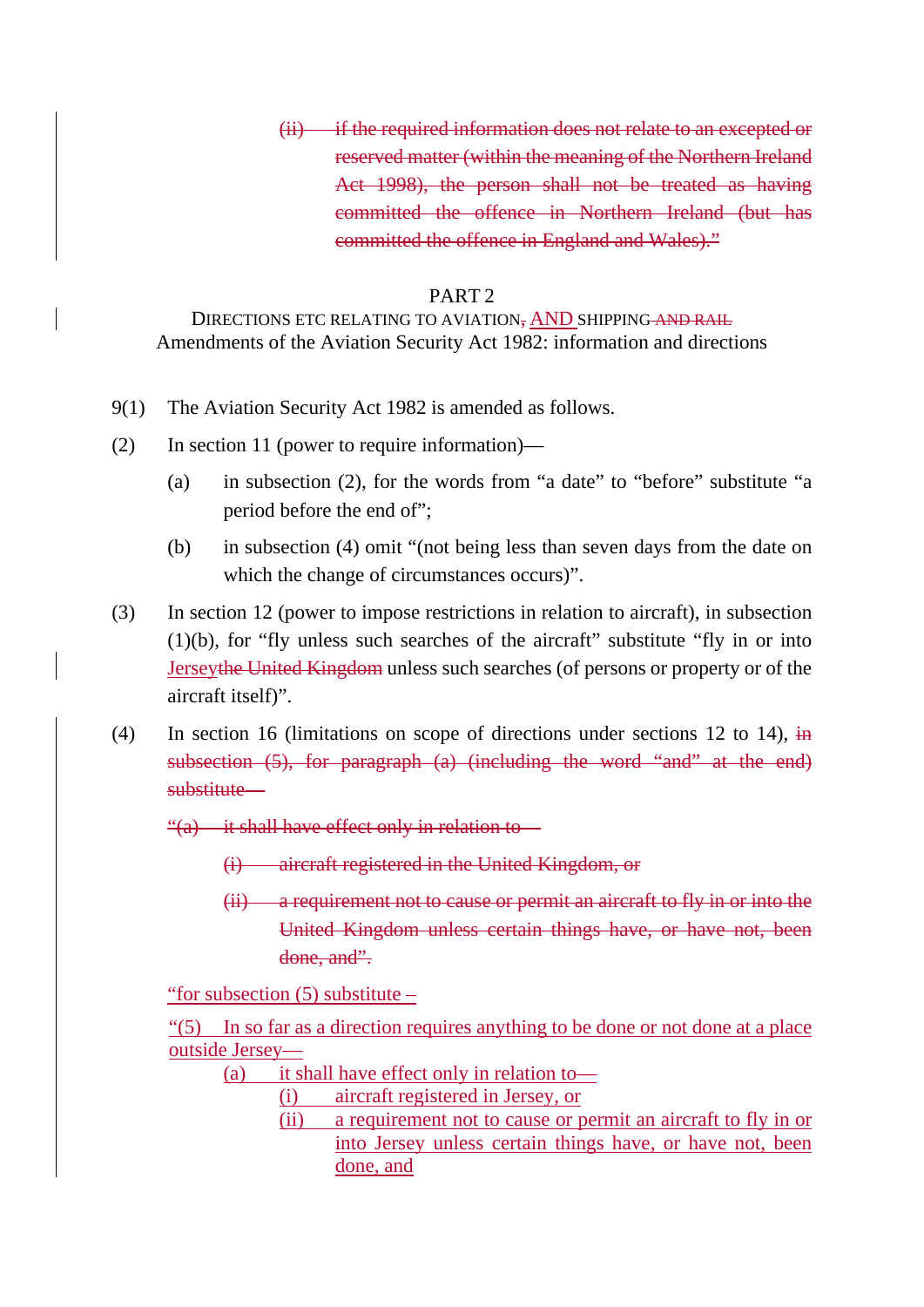- (b) it shall not have effect so as to require anything to be done or not done in contravention of any provision of the law (whether civil or criminal) in force at that place, other than any such provision relating to breach of contract."
- (5) In section 24 (service of documents)—
	- (a) at the end of subsection (2) insert ", or
		- $(f)$  in the case of a person who is required by regulations to be able to accept service electronically in a manner and form specified in the regulations, in that manner and form.";
	- (b) after subsection (9) insert—
		- "(10) Regulations under this section—
			- (a) may make different provision for different cases,
			- (b) may include incidental, supplemental or transitional provision,
			- (c) shall be made by the Secretary of State by statutory instrument, and
			- (d) shall be subject to annulment in pursuance of a resolution of either House of Parliament."
- (6) In section 38(1) (interpretation), in paragraph  $(b)$  of the definition of "aircraft" registered or operating in Jerseythe United Kingdom", for the words from "flights" to "aerodromes" substitute "a flight any part of which is".
- 10 In consequence of the amendments made by paragraph 9(2), in Schedule 1 to the Aviation and Maritime Security Act 1990 (amendments of the Aviation Security Act 1982) omit paragraph 2(3) and (5).

Amendments of the Aviation Security Act 1982: civil penalties for breach of directions

- 11(1) Part 2 of the Aviation Security Act 1982 (protection of aircraft etc against acts of violence) is amended as follows.
- (2) After section 22 insert—
	- "**22A Civil penalties for failure to provide information or comply with a direction**
	- (1) The Secretary of State may make regulations imposing penalties for—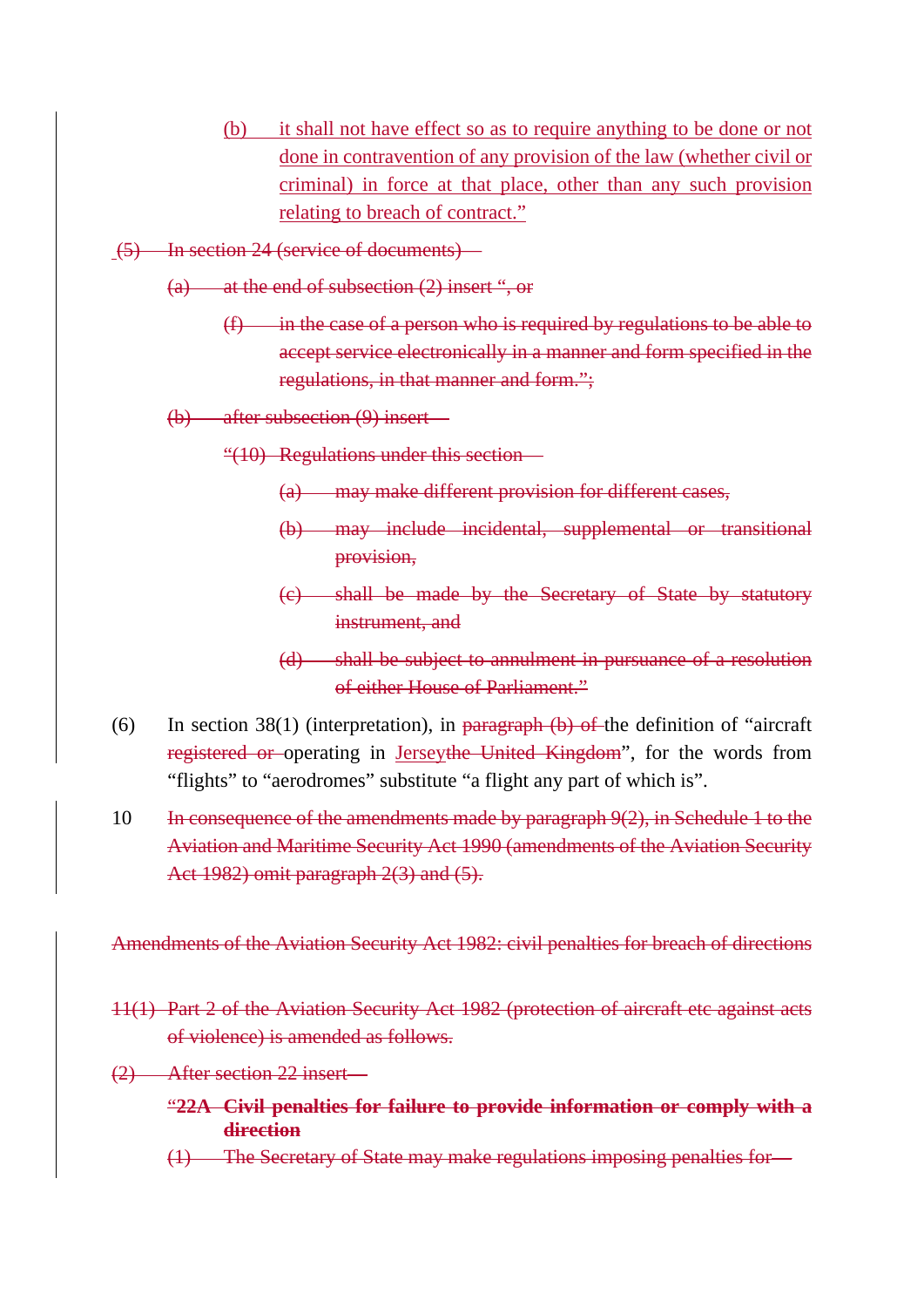- (a) failure to comply with a requirement imposed by a notice under section 11 (notice requiring information);
- (b) making a false statement in furnishing information required by a notice under that section;
- (c) failure to comply with a direction under any of sections 12 to 14.
- (2) Regulations under subsection (1) may in particular make provision—
	- (a) about how a penalty is to be calculated;
	- (b) about the procedure for imposing a penalty;
	- (c) about the enforcement of penalties;
	- (d) allowing for an appeal against a decision to impose a penalty;

and the regulations may make different provision for different purposes.

- (3) Provision in the regulations about the procedure for imposing a penalty must provide for a person to be given an opportunity to object to a proposed penalty in the circumstances set out in the regulations.
- (4) The regulations must provide that no penalty may be imposed on a person for failure to comply with the requirements of a notice under section 11, or for making a false statement in furnishing information required by such a notice, where proceedings have been instituted against the person for an offence under section 11(5) in respect of the same failure or false statement.
- (5) The regulations must provide that no penalty may be imposed on a person for failure to comply with a direction under any of sections 12 to 14 where proceedings have been instituted against the person for an offence under any of those sections in respect of the same failure.
- (6) Any penalty paid by virtue of this section must be paid into the Consolidated Fund.
- (7) Regulations under this section are to be made by statutory instrument; and any such statutory instrument may not be made unless a draft of the instrument has been laid before each House of Parliament and approved by a resolution of each House."
- (3) In section 11 (power to require information), after subsection (5) insert—
	- "(5A) Proceedings for an offence under subsection (5) above may not be instituted against a person who has paid a penalty in respect of the same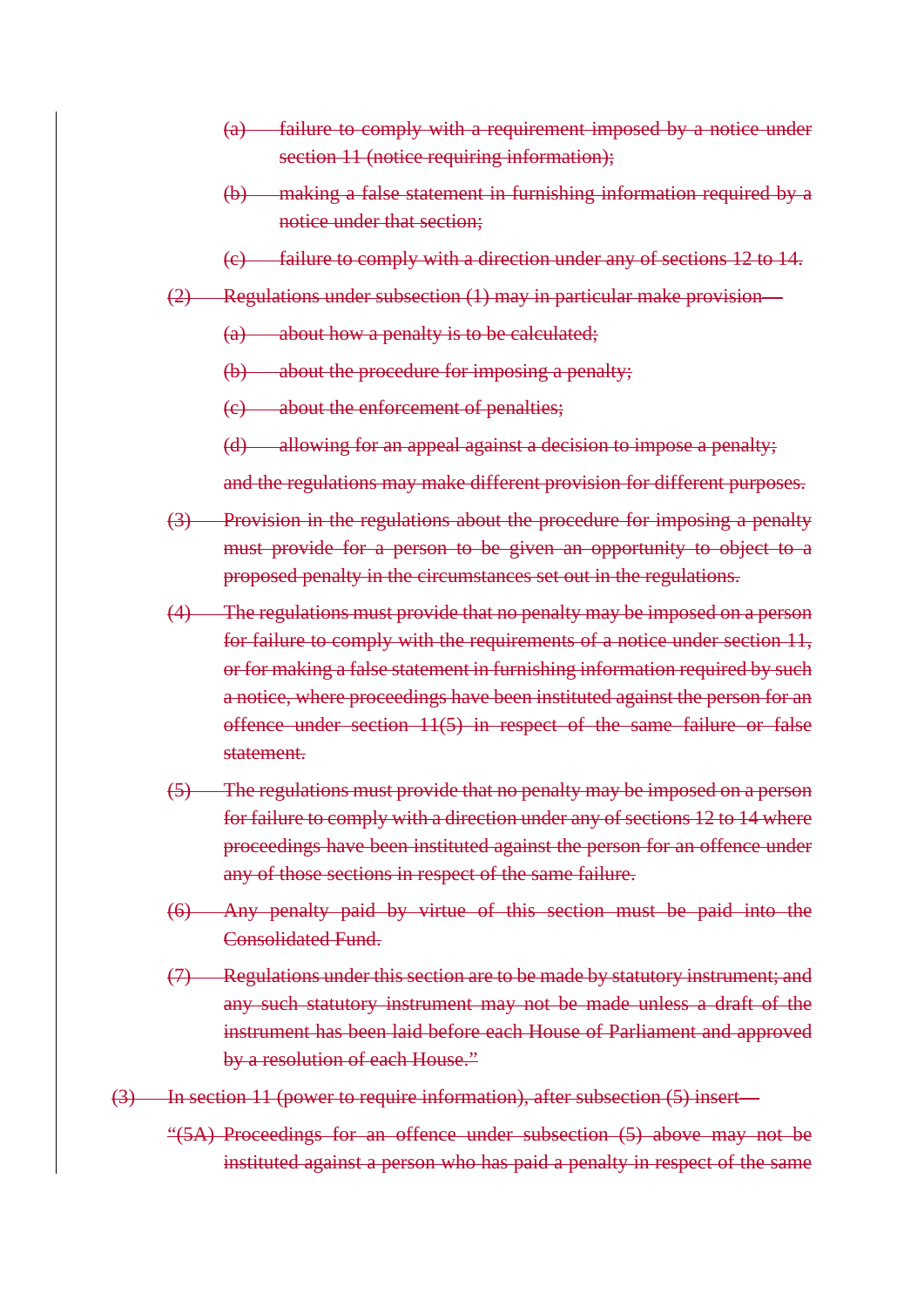failure, or the same false statement, by virtue of regulations made under section 22A."

- (4) In section 12 (power to impose restrictions in relation to aircraft), after subsection (9) insert—
	- "(9A) Proceedings for an offence under subsection (9) above may not be instituted against a person who has paid a penalty in respect of the same failure by virtue of regulations made under section 22A."
- (5) In section 13 (power to require aerodrome managers to promote searches at aerodromes), after subsection (4) insert—

"(4ZA) Proceedings for an offence under subsection (4) above may not be instituted against a person who has paid a penalty in respect of the same failure by virtue of regulations made under section 22A."

- (6) In section 13A (power to require other persons to promote searches), after subsection (3) insert—
	- "(3A) Proceedings for an offence under subsection (3) above may not be instituted against a person who has paid a penalty in respect of the same failure by virtue of regulations made under section 22A."
- (7) In section 14 (general power to direct measures for purposes of protecting aircraft etc against acts of violence), after subsection (7) insert—
	- "( $7ZA$ ) Proceedings for an offence under subsection  $(7)(a)$  above may not be instituted against a person who has paid a penalty in respect of the same failure by virtue of regulations made under section 22A."

Amendments of the Aviation and Maritime Security Act 1990: information and directions

- 12(1) Part 3 of the Aviation and Maritime Security Act 1990 (protection of ships and harbour areas against acts of violence) is amended as follows.
- (2) In section 19 (power of MinisterSecretary of State to require information)—
	- (a) in subsection (2), for the words from "a date" to "before" substitute "a period before the end of";
	- (b) in subsection (4), omit "(not being less than seven days from the date on which the change of circumstances occurs)".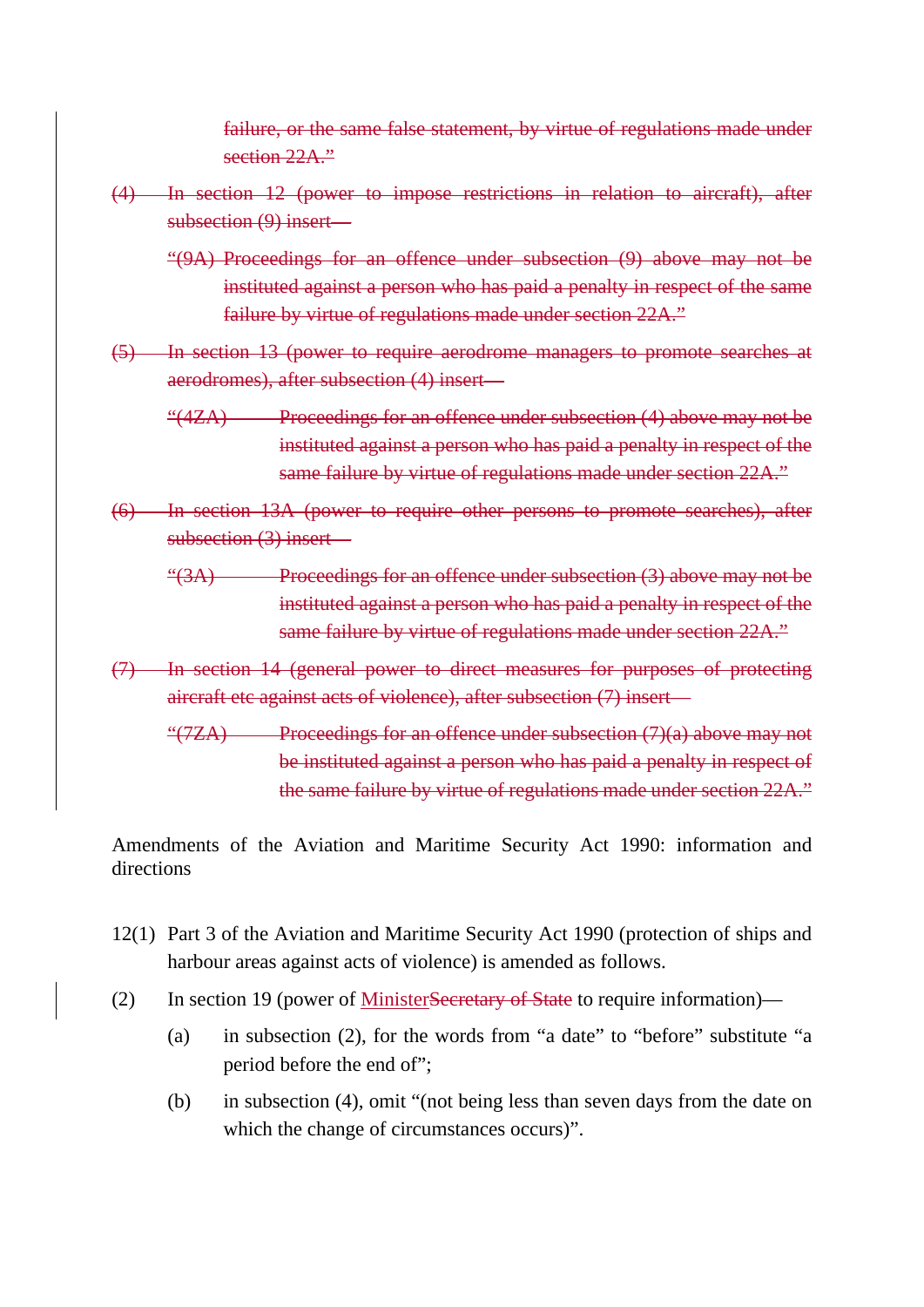- (3) In section 21 (power to impose restrictions in relation to ships), in subsection  $(1)$ —
	- (a) in the opening words, after "is in" insert ", or appears to the MinisterSecretary of State to be likely to enter,";
	- (b) in paragraph (b), for "go to sea unless such searches of the ship" substitute "enter or (as the case may be) to leave a harbour area unless such searches (of persons or property or of the ship itself)".
- (4) In section 26 (limitations on scope of directions under sections 21 to 24), in subsection (5), for paragraph (a) (including the word "and" at the end) substitute—
	- "(a) it shall have effect only in relation to—
		- (i) British ships, or
		- (ii) a requirement not to cause or permit a ship to enter a harbour area unless certain things have, or have not, been done, and".
- (5) In section 45 (service of documents)—
	- (a) at the end of subsection (2) insert ", or
		- $(f)$  in the case of a person who is required by regulations to be able to accept service electronically in a manner and form specified in the regulations, in that manner and form.";
	- (b) after subsection (9) insert—
		- "(9A) Regulations under subsection (2)(f)—
			- (a) may make different provision for different cases,
			- (b) may include incidental, supplemental or transitional provision,
			- (c) shall be made by the Secretary of State by statutory instrument, and
			- (d) shall be subject to annulment in pursuance of a resolution of either House of Parliament."

Amendments of the Channel Tunnel (Security) Order 1994: information and directions